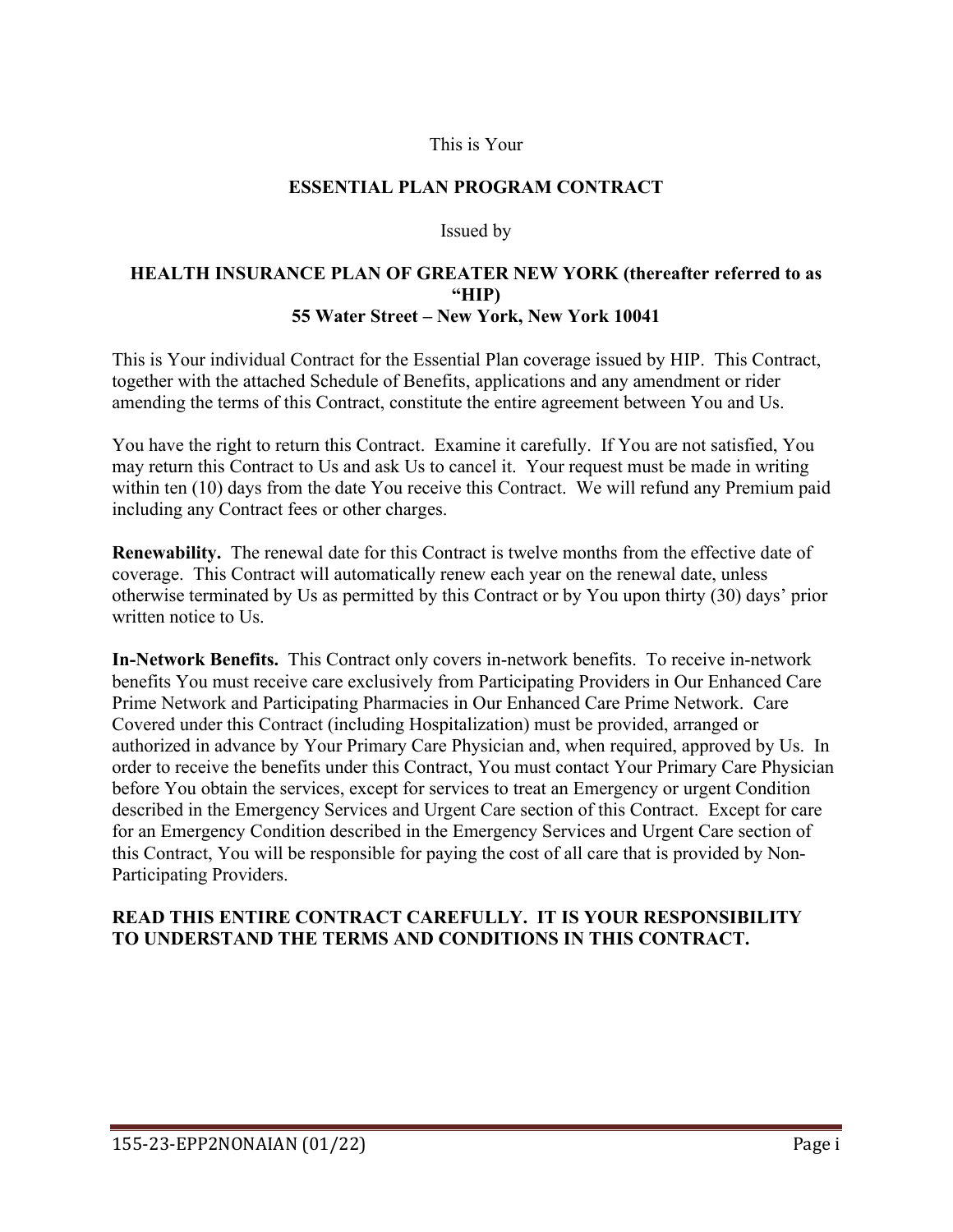This Contract is governed by the laws of New York State.

Signed for Health Insurance Plan of Greater New York

Karen Ignagni President and CEO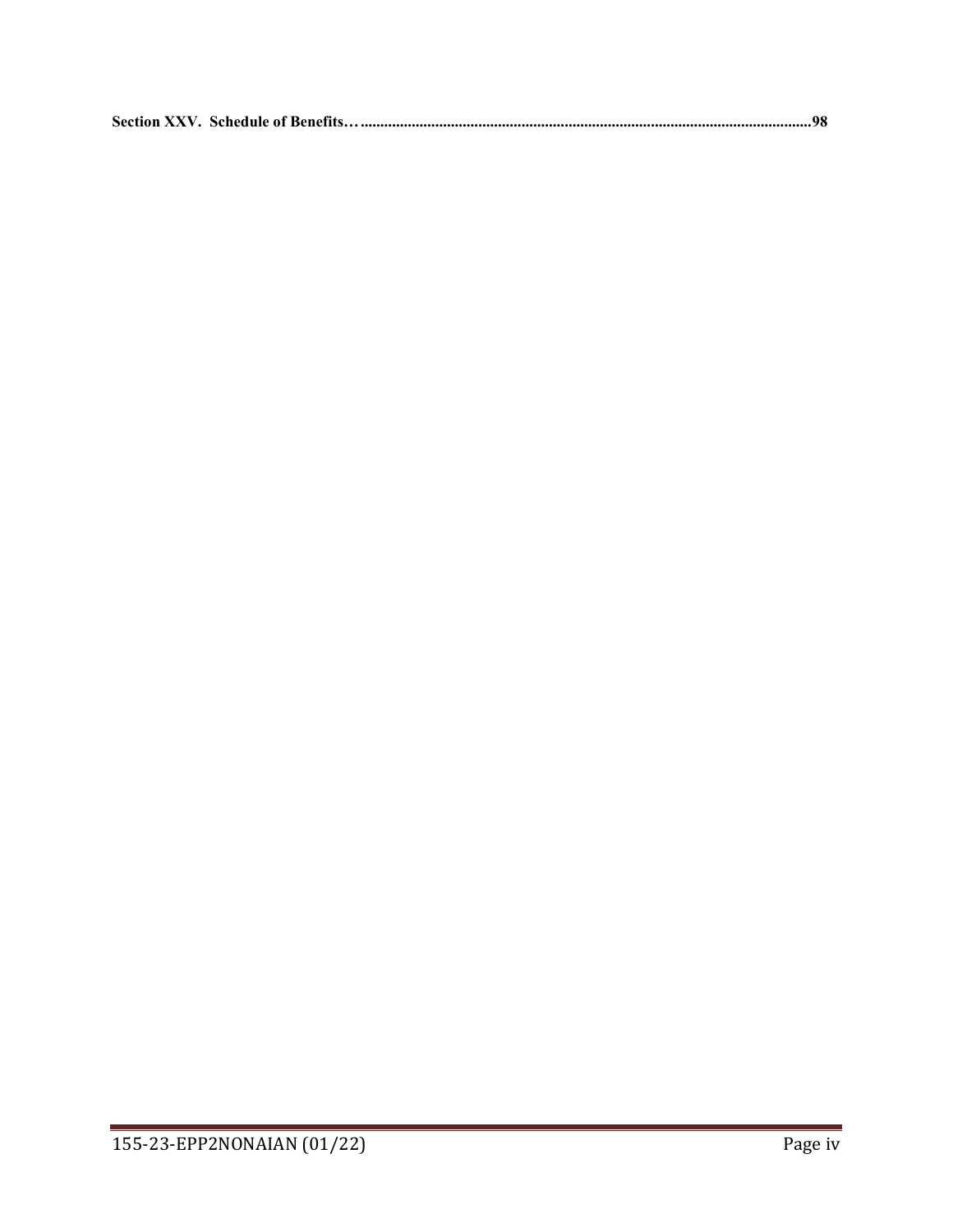# **SECTION I**

# **Definitions**

Defined terms will appear capitalized throughout this Contract.

**Acute:** The onset of disease or injury, or a change in the Subscriber's condition that would require prompt medical attention.

**Allowed Amount:** The maximum amount on which Our payment is based for Covered Services. See the Cost-Sharing Expenses and Allowed Amount section of this Contract for a description of how the Allowed Amount is calculated.

**Ambulatory Surgical Center:** A Facility currently licensed by the appropriate state regulatory agency for the provision of surgical and related medical services on an outpatient basis.

**Appeal:** A request for Us to review a Utilization Review decision or a Grievance again.

**Balance Billing:** When a Non-Participating Provider bills You for the difference between the Non-Participating Provider's charge and the Allowed Amount. A Participating Provider may not Balance Bill You for Covered Services.

**Contract:** This Contract issued by HIP, including the Schedule of Benefits and any attached riders.

**Coinsurance:** Your share of the costs of a Covered Service, calculated as a percent of the Allowed Amount for the service that You are required to pay to a Provider. The amount can vary by the type of Covered Service.

**Copayment:** A fixed amount You pay directly to a Provider for a Covered Service when You receive the service. The amount can vary by the type of Covered Service.

**Cost-Sharing:** Amounts You must pay for Covered Services, expressed as Copayments and/or Coinsurance.

**Cover, Covered or Covered Services:** The Medically Necessary services paid for, arranged, or authorized for You by Us under the terms and conditions of this Contract.

**Durable Medical Equipment ("DME"):** Durable Medical Equipment is equipment which is:

- Designed and intended for repeated use;
- Primarily and customarily used to serve a medical purpose;
- Generally not useful to a person in the absence of disease or injury; and
- Appropriate for use in the home.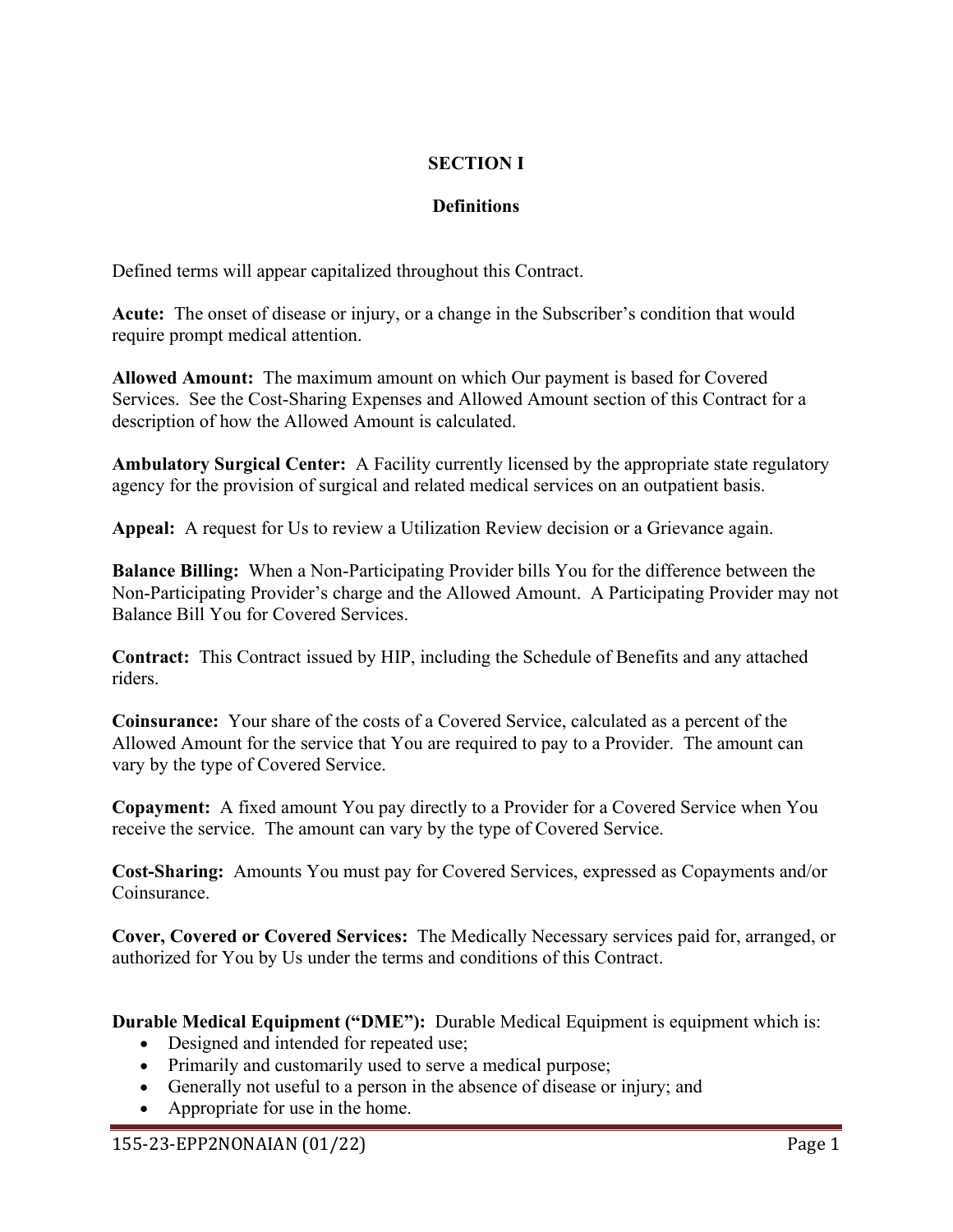**Emergency Condition:** A medical or behavioral condition that manifests itself by Acute symptoms of sufficient severity, including severe pain, such that a prudent layperson, possessing an average knowledge of medicine and health, could reasonably expect the absence of immediate medical attention to result in:

- Placing the health of the person afflicted with such condition or, with respect to a pregnant woman, the health of the woman or her unborn child in serious jeopardy, or in the case of a behavioral condition, placing the health of such person or others in serious jeopardy;
- Serious impairment to such person's bodily functions;
- Serious dysfunction of any bodily organ or part of such person; or
- Serious disfigurement of such person.

**Emergency Department Care:** Emergency Services You get in a Hospital emergency department.

**Emergency Services:** A medical screening examination which is within the capability of the emergency department of a Hospital, including ancillary services routinely available to the emergency department to evaluate such Emergency Condition; and within the capabilities of the staff and facilities available at the Hospital, such further medical examination and treatment as are required to stabilize the patient. "To stabilize" is to provide such medical treatment of an Emergency Condition as may be necessary to assure that, within reasonable medical probability, no material deterioration of the condition is likely to result from or occur during the transfer of the patient from a Facility, or to deliver a newborn child (including the placenta).

**Exclusions:** Health care services that We do not pay for or Cover.

**External Appeal Agent:** An entity that has been certified by the New York State Department of Financial Services to perform external appeals in accordance with New York law.

**Facility:** A Hospital; Ambulatory Surgical Center; birthing center; dialysis center; rehabilitation Facility; Skilled Nursing Facility; hospice; Home Health Agency or home care services agency certified or licensed under New York Public Health Law Article 36; a comprehensive care center for eating disorders pursuant to New York Mental Hygiene Law Article 30; and a Facility defined in New York Mental Hygiene Law Sections 1.03, certified by the New York State Office of Addiction Services and Supports, or certified under New York Public Health Law Article 28 (or, in other states, a similarly licensed or certified Facility). If You receive treatment for substance use disorder outside of New York State, a Facility also includes one which is accredited by the Joint Commission to provide a substance use disorder treatment program.

**Federal Poverty Level (FPL)**: A measure of income level issued annually by the U.S. Department of Health and Human Services. Federal poverty levels are used to determine your eligibility for certain program and benefits, including the Essential Plan, and are updated on an annual basis.

**Grievance:** A complaint that You communicate to Us that does not involve a Utilization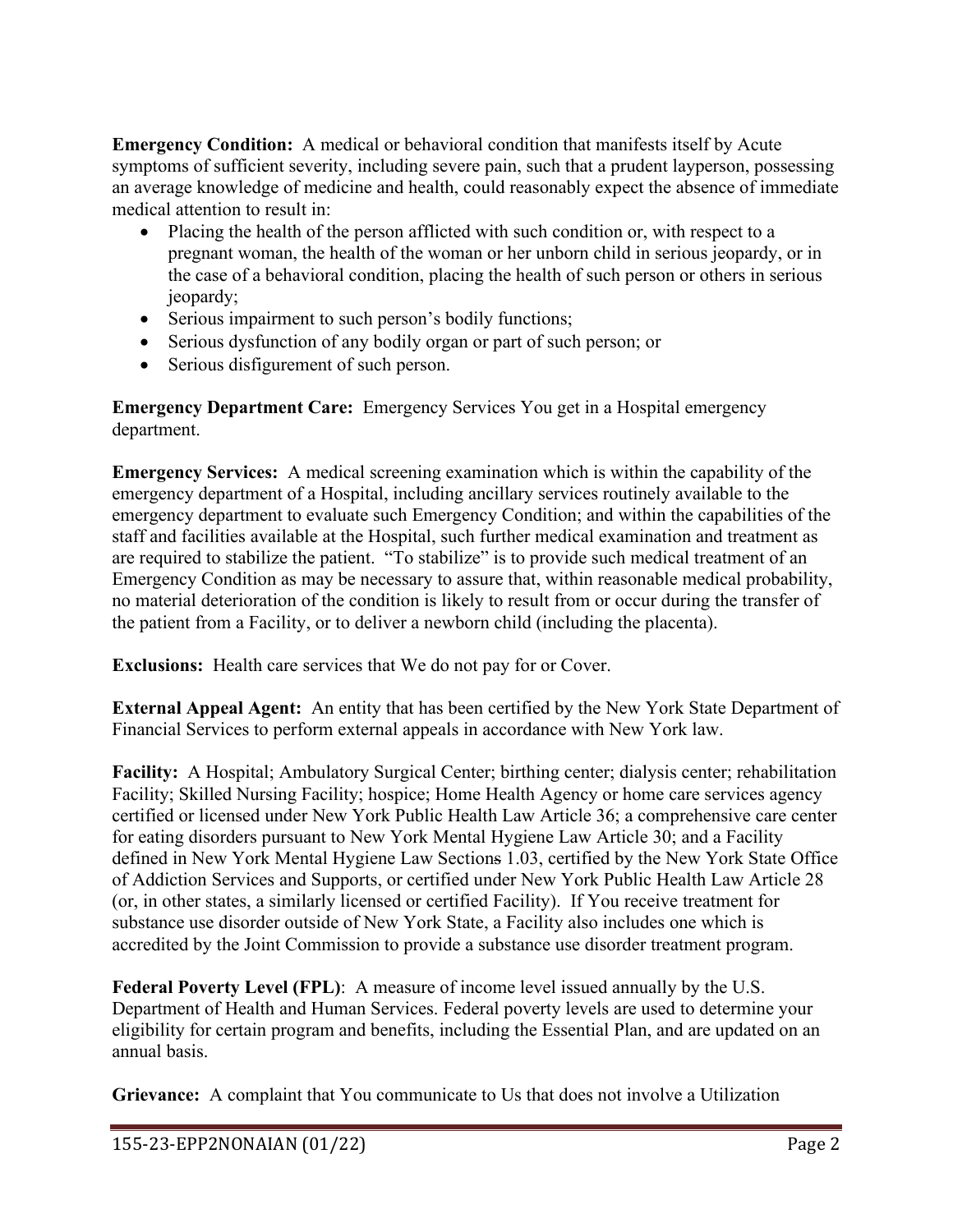Review determination.

**Habilitation Services:** Health care services that help a person keep, learn or improve skills and functioning for daily living. Habilitative Services include the management of limitations and disabilities, including services or programs that help maintain or prevent deterioration in physical, cognitive, or behavioral function. These services consist of physical therapy, occupational therapy and speech therapy.

**Health Care Professional:** An appropriately licensed, registered or certified Physician; dentist; optometrist; chiropractor; psychologist; social worker; podiatrist; physical therapist; occupational therapist; midwife; speech-language pathologist; audiologist; pharmacist; behavior analyst; nurse practitioner; or any other licensed, registered or certified Health Care Professional under Title 8 of the New York Education Law (or other comparable state law, if applicable) that the New York Insurance Law requires to be recognized who charges and bills patients for Covered Services. The Health Care Professional's services must be rendered within the lawful scope of practice for that type of Provider in order to be covered under this Contract.

**Home Health Agency:** An organization currently certified or licensed by the State of New York or the state in which it operates and renders home health care services.

**Hospice Care:** Care to provide comfort and support for persons in the last stages of a terminal illness and their families that are provided by a hospice organization certified pursuant to New York Public Health Law Article 40 or under a similar certification process required by the state in which the hospice organization is located.

**Hospital:** A short term, acute, general Hospital, which:

- Is primarily engaged in providing, by or under the continuous supervision of Physicians, to patients, diagnostic services and therapeutic services for diagnosis, treatment and care of injured or sick persons;
- Has organized departments of medicine and major surgery;
- Has a requirement that every patient must be under the care of a Physician or dentist;
- Provides twenty-four (24)-hour nursing service by or under the supervision of a registered professional nurse (R.N.);
- If located in New York State, has in effect a Hospitalization review plan applicable to all patients which meets at least the standards set forth in 42 U.S.C. Section 1395x(k);
- Is duly licensed by the agency responsible for licensing such Hospitals; and
- Is not, other than incidentally, a place of rest, a place primarily for the treatment of tuberculosis, a place for the aged, a place for drug addicts, alcoholics, or a place for convalescent, custodial, educational, or rehabilitory care.

Hospital does not mean health resorts, spas, or infirmaries at schools or camps.

**Hospitalization:** Care in a Hospital that requires admission as an inpatient and usually requires an overnight stay.

**Hospital Outpatient Care:** Care in a Hospital that usually doesn't require an overnight stay.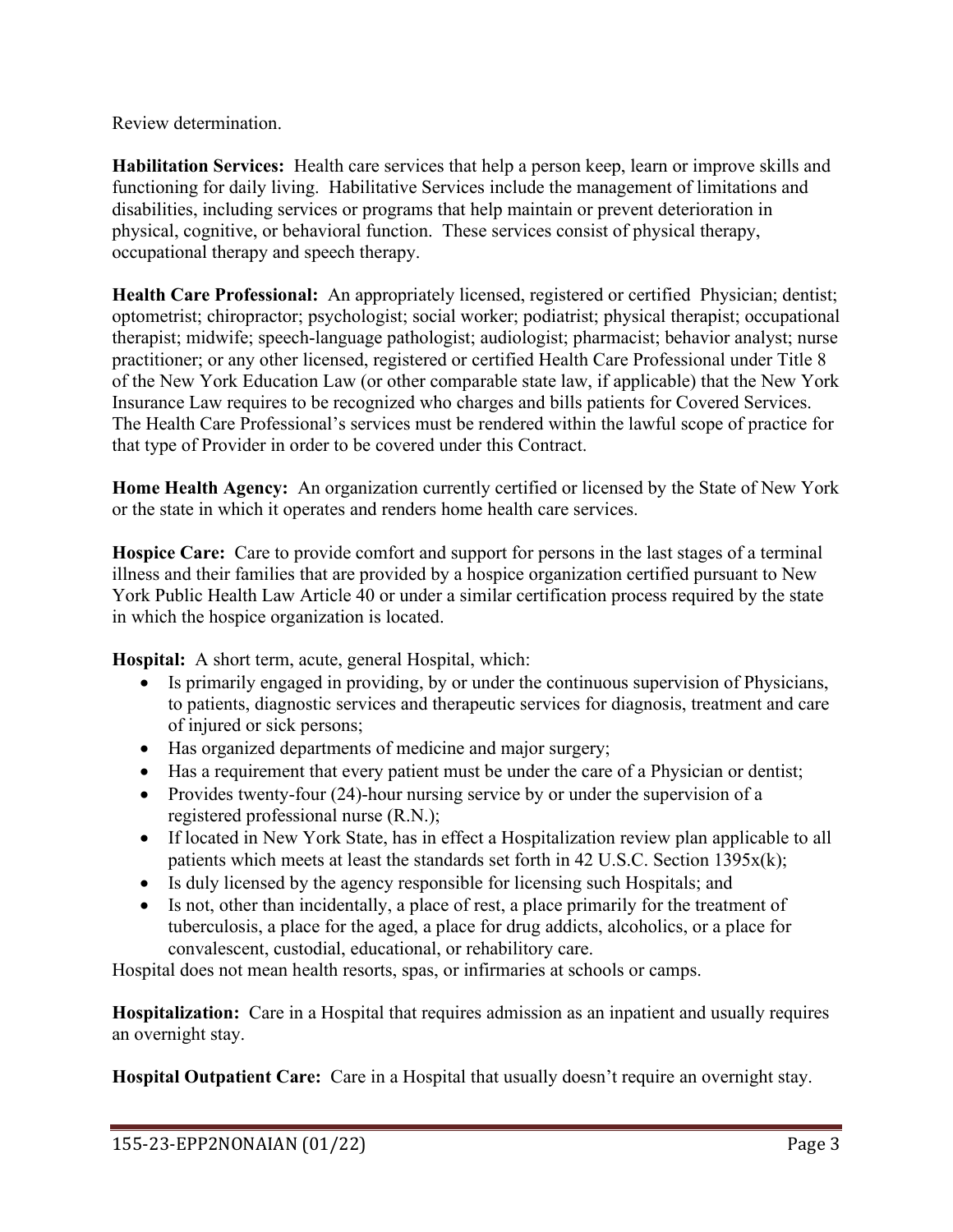**Lawfully Present Immigrant**: The term "lawfully present" includes immigrants who have:

- "Qualified non-citizen" immigration status without a waiting period
- Humanitarian statuses or circumstances (including Temporary Protected Status, Special Juvenile Status, asylum applicants, Convention Against Torture, victims of trafficking)
- Valid non-immigration visas
- Legal status conferred by other laws (temporary resident status, LIFE Act, Family Unity individuals). To see a full list of eligible immigration statuses, please visit the web site at http:/[/www.healthcare.gov/immigrants/immigration-status/](http://www.healthcare.gov/immigrants/immigration-status/) or call the NY State of Health at 1-855-355-5777.

**Medically Necessary:** See the How Your Coverage Works section of this Contract for the definition.

**Medicare:** Title XVIII of the Social Security Act, as amended.

**Network:** The Providers We have contracted with to provide health care services to You.

**New York State of Health ("NYSOH"):** The New York State of Health, the Official Health Plan Marketplace. The NYSOH is a resource where individuals, families and small businesses can learn about their health insurance options; compare plans based on cost, benefits and other important features; apply for and receive financial help with premiums and cost-sharing based on income, choose a plan; and enroll in coverage. The NYSOH also helps eligible consumers enroll in other programs, including Medicaid, Child Health Plus, and the Essential Plan.

**Non-Participating Provider:** A Provider who doesn't have a contract with Us to provide health care services to You. The services of Non-Participating Providers are Covered only for Emergency Services or when authorized by Us.

**Out-of-Pocket Limit:** The most You pay during a Plan Year in Cost-Sharing before We begin to pay 100% of the Allowed Amount for Covered Services. This limit never includes Your Premium, Balance Billing charges or the cost of health care services We do not Cover.

**Participating Provider:** A Provider who has a contract with Us to provide health care services to You. A list of Participating Providers and their locations is available on Our website at [www.emblemhealth.com](http://www.emblemhealth.com/) or upon Your request to Us. The list will be revised from time to time by Us.

**Physician or Physician Services:** Health care services a licensed medical Physician (M.D. – Medical Doctor or D.O. – Doctor of Osteopathic Medicine) provides or coordinates.

**Plan Year:** The 12-month period beginning on the effective date of the Contract or any anniversary date thereafter, during which the Contract is in effect.

**Preauthorization**: A decision by Us prior to Your receipt of a Covered Service, procedure,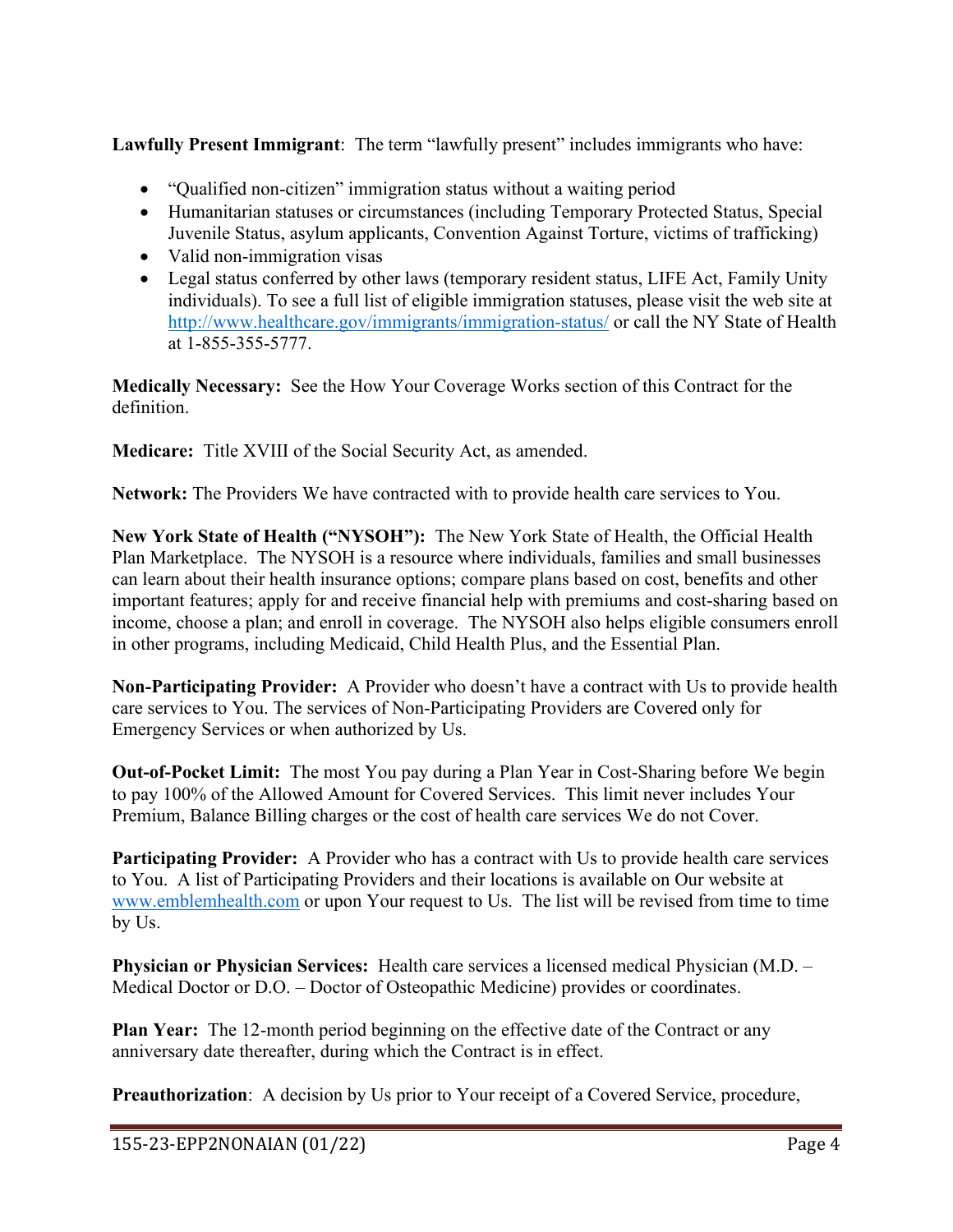treatment plan, device, or Prescription Drug that the Covered Service, procedure, treatment plan, device or Prescription Drug is Medically Necessary.We indicate which Covered Services require Preauthorization in the Schedule of Benefits section of this Contract.

**Premium:** The amount that must be paid for Your health insurance coverage.

**Prescription Drugs:** A medication, product or device that has been approved by the Food and Drug Administration ("FDA") and that can, under federal or state law, be dispensed only pursuant to a prescription order or refill and is on Our formulary. A Prescription Drug includes a medication that, due to its characteristics, is appropriate for self administration or administration by a non-skilled caregiver.

**Primary Care Physician ("PCP"):** A participating Physician who typically is an internal medicine or family practice Physician and who directly provides or coordinates a range of health care services for You.

**Provider:** A Physician, Health Care Professional, or Facility licensed, registered, certified or accredited as required by state law. A Provider also includes a vendor or dispenser of diabetic equipment and supplies, durable medical equipment, medical supplies, or any other equipment or supplies that are Covered under this Contract that is licensed, registered, certified or accredited as required by state law.

**Referral:** An authorization given to one Participating Provider from another Participating Provider (usually from a PCP to a participating Specialist) in order to arrange for additional care for the Subscriber. A Referral can be transmitted electronically or by Your Provider completing a paper Referral form. Except as provided in the Access to Care and Transitional Care section of this Contract or as otherwise authorized by Us, a Referral will not be made to a Non-Participating Provider.

**Rehabilitation Services:** Health care services that help a person keep, get back, or improve skills and functioning for daily living that have been lost or impaired because a person was sick, hurt, or disabled. These services consist of physical therapy, occupational therapy, and speech therapy in an inpatient and/or outpatient setting.

**Schedule of Benefits:** The section of this Contract that describes the Copayments, Coinsurance, Out-of-Pocket Limits, Preauthorization requirements, Referral requirements, and other limits on Covered Services.

**Service Area:** The geographical area, designated by Us and approved by the State of New York, in which We provide coverage. Our Service Area consists of: Bronx, Kings, Manhattan, Queens, Richmond, Nassau, Suffolk and Westchester counties.

**Skilled Nursing Facility:** An institution or a distinct part of an institution that is: currently licensed or approved under state or local law; primarily engaged in providing skilled nursing care and related services as a Skilled Nursing Facility, extended care Facility, or nursing care Facility approved by the Joint Commission, or the Bureau of Hospitals of the American Osteopathic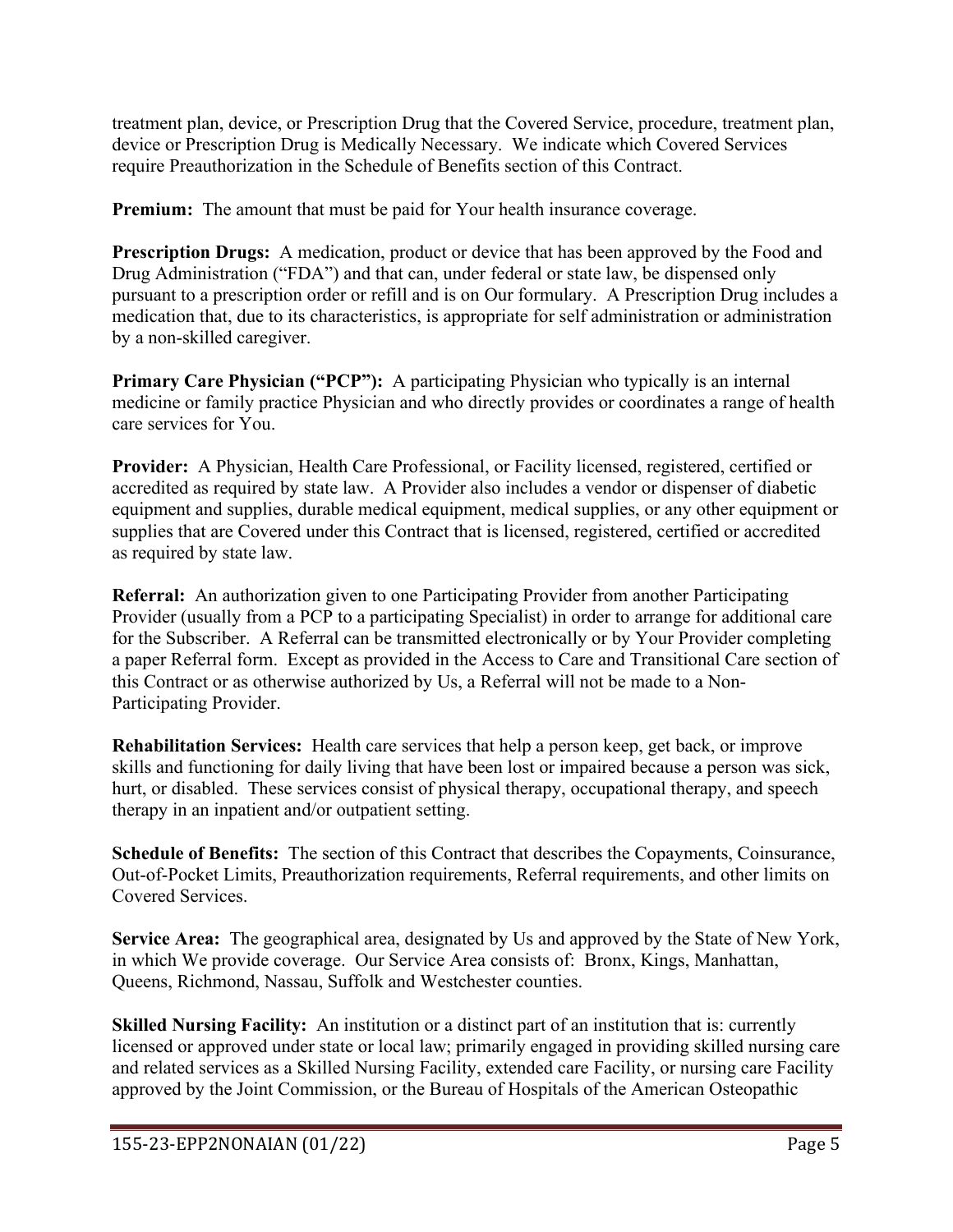Association, or as a Skilled Nursing Facility under Medicare; or as otherwise determined by Us to meet the standards of any of these authorities.

**Specialist:** A Physician who focuses on a specific area of medicine or a group of patients to diagnose, manage, prevent or treat certain types of symptoms and conditions.

**Subscriber:** The person to whom this Contract; Policy is issued. Whenever a Subscriber is required to provide a notice pursuant to a Grievance or Emergency Department admission or visit, "Subscriber" also means the Subscriber's designee.

**UCR (Usual, Customary and Reasonable):** The cost of a medical service in a geographic area based on what Providers in the area usually charge for the same or similar medical service.

**Urgent Care:** Medical care for an illness, injury or condition serious enough that a reasonable person would seek care right away, but not so severe as to require Emergency Department Care. Urgent Care may be rendered in a participating Physician's office or Urgent Care Center.

**Urgent Care Center:** A licensed Facility (other than a Hospital) that provides Urgent Care.

**Us, We, Our: HIP** and anyone to whom We legally delegate performance, on Our behalf, under this Contract.

**Utilization Review:** The review to determine whether services are or were Medically Necessary or experimental or investigational (i.e., treatment for a rare disease or a clinical trial).

**You, Your:** The Subscriber.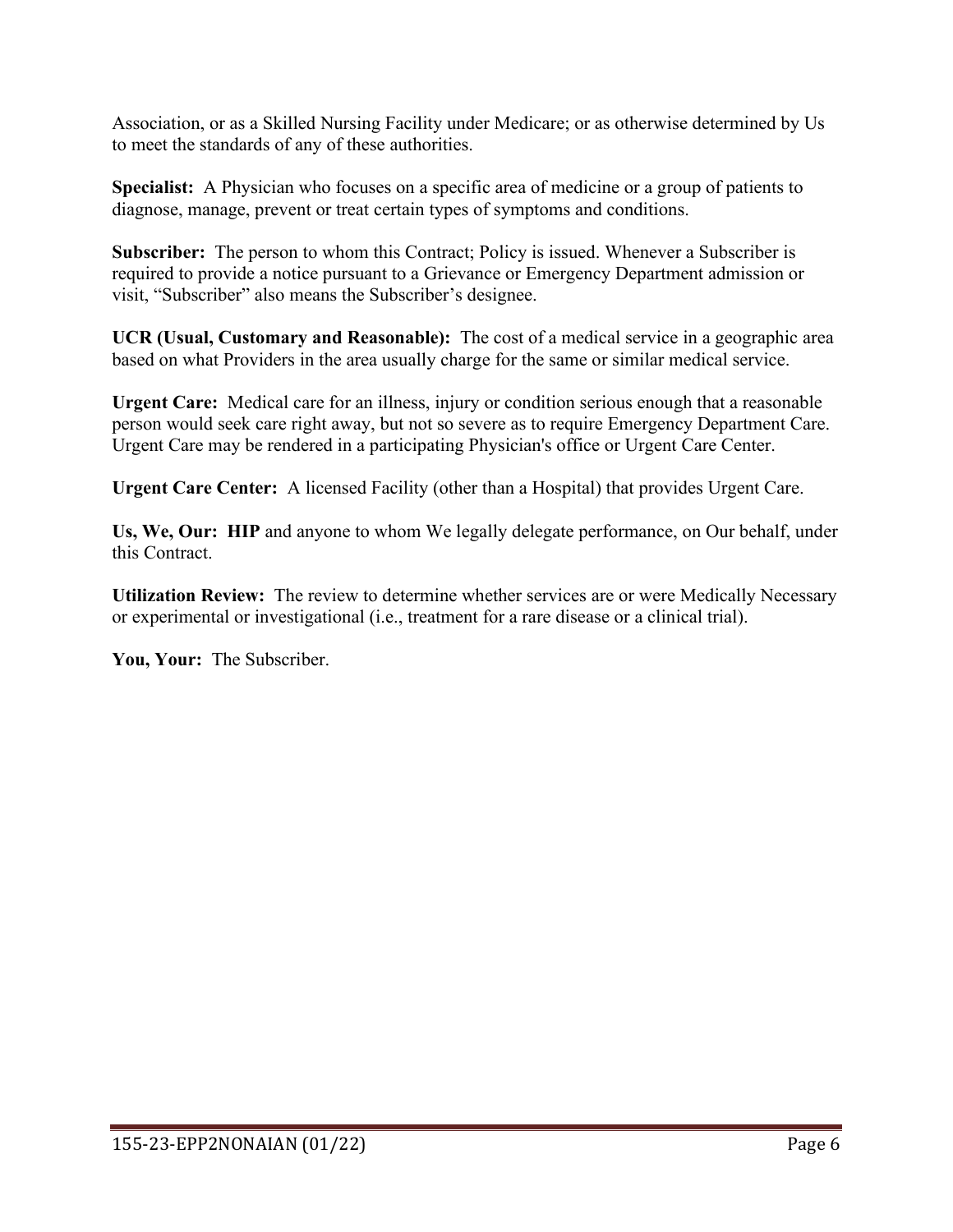## **SECTION II**

### **How Your Coverage Works**

#### **A. Your Coverage Under this Contract.**

You have been enrolled in an Essential Plan. We will provide the benefits described in this Contract to You. You should keep this Contract with Your other important papers so that it is available for Your future reference.

### **B. Covered Services.**

You will receive Covered Services under the terms and conditions of this Contract only when the Covered Service is:

- Medically Necessary;
- Provided by a Participating Provider;
- Listed as a Covered Service;
- Not in excess of any benefit limitations described in the Schedule of Benefits section of this Contract; and
- Received while Your Contract is in force.

When You are outside Our Service Area, coverage is limited to Emergency Services, Pre-Hospital Emergency Medical Services and ambulance services to treat Your Emergency Condition.

#### **C. Participating Providers.**

To find out if a Provider is a Participating Provider:

- Check Our Provider directory, available at Your request;
- Call the number on Your ID card; or
- Visit Our website at [www.emblemhealth.com.](http://www.emblemhealth.com/)

The Provider directory will give You the following information about Our Participating Providers:

- Name, address, and telephone number;
- Specialty;
- Board certification (if applicable);
- Languages spoken;
- Whether the Participating Provider is accepting new patients.

#### **D. The Role of Primary Care Physicians.**

This Contract has a gatekeeper, usually known as a Primary Care Physician ("PCP"). This Contract requires that You select a Primary Care Physician ("PCP"). You need a written Referral from a PCP before receiving Specialist care from a Participating Provider. You may select any participating PCP who is available from the list of PCPs in the Enhanced Care Prime Network. In certain circumstances, You may designate a Specialist as Your PCP. See the Access to Care and Transitional Care section of this Contract for more information about designating a Specialist. To select a PCP, visit Our website at [www.emblemhealth.com.](http://www.emblemhealth.com/) If You do not select a PCP, We will assign one to You.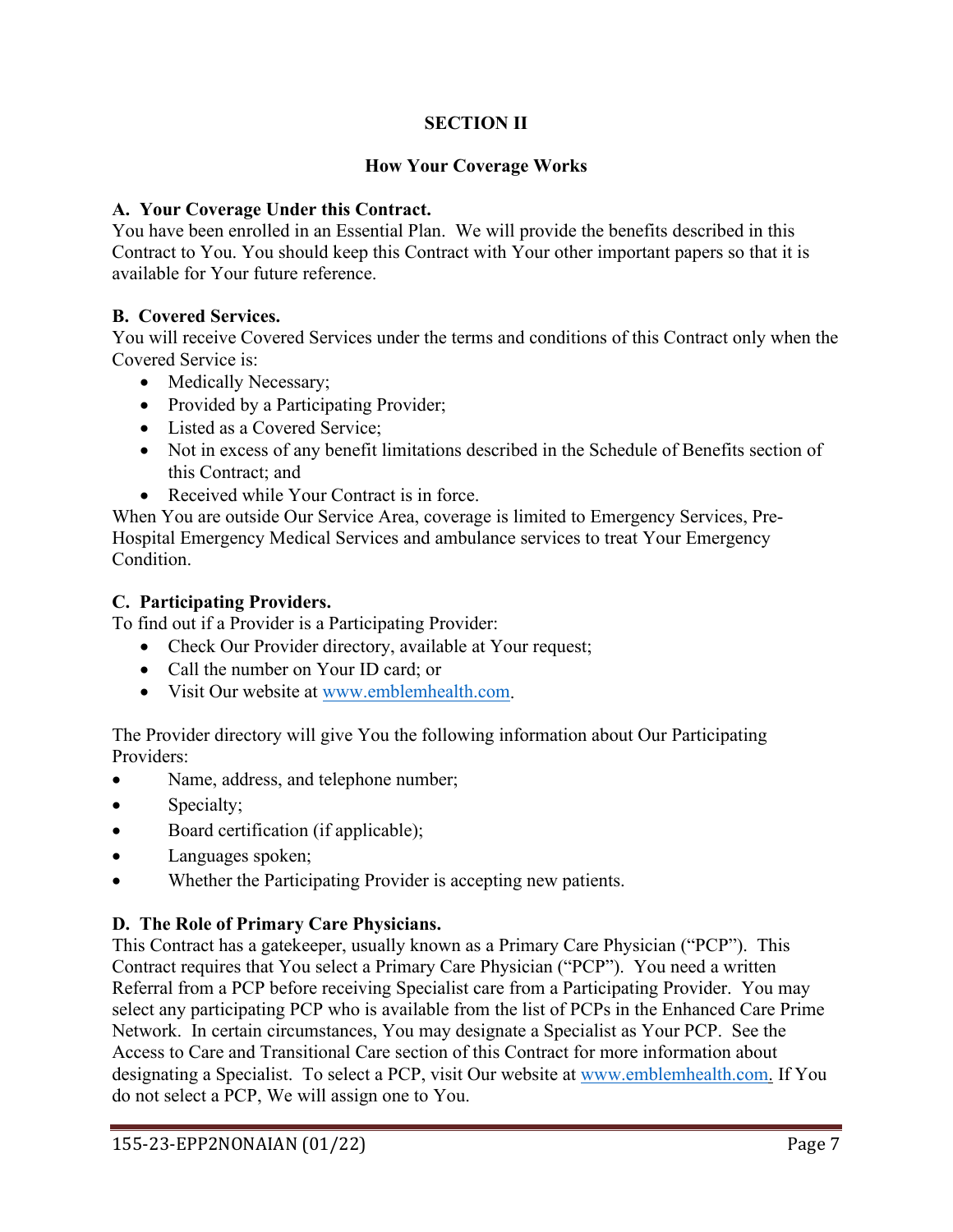For purposes of Cost-Sharing, if You seek services from a PCP(or a Physician covering for a PCP) who has a primary or secondary specialty other than general practice, family practice, internal medicine, pediatrics and OB/GYN, You must pay the specialty office visit Cost-Sharing in the Schedule of Benefits section of this Contract when the services provided are related to specialty care.

## **E. Services Not Requiring a Referral from Your PCP.**

Your PCP is responsible for determining the most appropriate treatment for Your health care needs. You do not need a Referral from Your PCP to a Participating Provider for the following services:

- Primary and preventive obstetric and gynecologic services including annual examinations, care resulting from such annual examinations, treatment of Acute gynecologic conditions, or for any care related to a pregnancy from a qualified Participating Provider of such services;
- Emergency Services;
- Pre-Hospital Emergency Medical Services and emergency ambulance transportation;
- Urgent Care;
- Chiropractic services;
- Outpatient mental health care;
- Outpatient substance use services;
- Refractive eye exams from an optometrist;
- Diabetic eye exams from an ophthalmologist

However, the Participating Provider must discuss the services and treatment plan with Your PCP; agree to follow Our policies and procedures including any procedures regarding Referrals or Preauthorization for services other than obstetric and gynecologic services rendered by such Participating Provider; and agree to provide services pursuant to a treatment plan (if any) approved by Us. See the Schedule of Benefits section of this Contract for the services that require a Referral.

## **F. Access to Providers and Changing Providers.**

Sometimes Providers in Our Provider directory are not available. Prior to notifying Us of the PCP You selected, You should call the PCP to make sure he or she is accepting new patients.

To see a Provider, call his or her office and tell the Provider that You are an Essential Plan Member, and explain the reason for Your visit. Have Your ID card available. The Provider's office may ask You for Your Member ID number. When You go to the Provider's office, bring Your ID card with You.

You may change Your PCP by accessing Our website at [www.emblemhealth.com,](http://www.emblemhealth.com/) or by calling Customer Service. This can be done at any time through website access, or through Customer Service, Monday through Sunday between 8 am and 8 pm.

You may change Your Specialist by contacting Your PCP to obtain a Referral. This can be done at any time during Your PCP's regular office hours.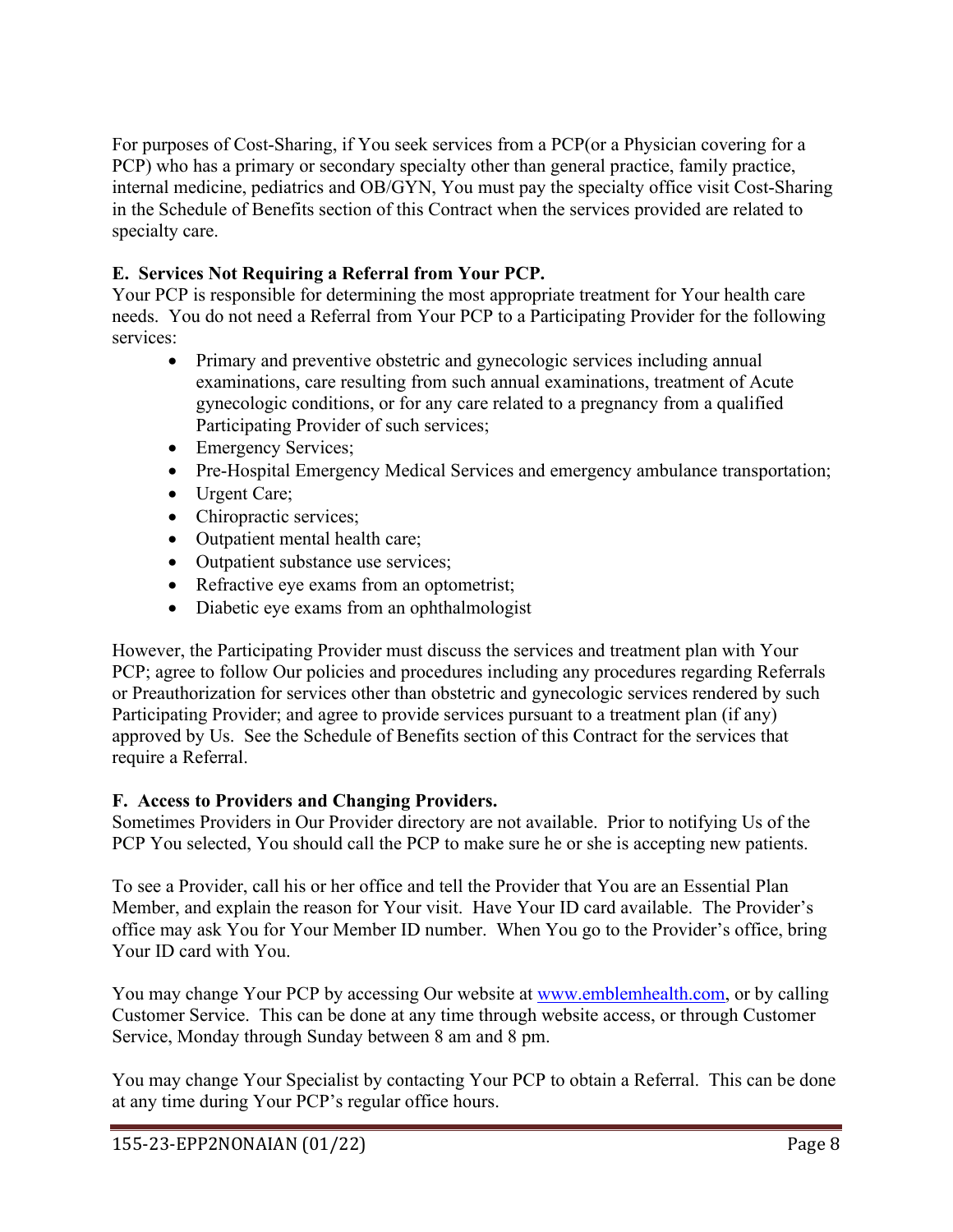If We do not have a Participating Provider for certain provider types in the county in which You live or in a bordering county that is within approved time and distance standards, We will approve a Referral to a specific Non-Participating Provider until You no longer need the care or We have a Participating Provider in Our network that meets the time and distance standards and Your care has been transitioned to that Participating Provider. Covered Services rendered by the Non-Participating Provider will be paid as if they were provided by a Participating Provider. You will be responsible only for any applicable in-network Cost-Sharing.

### **G. Out-of-Network Services.**

The services of Non-Participating Providers are not Covered except Emergency Services and Pre-Hospital Emergency Medical Services and ambulance services to treat Your Emergency Condition, or unless specifically Covered in this Contract.

### **H. Services Subject to Preauthorization.**

Our Preauthorization is required before You receive certain Covered Services. Your Participating Provider is responsible for requesting Preauthorization for in-network services listed in the Schedule of Benefits section of this Contract.

### **I. Preauthorization/Notification Procedure.**

If You seek coverage for services that require Preauthorization or notification Your Provider must call Us at the number on Your ID card.

Your Provider must contact Us to request Preauthorization as follows:

- At least two (2) weeks prior to a planned admission or surgery when Your Provider recommends inpatient Hospitalization. If that is not possible, then as soon as reasonably possible during regular business hours prior to the admission.
- At least two (2) weeks prior to ambulatory surgery or any ambulatory care procedure when Your Provider recommends the surgery or procedure be performed in an ambulatory surgical unit of a Hospital or in an Ambulatory Surgical Center. If that is not possible, then as soon as reasonably possible during regular business hours prior to the surgery or procedure.
- Within the first three (3) months of a pregnancy, or as soon as reasonably possible and again within forty-eight (48) hours after the actual delivery date if Your Hospital stay is expected to extend beyond forty-eight (48) hours for a vaginal birth or ninety-six (96) hours for cesarean birth.
- Before air ambulance services are rendered for a non-Emergency Condition.

You must contact Us to provide notification as follows:

- As soon as reasonably possible when air ambulance services are rendered for an Emergency Condition.
- If You are hospitalized in cases of an Emergency Condition, You must call Us within forty-eight (48) hours after Your admission or as soon thereafter as reasonably possible.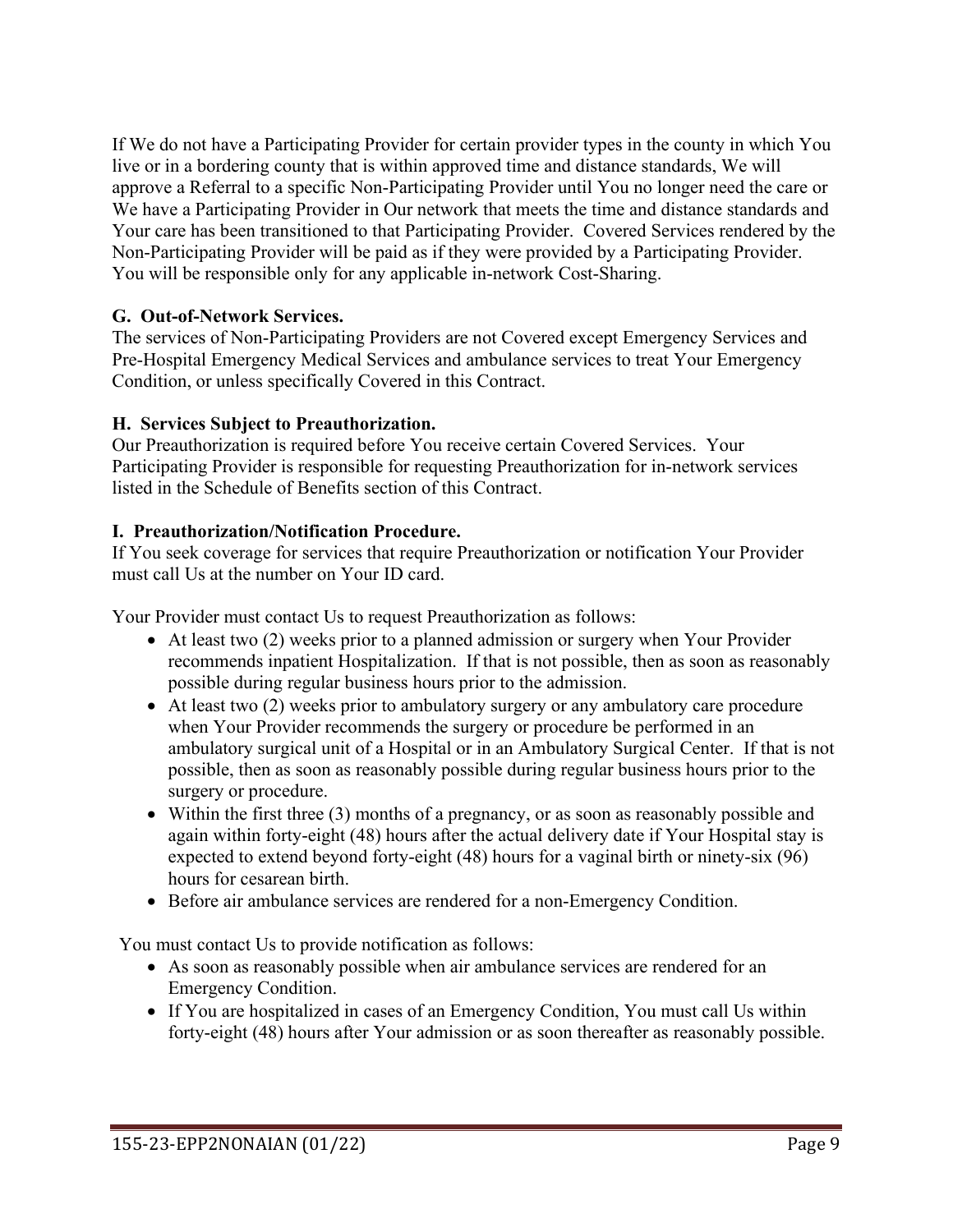After receiving a request for approval, We will review the reasons for Your planned treatment and determine if benefits are available. Criteria will be based on multiple sources which may include medical policy, clinical guidelines, and pharmacy and therapeutic guidelines.

## **J. Medical Management.**

The benefits available to You under this Contract are subject to pre-service, concurrent and retrospective reviews to determine when services should be covered by Us. The purpose of these reviews is to promote the delivery of cost-effective medical care by reviewing the use of procedures and, where appropriate, the setting or place the services are performed. Covered Services must be Medically Necessary for benefits to be provided.

## **K. Medical Necessity.**

We Cover benefits described in this Contract as long as the health care service, procedure, treatment, test, device, Prescription Drug or supply (collectively, "service") is Medically Necessary. The fact that a Provider has furnished, prescribed, ordered, recommended, or approved the service does not make it Medically Necessary or mean that We have to Cover it.

We may base Our decision on a review of:

- Your medical records;
- Our medical policies and clinical guidelines;
- Medical opinions of a professional society, peer review committee or other groups of Physicians;
- Reports in peer-reviewed medical literature;
- Reports and guidelines published by nationally-recognized health care organizations that include supporting scientific data;
- Professional standards of safety and effectiveness, which are generally-recognized in the United States for diagnosis, care, or treatment;
- The opinion of Health Care Professionals in the generally-recognized health specialty involved;
- The opinion of the attending Providers, which have credence but do not overrule contrary opinions.

Services will be deemed Medically Necessary only if:

- They are clinically appropriate in terms of type, frequency, extent, site, and duration, and considered effective for Your illness, injury, or disease;
- They are required for the direct care and treatment or management of that condition;
- Your condition would be adversely affected if the services were not provided;
- They are provided in accordance with generally-accepted standards of medical practice;
- They are not primarily for the convenience of You, Your family, or Your Provider;
- They are not more costly than an alternative service or sequence of services, that is at least as likely to produce equivalent therapeutic or diagnostic results;
- When setting or place of service is part of the review, services that can be safely provided to You in a lower cost setting will not be Medically Necessary if they are performed in a higher cost setting. For example, we will not provide coverage for an inpatient admission for surgery if the surgery could have been performed on an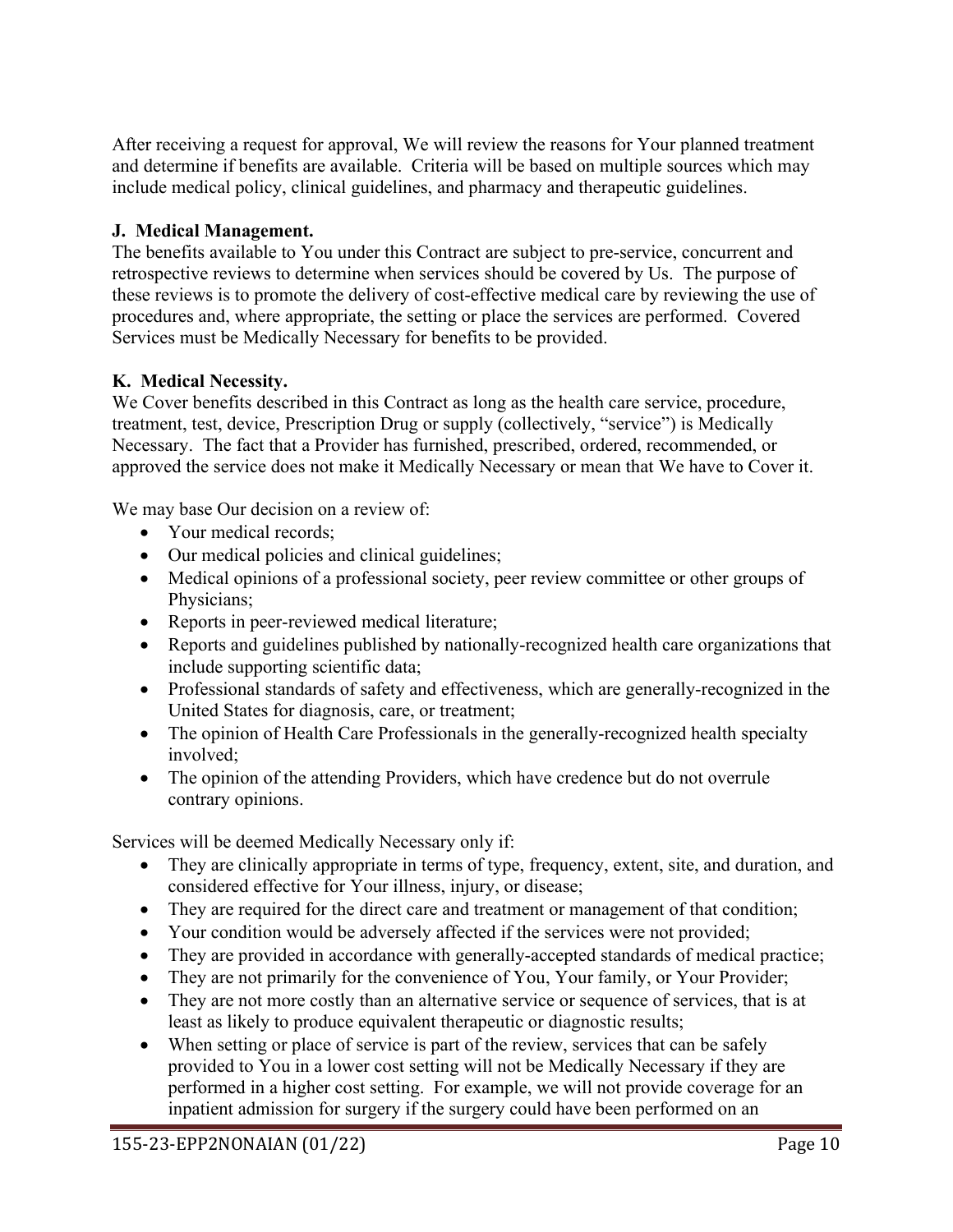outpatient basis or an infusion or injection of a specialty drug provided in the outpatient department of a Hospital if the drug could be provided in a Physician's office or the home setting.

See the Utilization Review and External Appeal sections of this Contract for Your right to an internal Appeal and external appeal of Our determination that a service is not Medically Necessary.

## **L. Protection from Surprise Bills.**

- **1.** Surprise Bills. A surprise bill is a bill You receive for Covered Services in the following circumstances:
	- For services performed by a non-participating Physician at a participating Hospital or Ambulatory Surgical Center, when:
		- o A participating Physician is unavailable at the time the health care services are performed;
		- o A non-participating Physician performs services without Your knowledge; or
		- o Unforeseen medical issues or services arise at the time the health care services are performed.

A surprise bill does not include a bill for health care services when a participating Physician is available and You elected to receive services from a non-participating Physician.

- You were referred by a participating Physician to a Non-Participating Provider without Your explicit written consent acknowledging that the referral is to a Non-Participating Provider and it may result in costs not covered by Us. For a surprise bill, a referral to a Non-Participating Provider means:
	- o Covered Services are performed by a Non-Participating Provider in the participating Physician's office or practice during the same visit;
	- o The participating Physician sends a specimen taken from You in the participating Physician's office to a non-participating laboratory or pathologist; or
	- o For any other Covered Services performed by a Non-Participating Provider at the participating Physician's request, when Referrals are required under Your Contract.

You will be held harmless for any Non-Participating Provider charges for the surprise bill that exceed Your Copayment, Deductible or Coinsurance if You assign benefits to the Non-Participating Provider in writing. In such cases, the Non-Participating Provider may only bill You for Your Copayment, Deductible or Coinsurance.

The assignment of benefits form for surprise bills is available at [www.dfs.ny.gov](http://www.dfs.ny.gov/) or You can visit Our website at [www.emblemhealth.com](http://www.emblemhealth.com/) for a copy of the form. You need to mail a copy of the assignment of benefits form to Us at the address on Our website and to Your Provider.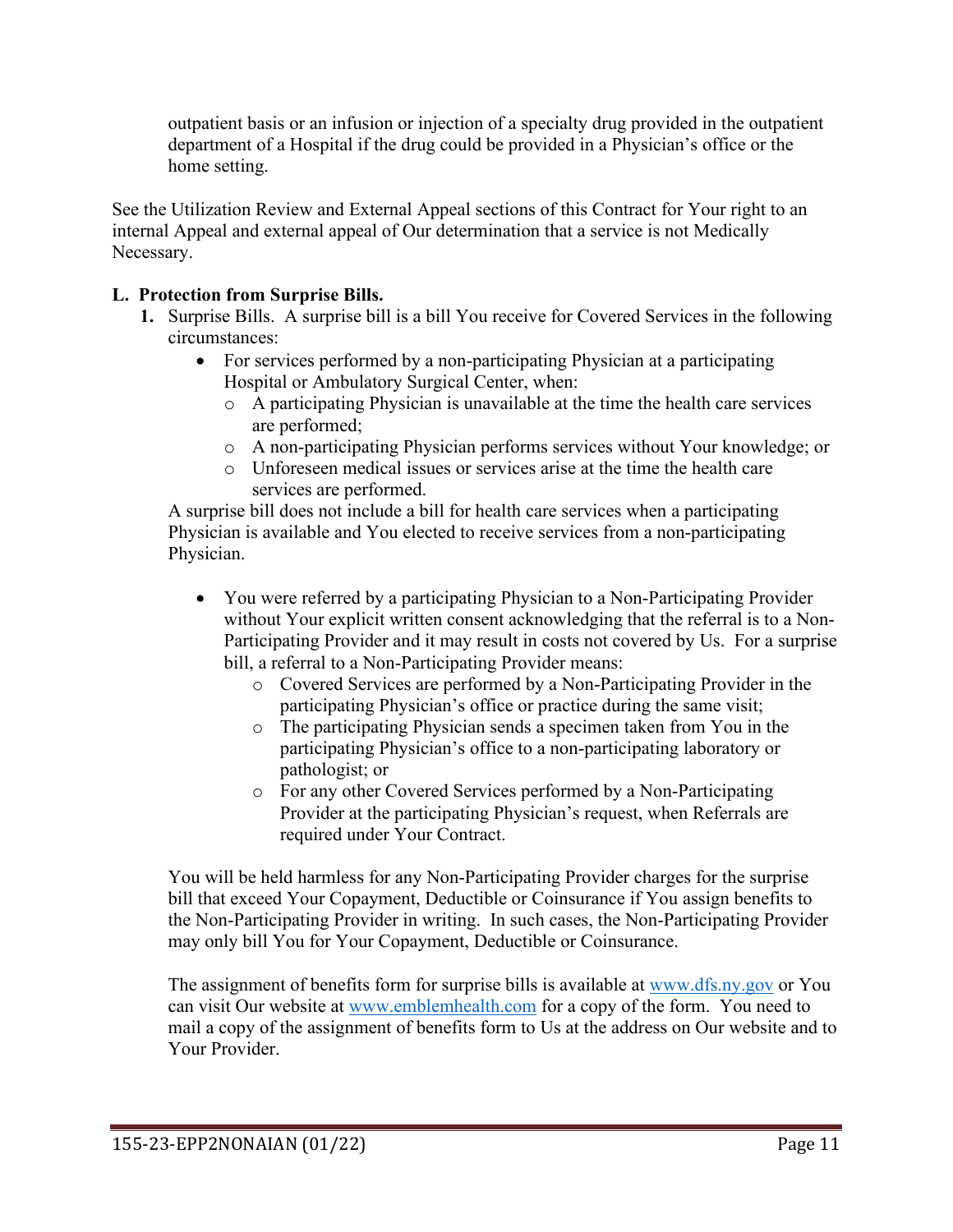**2. Independent Dispute Resolution Process.** Either We or a Provider may submit a dispute involving a surprise bill to an independent dispute resolution entity ("IDRE") assigned by the state. Disputes are submitted by completing the IDRE application form, which can be found at [www.dfs.ny.gov.](http://www.dfs.ny.gov/) The IDRE will determine whether Our payment or the Provider's charge is reasonable within thirty (30) days of receiving the dispute.

## **M. Delivery of Covered Services Using Telehealth.**

If Your Provider offers Covered Services using telehealth, We will not deny the Covered Services because they are delivered using telehealth. Covered Services delivered using telehealth may be subject to utilization review and quality assurance requirements and other terms and conditions of the Contract that are at least as favorable as those requirements for the same service when not delivered using telehealth. "Telehealth" means the use of electronic information and communication technologies by a Provider to deliver Covered Services to You while Your location is different than Your Provider's location.

## **N. Early Intervention Program Services.**

We will not exclude Covered Services solely because they are Early Intervention Program services for infants and toddlers under three years of age who have a confirmed disability or an established developmental delay. Additionally, if Early Intervention Program services are otherwise covered under this Contract, coverage for Early Intervention Program services will not be applied against any maximum annual or lifetime dollar limits if applicable. Visit limits and other terms and conditions will continue to apply to coverage for Early Intervention Program services. However, any visits used for Early Intervention Program services will not reduce the number of visits otherwise available under this Contract.

## **O. Case Management.**

Case management helps coordinate services for Members with health care needs due to serious, complex, and/or chronic health conditions. Our programs coordinate benefits and educate Members who agree to take part in the case management program to help meet their healthrelated needs.

Our case management programs are confidential and voluntary. These programs are given at no extra cost to You and do not change Covered Services. If You meet program criteria and agree to take part, We will help You meet Your identified health care needs. This is reached through contact and team work with You and/or Your authorized representative, treating Physician(s), and other Providers. In addition, We may assist in coordinating care with existing communitybased programs and services to meet Your needs, which may include giving You information about external agencies and community-based programs and services.

In certain cases of severe or chronic illness or injury, We may provide benefits for alternate care through Our case management program that is not listed as a Covered Service. We may also extend Covered Services beyond the benefit maximums of this Contract. We will make Our decision on a case-by-case basis if We determine the alternate or extended benefit is in the best interest of You and Us.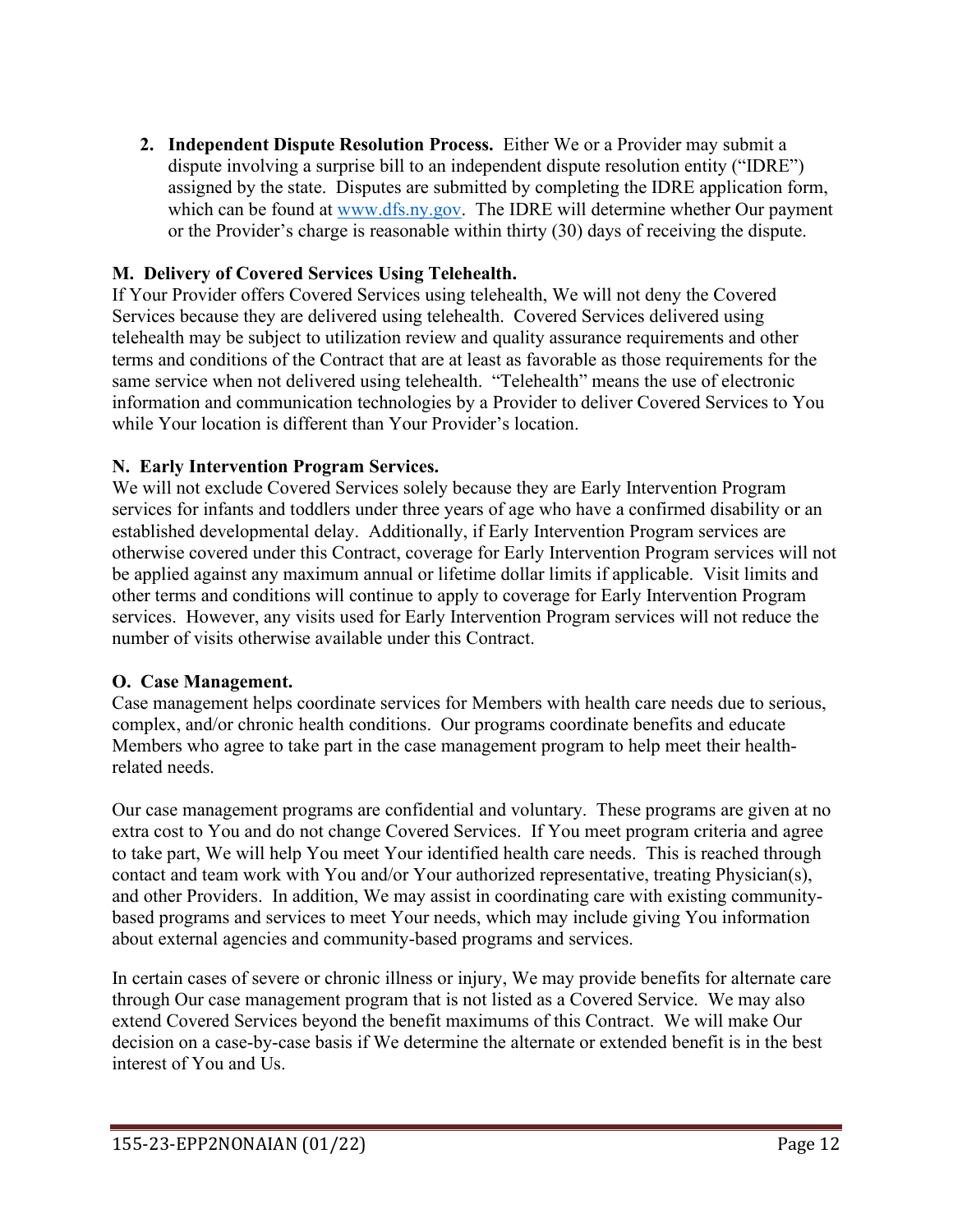Nothing in this provision shall prevent You from appealing Our decision. A decision to provide extended benefits or approve alternate care in one case does not obligate Us to provide the same benefits again to You or to any other Member. We reserve the right, at any time, to alter or stop providing extended benefits or approving alternate care. In such case, We will notify You or Your representative in writing.

#### **P. Important Telephone Numbers and Addresses.**

• CLAIMS

Submit claim forms to this address. Medical Claims: P.O. Box 2845, NY, NY 10116-2845 Hospital Claims: P.O. Box 2803, NY, NY 10116-2803

Submit electronic claim forms to this email address. [EmblemHealthClaimSubmission@emblemhealth.com](mailto:EmblemHealthClaimSubmission@emblemhealth.com)

• COMPLAINTS, GRIEVANCES AND UTILIZATION REVIEW APPEALS Members may call 1 888-447-7703

Submit written Complaints and Grievances to this address: EmblemHealth Grievance and Appeals Department JAF Station P. O. Box 2844 NY, NY 10016-2844

- ASSIGNMENT OF BENEFITS FORM Refer to the address on Your ID card (Submit assignment of benefits forms for Surprise bills to this address.)
- MEDICAL EMERGENCY NOTIFICATION Members may call 1-888-447-7703
- CUSTOMER SERVICE Member may call 1-888-447-7703 Customer Service Representatives are available Monday – Sunday 8:00 a.m. – 8:00 p.m.
- PREAUTHORIZATION 1-888-447-7703
- BEHAVIORAL HEALTH SERVICES Call the number on Your ID card
- OUR WEBSITE [www.emblemhealth.com](http://www.emblemhealth.com/)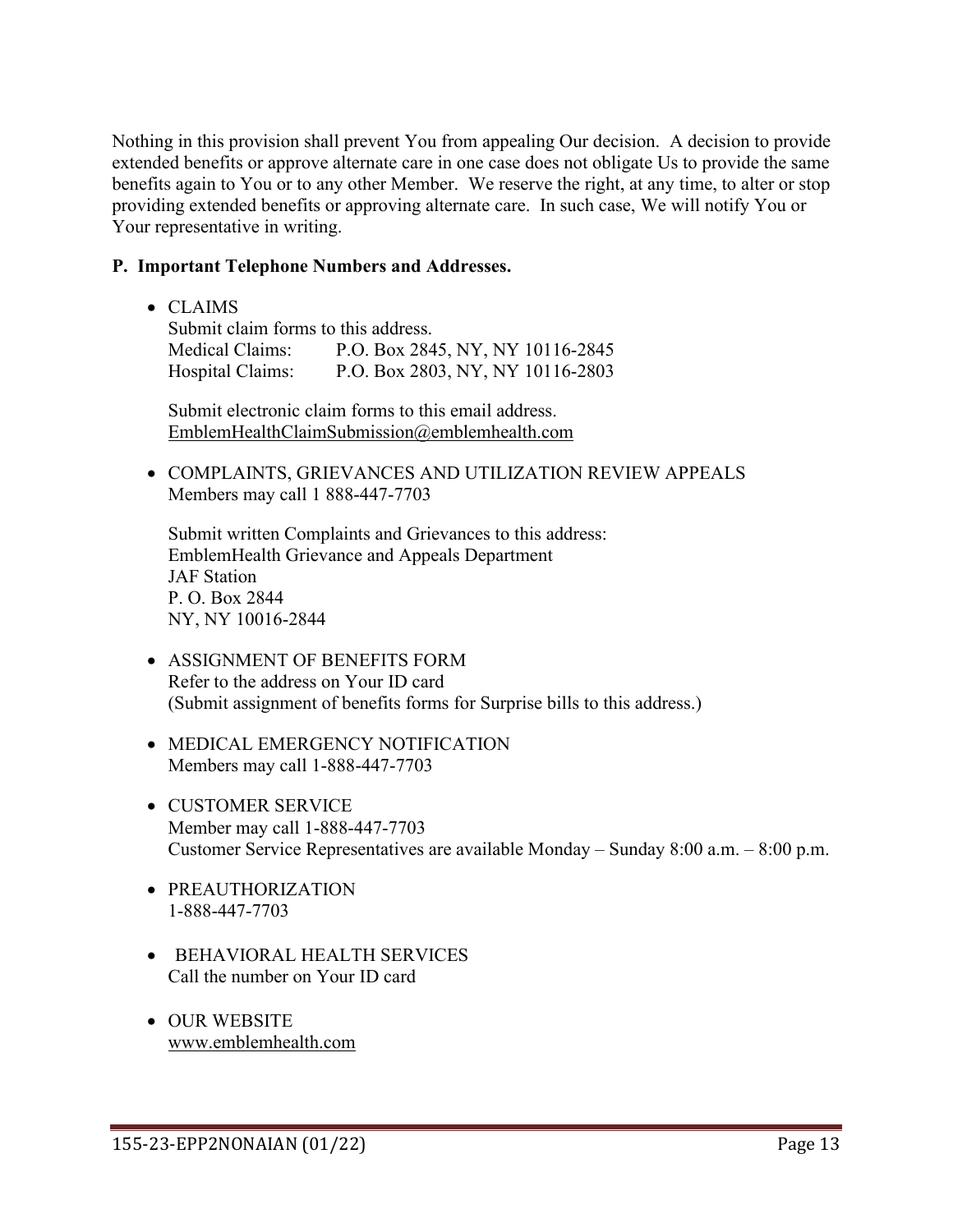#### **SECTION III**

#### **Access to Care and Transitional Care**

#### **A. Referral to a Non-Participating Provider.**

If We determine that We do not have a Participating Provider that has the appropriate training and experience to treat Your condition, We will approve a Referral to an appropriate Non-Participating Provider. Your Participating Provider must request prior approval of the Referral to a specific Non-Participating Provider. Approvals of Referrals to Non-Participating Providers will not be made for the convenience of You or another treating Provider and may not necessarily be to the specific Non-Participating Provider You requested. If We approve the Referral, all services performed by the Non-Participating Provider are subject to a treatment plan approved by Us in consultation with Your PCP, the Non-Participating Provider and You. Covered Services rendered by the Non-Participating Provider will be covered as if they were provided by a Participating Provider. You will be responsible only for any applicable in-network Cost-Sharing. In the event a Referral is not approved, any services rendered by a Non-Participating Provider will not be Covered.

#### **B. When a Specialist Can Be Your Primary Care Physician.**

If You have a life-threatening condition or disease or a degenerative and disabling condition or disease that requires specialty care over a long period of time, You may ask that a Specialist who is a Participating Provider be Your PCP. We will consult with the Specialist and Your PCP and decide whether the Specialist should be Your PCP. Any Referral will be pursuant to a treatment plan approved by Us in consultation with Your PCP, the Specialist and You. We will not approve a non-participating Specialist unless We determine that We do not have an appropriate Provider in Our network. If We approve a non-participating Specialist, Covered Services rendered by the non-participating Specialist pursuant to the approved treatment plan will be paid as if they were provided by a Participating Provider. You will only be responsible for any applicable in-network Cost-Sharing.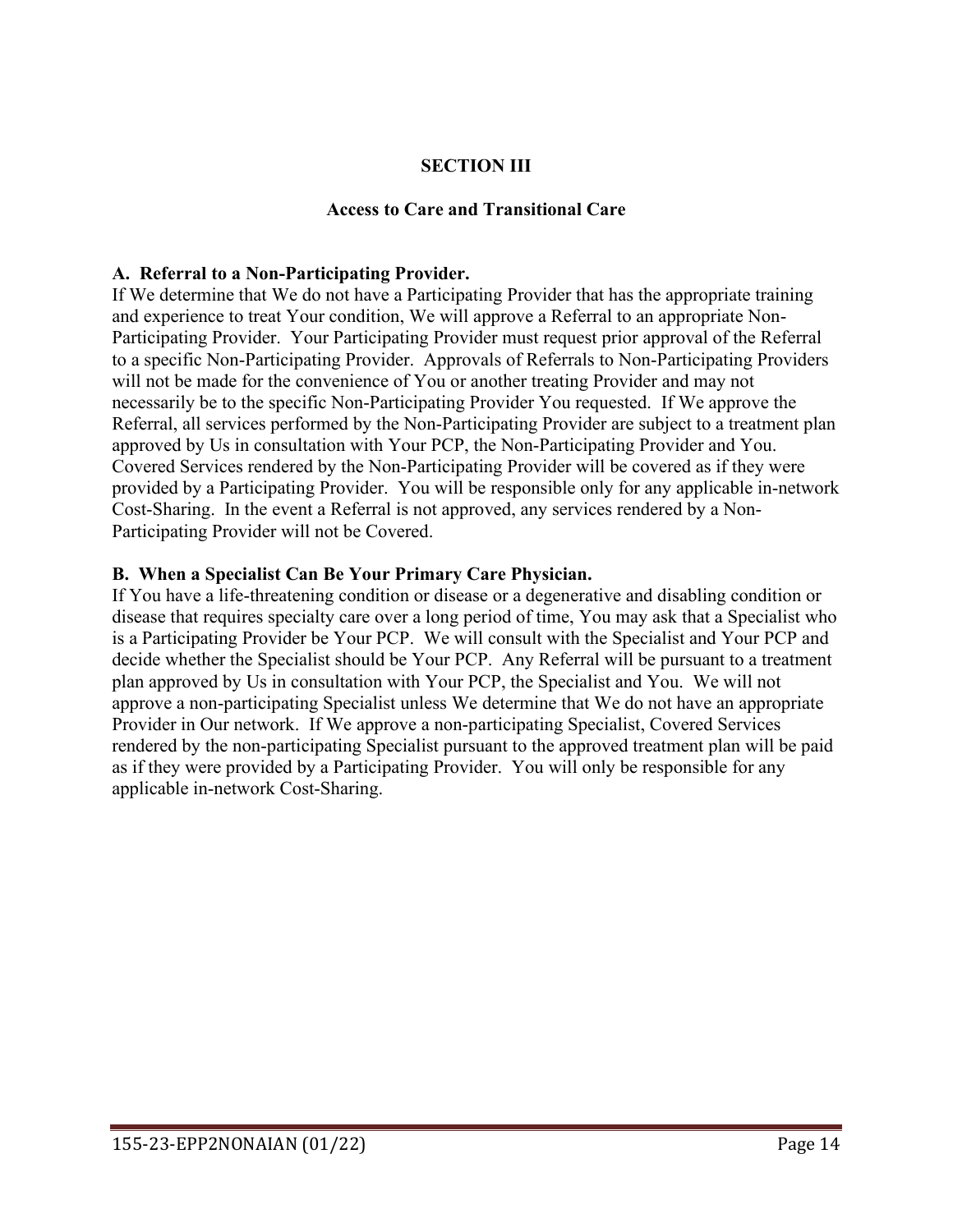## **C. Standing Referral to a Participating Specialist.**

If You need ongoing specialty care, You may receive a standing Referral to a Specialist who is a Participating Provider. This means that You will not need a new Referral from Your PCP every time You need to see that Specialist. We will consult with the Specialist and Your PCP and decide whether You should have a standing Referral. Any Referral will be pursuant to a treatment plan approved by Us in consultation with Your PCP, the Specialist and You. The treatment plan may limit the number of visits, or the period during which the visits are authorized and may require the Specialist to provide Your PCP with regular updates on the specialty care provided as well as all necessary medical information. We will not approve a standing Referral to a non-participating Specialist unless We determine that We do not have an appropriate Provider in Our network. If We approve a standing Referral to a non-participating Specialist, Covered Services rendered by the non-participating Specialist pursuant to the approved treatment plan will be paid as if they were provided by a Participating Provider. You will be responsible only for any applicable in-network Cost-Sharing.

### **D. Specialty Care Center.**

If You have a life-threatening condition or disease or a degenerative and disabling condition or disease that requires specialty care over a long period of time, You may request a Referral to a specialty care center with expertise in treating Your condition or disease. A specialty care center is a center that has an accreditation or designation from a state agency, the federal government or a national health organization as having special expertise to treat Your disease or condition. We will consult with Your PCP, Your Specialist, and the specialty care center to decide whether to approve such a Referral. Any Referral will be pursuant to a treatment plan developed by the specialty care center, and approved by Us in consultation with Your PCP or Specialist and You. We will not approve a Referral to a non-participating specialty care center unless We determine that We do not have an appropriate specialty care center in Our network. If We approve a Referral to a non-participating specialty care center, Covered Services rendered by the nonparticipating specialty care center pursuant to the approved treatment plan will be paid as if they were provided by a participating specialty care center. You will be responsible only for any applicable in-network Cost-Sharing.

#### **E. When Your Provider Leaves the Network.**

If You are in an ongoing course of treatment when Your Provider leaves Our network, then You may be able to continue to receive Covered Services for the ongoing treatment from the former Participating Provider for up to ninety (90) days from the date Your Provider's contractual obligation to provide services to You terminates. If You are pregnant and in Your second or third trimester, You may be able to continue care with a former Participating Provider through delivery and any postpartum care directly related to the delivery.

In order for You to continue to receive Covered Services for up to ninety (90) days or through a pregnancy with a former Participating Provider, the Provider must agree to accept as payment the negotiated fee that was in effect just prior to the termination of Our relationship with the Provider. The Provider must also agree to provide Us necessary medical information related to Your care and adhere to our policies and procedures, including those for assuring quality of care, obtaining Preauthorization, Referrals, and a treatment plan approved by Us. If the Provider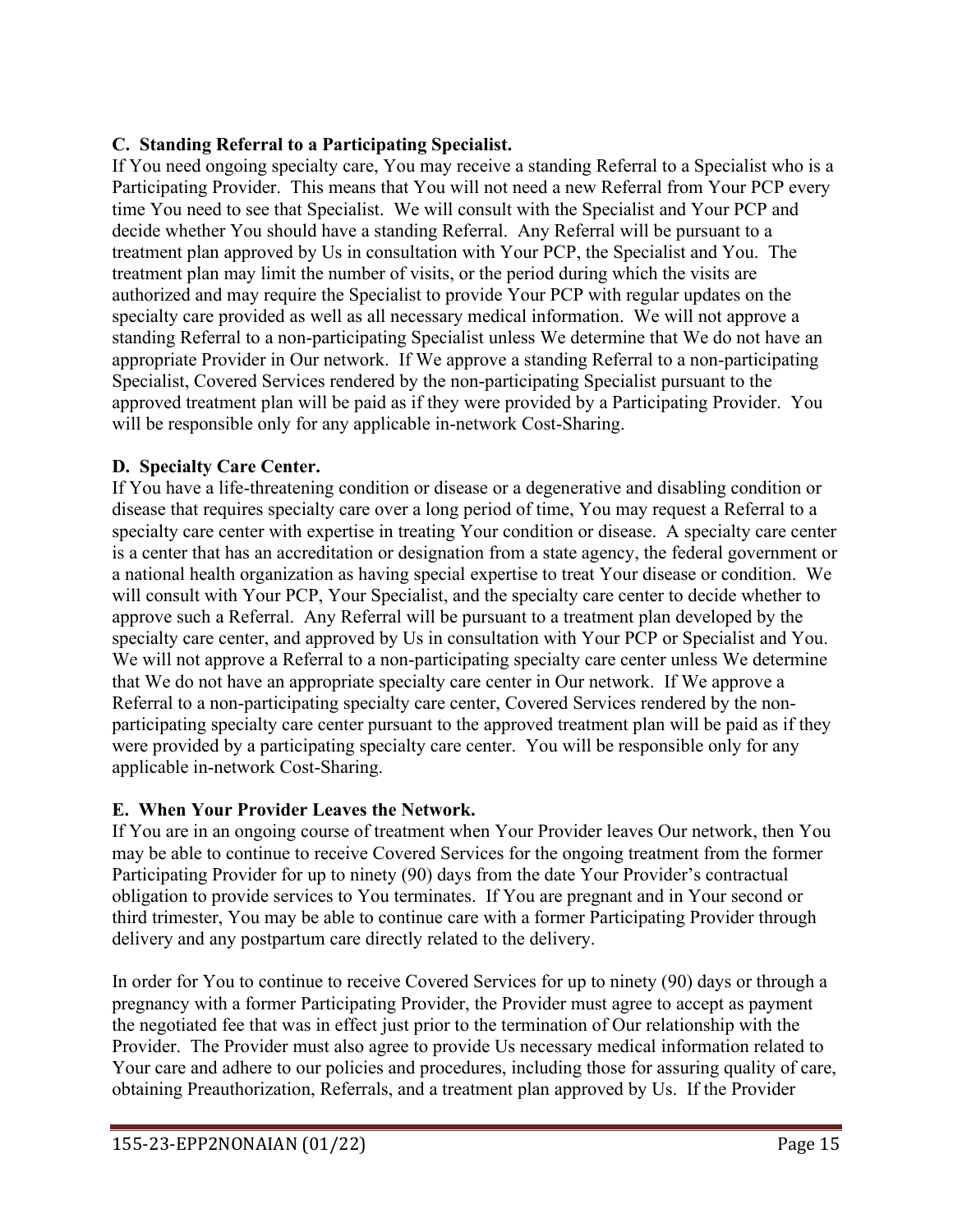agrees to these conditions, You will receive the Covered Services as if they were being provided by a Participating Provider. You will be responsible only for any applicable in-network Cost-Sharing. Please note that if the Provider was terminated by Us due to fraud, imminent harm to patients or final disciplinary action by a state board or agency that impairs the Provider's ability to practice, continued treatment with that Provider is not available.

### **F. New Members In a Course of Treatment.**

If You are in an ongoing course of treatment with a Non-Participating Provider when Your coverage under this Contract becomes effective, You may be able to receive Covered Services for the ongoing treatment from the Non-Participating Provider for up to sixty (60) days from the effective date of Your coverage under this Contract. This course of treatment must be for a lifethreatening disease or condition or a degenerative and disabling condition or disease. You may also continue care with a Non-Participating Provider if You are in the second or third trimester of a pregnancy when Your coverage under this Contract becomes effective. You may continue care through delivery and any post-partum services directly related to the delivery.

In order for You to continue to receive Covered Services for up to sixty (60) days or through pregnancy, the Non-Participating Provider must agree to accept as payment Our fees for such services. The Provider must also agree to provide Us necessary medical information related to Your care and to adhere to Our policies and procedures including those for assuring quality of care, obtaining Preauthorization, Referrals, and a treatment plan approved by Us. If the Provider agrees to these conditions, You will receive the Covered Services as if they were being provided by a Participating Provider. You will be responsible only for any applicable in-network Cost-Sharing.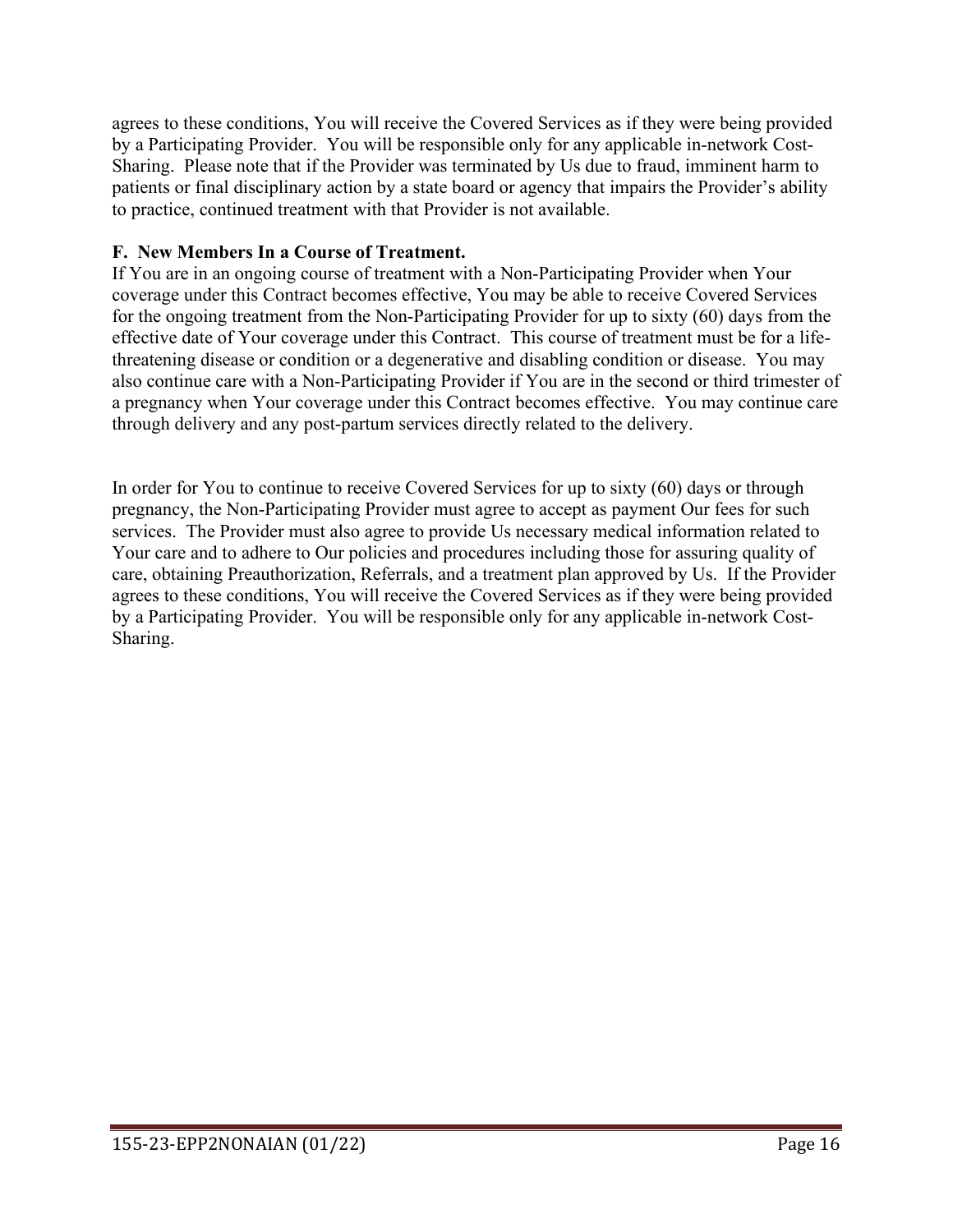### **SECTION IV**

#### **Cost-Sharing Expenses and Allowed Amount**

#### **A. Copayments.**

Except where stated otherwise, You must pay the Copayments, or fixed amounts, in the Schedule of Benefits section of this Contract for Covered Services. However, when the Allowed Amount for a service is less than the Copayment, You are responsible for the lesser amount.

### **B. Coinsurance.**

Except where stated otherwise, You must pay a percentage of the Allowed Amount for Covered Services. We will pay the remaining percentage of the Allowed Amount as shown in the Schedule of Benefits section of this Contract.

### **C. Out-of-Pocket Limit.**

When You have met Your Out-of-Pocket Limit in payment of Copayments and Coinsurance for a Plan Year in the Schedule of Benefits section of this Contract, We will provide coverage for 100% of the Allowed Amount for Covered Services for the remainder of that Plan Year.

Cost-Sharing for out-of-network services, except for Emergency Services, out-of-network services approved by Us as an in-network exception and out-of-network dialysis, does not apply toward Your Out-of-Pocket Limit. The Out-of-Pocket Limit runs on a Plan Year basis.

## **D. Allowed Amount.**

"Allowed Amount" means the maximum amount We will pay for the services or supplies covered under this Contract, before any applicable Copayment or Coinsurance amounts are subtracted. We determine Our Allowed Amount as follows:

The Allowed Amount will be the amount We have negotiated with the Participating Provider, or the Participating Provider's charge, if less.

See the Emergency Services and Urgent Care Section of this Contract for the Allowed Amount for Emergency Services rendered by Non-Participating Providers. See the Ambulance and Pre-Hospital Emergency Medical Services section of this Contract for the Allowed Amount for Pre-Hospital Emergency Medical Services rendered by Non-Participating Providers.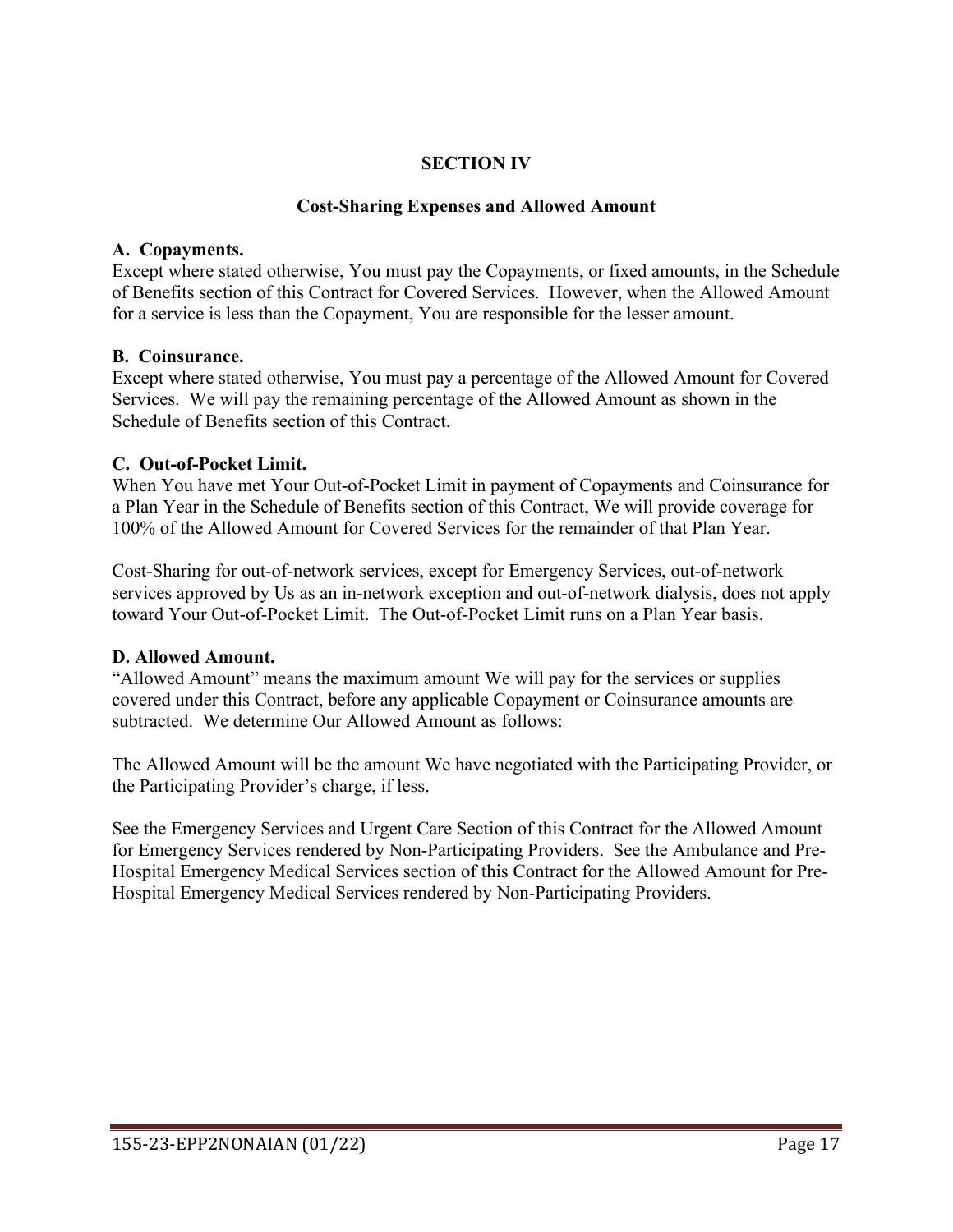## **SECTION V**

### **Who is Covered**

#### **A. Who is Covered Under this Contract.**

You, the Subscriber to whom this Contract is issued, are covered under this Contract. You must live or reside in Our Service Area to be covered under this Contract. You must have a household income above 138% through 200% of the Federal Poverty Level. If You are enrolled in Medicare or Medicaid or affordable Employer Sponsored Health Insurance, You are not eligible to purchase this Contract. Also, if Your income is above 138% of the Federal Poverty Level, You are not eligible to purchase this Contract if You are under nineteen (19) years old, greater than sixty-four (64) years old, or are pregnant.

You must report changes that could affect your eligibility throughout the year, including whether You become pregnant. If you become pregnant while enrolled in this product, You become eligible to obtain Medicaid. We strongly encourage pregnant women to enroll in Medicaid to ensure that newborns have continuous coverage from their birth, as newborns are not covered under the Essential Plan. If You transition to Medicaid, Your newborn will automatically be enrolled in Medicaid from their birth without a gap in coverage.

#### **B. Types of Coverage.**

The only type of coverage offered under the Essential Plan is Individual coverage, which means only You are covered. If additional members of Your family are also covered under the Essential Plan, they will receive a separate Contract and, if applicable, they will have a separate premium.

#### **C. Enrollment.**

You can enroll in this Contract during any time of the year. If the NYSOH receives Your selection on or before the  $15<sup>th</sup>$  of any month, Your coverage will begin on the 1st of the following month, as long as any applicable Premium payment is received by then. If the NYSOH receives Your selection on or after the 16th of the month, Your coverage will begin on the  $1<sup>st</sup>$  of the next successive month. For example, if You make a selection on January 16, Your coverage will begin on March 1. If the NYSOH receives Your selection on or before December 15, 2021, Your coverage will begin on January 1, 2022.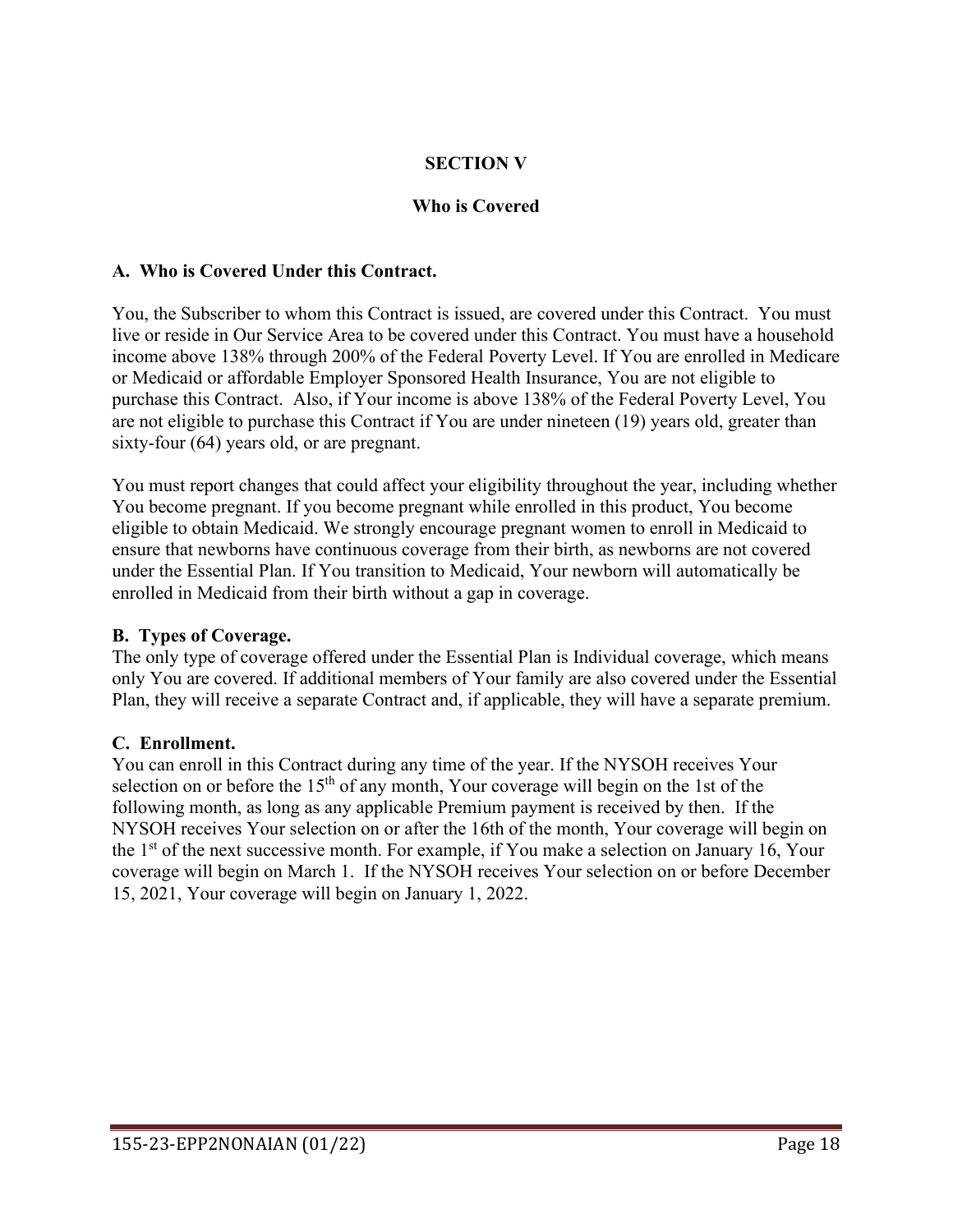### **SECTION VI**

#### **Preventive Care**

Please refer to the Schedule of Benefits section of this Contract for Cost-Sharing requirements, day or visit limits, and any Preauthorization or Referral requirements that apply to these benefits.

#### **Preventive Care.**

We Cover the following services for the purpose of promoting good health and early detection of disease. Preventive services are not subject to Cost-Sharing (Copayments, or Coinsurance) when performed by a Participating Provider and provided in accordance with the comprehensive guidelines supported by the Health Resources and Services Administration ("HRSA"), or if the items or services have an "A" or "B" rating from the United States Preventive Services Task Force ("USPSTF"), or if the immunizations are recommended by the Advisory Committee on Immunization Practices ("ACIP"). However, Cost-Sharing may apply to services provided during the same visit as the preventive services. Also, if a preventive service is provided during an office visit wherein the preventive service is not the primary purpose of the visit, the Cost-Sharing amount that would otherwise apply to the office visit will still apply. You may contact Us at the number on Your ID card or visit Our website at [www.emblemhealth.com](http://www.emblemhealth.com/) for a copy of the comprehensive guidelines supported by HRSA, items or services with an "A" or "B" rating from USPSTF, and immunizations recommended by ACIP.

**A. Adult Annual Physical Examinations.** We Cover adult annual physical examinations and preventive care and screenings as provided for in the comprehensive guidelines supported by HRSA and items or services with an "A" or "B" rating from USPSTF.

Examples of items or services with an "A" or "B" rating from USPSTF include, but are not limited to, blood pressure screening for adults, lung cancer screening, colorectal cancer screening, alcohol misuse screening, depression screening, and diabetes screening. A complete list of the Covered preventive Services is available on Our website at [www.emblemhealth.com,](http://www.emblemhealth.com/) or will be mailed to You upon request.

You are eligible for a physical examination once every calendar year, regardless of whether or not three hundred sixty-five (365) days have passed since the previous physical examination visit. Vision screenings do not include refractions.

This benefit is not subject to Copayments, or Coinsurance when provided in accordance with the comprehensive guidelines supported by HRSA and items or services with an "A" or "B" rating from USPSTF.

**B. Adult Immunizations.** We Cover adult immunizations as recommended by ACIP. This benefit is not subject to Copayments or Coinsurance when provided in accordance with the recommendations of ACIP.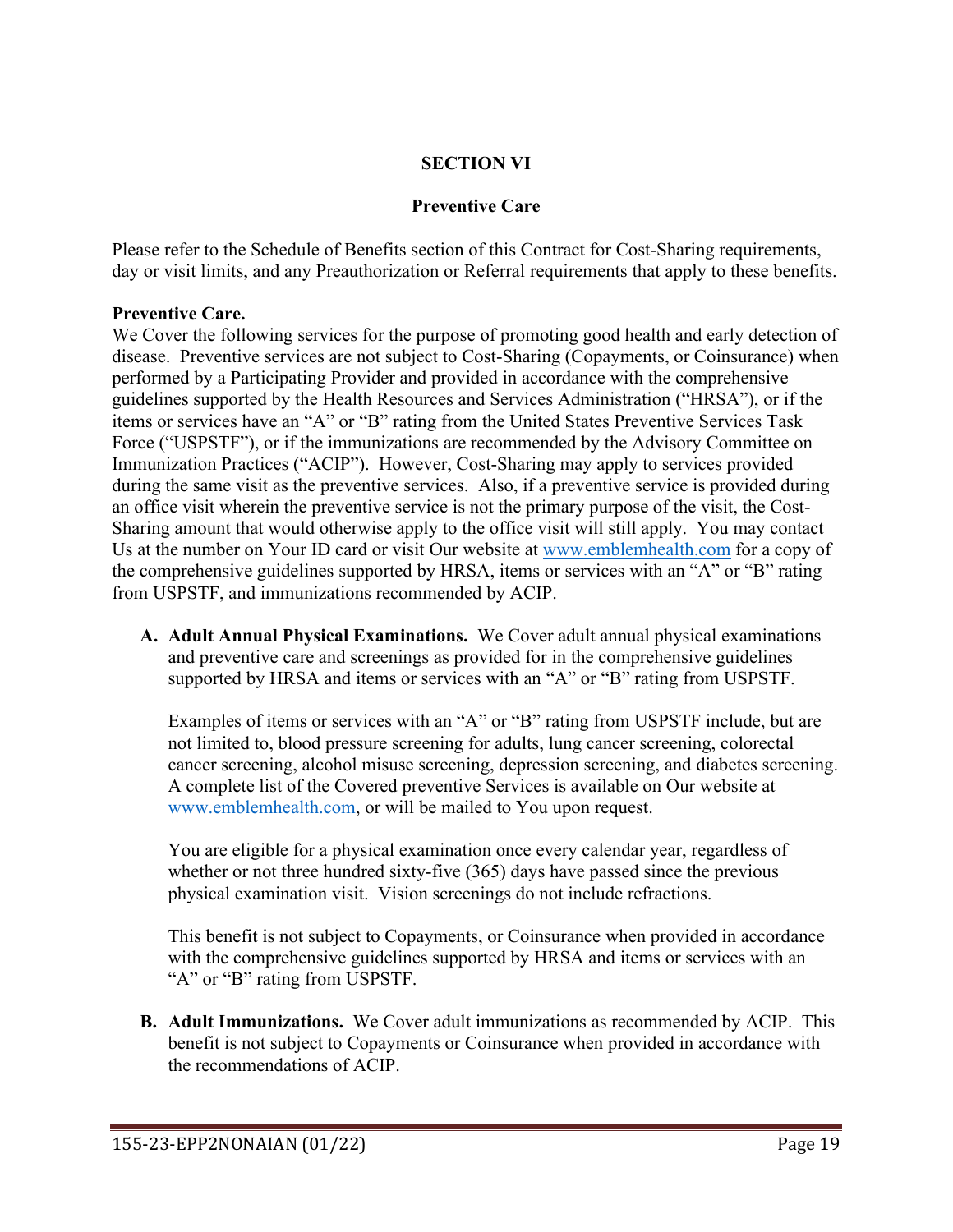**C. Well-Woman Examinations.** We Cover well-woman examinations which consist of a routine gynecological examination, breast examination and annual screening for cervical cancer, including laboratory and diagnostic services in connection with evaluating the cervical cancer screening tests. We also Cover preventive care and screenings as provided for in the comprehensive guidelines supported by HRSA and items or services with an "A" or "B" rating from USPSTF. A complete list of the Covered preventive Services is available on Our website at [www.emblemhealth.com,](http://www.emblemhealth.com/) or will be mailed to You upon request. This benefit is not subject to Copayments or Coinsurance when provided in accordance with the comprehensive guidelines supported by HRSA and items or services with an "A" or "B" rating from USPSTF, which may be less frequent than described above.

## **D. Mammograms, Screening and Diagnostic Imaging for the Detection of Breast**

**Cancer.** We Cover mammograms which may be provided by breast tomosynthesis (i.e. 3D mammograms), for the screening of breast cancer as follows:

- One (1) baseline screening mammogram for women age thirty-five (35) through thirty-nine (39); and
- One (1) screening mammogram annually for women age forty (40) and over.

If a woman of any age has a history of breast cancer or her first degree relative has a history of breast cancer, We Cover mammograms as recommended by her Provider. However, in no event will more than one (1) preventive screening per Plan Year be Covered.

Mammograms for the screening of breast cancer are not subject to Copayments, Deductibles or Coinsurance when provided by a Participating Provider.

We also Cover additional screening and diagnostic imaging for the detection of breast cancer, including diagnostic mammograms, breast ultrasounds and MRIs. Screening and diagnostic imaging for the detection of breast cancer, including diagnostic mammograms, breast ultrasounds and MRIs are not subject to Copayments, Deductibles or Coinsurance when provided by a Participating Provider.

**E. Family Planning and Reproductive Health Services.** We Cover family planning services which consist of FDA-approved contraceptive methods prescribed by a Provider, not otherwise Covered under the Prescription Drug Coverage section of this Contract, patient education and counseling on use of contraceptives and related topics; follow-up services related to contraceptive methods, including management of side effects, counseling for continued adherence, and device insertion and removal; and sterilization procedures for women. Such services are not subject to Copayments, or Coinsurance when provided by a Participating Provider.

We also Cover vasectomies subject to Copayments, or Coinsurance.

We do not Cover services related to the reversal of elective sterilizations.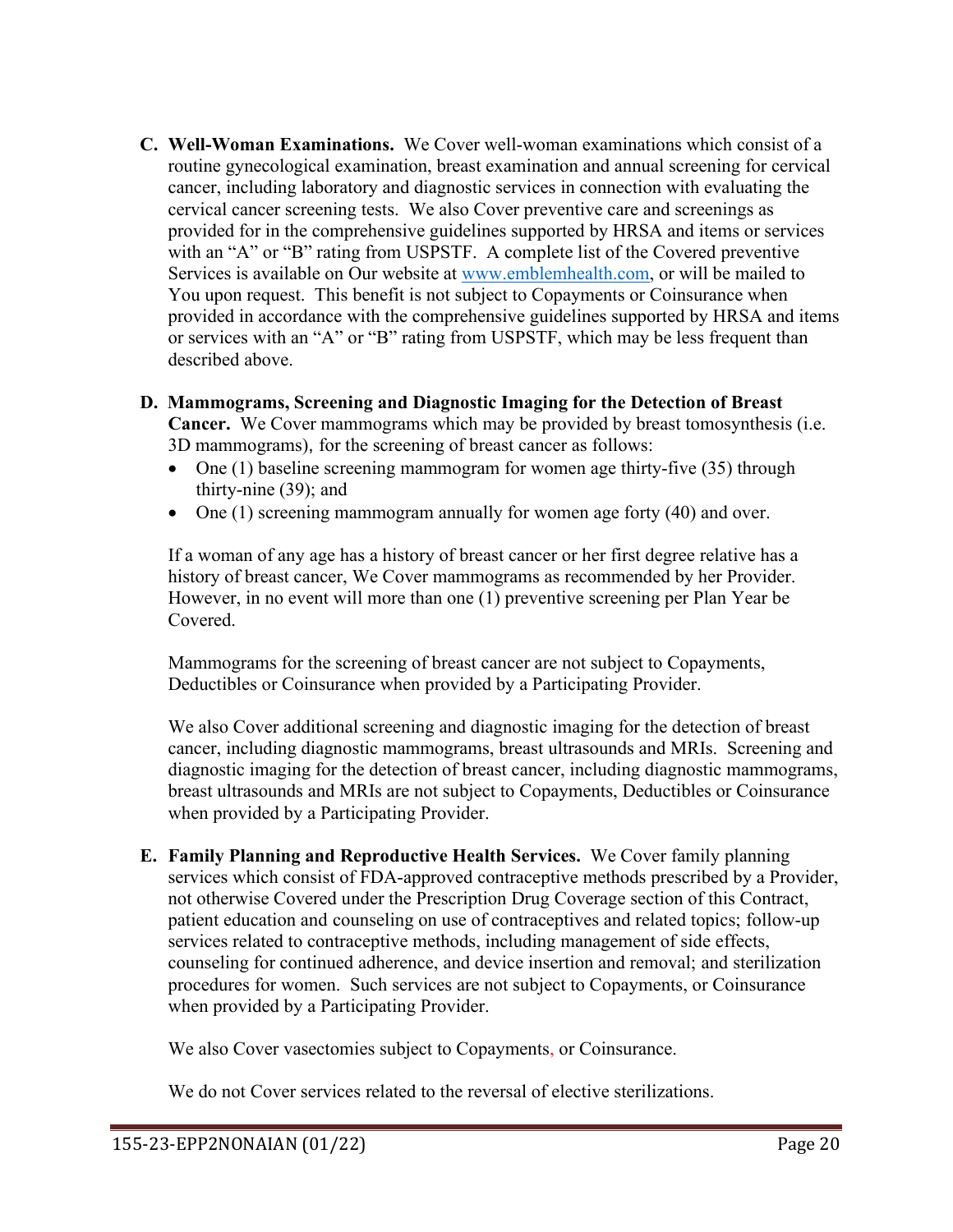- **F. Bone Mineral Density Measurements or Testing.** We Cover bone mineral density measurements or tests, and Prescription Drugs and devices approved by the FDA or generic equivalents as approved substitutes. Coverage of Prescription Drugs is subject to the Prescription Drug Coverage section of this Contract. Bone mineral density measurements or tests, drugs or devices shall include those covered under the federal Medicare program or those in accordance with the criteria of the National Institutes of Health. You will qualify for Coverage if You meet the criteria under the federal Medicare program or the criteria of the National Institutes of Health or if You meet any of the following:
	- Previously diagnosed as having osteoporosis or having a family history of osteoporosis;
	- With symptoms or conditions indicative of the presence or significant risk of osteoporosis;
	- On a prescribed drug regimen posing a significant risk of osteoporosis;
	- With lifestyle factors to a degree as posing a significant risk of osteoporosis; or
	- With such age, gender, and/or other physiological characteristics which pose a significant risk for osteoporosis.

We also Cover osteoporosis screening as provided for in the comprehensive guidelines supported by HRSA and items or services with an "A" or "B" rating from USPSTF.

This benefit is not subject to Copayments or Coinsurance when provided by a Participating Provider and in accordance with the comprehensive guidelines supported by HRSA and items or services with an "A" or "B" rating from USPSTF, which may not include all of the above services such as drugs and devices.

**G. Screening for Prostate Cancer.** We Cover an annual standard diagnostic examination including, but not limited to, a digital rectal examination and a prostate specific antigen test for men age fifty (50) and over who are asymptomatic and for men age forty (40) and over with a family history of prostate cancer or other prostate cancer risk factors. We also Cover standard diagnostic testing including, but not limited to, a digital rectal examination and a prostate-specific antigen test, at any age for men having a prior history of prostate cancer.

This benefit is not subject to Copayments, Deductibles or Coinsurance when provided by a Participating Provider.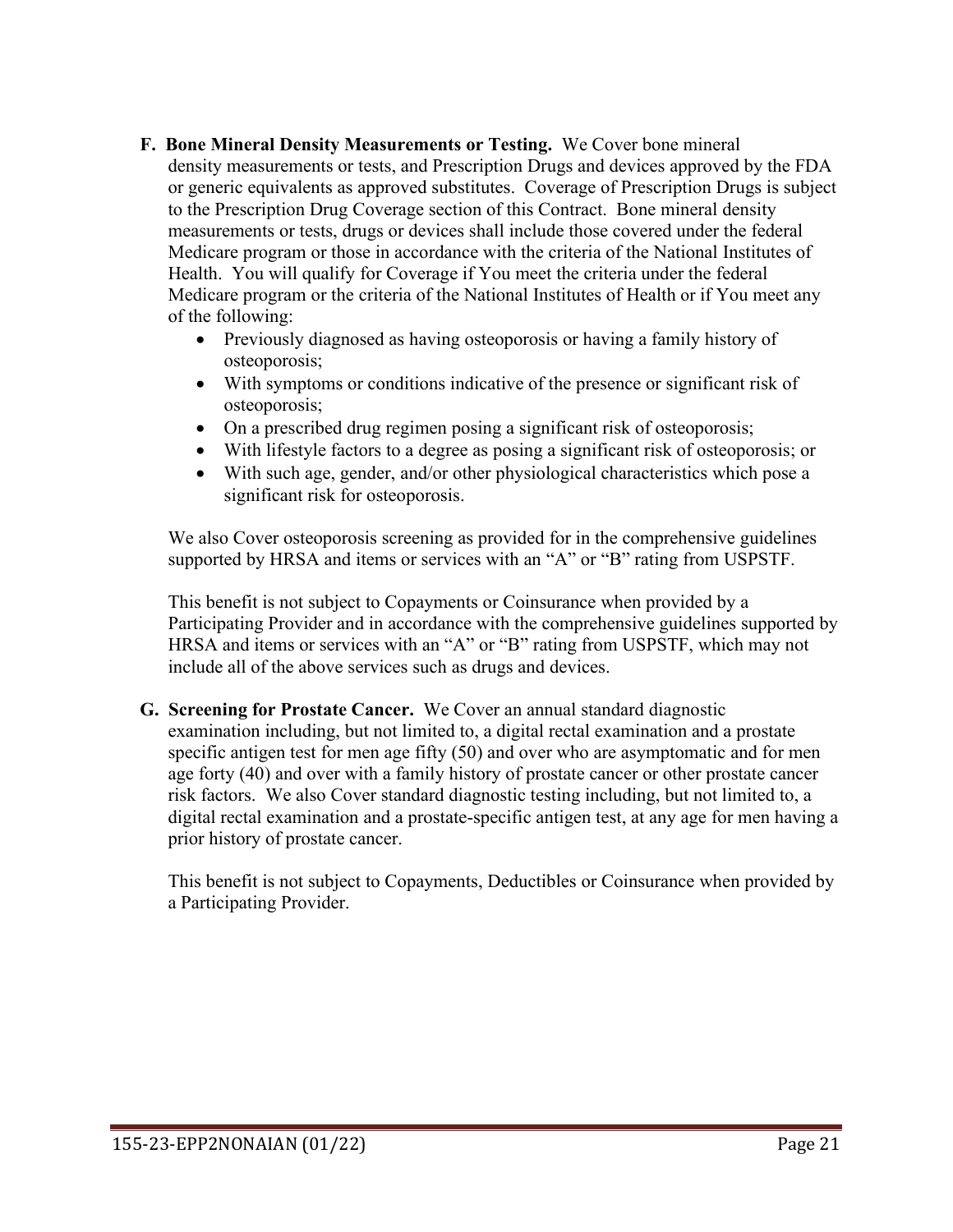- **H. National Diabetes Prevention Program (NDPP).** We cover diabetes prevention services provided by CDC-recognized programs for individuals at risk of developing Type 2 diabetes. The benefit covers 22 group training sessions over the course of twelve (12) months. You may be eligible for NDPP services if you have a recommendation by a physician or other licensed practitioner and You are at least eighteen (18) years old, not currently pregnant, are overweight and have not been previously diagnosed with Type 1 or Type 2 Diabetes, AND You meet one of the following:
	- You have had a blood test result in the prediabetes range within the past year, OR
	- You have previously been diagnosed with gestational diabetes, OR
	- You score 5 or higher on the CDC/American Diabetes Association (ADA) Prediabetes Risk Test.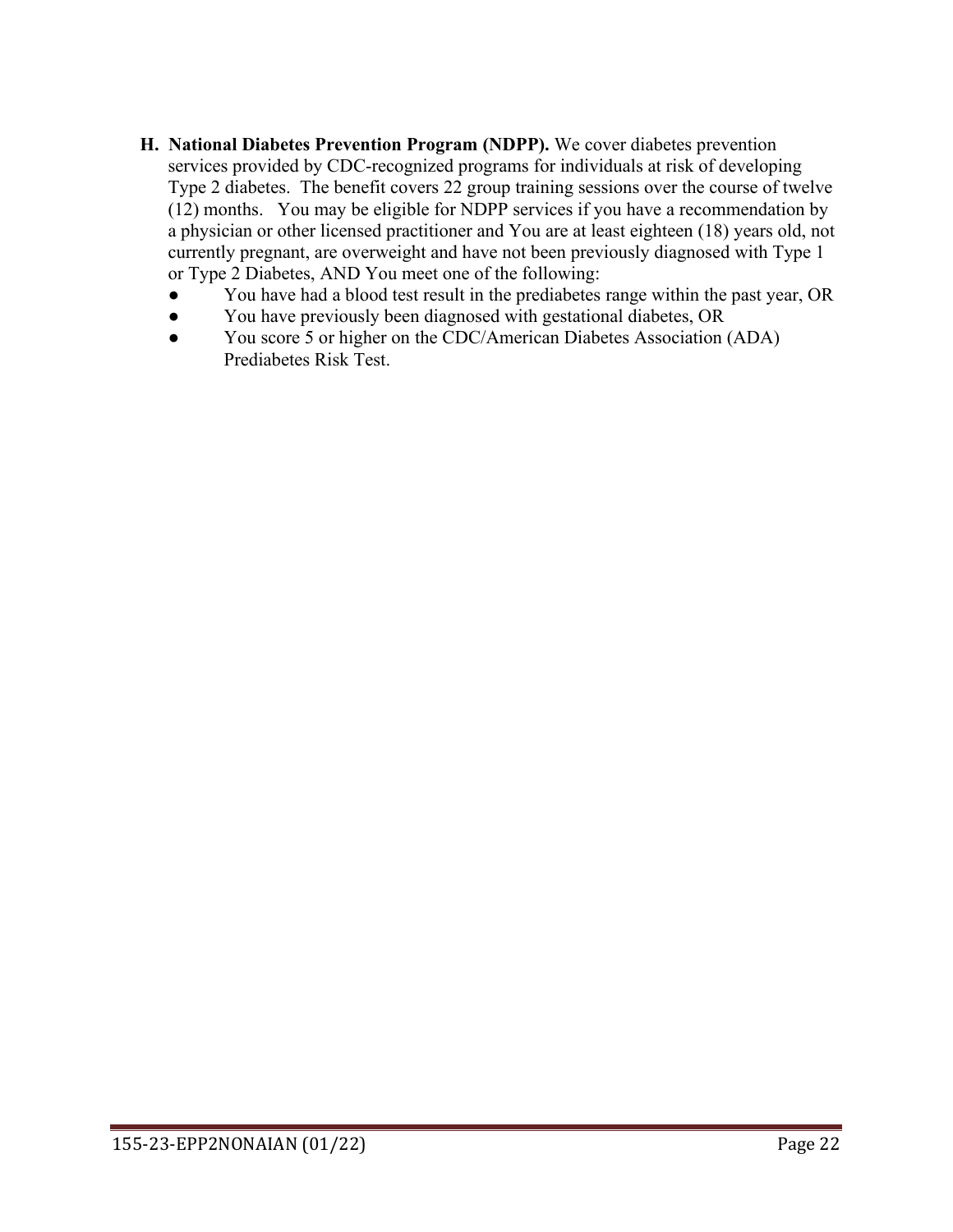## **SECTION VII**

### **Ambulance and Pre-Hospital Emergency Medical Services**

Please refer to the Schedule of Benefits section of this Contract for Cost-Sharing requirements, day or visit limits, and any Preauthorization or Referral requirements that apply to these benefits. Pre-Hospital Emergency Medical Services and ambulance services for the treatment of an Emergency Condition do not require Preauthorization.

### **A. Emergency Ambulance Transportation.**

**1. Pre-Hospital Emergency Medical Services.** We Cover Pre-Hospital Emergency Medical Services worldwide for the treatment of an Emergency Condition when such services are provided by an ambulance service.

"Pre-Hospital Emergency Medical Services" means the prompt evaluation and treatment of an Emergency Condition and/or non-airborne transportation to a Hospital. The services must be provided by an ambulance service issued a certificate under the New York Public Health Law. We will, however, only Cover transportation to a Hospital provided by such an ambulance service when a prudent layperson, possessing an average knowledge of medicine and health, could reasonably expect the absence of such transportation to result in:

- Placing the health of the person afflicted with such condition or, with respect to a pregnant woman, the health of the woman or her unborn child in serious jeopardy, or in the case of a behavioral condition, placing the health of such person or others in serious jeopardy;
- Serious impairment to such person's bodily functions;
- Serious dysfunction of any bodily organ or part of such person; or
- Serious disfigurement of such person.

An ambulance service must hold You harmless and may not charge or seek reimbursement from You for Pre-Hospital Emergency Medical Services except for the collection of any applicable Copayment or Coinsurance.

In the absence of negotiated rates, We will pay a Non-Participating Provider the usual and customary charge for Pre-Hospital Emergency Medical Services, which shall not be excessive or unreasonable. The usual and customary charge for Pre-Hospital Emergency Medical Services is the FAIR Health rate at the 80th percentile.

**2. Emergency Ambulance Transportation.** In addition to Pre-Hospital Emergency Medical Services, We also Cover emergency ambulance transportation worldwide by a licensed ambulance service (either ground, water or air ambulance) to the nearest Hospital where Emergency Services can be performed. This coverage includes emergency ambulance transportation to a Hospital when the originating Facility does not have the ability to treat Your Emergency Condition.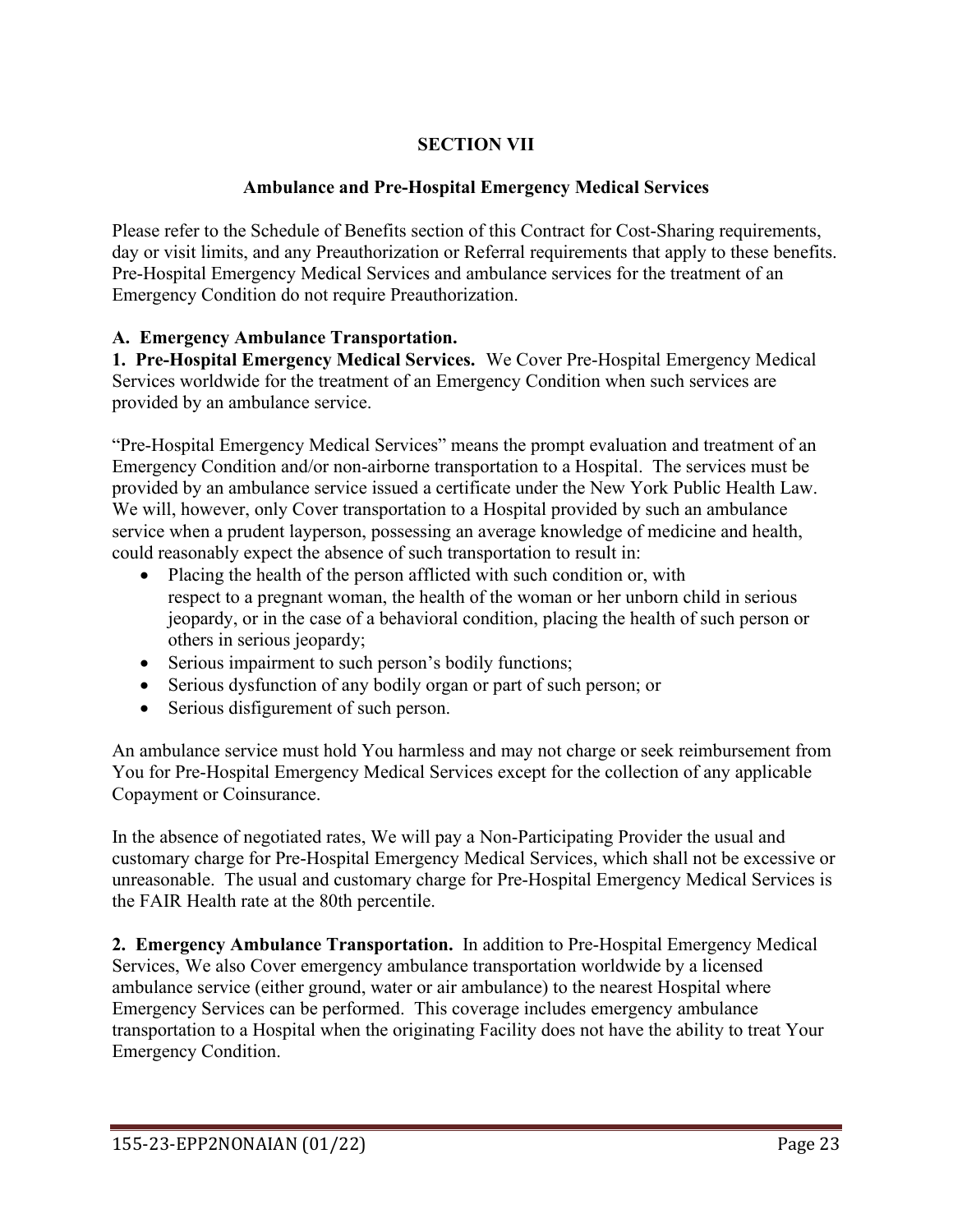### **B. Non-Emergency Ambulance Transportation.**

We Cover non-emergency ambulance transportation by a licensed ambulance service (either ground or air ambulance, as appropriate) between Facilities when the transport is any of the following:

- From a non-participating Hospital to a participating Hospital;
- To a Hospital that provides a higher level of care that was not available at the original Hospital;
- To a more cost-effective Acute care Facility; or
- From an Acute care Facility to a sub-Acute setting.

#### **C. Limitations/Terms of Coverage.**

- We do not Cover travel or transportation expenses, unless connected to an Emergency Condition or due to a Facility transfer approved by Us, even though prescribed by a Physician.
- We do not Cover non-ambulance transportation such as ambulette, van or taxi cab.
- Coverage for air ambulance related to an Emergency Condition or air ambulance related to non-emergency transportation is provided when Your medical condition is such that transportation by land ambulance is not appropriate; and Your medical condition requires immediate and rapid ambulance transportation that cannot be provided by land ambulance; and one (1) of the following is met:
	- o The point of pick-up is inaccessible by land vehicle; or
	- o Great distances or other obstacles (e.g., heavy traffic) prevent Your timely transfer to the nearest Hospital with appropriate facilities.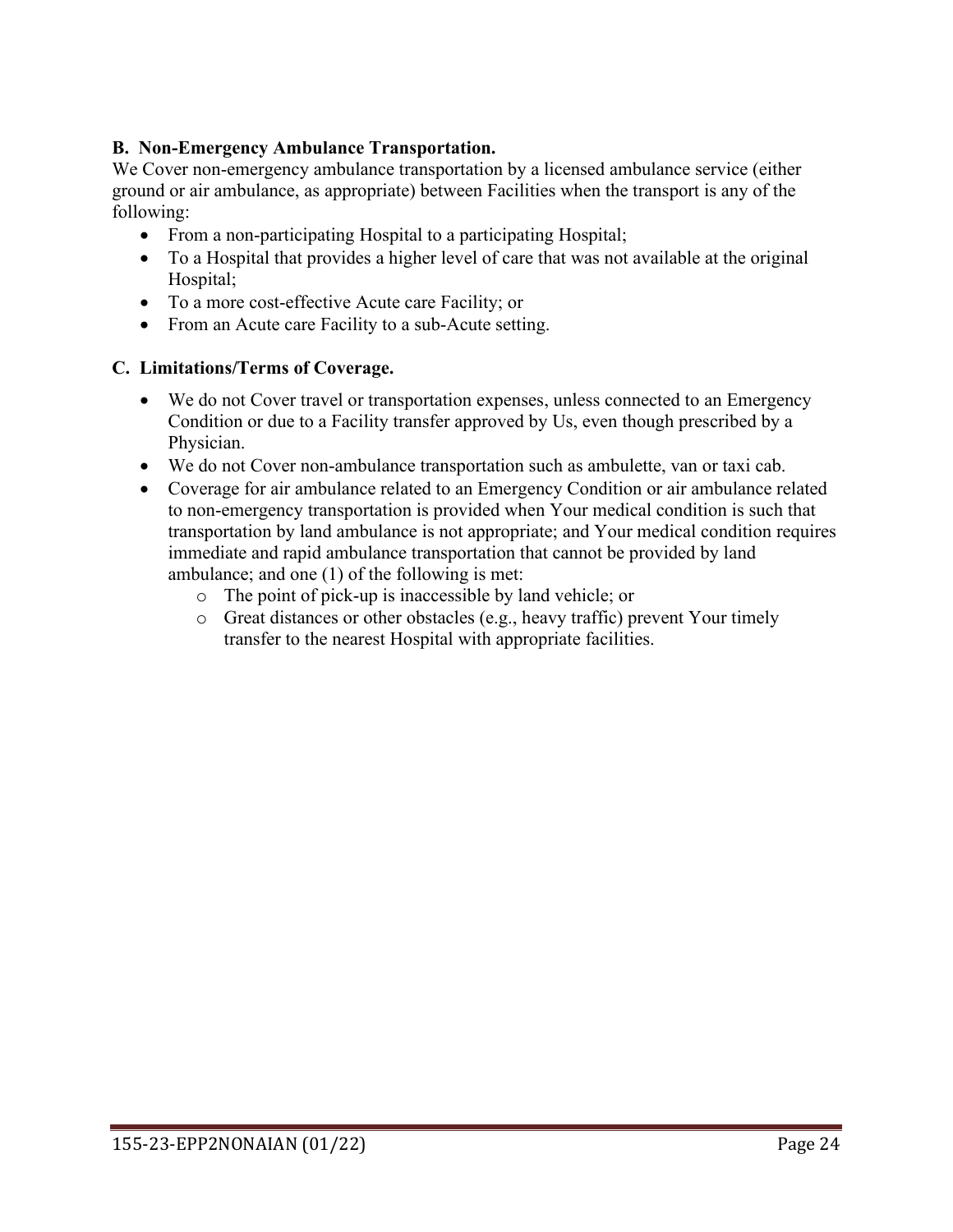## **SECTION VIII**

## **Emergency Services and Urgent Care**

Please refer to the Schedule of Benefits section of this Contract for Cost-Sharing requirements, day or visit limits, and any Preauthorization or Referral requirements that apply to these benefits.

### **A. Emergency Services.**

We Cover Emergency Services for the treatment of an Emergency Condition in a Hospital.

We define an **"Emergency Condition"** to mean: A medical or behavioral condition that manifests itself by Acute symptoms of sufficient severity, including severe pain, such that a prudent layperson, possessing an average knowledge of medicine and health, could reasonably expect the absence of immediate medical attention to result in:

- Placing the health of the person afflicted with such condition or, with respect to a pregnant woman, the health of the woman or her unborn child in serious jeopardy, or in the case of a behavioral condition, placing the health of such person or others in serious jeopardy;
- Serious impairment to such person's bodily functions;
- Serious dysfunction of any bodily organ or part of such person; or
- Serious disfigurement of such person.

For example, an Emergency Condition may include, but is not limited to, the following conditions:

- Severe chest pain
- Severe or multiple injuries
- Severe shortness of breath
- Sudden change in mental status (e.g., disorientation)
- Severe bleeding
- Acute pain or conditions requiring immediate attention such as suspected heart attack or appendicitis
- Poisonings
- Convulsions

Coverage of Emergency Services for treatment of Your Emergency Condition will be provided regardless of whether the Provider is a Participating Provider. We will also Cover Emergency Services to treat Your Emergency Condition worldwide. However, We will Cover only those Emergency Services and supplies that are Medically Necessary and are performed to treat or stabilize Your Emergency Condition in a Hospital.

Please follow the instructions listed below regardless of whether or not You are in Our Service Area at the time Your Emergency Condition occurs:

**1. Hospital Emergency Department Visits.** In the event that You require treatment for an Emergency Condition, seek immediate care at the nearest Hospital emergency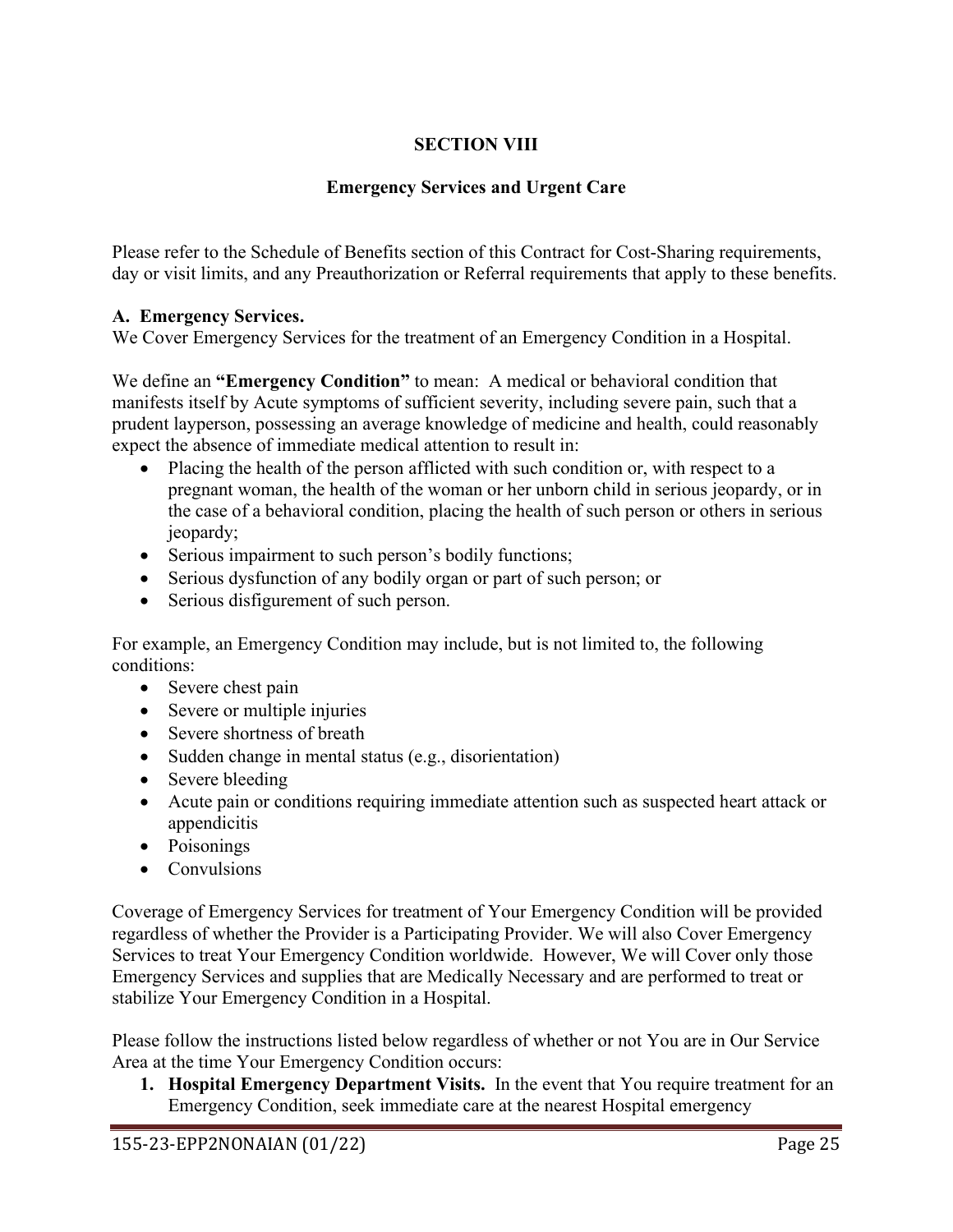department or call 911. Emergency Department Care does not require Preauthorization. **However, only Emergency Services for the treatment of an Emergency Condition are Covered in an emergency department**.

**We do not Cover follow-up care or routine care provided in a Hospital emergency department.** You should contact Us to make sure You receive the appropriate follow-up care.

**2. Emergency Hospital Admissions.** In the event that You are **admitted** to the Hospital, You or someone on Your behalf must notify Us at the number listed in this Contract and on Your ID card within forty-eight (48) hours of Your admission, or as soon as is reasonably possible.

We Cover inpatient Hospital services following Emergency Department Care at a nonparticipating Hospital at the in-network Cost-Sharing. If Your medical condition permits Your transfer to a participating Hospital, We will notify You and arrange the transfer.

**3. Payments Relating to Emergency Services Rendered.** The amount We pay a Non-Participating Provider for Emergency Services will be the greater of: 1) the amount We have negotiated with Participating Providers for the Emergency Service (and if more than one amount is negotiated, the median of the amounts); 2) 100% of the Allowed Amount for services provided by a Non-Participating Provider (i.e., the amount We would pay in the absence of any Cost-Sharing that would otherwise apply for services of Non-Participating Providers); or 3) the amount that would be paid under Medicare. The amounts described above exclude any Copayment or Coinsurance that applies to Emergency Services provided by a Participating Provider.

You are responsible for any Copayment or Coinsurance. You will be held harmless for any Non-Participating Provider charges that exceed Your Copayment, Deductible or Coinsurance.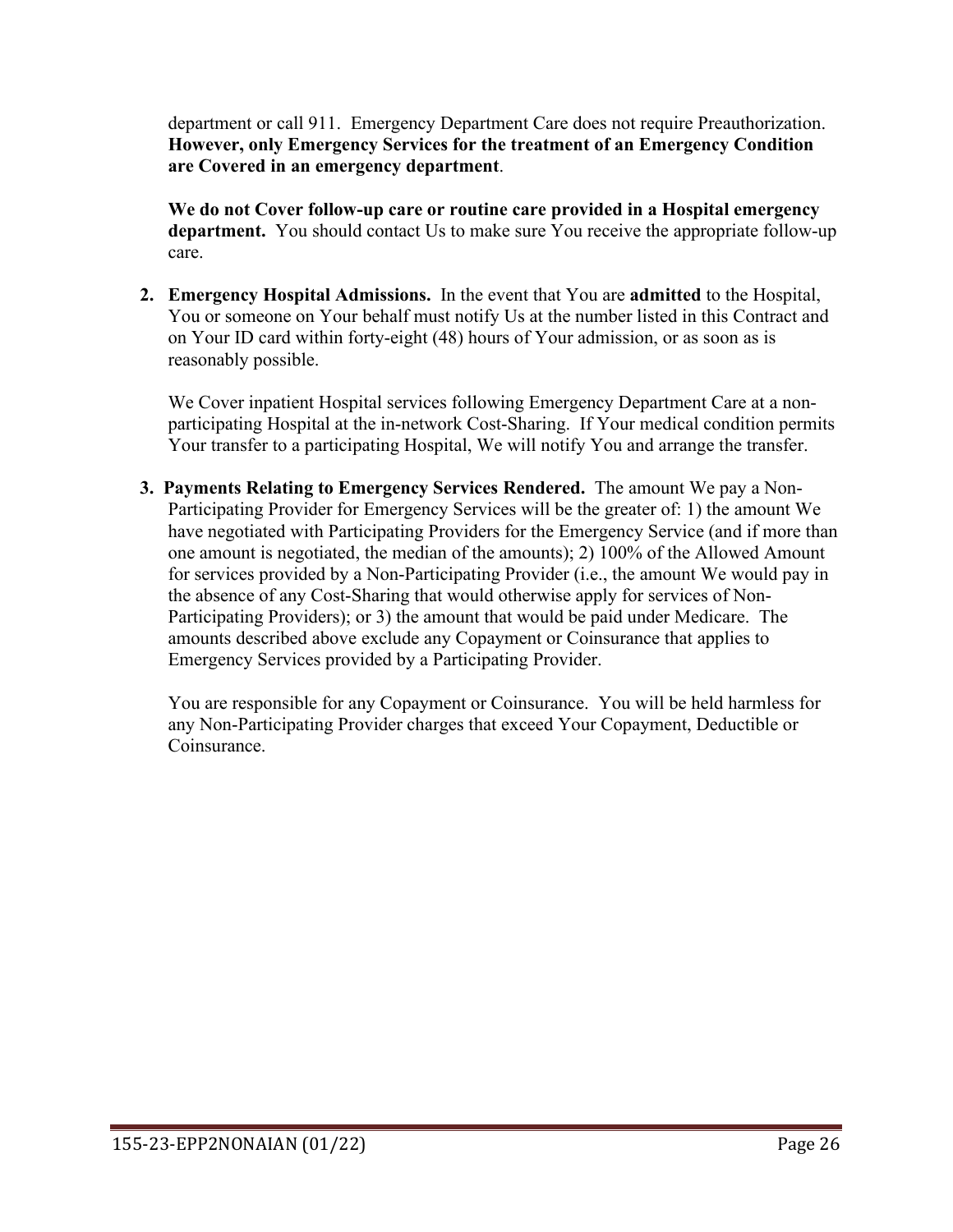### **B. Urgent Care.**

Urgent Care is medical care for an illness, injury or condition serious enough that a reasonable person would seek care right away, but not so severe as to require Emergency Department Care. **Urgent Care is Covered in Our Service Area***.* 

- **1. In-Network.** We Cover Urgent Care from a participating Physician or a participating Urgent Care Center. You do not need to contact Us prior to or after Your visit.
- **2. Out-of-Network.** We Cover Urgent Care from a non-participating Urgent Care Center or Physician in Our Service Area.

**If Urgent Care results in an emergency admission, please follow the instructions for emergency Hospital admissions described above.**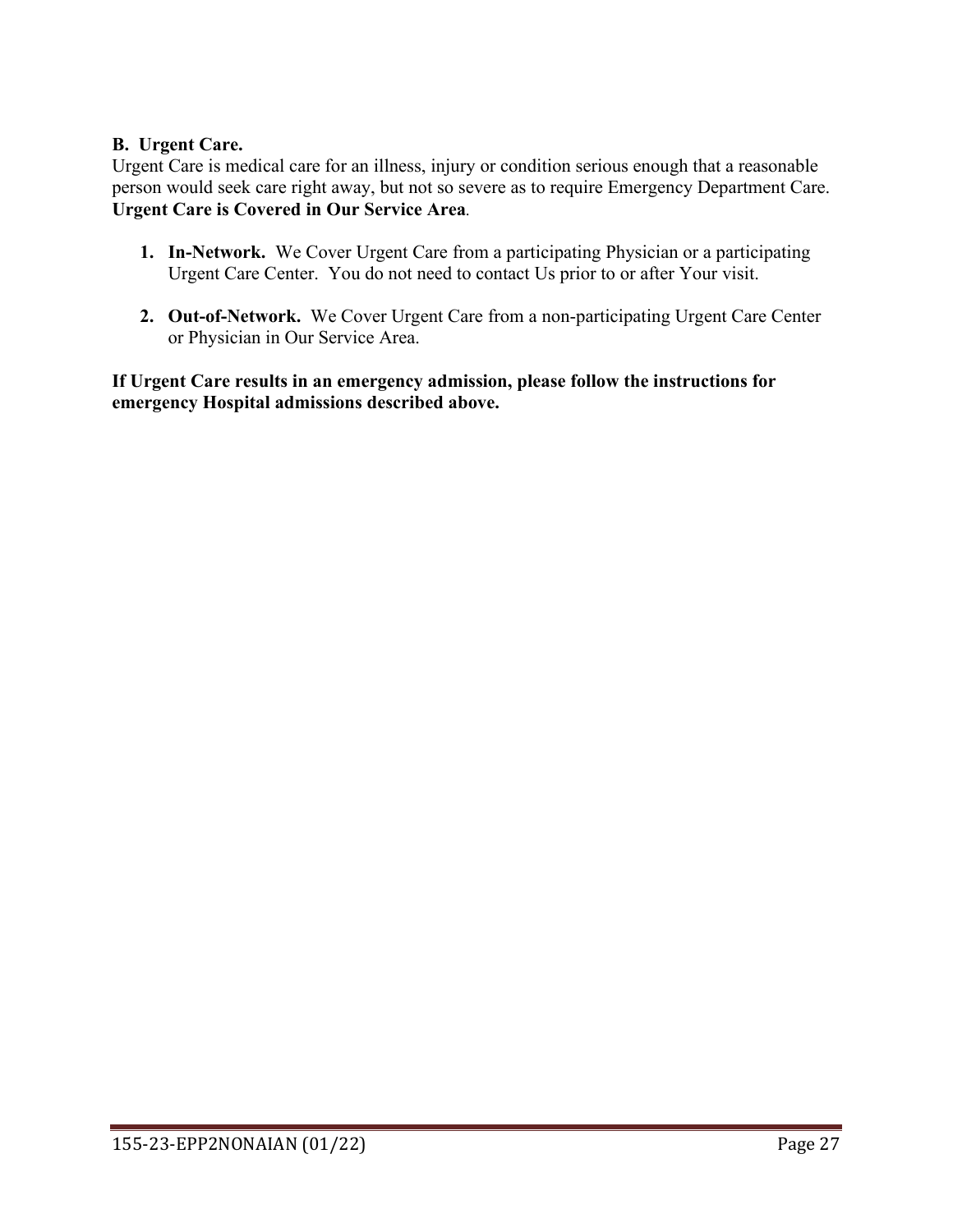## **SECTION IX**

### **Outpatient and Professional Services**

Please refer to the Schedule of Benefits section of this Contract for Cost-Sharing requirements, day or visit limits, and any Preauthorization or Referral requirements that apply to these benefits.

### **A. Advanced Imaging Services.**

We Cover PET scans, MRI, nuclear medicine, and CAT scans.

### **B. Allergy Testing and Treatment.**

We Cover testing and evaluations including injections, and scratch and prick tests to determine the existence of an allergy. We also Cover allergy treatment, including desensitization treatments, routine allergy injections and serums.

#### **C. Ambulatory Surgical Center Services.**

We Cover surgical procedures performed at Ambulatory Surgical Centers including services and supplies provided by the center the day the surgery is performed.

### **D. Chemotherapy and Immunotherapy.**

We Cover chemotherapy and immunotherapy in an outpatient Facility or in a Health Care Professional's office. Chemotherapy and immunotherapy may be administered by injection or infusion. Orally-administered anti-cancer drugs are Covered under the Prescription Drug Coverage section of this Contract.

#### **E. Chiropractic Services.**

We Cover chiropractic care when performed by a Doctor of Chiropractic ("chiropractor") in connection with the detection or correction by manual or mechanical means of structural imbalance, distortion or subluxation in the human body for the purpose of removing nerve interference and the effects thereof, where such interference is the result of or related to distortion, misalignment or subluxation of the vertebral column. This includes assessment, manipulation and any modalities. Any laboratory tests will be Covered in accordance with the terms and conditions of this Contract.

## **F. Clinical Trials.**

We Cover the routine patient costs for Your participation in an approved clinical trial and such coverage shall not be subject to Utilization Review if You are:

- Eligible to participate in an approved clinical trial to treat either cancer or other lifethreatening disease or condition; and
- Referred by a Participating Provider who has concluded that Your participation in the approved clinical trial would be appropriate.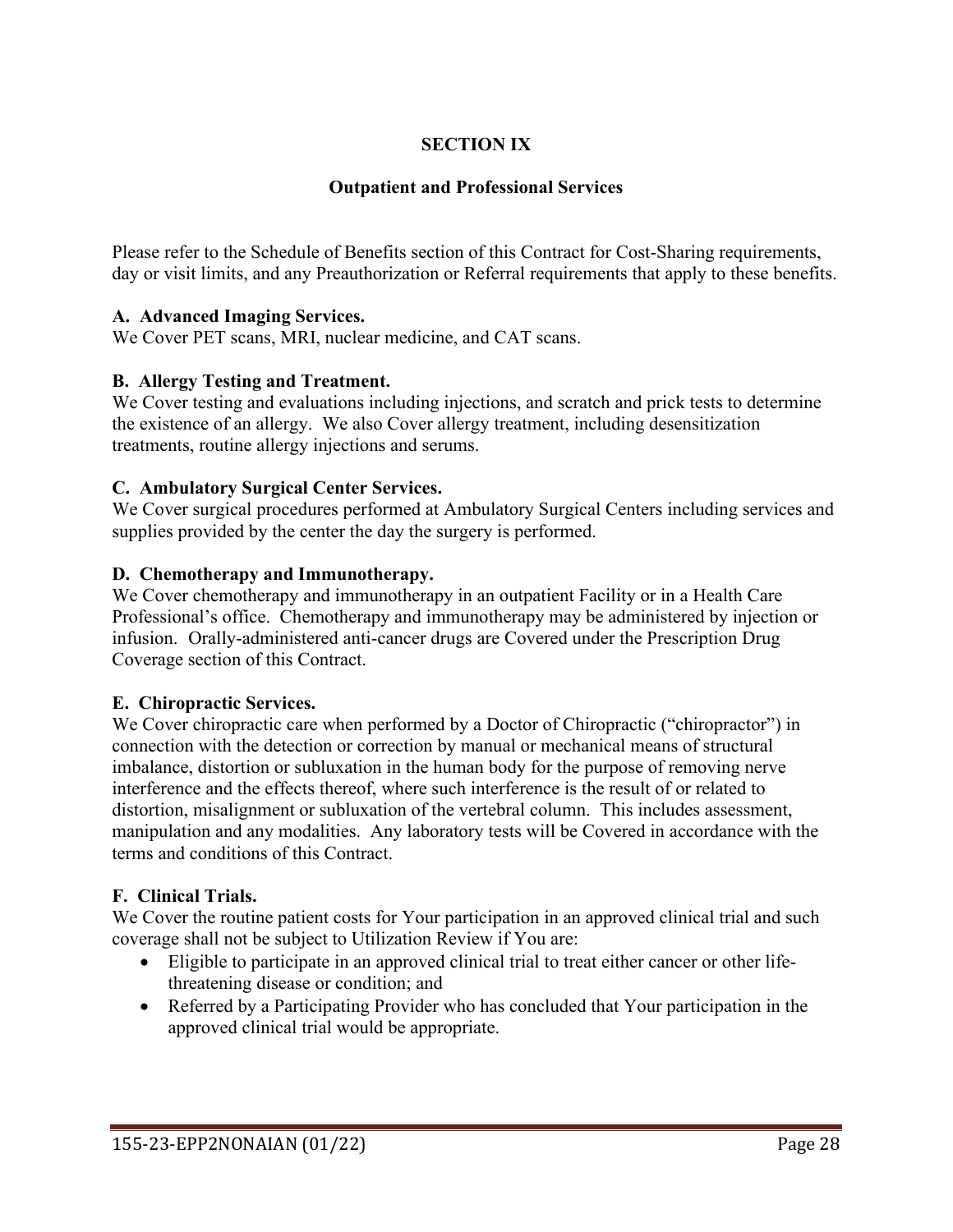All other clinical trials, including when You do not have cancer or other life-threatening disease or condition, may be subject to the Utilization Review and External Appeal sections of this Contract.

We do not Cover: the costs of the investigational drugs or devices; the costs of non-health services required for You to receive the treatment; the costs of managing the research; or costs that would not be covered under this Contract for non-investigational treatments provided in the clinical trial.

An "approved clinical trial" means a phase I, II III, or IV clinical trial that is:

- A federally funded or approved trial;
- Conducted under an investigational drug application reviewed by the federal Food and Drug Administration; or
- A drug trial that is exempt from having to make an investigational new drug application.

## **G. Dialysis.**

We Cover dialysis treatments of an Acute or chronic kidney ailment.

We also Cover dialysis treatments provided by a Non-Participating Provider subject to all the following conditions:

- The Non-Participating Provider is duly licensed to practice and authorized to provide such treatment.
- The Non-Participating Provider is located outside Our Service Area.
- The Participating Provider who is treating You has issued a written order indicating that dialysis treatment by the Non-Participating Provider is necessary.
- You notify Us in writing at least thirty (30) days in advance of the proposed treatment date(s) and include the written order referred to above. The thirty (30)-day advance notice period may be shortened when You need to travel on sudden notice due to a family or other emergency, provided that We have a reasonable opportunity to review Your travel and treatment plans.
- We have the right to Preauthorize the dialysis treatment and schedule.
- We will provide benefits for no more than ten (10) dialysis treatments by a Non-Participating Provider per calendar year.
- Benefits for services of a Non-Participating Provider are Covered when all the above conditions are met and are subject to any applicable Cost-Sharing that applies to dialysis treatments by a Participating Provider. However, You are also responsible for paying any difference between the amount We would have paid had the service been provided by a Participating Provider and the Non-Participating Provider's charge.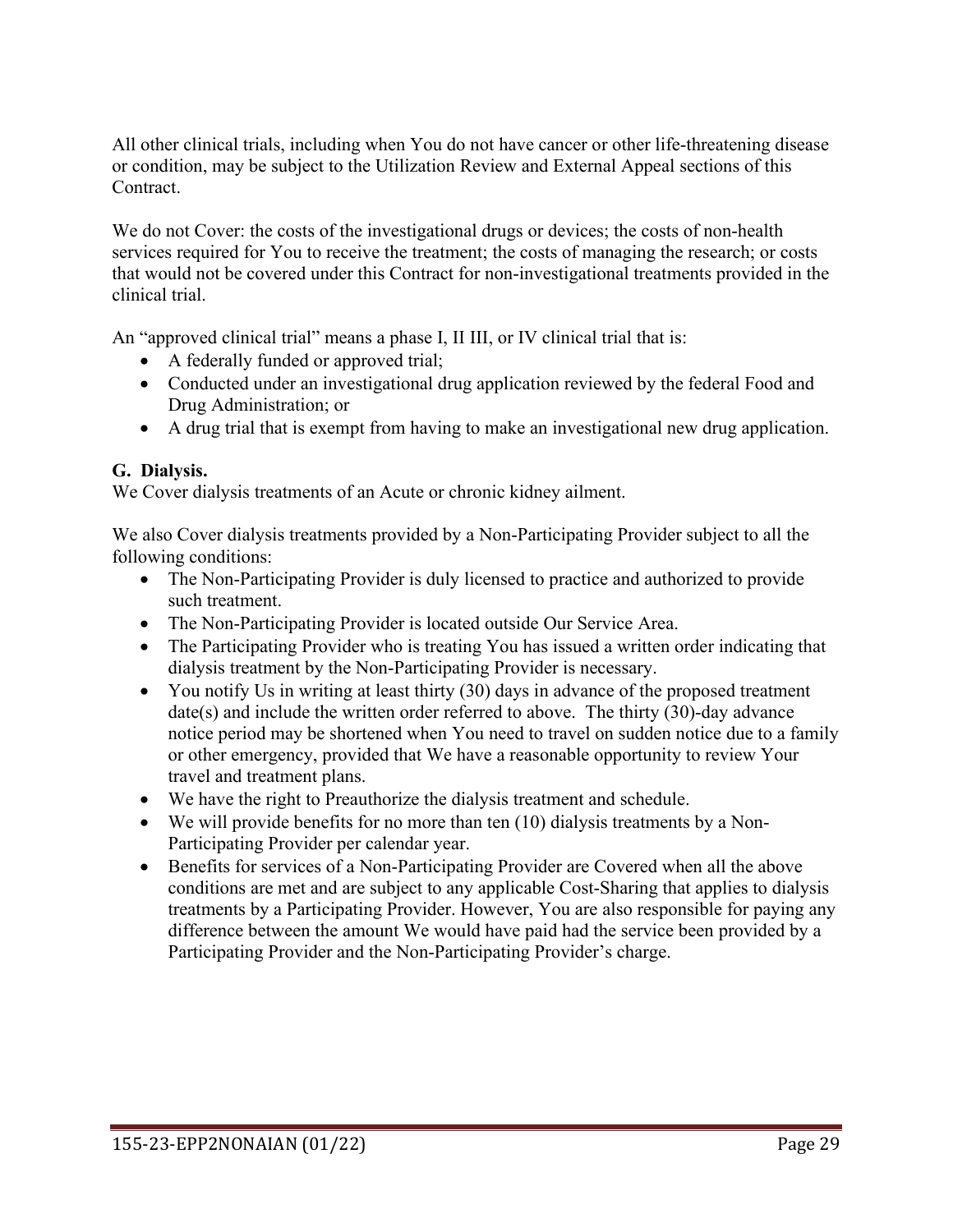## **H. Habilitation Services.**

We Cover Habilitation Services consisting of physical therapy, speech therapy and occupational therapy in the outpatient department of a Facility or in a Health Care Professional's office for up to sixty (60) visits per condition per Plan Year. The visit limit applies to all therapies combined. For the purposes of this benefit, "per condition" means the disease or injury causing the need for the therapy.

## **I. Home Health Care.**

We Cover care provided in Your home by a Home Health Agency certified or licensed by the appropriate state agency. The care must be provided pursuant to Your Physician's written treatment plan and must be in lieu of Hospitalization or confinement in a Skilled Nursing Facility. Home care includes:

- Part-time or intermittent nursing care by or under the supervision of a registered professional nurse;
- Part-time or intermittent services of a home health aide;
- Physical, occupational or speech therapy provided by the Home Health Agency; and
- Medical supplies, Prescription Drugs and medications prescribed by a Physician, and laboratory services by or on behalf of the Home Health Agency to the extent such items would have been Covered during a Hospitalization or confinement in a Skilled Nursing Facility.

Home Health Care is limited to forty (40) visits per Plan Year. Each visit by a member of the Home Health Agency is considered one (1) visit. Each visit of up to four (4) hours by a home health aide is considered one (1) visit. Any Rehabilitation or Habilitation Services received under this benefit will not reduce the amount of services available under the Rehabilitation or Habilitation Services benefits.

## **J. Infertility Treatment.**

We Cover services for the diagnosis and treatment (surgical and medical) of infertility. "Infertility" is a disease or condition characterized by the incapacity to impregnate another person or to conceive, defined by the failure to establish a clinical pregnancy after 12 months of regular, unprotected sexual intercourse or therapeutic donor insemination, or after six (6) months of regular, unprotected sexual intercourse or therapeutic donor insemination for a female thirtyfive (35) years of age or older. Earlier evaluation and treatment may be warranted based on a Subscriber's medical history or physical findings.

Such Coverage is available as follows:

**1. Basic Infertility Services.** Basic infertility services will be provided to a Subscriber who is an appropriate candidate for infertility treatment. In order to determine eligibility, We will use guidelines established by the American College of Obstetricians and Gynecologists, the American Society for Reproductive Medicine, and the State of New York.

Basic infertility services include:

• Initial evaluation;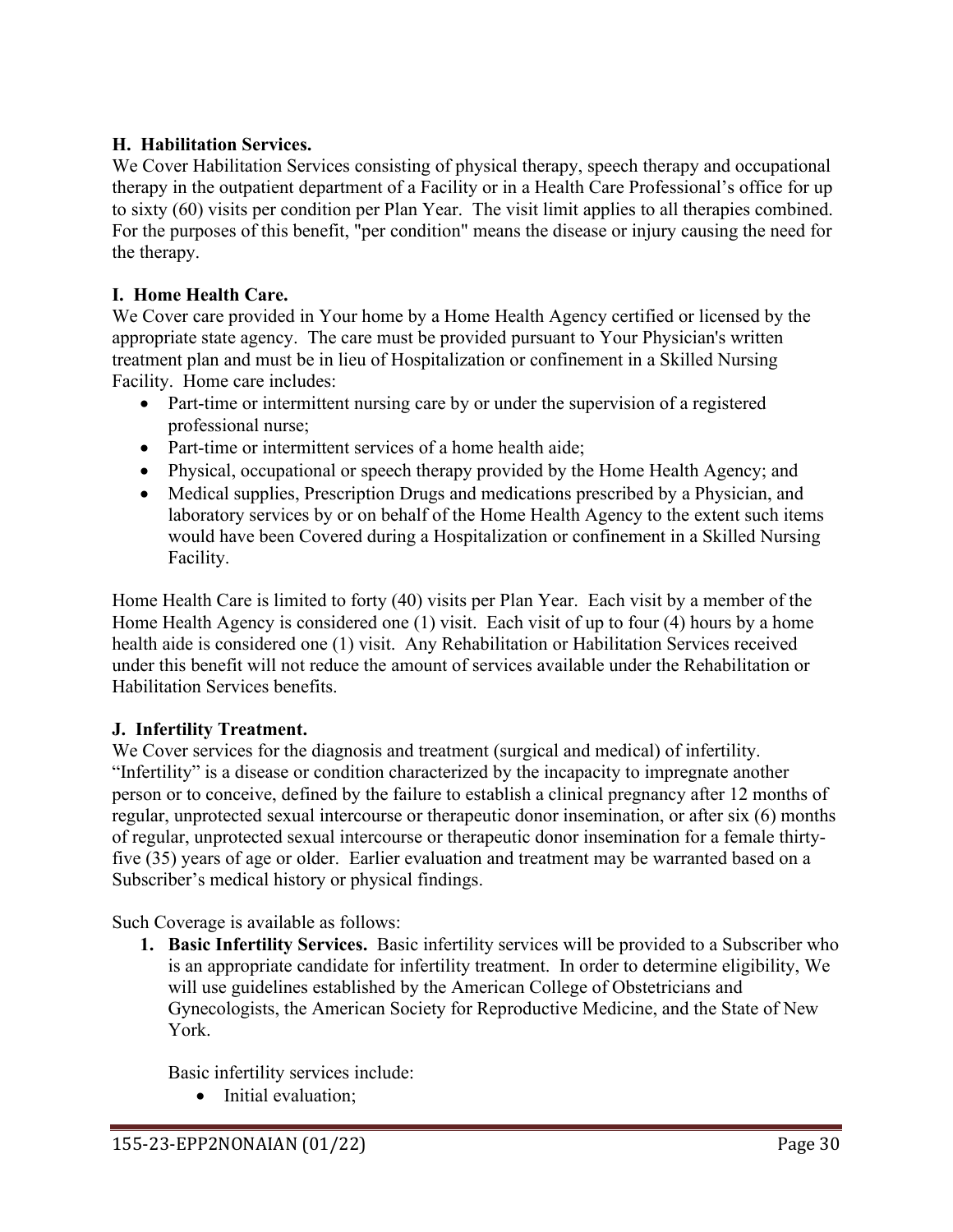- Semen analysis;
- Laboratory evaluation;
- Evaluation of ovulatory function;
- Postcoital test;
- Endometrial biopsy;
- Pelvic ultra sound;
- Hysterosalpingogram;
- Sono-hystogram;
- Testis biopsy;
- Blood tests: and
- Medically appropriate treatment of ovulatory dysfunction.

Additional tests may be Covered if the tests are determined to be Medically Necessary.

**2. Comprehensive Infertility Services.** If the basic infertility services do not result in increased fertility, We Cover comprehensive infertility services.

Comprehensive infertility services include:

- Ovulation induction and monitoring;
- Pelvic ultra sound:
- Artificial insemination;
- Hysteroscopy;
- Laparoscopy; and
- Laparotomy.
- **3. Fertility Preservation Services.** We Cover standard fertility preservation services when a medical treatment will directly or indirectly lead to iatrogenic infertility. Standard fertility preservation services include the collecting, preserving, and storing of ova, sperm or embryos. "Iatrogenic infertility" means an impairment of Your fertility by surgery, radiation, chemotherapy or other medical treatment affecting reproductive organs or processes.

#### **4. Exclusions and Limitations.** We do not Cover:

- In vitro fertilization:
- Gamete intrafallopian tube transfers or zygote intrafallopian tube transfers;
- Costs associated with an ovum or sperm donor, including the donor's medical expenses;
- Cryopreservation and storage of sperm and ova except when performed as fertility preservation services;
- Cryopreservation and storage of embryos except when performed as fertility preservation services;
- Ovulation predictor kits;
- Reversal of tubal ligations;
- Reversal of vasectomies: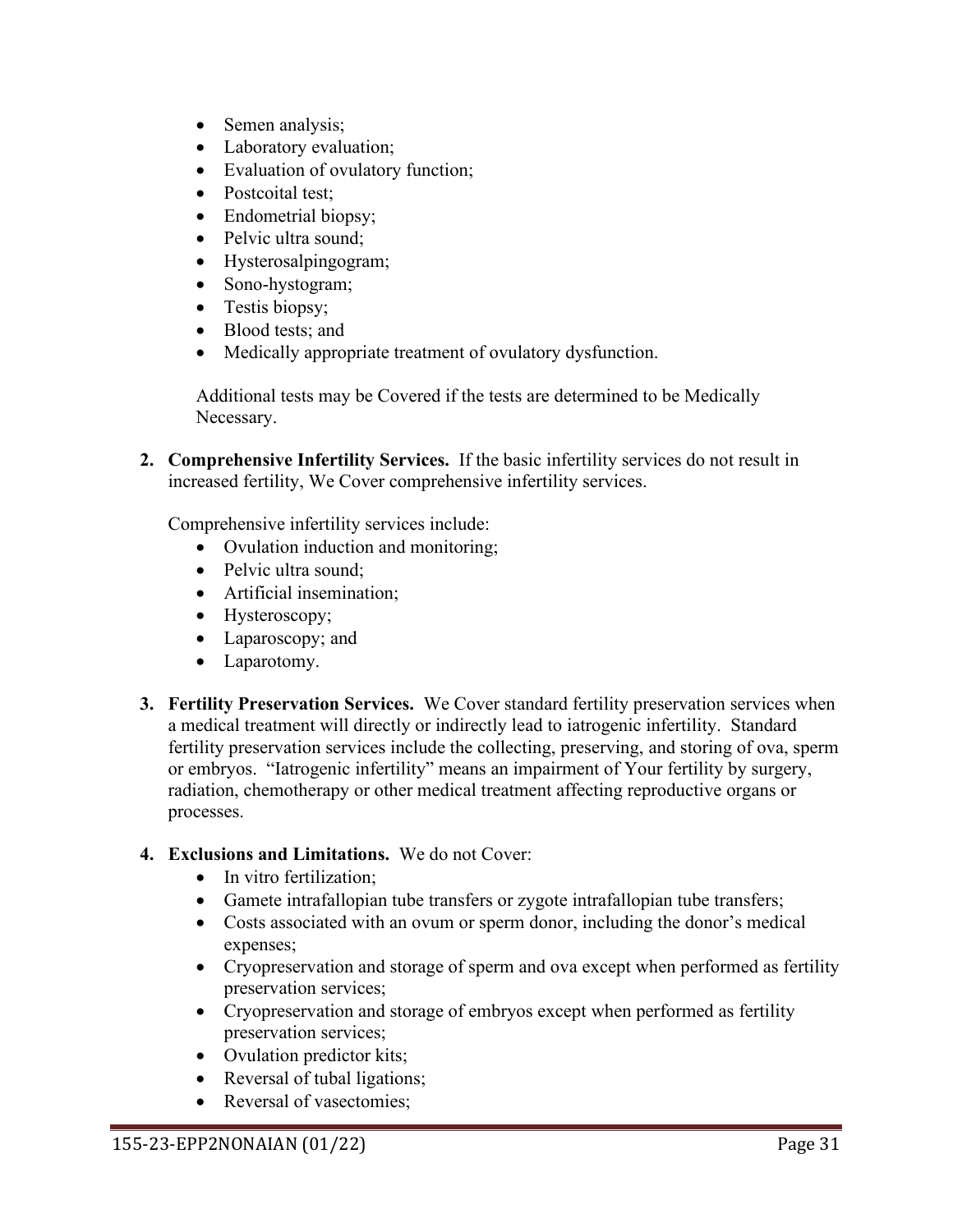- Costs for and relating to surrogate motherhood that are not otherwise Covered Services under this Contract;
- Cloning; or
- Medical and surgical procedures that are experimental or investigational, unless Our denial is overturned by an External Appeal Agent.

All services must be provided by Providers who are qualified to provide such services in accordance with the guidelines established and adopted by the American Society for Reproductive Medicine. We will not discriminate based on Your expected length of life, present or predicted disability, degree of medical dependency, perceived quality of life, other health conditions, or based on personal characteristics including age, sex, sexual orientation, marital status or gender identity, when determining coverage under this benefit.

## **K. Infusion Therapy.**

We Cover infusion therapy which is the administration of drugs using specialized delivery systems. Drugs or nutrients administered directly into the veins are considered infusion therapy. Drugs taken by mouth or self-injected are not considered infusion therapy. The services must be ordered by a Physician or other authorized Health Care Professional and provided in an office or by an agency licensed or certified to provide infusion therapy. Any visits for home infusion therapy count toward Your home health care visit limit.

## **L. Interruption of Pregnancy.**

We Cover Medically Necessary abortions including in cases of rape, incest or fetal malformation. We Cover elective abortions for one (1) procedure, per Plan Year.

## **M. Laboratory Procedures, Diagnostic Testing and Radiology Services.**

We Cover x-ray, laboratory procedures and diagnostic testing, services and materials, including diagnostic x-rays, x-ray therapy, fluoroscopy, electrocardiograms, electroencephalograms, laboratory tests, and therapeutic radiology services.

# **N. Maternity and Newborn Care.**

We Cover services for maternity care provided by a Physician or midwife, nurse practitioner, Hospital or birthing center. We Cover prenatal care (including one (1) visit for genetic testing), postnatal care, delivery, and complications of pregnancy. In order for services of a midwife to be Covered, the midwife must be licensed pursuant to Article 140 of the New York Education Law, practicing consistent with Section 6951 of the New York Education Law and affiliated or practicing in conjunction with a Facility licensed pursuant to Article 28 of the New York Public Health Law. We will not pay for duplicative routine services provided by both a midwife and a Physician. See the Inpatient Services section of this Contract for Coverage of inpatient maternity care.

We Cover breastfeeding support, counseling and supplies including, the cost of renting or the purchase of one (1) breast pump per pregnancy for the duration of breast feeding from a Participating Provider or designated vendor.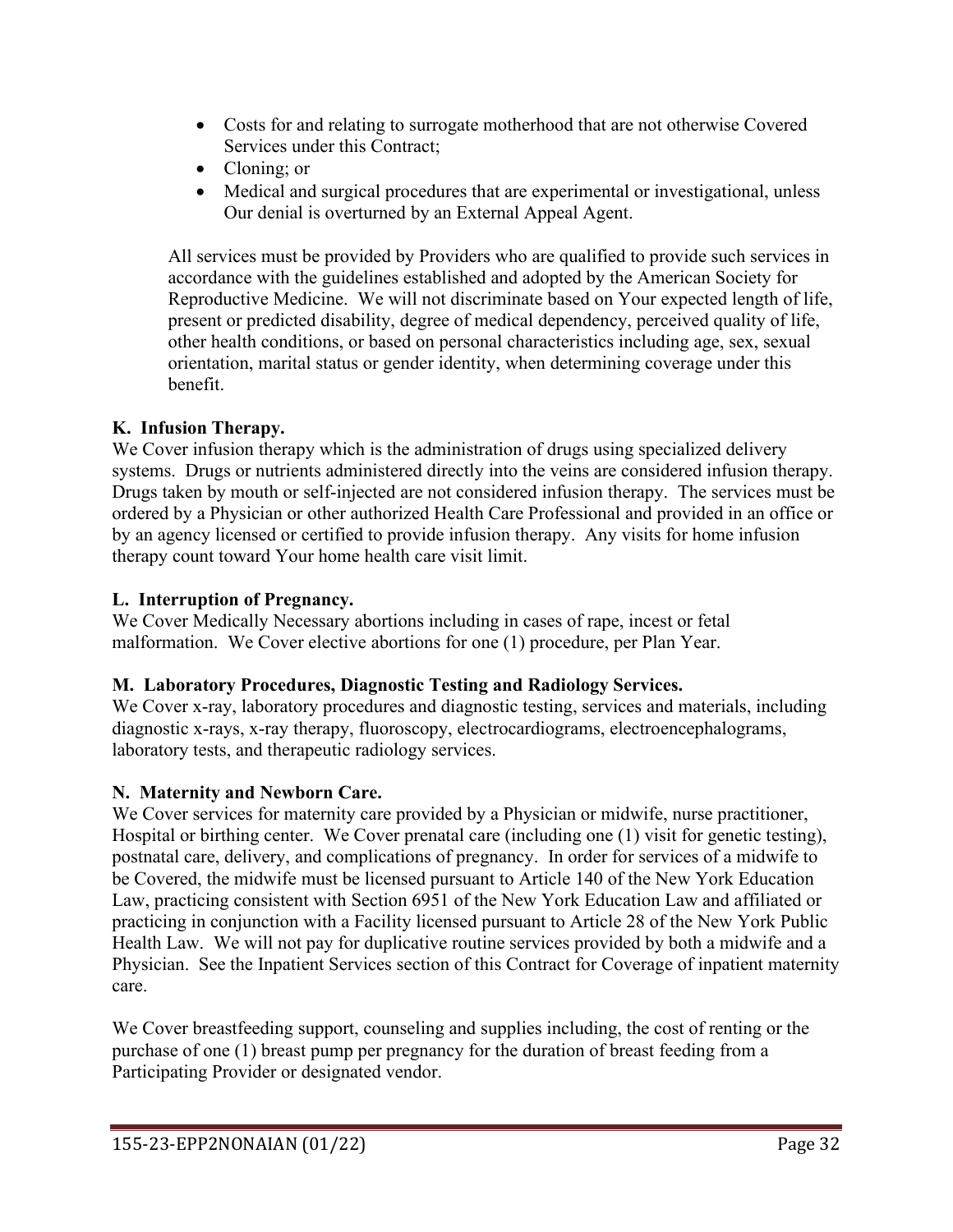### **O. Office Visits.**

We Cover office visits for the diagnosis and treatment of injury, disease and medical conditions. Office visits may include house calls.

# **P. Outpatient Hospital Services.**

We Cover Hospital services and supplies as described in the Inpatient Services section of this Contract that can be provided to You while being treated in an outpatient Facility. For example, Covered Services include but are not limited to inhalation therapy, pulmonary rehabilitation, infusion therapy and cardiac rehabilitation. Unless You are receiving preadmission testing, Hospitals are not Participating Providers for outpatient laboratory procedures and tests.

# **Q. Preadmission Testing.**

We Cover preadmission testing ordered by Your Physician and performed in Hospital outpatient Facilities prior to a scheduled surgery in the same Hospital provided that:

- The tests are necessary for and consistent with the diagnosis and treatment of the condition for which the surgery is to be performed;
- Reservations for a Hospital bed and operating room were made prior to the performance of the tests;
- Surgery takes place within seven (7) days of the tests; and
- The patient is physically present at the Hospital for the tests.

# **R. Prescription Drugs for Use in the Office**

We Cover Prescription Drugs (excluding self-injectable drugs) used by Your Provider in the Provider's office for preventive and therapeutic purposes. This benefit applies when Your Provider orders the Prescription Drug and administers it to You. When Prescription Drugs are Covered under this benefit, they will not be Covered under the Prescription Drug Coverage section of this Contract.

# **S. Rehabilitation Services.**

We Cover Rehabilitation Services consisting of physical therapy, speech therapy and occupational therapy in the outpatient department of a Facility or in a Health Care Professional's office for up to sixty (60) visits per condition per Plan Year. The visit limit applies to all therapies combined. For the purposes of this benefit, "per condition" means the disease or injury causing the need for the therapy.

We Cover speech and physical therapy only when:

- Such therapy is related to the treatment or diagnosis of Your illness or injury; and
- The therapy is ordered by a Physician.

Covered Rehabilitation Services must begin within six (6) months of the later to occur:

- The date of the injury or illness that caused the need for the therapy;
- The date You are discharged from a Hospital where surgical treatment was rendered; or
- The date outpatient surgical care is rendered.

In no event will the therapy continue beyond three hundred sixty-five (365) days after such event.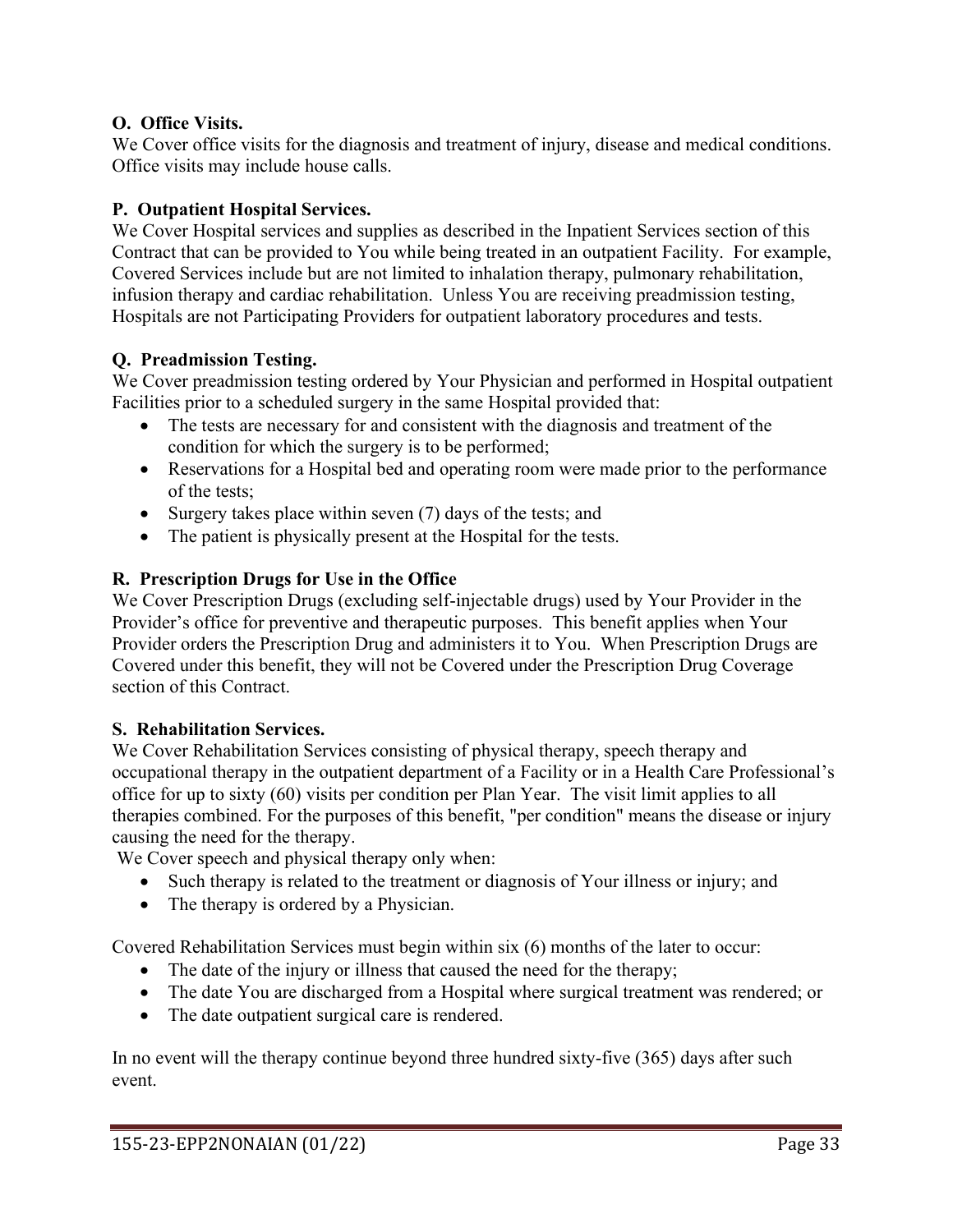### **T. Second Opinions.**

- **1. Second Cancer Opinion.** We Cover a second medical opinion by an appropriate Specialist, including but not limited to a Specialist affiliated with a specialty care center, in the event of a positive or negative diagnosis of cancer or a recurrence of cancer or a recommendation of a course of treatment for cancer. You may obtain a second opinion from a Non-Participating Provider on an in-network basis when Your attending Physician provides a written Referral to a non-participating Specialist.
- **2. Second Surgical Opinion.** We Cover a second surgical opinion by a qualified Physician on the need for surgery.
- **3. Required Second Surgical Opinion.** We may require a second opinion before We preauthorize a surgical procedure. There is no cost to You when We request a second opinion.
	- The second opinion must be given by a board certified Specialist who personally examines You.
	- If the first and second opinions do not agree, You may obtain a third opinion.
	- The second and third surgical opinion consultants may not perform the surgery on You.
- **4. Second Opinions in Other Cases.** There may be other instances when You will disagree with a Provider's recommended course of treatment. In such cases, You may request that we designate another Provider to render a second opinion. If the first and second opinions do not agree, We will designate another Provider to render a third opinion. After completion of the second opinion process, We will preauthorize Covered Services supported by a majority of the Providers reviewing Your case.

#### **U. Surgical Services.**

We Cover Physicians' services for surgical procedures, including operating and cutting procedures for the treatment of a sickness or injury, and closed reduction of fractures and dislocations of bones, endoscopies, incisions, or punctures of the skin on an inpatient and outpatient basis, including the services of the surgeon or Specialist, assistant (including a Physician's assistant or a nurse practitioner), and anesthetist or anesthesiologist, together with preoperative and post-operative care. Benefits are not available for anesthesia services provided as part of a surgical procedure when rendered by the surgeon or the surgeon's assistant.

If Covered multiple surgical procedures are performed during the same operative session through the same or different incisions, We will pay:

- For the procedure with the highest Allowed Amount; and
- 50% of the amount We would otherwise pay for the other procedures.

#### **V. Oral Surgery.**

We Cover the following limited dental and oral surgical procedures:

• Oral surgical procedures for jaw bones or surrounding tissue and dental services for the repair or replacement of sound natural teeth that are required due to accidental injury.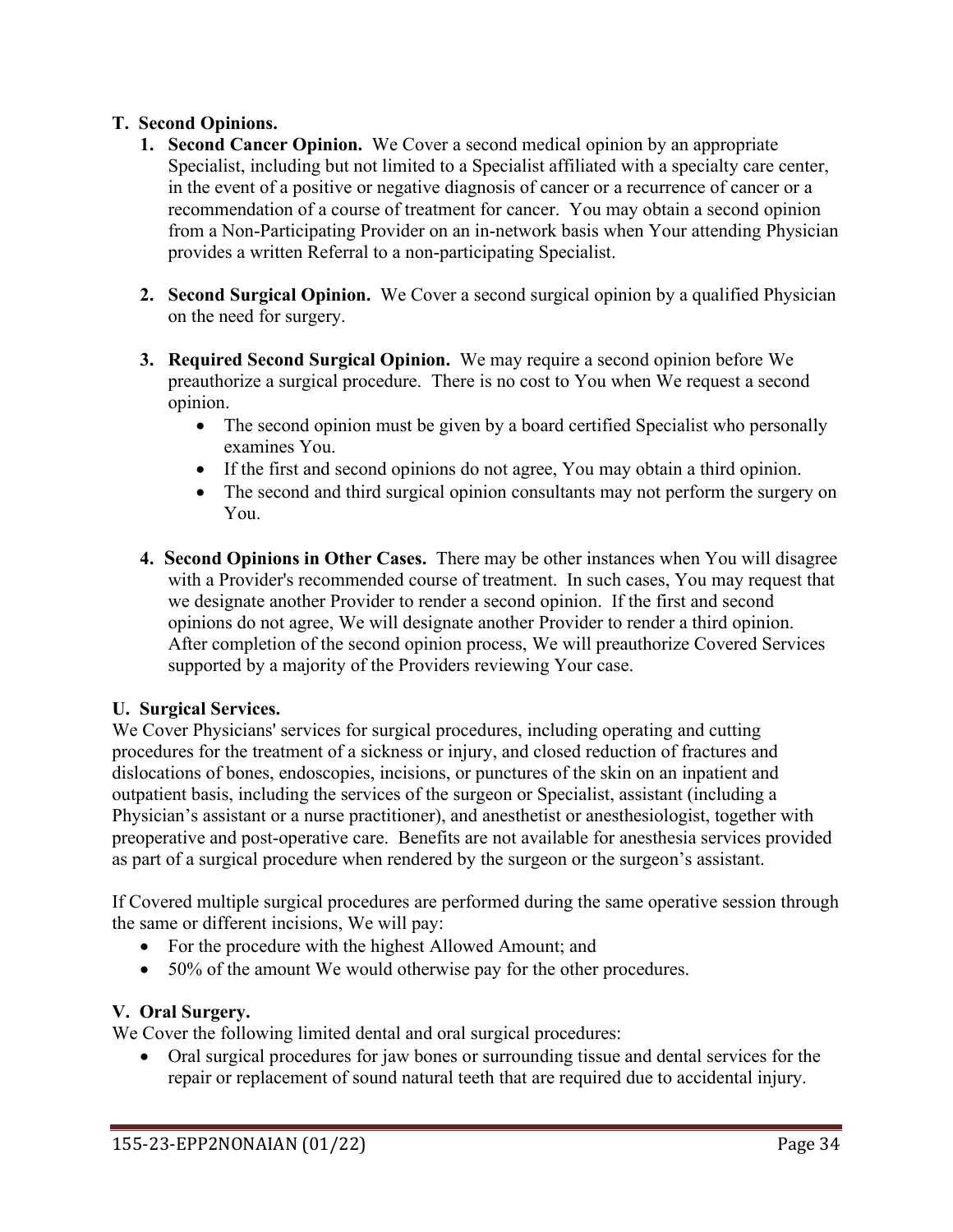Replacement is Covered only when repair is not possible. Dental services must be obtained within twelve (12) months of the injury.

- Oral surgical procedures for jaw bones or surrounding tissue and dental services necessary due to congenital disease or anomaly.
- Oral surgical procedures required for the correction of a non-dental physiological condition which has resulted in a severe functional impairment.
- Removal of tumors and cysts requiring pathological examination of the jaws, cheeks, lips, tongue, roof and floor of the mouth. Cysts related to teeth are not Covered.
- Surgical/nonsurgical medical procedures for temporomandibular joint disorders and orthognathic surgery.

# **W. Reconstructive Breast Surgery.**

We Cover breast reconstruction surgery after a mastectomy or partial mastectomy. Coverage includes: all stages of reconstruction of the breast on which the mastectomy or partial mastectomy has been performed; surgery and reconstruction of the other breast to produce a symmetrical appearance; and physical complications of the mastectomy or partial mastectomy, including lymphedemas, in a manner determined by You and Your attending Physician to be appropriate. We also Cover implanted breast prostheses following a mastectomy or partial mastectomy.

# **X. Other Reconstructive and Corrective Surgery.**

We Cover reconstructive and corrective surgery other than reconstructive breast surgery only when it is:

- Performed to correct a congenital birth defect of a covered Child which has resulted in a functional defect;
- Incidental to surgery or follows surgery that was necessitated by trauma, infection or disease of the involved part; or
- Otherwise Medically Necessary.

# **Y**. **Telemedicine Program.**

In addition to providing Covered Services via telehealth, We Cover online internet consultations between You and Providers who participate in Our telemedicine program for medical conditions that are not an Emergency Condition. Not all Participating Providers participate in Our telemedicine program. You can check Our Provider directory or contact Us for a listing of the Providers that participate in Our telemedicine program.

We offer a telemedicine benefit with unlimited sessions of video/telephonic or e-visits. The telemedicine vendor provides an online internet consultation over a computer or using a mobile application. Providers can be accessed via mobile application, website and/or telephone. Not all Participating Providers participate in Our telemedicine program.

Provider consultations are for non-emergency medical conditions only. Subject to the Prescription Drug section of this Contract, if necessary, the telemedicine Physician may write a prescription and send it to an in-network participating retail pharmacy. Prescriptions are subject to cost-sharing where applicable.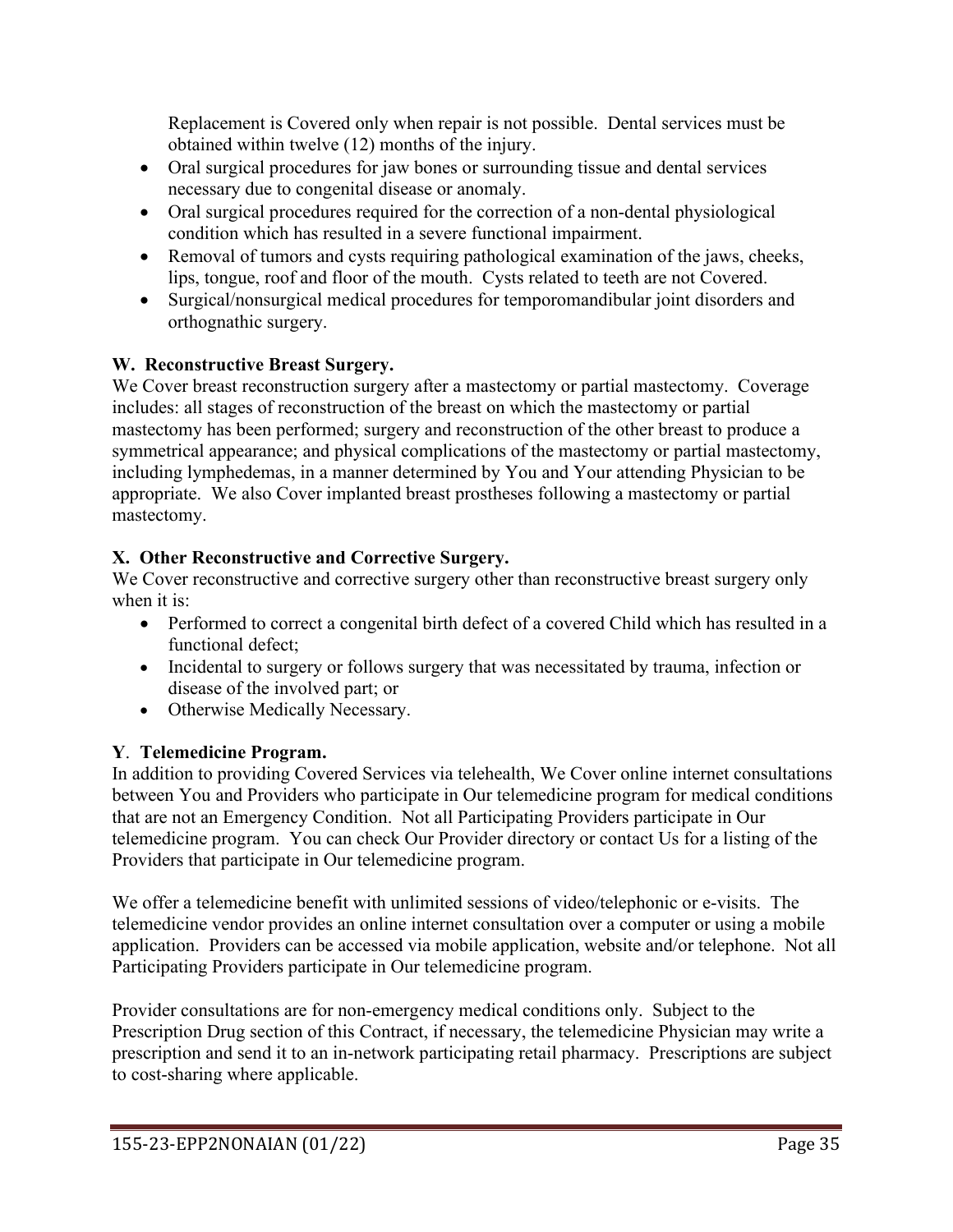You must create an account with Our telemedicine vendor before You will be given access to the list of participating telemedicine Physicians. Once access is obtained, You will be able to participate in a telemedicine consultation either online or by telephone with a telemedicine Physician who is available. Telemedicine Providers are available twenty-four (24) hours/ seven (7) days a week.

You are responsible for any Copayment, Deductible, or Coinsurance. Please refer to the Schedule of Benefits section of this Contract for Cost-Sharing requirements.

# **Z. Transplants.**

We Cover only those transplants determined to be non-experimental and non-investigational. Covered transplants include but are not limited to: kidney, corneal, liver, heart, pancreas and lung transplants; and bone marrow transplants for aplastic anemia, leukemia, severe combined immunodeficiency disease and Wiskott-Aldrich Syndrome.

#### **All transplants must be prescribed by Your Specialist(s). Additionally, all transplants must be performed at Hospitals that We have specifically approved and designated as Centers of Excellence to perform these procedures.**

We Cover the Hospital and medical expenses, including donor search fees, of the Subscriber recipient. We Cover transplant services required by You when You serve as an organ donor only if the recipient is covered by Us. We do not Cover the medical expenses of a non-covered individual acting as a donor for You if the non-covered individual's expenses will be Covered under another health plan or program.

We do not Cover: travel expenses, lodging, meals, or other accommodations for donors or guests; donor fees in connection with organ transplant surgery; or routine harvesting and storage of stem cells from newborn cord blood.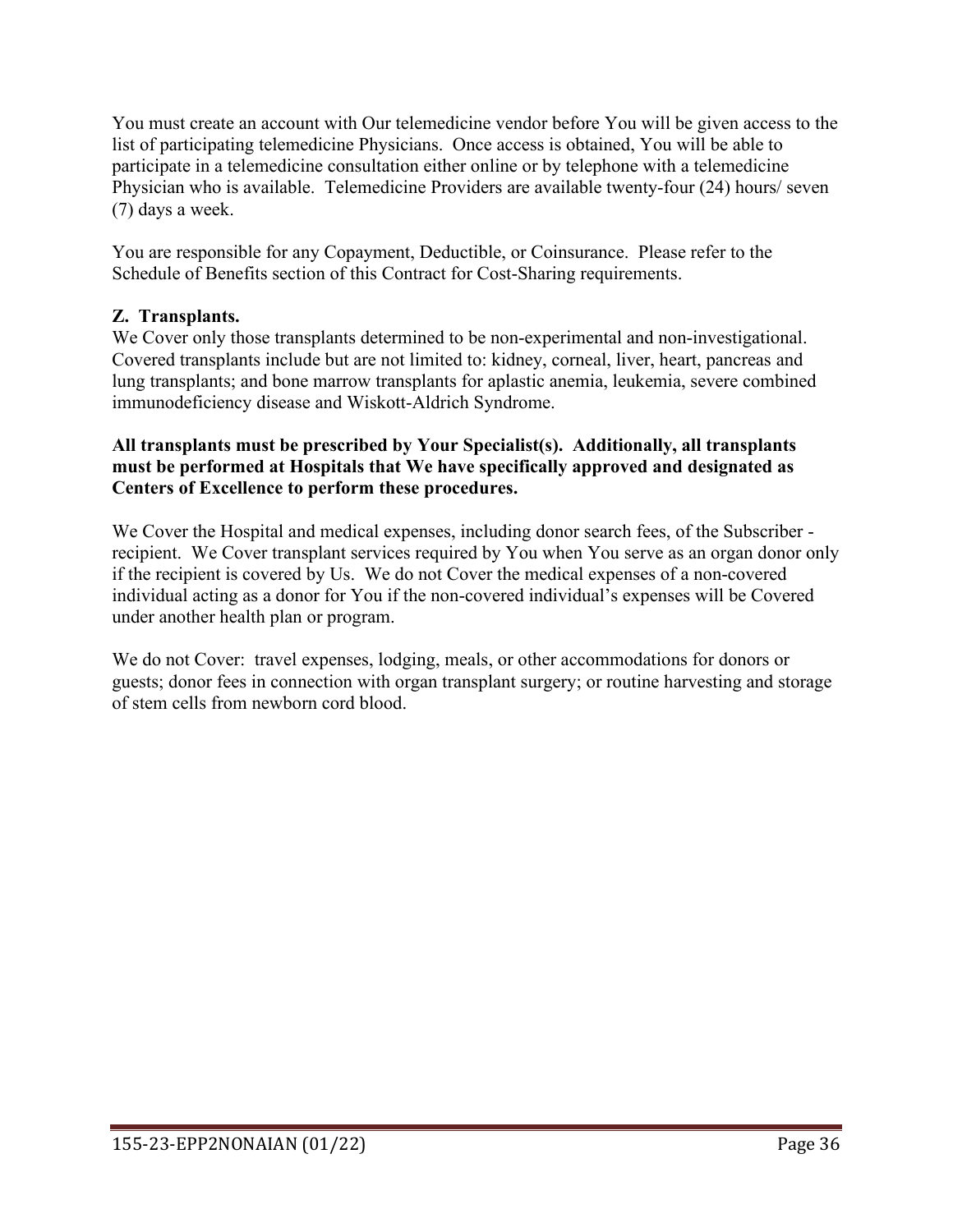# **SECTION X**

### **Additional Benefits, Equipment and Devices**

Please refer to the Schedule of Benefits section of this Contract for Cost-Sharing requirements, day or visit limits, and any Preauthorization or Referral requirements that apply to these benefits.

#### **A. Autism Spectrum Disorder.**

We Cover the following services when such services are prescribed or ordered by a licensed Physician or a licensed psychologist and are determined by Us to be Medically Necessary for the screening, diagnosis, and treatment of autism spectrum disorder. For purposes of this benefit, "autism spectrum disorder" means any pervasive developmental disorder defined in the most recent edition of the Diagnostic and Statistical Manual of Mental Disorders at the time services are rendered.

- **1. Screening and Diagnosis.** We Cover assessments, evaluations, and tests to determine whether someone has autism spectrum disorder.
- **2. Assistive Communication Devices.** We Cover a formal evaluation by a speechlanguage pathologist to determine the need for an assistive communication device. Based on the formal evaluation, We Cover the rental or purchase of assistive communication devices when ordered or prescribed by a licensed Physician or a licensed psychologist if You are unable to communicate through normal means (i.e., speech or writing) when the evaluation indicates that an assistive communication device is likely to provide You with improved communication. Examples of assistive communication devices include communication boards and speech-generating devices. Coverage is limited to dedicated devices. We will only Cover devices that generally are not useful to a person in the absence of a communication impairment. We do not Cover items, such as, but not limited to, laptop, desktop or tablet computers. We Cover software and/or applications that enable a laptop, desktop or tablet computer to function as a speech-generating device. Installation of the program and/or technical support is not separately reimbursable. We will determine whether the device should be purchased or rented.

We Cover repair, replacement fitting and adjustments of such devices when made necessary by normal wear and tear or significant change in Your physical condition. We do not Cover the cost of repair or replacement made necessary because of loss or damage caused by misuse, mistreatment, or theft; however, We Cover one (1) repair or replacement per device type that is necessary due to behavioral issues. Coverage will be provided for the device most appropriate to Your current functional level. We do not Cover delivery or service charges or routine maintenance.

**3. Behavioral Health Treatment.** We Cover counseling and treatment programs that are necessary to develop, maintain, or restore, to the maximum extent practicable, the functioning of an individual. We will provide such Coverage when provided by a licensed Provider. We Cover applied behavior analysis when provided by a licensed or certified applied behavior analysis Health Care Professional. "Applied behavior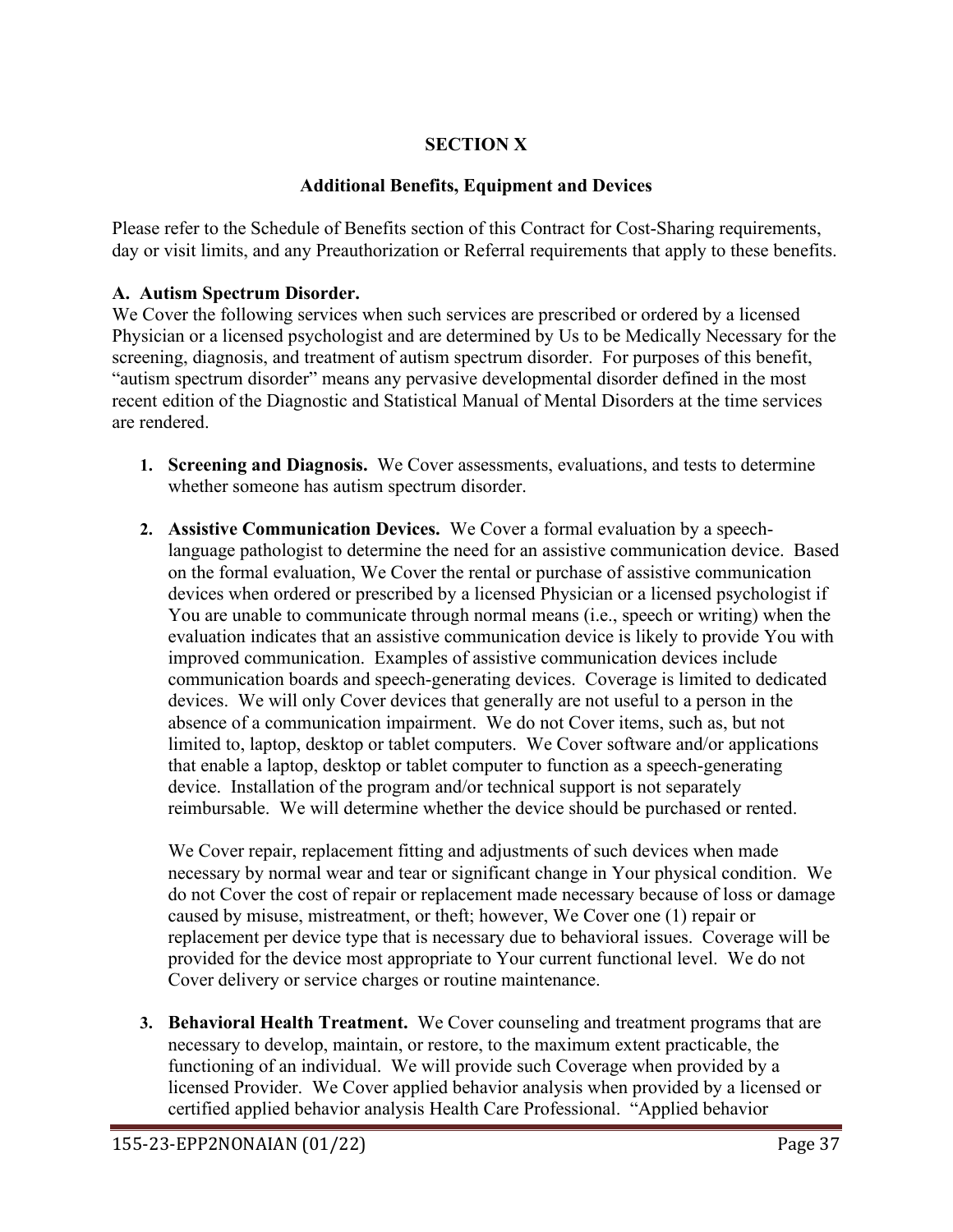analysis" means the design, implementation, and evaluation of environmental modifications, using behavioral stimuli and consequences, to produce socially significant improvement in human behavior, including the use of direct observation, measurement, and functional analysis of the relationship between environment and behavior. The treatment program must describe measurable goals that address the condition and functional impairments for which the intervention is to be applied and include goals from an initial assessment and subsequent interim assessments over the duration of the intervention in objective and measurable terms.

- **4. Psychiatric and Psychological Care.** We Cover direct or consultative services provided by a psychiatrist, psychologist or a licensed clinical social worker with the experience required by the New York Insurance Law, licensed in the state in which they are practicing.
- **5. Therapeutic Care.** We Cover therapeutic services necessary to develop, maintain, or restore, to the greatest extent practicable, functioning of the individual when such services are provided by licensed or certified speech therapists, occupational therapists, physical therapists and social workers to treat autism spectrum disorder and when the services provided by such Providers are otherwise Covered under this Contract. Except as otherwise prohibited by law, services provided under this paragraph shall be included in any visit maximums applicable to services of such therapists or social workers under this Contract.
- **6. Pharmacy Care.** We Cover Prescription Drugs to treat autism spectrum disorder that are prescribed by a Provider legally authorized to prescribe under Title 8 of the New York Education Law. Coverage of such Prescription Drugs is subject to all the terms, provisions, and limitations that apply to Prescription Drug benefits under this Contract.
- **7. Limitations.** We do not Cover any services or treatment set forth above when such services or treatment are provided pursuant to an individualized education plan under the New York Education Law. The provision of services pursuant to an individualized family service plan under Section 2545 of the New York Public Health Law, an individualized education plan under Article 89 of the New York Education Law, or an individualized service plan pursuant to regulations of the New York State Office for People With Developmental Disabilities shall not affect Coverage under this Contract for services provided on a supplemental basis outside of an educational setting if such services are prescribed by a licensed Physician or licensed psychologist.

You are responsible for any applicable Copayment or Coinsurance provisions under this Contract for similar services. For example, any Copayment or Coinsurance that applies to physical therapy visits will generally also apply to physical therapy services Covered under this benefit; and any Copayment or Coinsurance for Prescription Drugs will generally also apply to Prescription Drugs Covered under this benefit. See the Schedule of Benefits section of this Contract for the Cost-Sharing requirements that apply to applied behavior analysis services and assistive communication devices.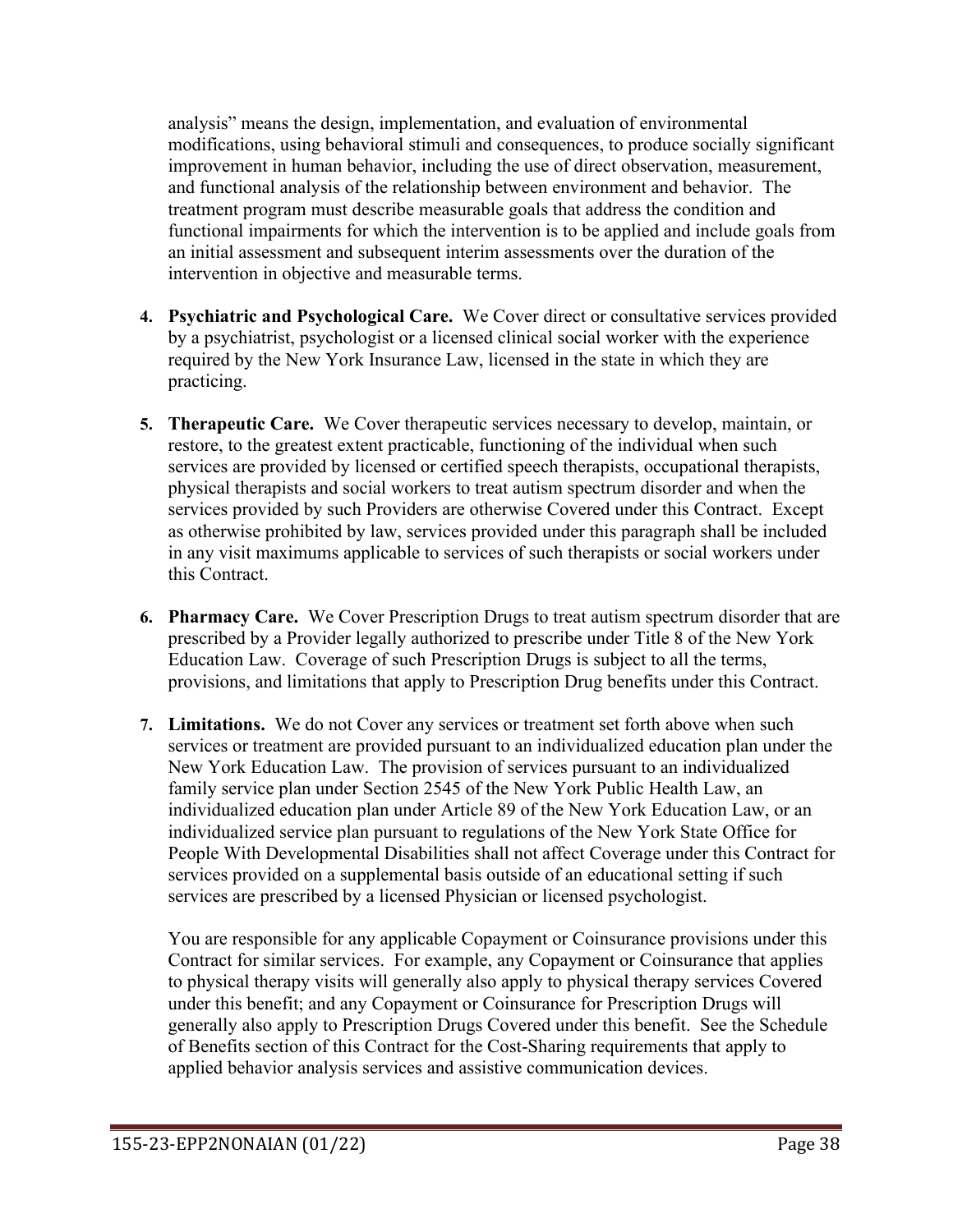Nothing in this Contract shall be construed to affect any obligation to provide coverage for otherwise-Covered Services solely on the basis that the services constitute early intervention program services pursuant to Section 3235-a of the New York Insurance Law or an individualized service plan pursuant to regulations of the New York State Office for People With Developmental Disabilities.

#### **B. Diabetic Equipment, Supplies and Self-Management Education.**

We Cover diabetic equipment, supplies, and self-management education if recommended or prescribed by a Physician or other licensed Health Care Professional legally authorized to prescribe under Title 8 of the New York Education Law as described below:

#### **1. Equipment and Supplies.**

We Cover the following equipment and related supplies for the treatment of diabetes when prescribed by Your Physician or other Provider legally authorized to prescribe:

- Acetone reagent strips
- Acetone reagent tablets
- Alcohol or peroxide by the pint
- Alcohol wipes
- All insulin preparations
- Automatic blood lance kit
- Cartridges for the visually impaired
- Diabetes data management systems
- Disposable insulin and pen cartridges
- Drawing-up devices for the visually impaired
- Equipment for use of the pump
- Glucagon for injection to increase blood glucose concentration
- Glucose acetone reagent strips
- Glucose kit
- Glucose monitor with or without special features for visually impaired, control solutions, and strips for home glucose monitor
- Glucose reagent tape
- Glucose test or reagent strips
- Injection aides
- Injector (Busher) Automatic
- Insulin
- Insulin cartridge delivery
- Insulin infusion devices
- Insulin pump
- Lancets
- Oral agents such as glucose tablets and gels
- Oral anti-diabetic agents used to reduce blood sugar levels
- Syringe with needle; sterile 1 cc box
- Urine testing products for glucose and ketones
- Additional supplies, as the New York State Commissioner of Health shall designate by regulation as appropriate for the treatment of diabetes.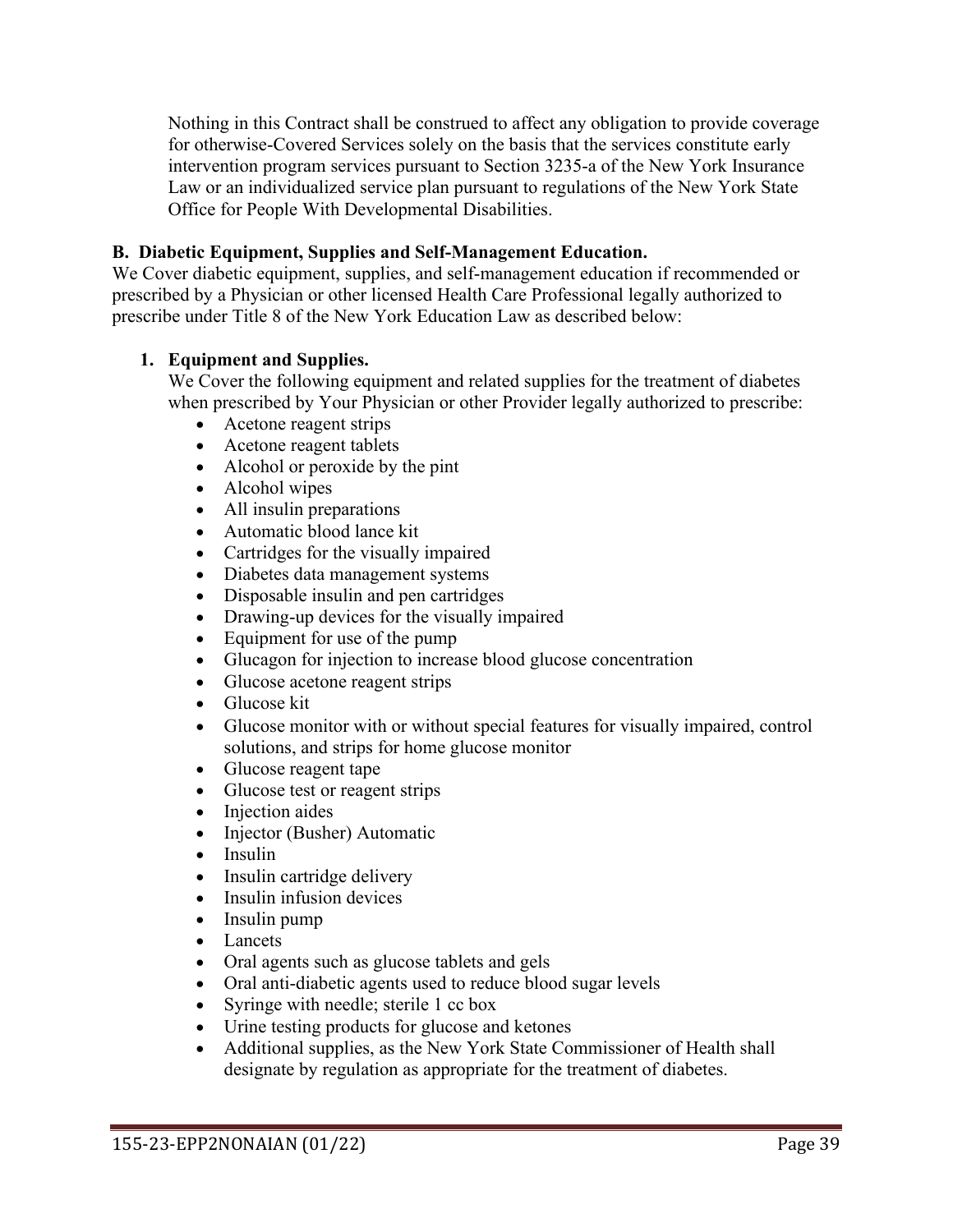Diabetic equipment and supplies are Covered only when obtained from a designated diabetic equipment or supply manufacturer which has an agreement with Us to provide all diabetic equipment or supplies required by law for Members through participating pharmacies. If You require a certain item not available from Our designated diabetic equipment or supply manufacturer, You or Your Provider must submit a request for a medical exception by calling the number on Your ID card. Our medical director will make all medical exception determinations. Diabetic equipment and supplies are limited to a thirty (30)-day supply up to a maximum of a ninety (90)-day supply when purchased at a pharmacy.

### **2. Self-Management Education.**

Diabetes self-management education is designed to educate persons with diabetes as to the proper self-management and treatment of their diabetic condition, including information on proper diets. We Cover education on self-management and nutrition when: diabetes is initially diagnosed; a Physician diagnoses a significant change in Your symptoms or condition which necessitates a change in Your self-management education; or when a refresher course is necessary. It must be provided in accordance with the following:

- By a Physician, other health care Provider authorized to prescribe under Title 8 of the New York Education Law, or their staff during an office visit;
- Upon the Referral of Your Physician or other health care Provider authorized to prescribe under Title 8 of the New York Education Law to the following non-Physician, medical educators: certified diabetes nurse educators; certified nutritionists; certified dietitians; and registered dietitians in a group setting when practicable; and
- Education will also be provided in Your home when Medically Necessary.

**Step Therapy for Diabetes Equipment and Supplies.** Step therapy is a program that requires You to try one type of diabetic Prescription Drug, supply or equipment unless another Prescription Drug, supply or equipment is Medically Necessary. The diabetic Prescription Drugs, supplies and equipment that are subject to step therapy include:

- Diabetic glucose meters and test strips;
- Diabetic supplies (including but not limited to syringes, lancets, needles, pens);
- Insulin;
- Injectable anti-diabetic agents; and
- Oral anti-diabetic agents.

These items also require Preauthorization and will be reviewed for Medical Necessity. For diabetic Prescription Drugs, refer to the step therapy provisions in the Prescription Drug section and the Step Therapy Protocol Override Determination provisions in the Utilization Review section of this Contract.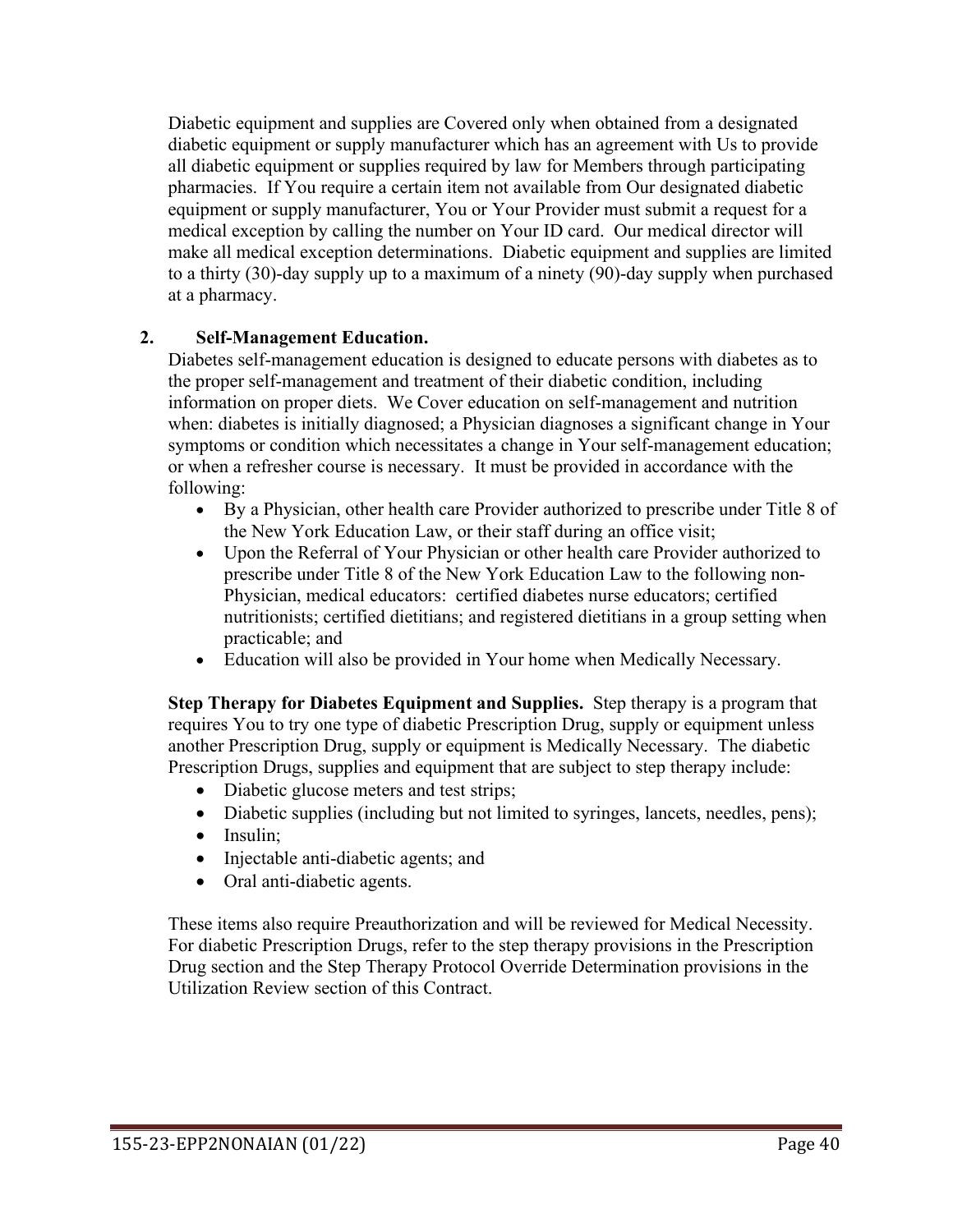### **3. Limitations.**

The items will only be provided in amounts that are in accordance with the treatment plan developed by the Physician for You. We Cover only basic models of blood glucose monitors unless You have special needs relating to poor vision or blindness or otherwise Medically Necessary.

#### **C. Durable Medical Equipment and Braces.**

We Cover the rental or purchase of durable medical equipment and braces.

#### **1. Durable Medical Equipment.**

Durable Medical Equipment is equipment which is:

- Designed and intended for repeated use;
- Primarily and customarily used to serve a medical purpose;
- Generally not useful to a person in the absence of disease or injury; and
- Appropriate for use in the home.

Coverage is for standard equipment only. We Cover the cost of repair or replacement when made necessary by normal wear and tear. We do not Cover the cost of repair or replacement that is the result of misuse or abuse by You. We will determine whether to rent or purchase such equipment. We do not Cover over-the-counter durable medical equipment.

We do not Cover equipment designed for Your comfort or convenience (e.g., pools, hot tubs, air conditioners, saunas, humidifiers, dehumidifiers, exercise equipment), as it does not meet the definition of durable medical equipment.

#### **2. Braces.**

We Cover braces, including orthotic braces, that are worn externally and that temporarily or permanently assist all or part of an external body part function that has been lost or damaged because of an injury, disease or defect. Coverage is for standard equipment only. We Cover replacements when growth or a change in Your medical condition make replacement necessary. We do not Cover the cost of repair or replacement that is the result of misuse or abuse by You.

#### **D. Hearing Aids.**

#### **1. External Hearing Aids.**

We Cover hearing aids required for the correction of a hearing impairment (a reduction in the ability to perceive sound which may range from slight to complete deafness). Hearing aids are electronic amplifying devices designed to bring sound more effectively into the ear. A hearing aid consists of a microphone, amplifier and receiver.

Covered Services are available for a hearing aid that is purchased as a result of a written recommendation by a Physician and include the hearing aid and the charges for associated fitting and testing. We Cover a single purchase (including repair and/or replacement) of hearing aids for one (1) or both ears once every three (3) years.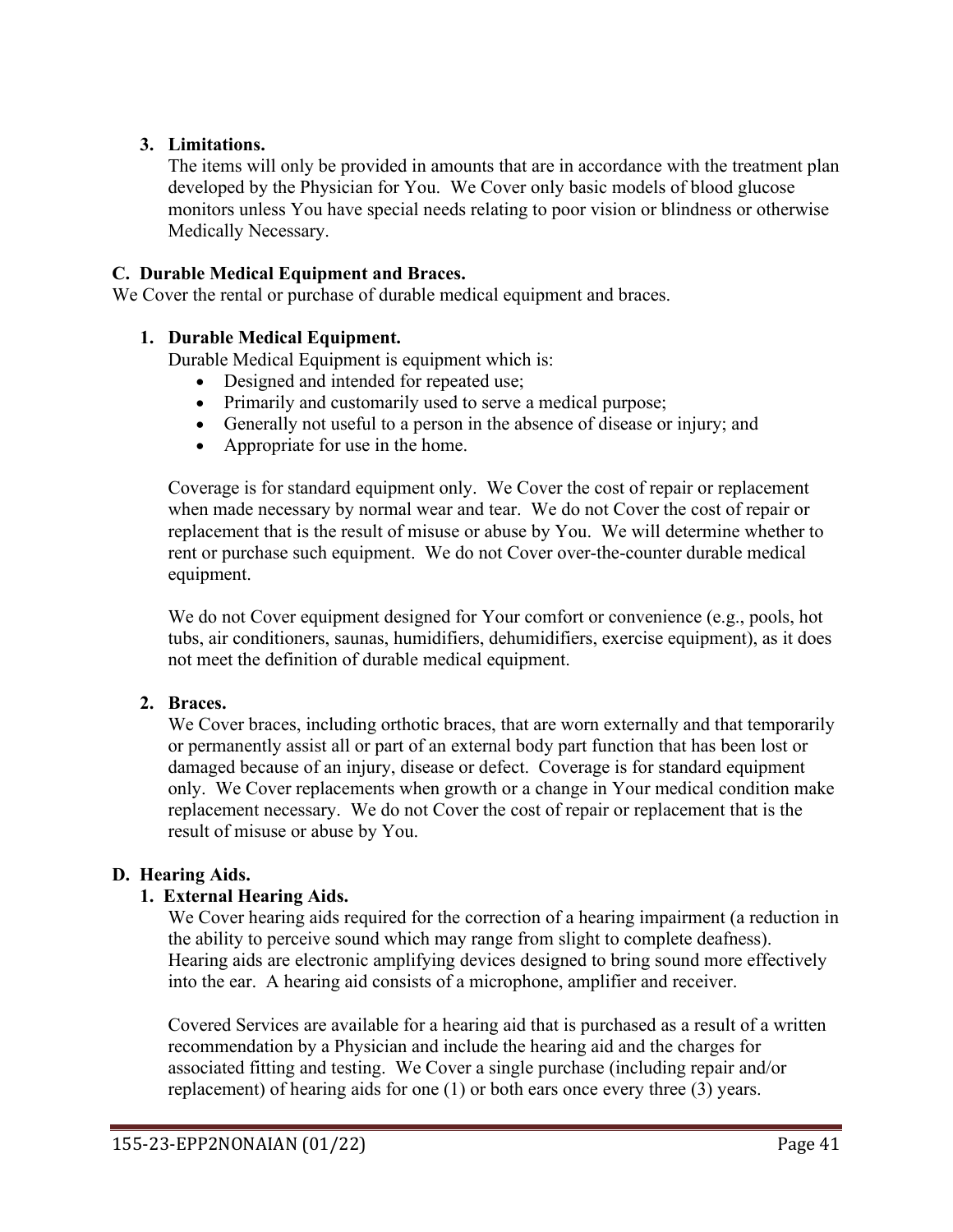### **2. Cochlear Implants.**

We cover bone anchored hearing aids (i.e., cochlear implants) when they are Medically Necessary to correct a hearing impairment. Examples of when bone anchored hearing aids are Medically Necessary include the following:

- Craniofacial anomalies whose abnormal or absent ear canals preclude the use of a wearable hearing aid; or
- Hearing loss of sufficient severity that it would not be adequately remedied by a wearable hearing aid.

Coverage is provided for one (1) hearing aid per ear during the entire period of time that You are enrolled under this Contract. We Cover repair and/or replacement of a bone anchored hearing aid only for malfunctions.

# **E. Hospice.**

Hospice Care is available if Your primary attending Physician has certified that You have six (6) months or less to live. We Cover inpatient Hospice Care in a Hospital or hospice and home care and outpatient services provided by the hospice, including drugs and medical supplies. Coverage is provided for two hundred-ten (210) days of Hospice Care. We also Cover five (5) visits for supportive care and guidance for the purpose of helping You and Your immediate family cope with the emotional and social issues related to Your death, either before or after Your death.

We Cover Hospice Care only when provided as part of a Hospice Care program certified pursuant to Article 40 of the New York Public Health Law. If care is provided outside New York State, the hospice must be certified under a similar certification process required by the state in which the hospice is located. We do not Cover: funeral arrangements; pastoral, financial, or legal counseling; homemaker, caretaker, or respite care.

# **F. Medical Supplies.**

We Cover medical supplies that are required for the treatment of a disease or injury which is Covered under this Contract. We also Cover maintenance supplies (e.g., ostomy supplies) for conditions Covered under this Contract. All such supplies must be in the appropriate amount for the treatment or maintenance program in progress. We do not Cover over-the-counter medical supplies. See the Diabetic Equipment, Supplies, and Self-Management Education section above for a description of diabetic supply Coverage.

# **G. Prosthetics.**

# **1. External Prosthetic Devices.**

We Cover prosthetic devices (including wigs) that are worn externally and that temporarily or permanently replace all or part of an external body part that has been lost or damaged because of an injury or disease. We Cover wigs only when You have severe hair loss due to injury or disease or as a side effect of the treatment of a disease (e.g., chemotherapy). We do not Cover wigs made from human hair unless You are allergic to all synthetic wig materials.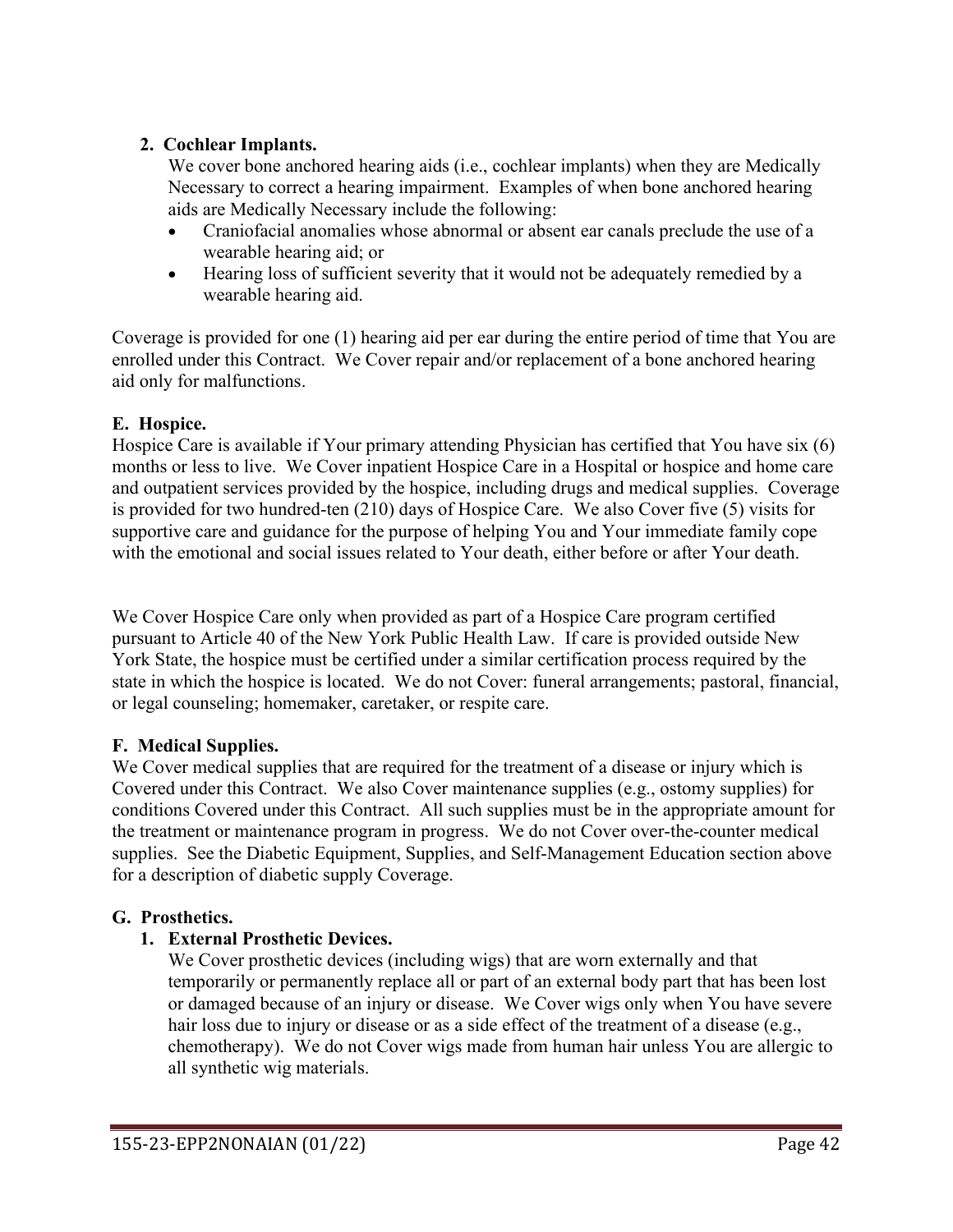We do not Cover dentures or other devices used in connection with the teeth unless required due to an accidental injury to sound natural teeth or necessary due to congenital disease or anomaly.

Eyeglasses and contact lenses are not Covered under this section of the Contract and are only Covered under the Vision Care section of this Contract.

We do not Cover shoe inserts.

We Cover external breast prostheses following a mastectomy, which are not subject to any lifetime limit.

Coverage is for standard equipment only.

We Cover the cost of one (1) prosthetic device, per limb, per lifetime. We also Cover the cost of repair and replacement of the prosthetic device and its parts. We do not Cover the cost of repair or replacement covered under warranty or if the repair or replacement is the result of misuse or abuse by You.

#### **2. Internal Prosthetic Devices.**

We Cover surgically implanted prosthetic devices and special appliances if they improve or restore the function of an internal body part which has been removed or damaged due to disease or injury. This includes implanted breast prostheses following a mastectomy or partial mastectomy in a manner determined by You and Your attending Physician to be appropriate.

Coverage also includes repair and replacement due to normal growth or normal wear and tear.

Coverage is for standard equipment only.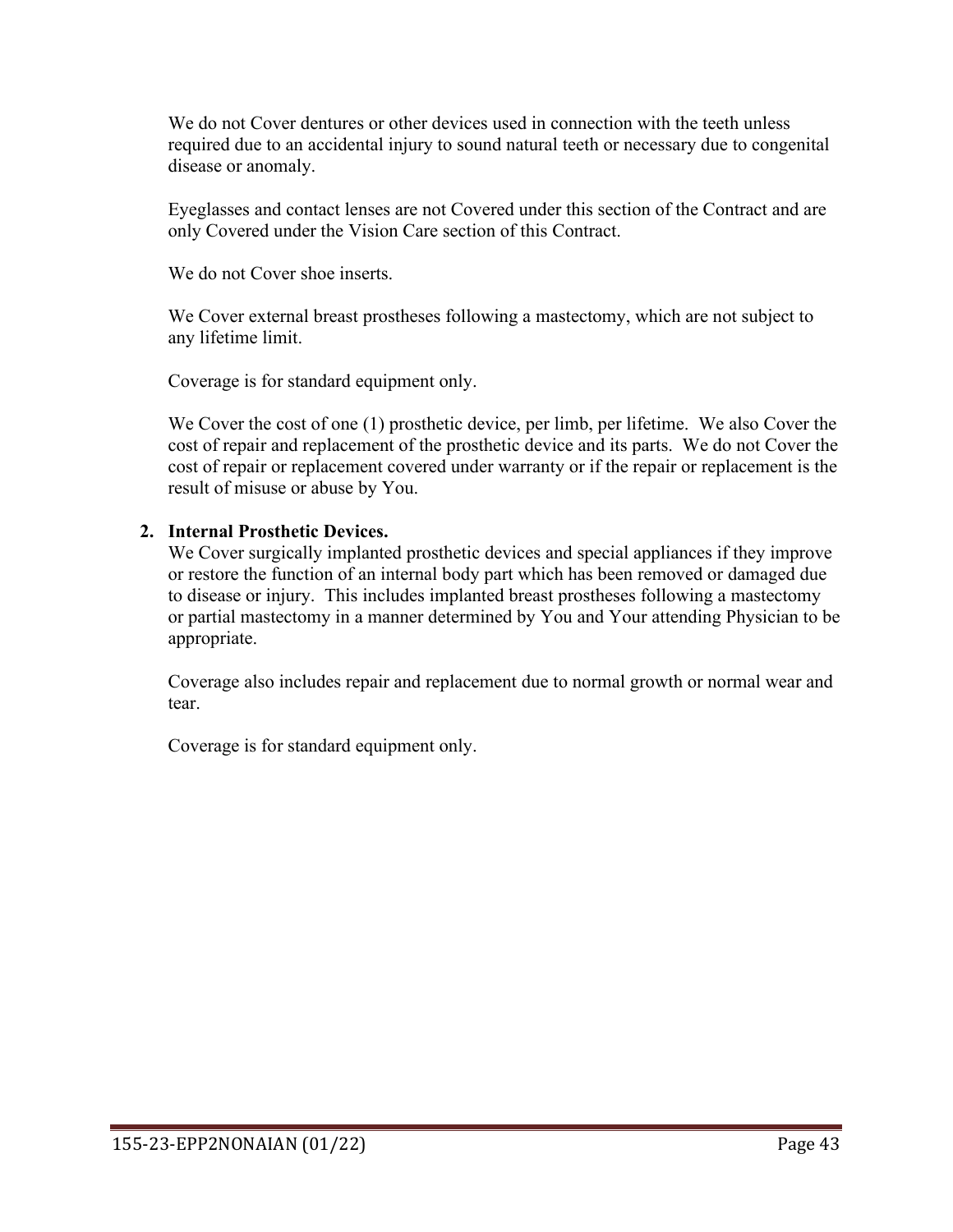# **SECTION XI**

# **Inpatient Services**

Please refer to the Schedule of Benefits section of this Contract for Cost-Sharing requirements, day or visit limits, and any Preauthorization or Referral requirements that apply to these benefits.

### **A. Hospital Services.**

We Cover inpatient Hospital services for Acute care or treatment given or ordered by a Health Care Professional for an illness, injury or disease of a severity that must be treated on an inpatient basis including:

- Semiprivate room and board;
- General, special and critical nursing care;
- Meals and special diets;
- The use of operating, recovery and cystoscopic rooms and equipment;
- The use of intensive care, special care or cardiac care units and equipment;
- Diagnostic and therapeutic items, such as drugs and medications, sera, biologicals and vaccines, intravenous preparations and visualizing dyes and administration, but not including those which are not commercially available for purchase and readily obtainable by the Hospital;
- Dressings and plaster casts;
- Supplies and the use of equipment in connection with oxygen, anesthesia, physiotherapy, chemotherapy, electrocardiographs, electroencephalographs, x-ray examinations and radiation therapy, laboratory and pathological examinations;
- Blood and blood products except when participation in a volunteer blood replacement program is available to You;
- Radiation therapy, inhalation therapy, chemotherapy, pulmonary rehabilitation, infusion therapy and cardiac rehabilitation;
- Short-term physical, speech and occupational therapy; and
- Any additional medical services and supplies which are provided while You are a registered bed patient and which are billed by the Hospital.

The Cost-Sharing requirements in the Schedule of Benefits section of this Contract apply to a continuous Hospital confinement, which is consecutive days of in-Hospital service received as an inpatient or successive confinements when discharge from and readmission to the Hospital occur within a period of not more than ninety (90) days for the same or related causes.

# **B. Observation Services.**

We Cover observation services in a Hospital. Observation services are Hospital outpatient services provided to help a Physician decide whether to admit or discharge You. These services include use of a bed and periodic monitoring by nursing or other licensed staff.

# **C. Inpatient Medical Services.**

We Cover medical visits by a Health Care Professional on any day of inpatient care Covered under this Contract.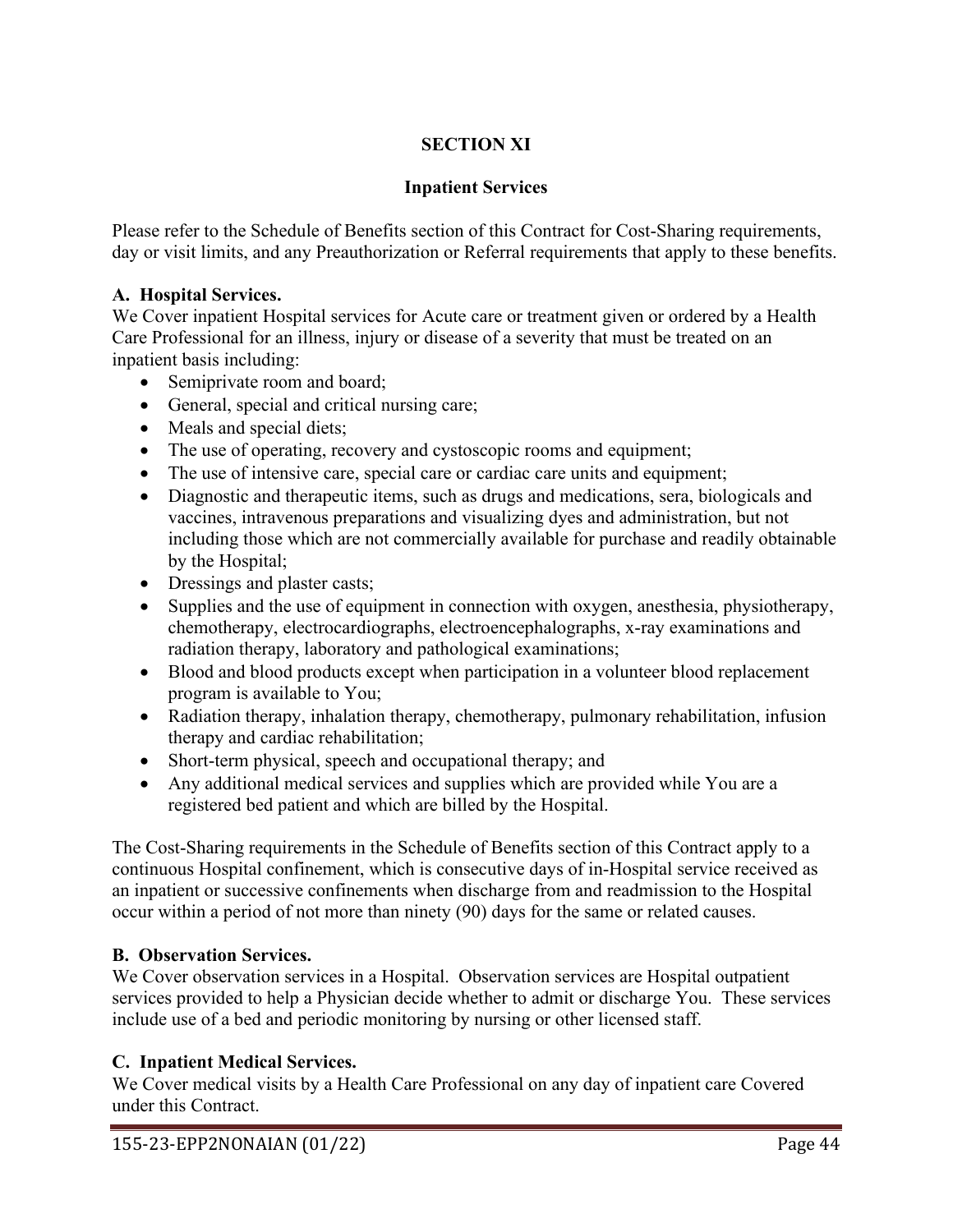### **D. Inpatient Stay for Maternity Care.**

We Cover inpatient maternity care in a Hospital for the mother, and inpatient newborn care in a Hospital for the infant, for at least forty-eight (48) hours following a normal delivery and at least ninety-six (96) hours following a caesarean section delivery, regardless of whether such care is Medically Necessary. The care provided shall include parent education, assistance, and training in breast or bottle-feeding, and the performance of any necessary maternal and newborn clinical assessments. We will also Cover any additional days of such care that We determine are Medically Necessary. In the event the mother elects to leave the Hospital and requests a home care visit before the end of the forty-eight (48)-hour or ninety-six (96)-hour minimum Coverage period, We will Cover a home care visit. The home care visit will be provided within twentyfour (24) hours after the mother's discharge, or at the time of the mother's request, whichever is later. Our Coverage of this home care visit shall be in addition to home health care visits under this Contract and shall not be subject to any Cost-Sharing amounts in the Schedule of Benefits section of this Contract that apply to home care benefits.

We also Cover the inpatient use of pasteurized donor human milk, which may include fortifiers as Medically Necessary, for which a Health Care Professional has issued an order for an infant who is medically or physically unable to receive maternal breast milk, participate in breast feeding, or whose mother is medically or physically unable to produce maternal breast milk at all or in sufficient quantities or participate in breast feeding despite optimal lactation support. Such infant must have a documented birth weight of less than one thousand five hundred grams, or a congenital or acquired condition that places the infant at a high risk for development of necrotizing enterocolitis.

# **E. Inpatient Stay for Mastectomy Care.**

We Cover inpatient services for Subscribers undergoing a lymph node dissection, lumpectomy, mastectomy or partial mastectomy for the treatment of breast cancer and any physical complications arising from the mastectomy, including lymphedema, for a period of time determined to be medically appropriate by You and Your attending Physician.

#### **F. Autologous Blood Banking Services.**

We Cover autologous blood banking services only when they are being provided in connection with a scheduled, Covered inpatient procedure for the treatment of a disease or injury. In such instances, We Cover storage fees for a reasonable storage period that is appropriate for having the blood available when it is needed.

# **G. Habilitation Services.**

We Cover inpatient Habilitation Services consisting of physical therapy, speech therapy and occupational therapy for sixty (60) days per Plan Year. The visit limit applies to all therapies combined.

#### **H. Rehabilitation Services.**

We Cover inpatient Rehabilitation Services consisting of physical therapy, speech therapy and occupational therapy for sixty (60) days per Plan Year. The visit limit applies to all therapies combined.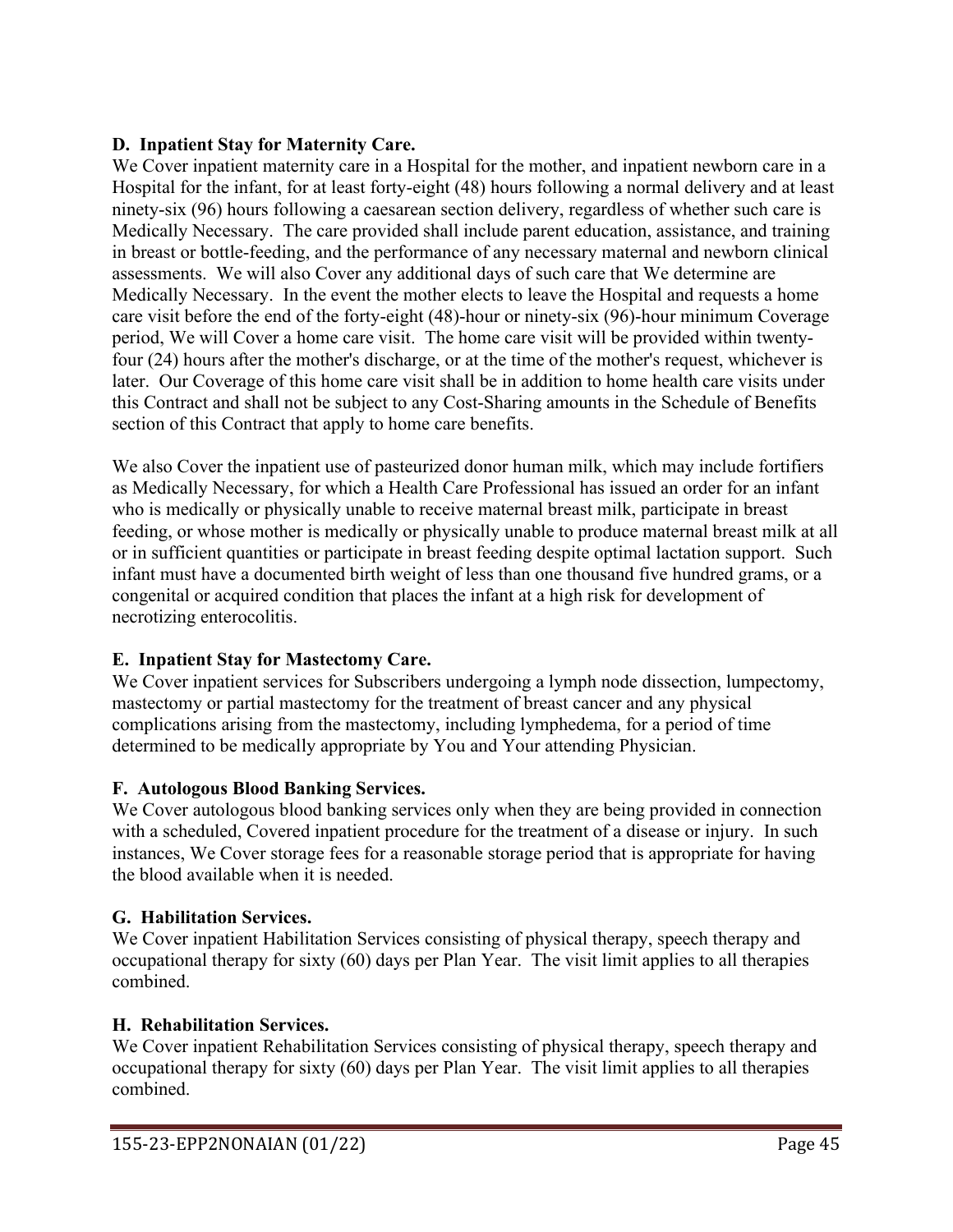We Cover speech and physical therapy only when:

- 1. Such therapy is related to the treatment or diagnosis of Your illness or injury; and
- 2. The therapy is ordered by a Physician.

Covered Rehabilitation Services must begin within six (6) months of the later to occur:

- 1. The date of the injury or illness that caused the need for the therapy;
- 2. The date You are discharged from a Hospital where surgical treatment was rendered; or
- 3. The date outpatient surgical care is rendered.

### **I. Skilled Nursing Facility.**

We Cover services provided in a Skilled Nursing Facility, including care and treatment in a semi-private room, as described in "Hospital Services" above. Custodial, convalescent or domiciliary care is not Covered (see the Exclusions and Limitations section of this Contract. An admission to a Skilled Nursing Facility must be supported by a treatment plan prepared by Your Provider and approved by Us. We Cover up to two hundred (200) days per Plan Year for noncustodial care.

### **J. End of Life Care.**

If You are diagnosed with advanced cancer and You have fewer than sixty (60) days to live, We will Cover Acute care provided in a licensed Article 28 Facility or Acute care Facility that specializes in the care of terminally ill patients. Your attending Physician and the Facility's medical director must agree that Your care will be appropriately provided at the Facility. If We disagree with Your admission to the Facility, We have the right to initiate an expedited external appeal to an External Appeal Agent. We will Cover and reimburse the Facility for Your care, subject to any applicable limitations in this Contract until the External Appeal Agent renders a decision in Our favor.

We will reimburse Non-Participating Providers for this end of life care as follows:

- 1. We will reimburse a rate that has been negotiated between Us and the Provider.
- 2. If there is no negotiated rate, We will reimburse Acute care at the Facility's current Medicare Acute care rate.
- 3. If it is an alternate level of care, We will reimburse at 75% of the appropriate Medicare Acute care rate.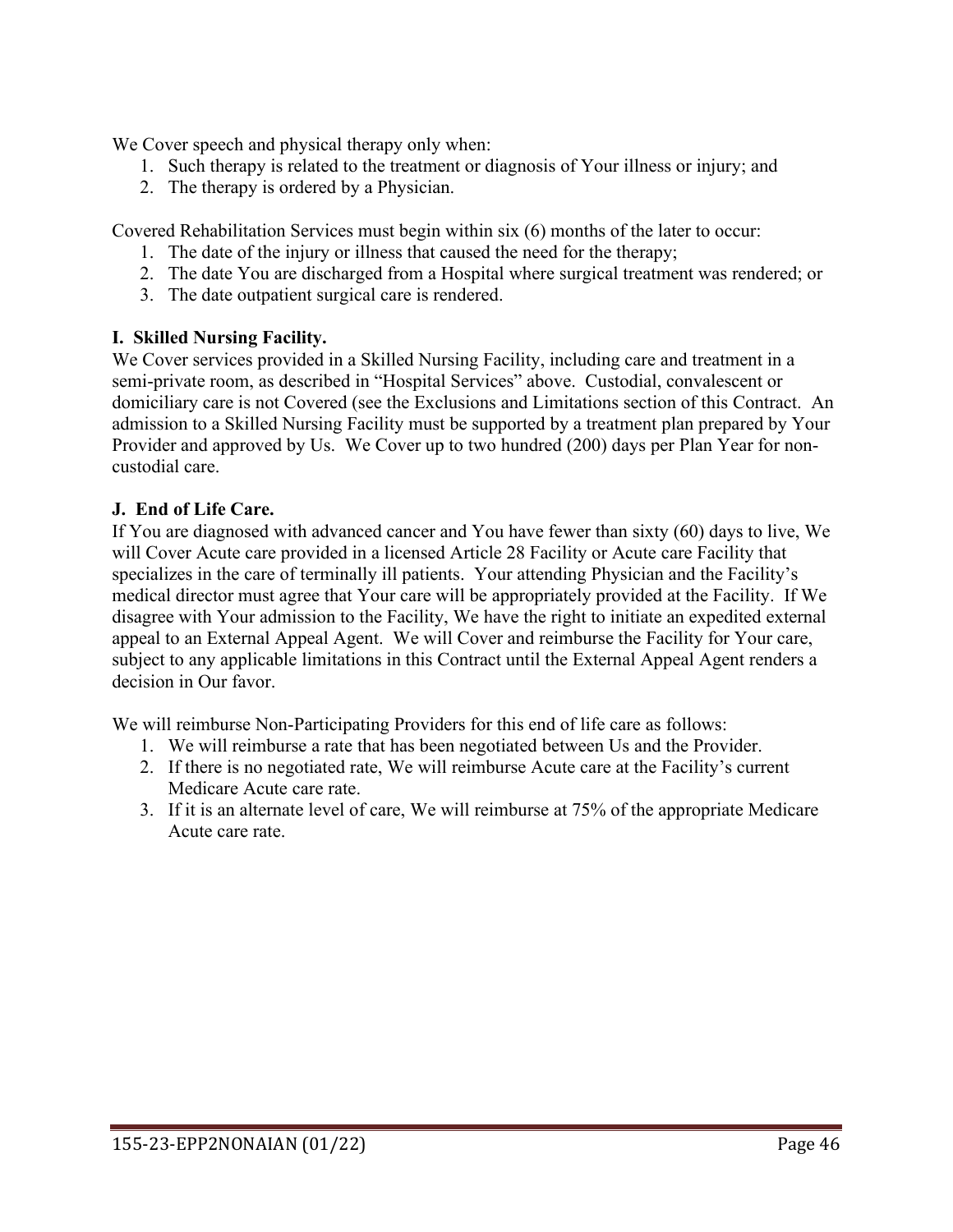#### **K. Centers of Excellence.**

Centers of Excellence are Hospitals that We have approved and designated for certain services. We Cover the following Services when performed at Centers of Excellence:

- Bone marrow transplant
- Heart transplant
- Liver transplant
- Lung transplant
- Pancreas transplant
- Kidney transplant
- Bone marrow/stem cell transplant

Our network of Facilities includes designated centers of excellence. We closely monitor the quality of Our provider network, assuring a high level of board certification. In addition, EmblemHealth looks to contract with Providers who have achieved National Committee for Quality Assurance ("NCQA") medical home designation, offer electronic medical records, and Facilities that have been designated as a Center of Excellence by the Centers for Medicare and Medicaid Services ("CMS").

We provide case management for Members undergoing transplants and for those awaiting organ transplant. Through Our vendor relationships for in-network access to designated transplant centers, We provide Members access to a nationally recognized network of transplant Providers.

We also provide Members a link to the CMS designated Centers of Excellence for Obesity on Our website and encourage Members to access services through these centers for gastric bypass surgery and pre- and post-surgery support.

#### **L. Limitations/Terms of Coverage.**

- 1. When You are receiving inpatient care in a Facility, We will not Cover additional charges for special duty nurses, charges for private rooms (unless a private room is Medically Necessary), or medications and supplies You take home from the Facility. If You occupy a private room, and the private room is not Medically Necessary, Our Coverage will be based on the Facility's maximum semi-private room charge. You will have to pay the difference between that charge and the private room charge.
- 2. We do not Cover radio, telephone or television expenses, or beauty or barber services.
- 3. We do not Cover any charges incurred after the day We advise You it is no longer Medically Necessary for You to receive inpatient care, unless Our denial is overturned by an External Appeal Agent.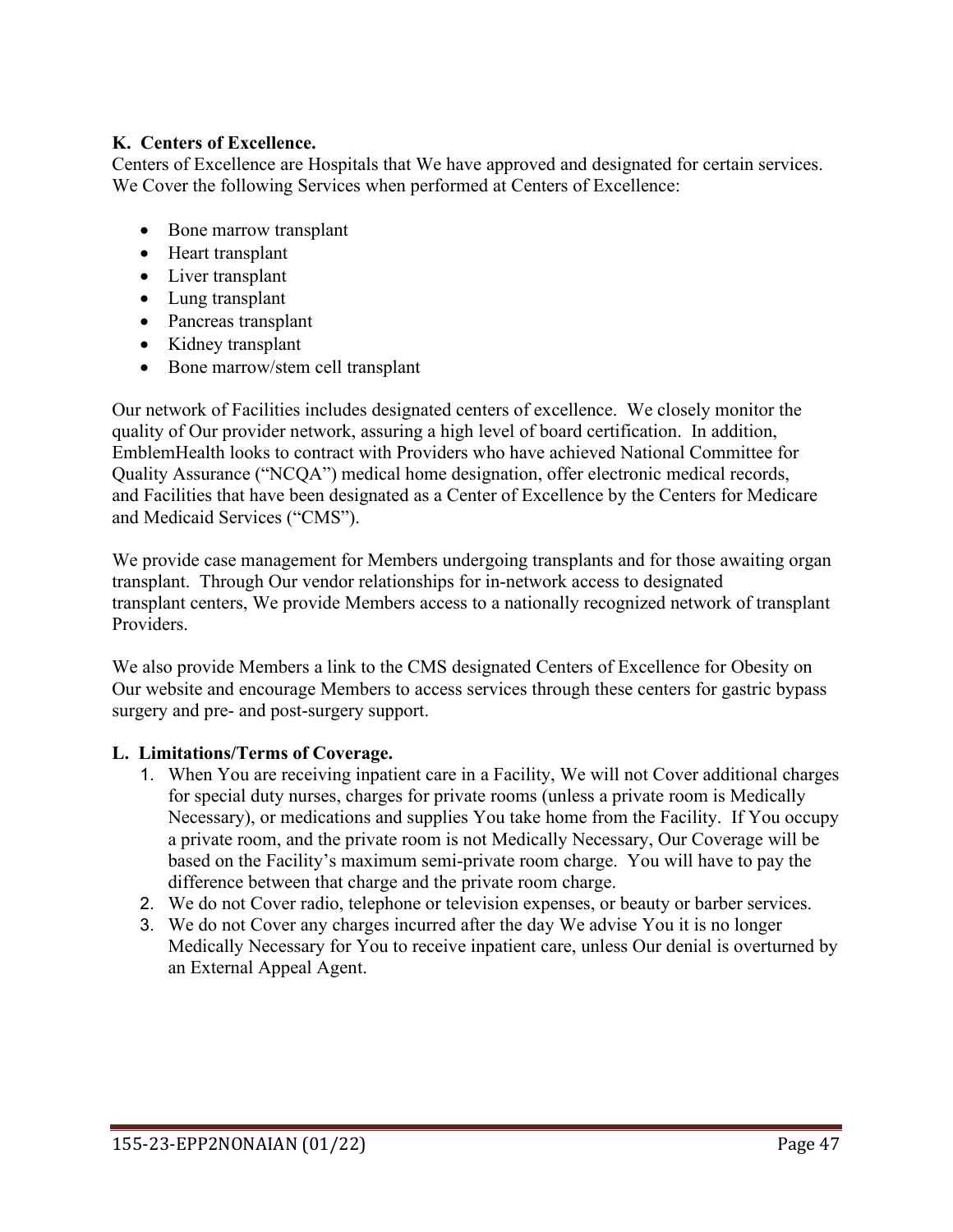# **SECTION XII**

#### **Mental Health Care and Substance Use Services**

Please refer to the Schedule of Benefits section of this Contract for Cost-Sharing requirements, day or visit limits, and any Preauthorization or Referral requirements that apply to these benefits which are no more restrictive than those that apply to medical and surgical benefits in accordance with the federal Mental Health Parity and Addiction Equity Act of 2008.

**A. Mental Health Care Services.** We Cover the following mental health care services to treat a mental health condition. For purposes of this benefit, "mental health condition" means any mental health disorder as defined in the most recent edition of the Diagnostic and Statistical Manual of Mental Disorders.

- **1. Inpatient Services.** We Cover inpatient mental health care services relating to the diagnosis and treatment of mental health conditions comparable to other similar Hospital, medical and surgical coverage provided under this Contract. Coverage for inpatient services for mental health care is limited to Facilities defined in New York Mental Hygiene Law Section 1.03(10), such as:
	- A psychiatric center or inpatient Facility under the jurisdiction of the New York State Office of Mental Health;
	- A state or local government run psychiatric inpatient Facility;
	- A part of a Hospital providing inpatient mental health care services under an operating certificate issued by the New York State Commissioner of Mental Health;
	- A comprehensive psychiatric emergency program or other Facility providing inpatient mental health care that has been issued an operating certificate by the New York State Commissioner of Mental Health;

and, in other states, to similarly licensed or certified Facilities. In the absence of a similarly licensed or certified Facility, the Facility must be accredited by the Joint Commission on Accreditation of Health Care Organizations or a national accreditation organization recognized by Us.

We also Cover inpatient mental health care services relating to the diagnosis and treatment of mental health conditions received at Facilities that provide residential treatment, including room and board charges. Coverage for residential treatment services is limited to Facilities defined in New York Mental Hygiene Law Section 1.03 and to residential treatment facilities that are part of a comprehensive care center for eating disorders identified pursuant to New York Mental Hygiene Law Article 30; and, in other states, to Facilities that are licensed or certified to provide the same level of treatment. In the absence of a licensed or certified Facility that provides the same level of treatment, the Facility must be accredited by the Joint Commission on Accreditation of Health Care Organizations or a national accreditation organization recognized by Us.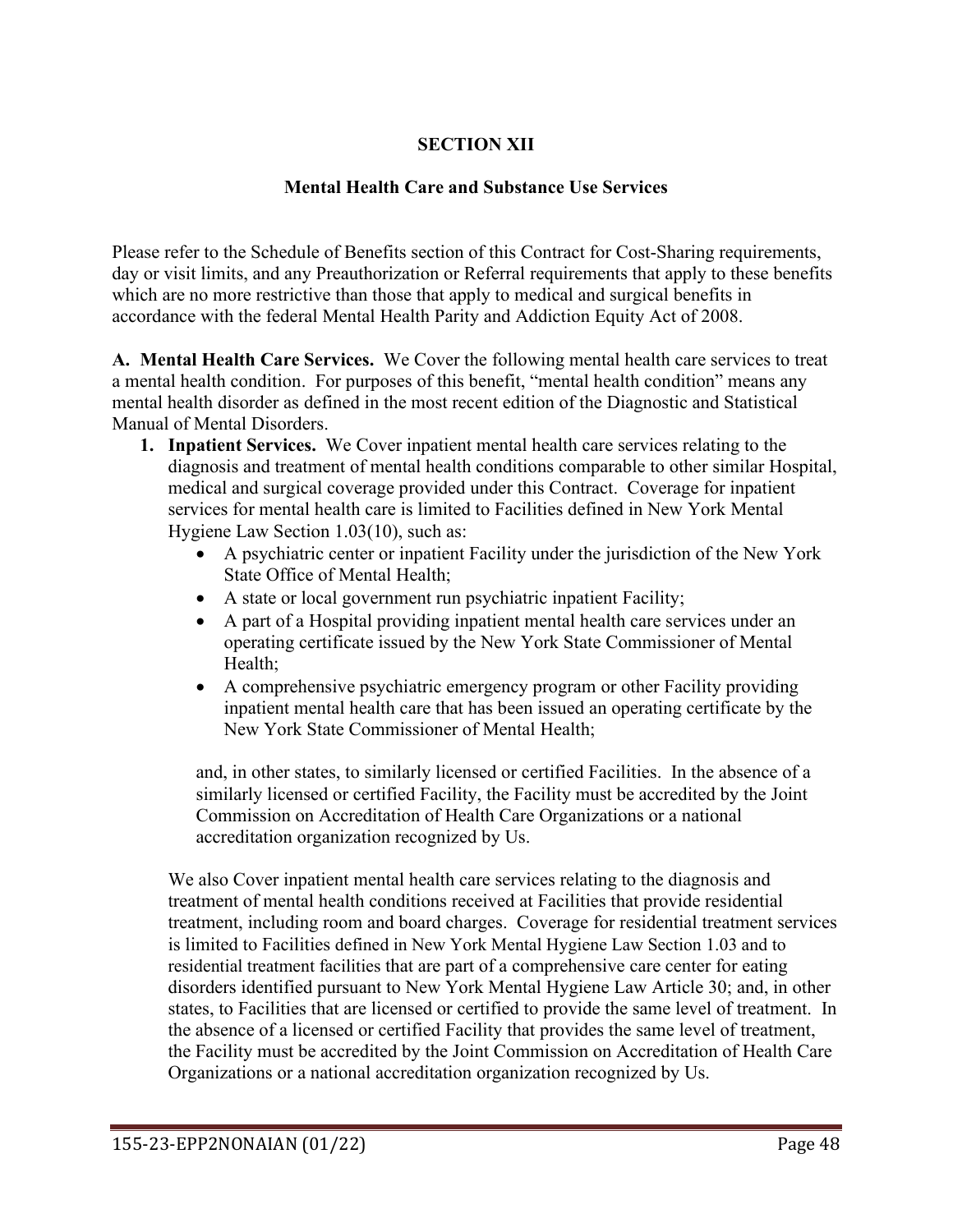**2. Outpatient Services.** We Cover outpatient mental health care services, including but not limited to partial hospitalization program services and intensive outpatient program services, relating to the diagnosis and treatment of mental health conditions. Coverage for outpatient services for mental health care includes Facilities that have been issued an operating certificate pursuant to New York Mental Hygiene Law Article 31 or are operated by the New York State Office of Mental Health, and crisis stabilization centers licensed pursuant to New York Mental Hygiene Law section 36.01 and, in other states, to similarly licensed or certified Facilities; and services provided by a licensed psychiatrist or psychologist; a licensed clinical social worker; a licensed nurse practitioner; a licensed mental health counselor; a licensed marriage and family therapist; a licensed psychoanalyst; or a professional corporation or a university faculty practice corporation thereof. In the absence of a similarly licensed or certified Facility, the Facility must be accredited by the Joint Commission on Accreditation of Health Care Organizations or a national accreditation organization recognized by Us.

**B. Substance Use Services.** We Cover the following substance use services to treat a substance use disorder. For purposes of this benefit, "substance use disorder" means any substance use disorder as defined in the most recent edition of the Diagnostic and Statistical Manual of Mental Disorders.

**1. Inpatient Services.** We Cover inpatient substance use services relating to the diagnosis and treatment of substance use disorders. This includes Coverage for detoxification and rehabilitation services for substance use disorders. Inpatient substance use services are limited to Facilities in New York State which are licensed, certified or otherwise authorized by the Office of Alcoholism and Substance Abuse Services ("OASAS"); and, in other states, to those Facilities that are licensed, certified or otherwise authorized by a similar state agency and accredited by the Joint Commission as alcoholism, substance abuse or chemical dependence treatment programs.

We also Cover inpatient substance use services relating to the diagnosis and treatment of substance use disorders received at Facilities that provide residential treatment, including room and board charges. Coverage for residential treatment services is limited to Facilities that are licensed, certified or otherwise authorized by a similar state agency and accredited by the Joint Commission or a national accreditation organization recognized by Us as alcoholism, substance abuse or chemical dependence treatment programs to provide the same level of treatment.

**2. Outpatient Services.** We Cover outpatient substance use services relating to the diagnosis and treatment of substance use disorders, including but not limited to partial hospitalization program services, intensive outpatient program services, opioid treatment programs including peer supported services, counseling, and medication-assisted treatment. Such Coverage is limited to Facilities in New York State that are licensed, certified or otherwise authorized by OASAS to provide outpatient substance use disorder services, and crisis stabilization centers licensed pursuant to New York Mental Hygiene Law section 36.01 and, in other states, to those that are licensed, certified or otherwise authorized by a similar state agency and accredited by the Joint Commission as alcoholism, substance abuse or chemical dependence treatment programs. Coverage in an OASAS-certified Facility includes services relating to the diagnosis and treatment of a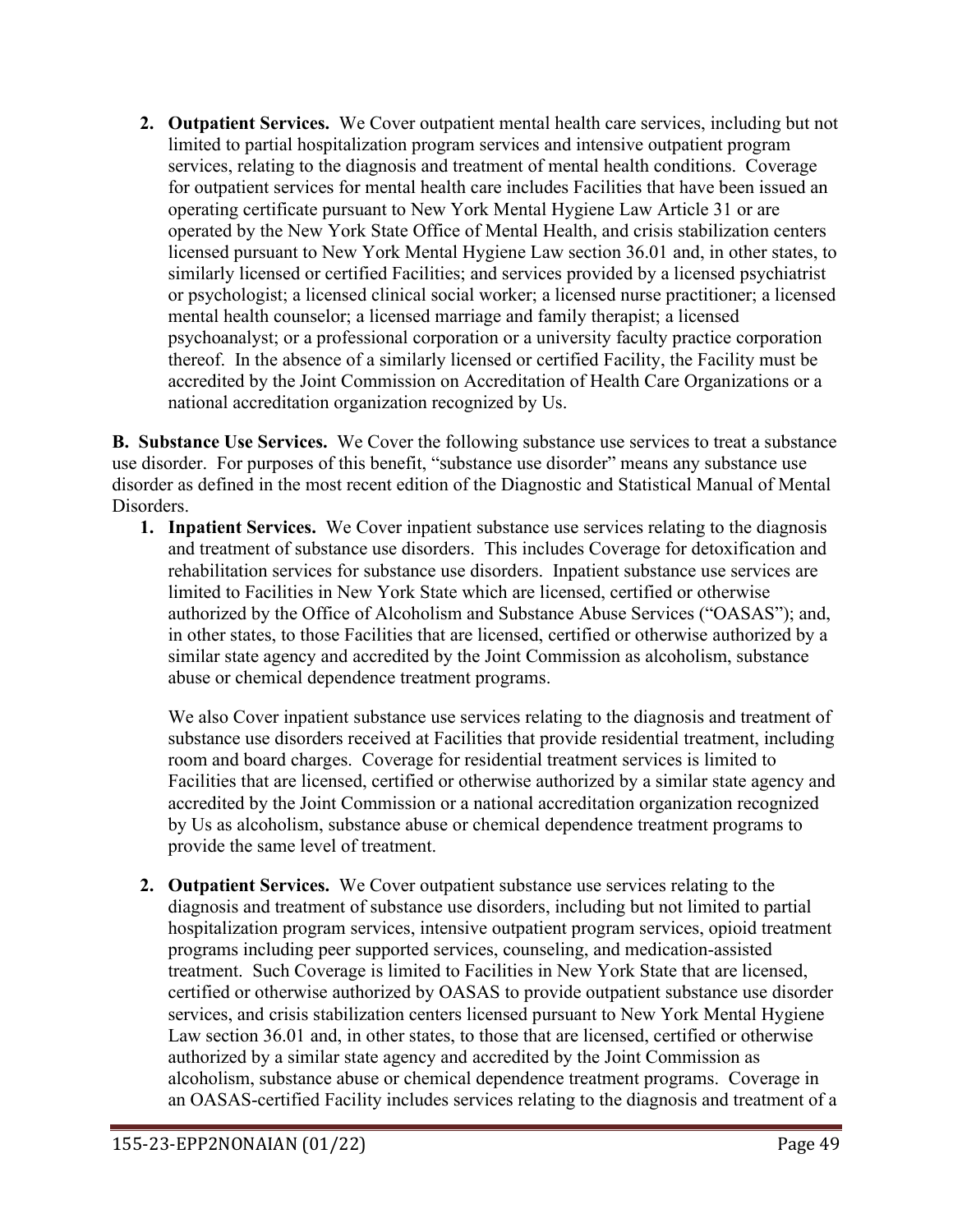substance use disorder provided by an OASAS credentialed Provider. Coverage is also available in a professional office setting for outpatient substance use disorder services relating to the diagnosis and treatment of alcoholism, substance use and dependency or by Physicians who have been granted a waiver pursuant to the federal Drug Addiction Treatment Act of 2000 to prescribe Schedule III, IV and V narcotic medications for the treatment of opioid addiction during the Acute detoxification stage of treatment or during stages of rehabilitation.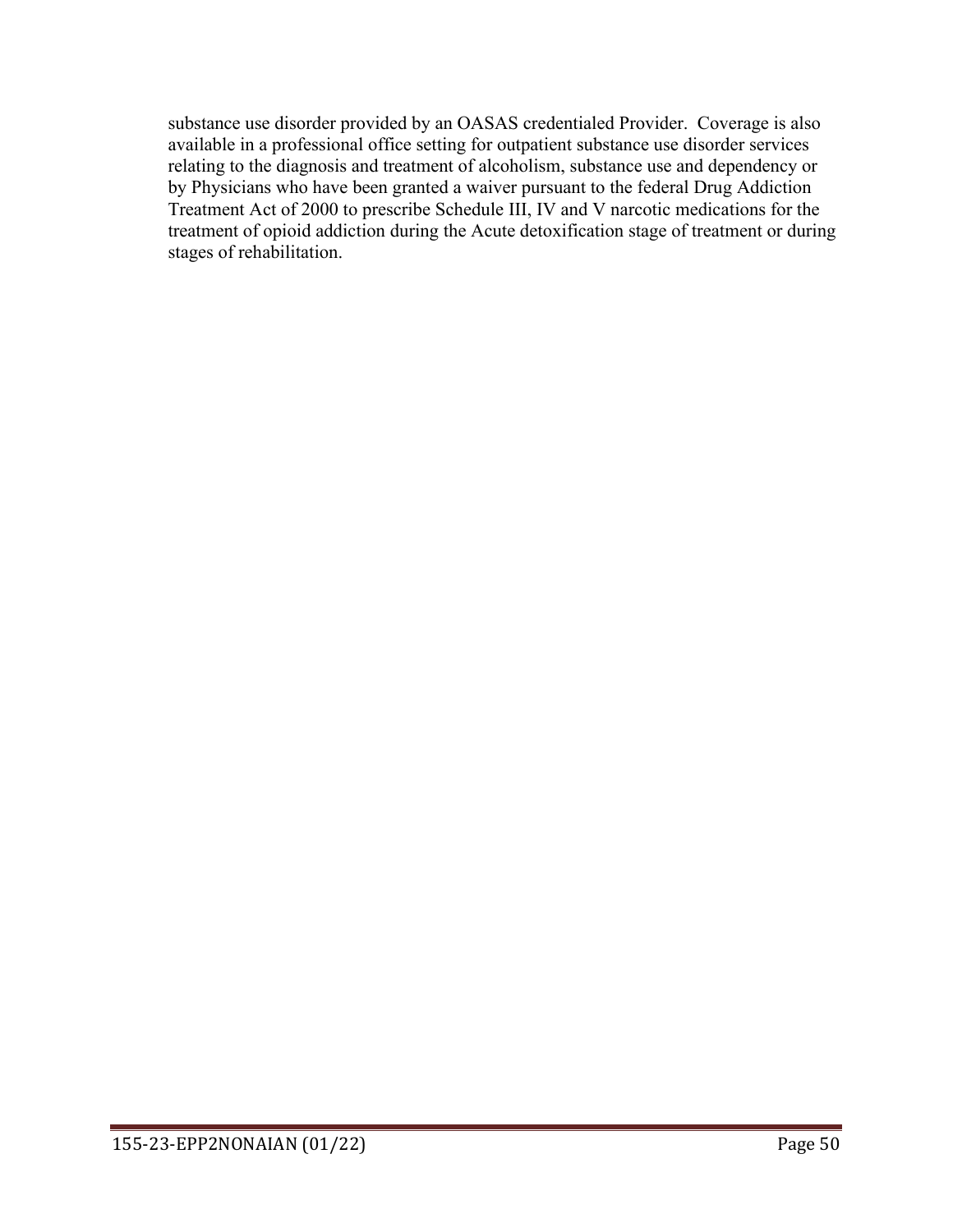# **SECTION XIII**

# **Prescription Drug Coverage**

Please refer to the Schedule of Benefits section of this Contract for Cost-Sharing requirements, day or visit limits, and any Preauthorization or Referral requirements that apply to these benefits.

# **A. Covered Prescription Drugs.**

We Cover Medically Necessary Prescription Drugs that, except as specifically provided otherwise, can be dispensed only pursuant to a prescription and are:

- Required by law to bear the legend "Caution Federal Law prohibits dispensing without a prescription";
- FDA approved;
- Ordered by a Provider authorized to prescribe and within the Provider's scope of practice;
- Prescribed within the approved FDA administration and dosing guidelines;
- On Our Formulary; and
- Dispensed by a licensed pharmacy.

Covered Prescription Drugs include, but are not limited to:

- Self-injectable/administered Prescription Drugs.
- Inhalers (with spacers).
- Topical dental preparations.
- Pre-natal vitamins, vitamins with fluoride, and single entity vitamins.
- Osteoporosis drugs approved by the FDA, or generic equivalents as approved substitutes, for the treatment of osteoporosis and consistent with the criteria of the federal Medicare program or the National Institutes of Health.
- Nutritional formulas for the treatment of phenylketonuria, branched-chain ketonuria, galactosemia and homocystinuria.
- Prescription or non-prescription enteral formulas for home use, whether administered orally or via tube feeding, for which a Physician or other licensed Provider has issued a written order. The written order must state that the enteral formula is Medically Necessary and has been proven effective as a disease-specific treatment regimen. Specific diseases and disorders include but are not limited to: inherited diseases of amino acid or organic acid metabolism; Crohn's disease; gastroesophageal reflux; gastroesophageal motility such as chronic intestinal pseudo-obstruction; and multiple severe food allergies. Multiple food allergies include, but are not limited to: immunoglobulin E and nonimmunoglobulin E-mediated allergies to multiple food proteins; severe food protein induced enterocolitis syndrome; eosinophilic disorders and impaired absorption of nutrients caused by disorders affecting the absorptive surface, function, length, and motility of the gastrointestinal tract.
- Modified solid food products that are low in protein, contain modified protein, or are amino acid based to treat certain inherited diseases of amino acid and organic acid metabolism and severe protein allergic conditions.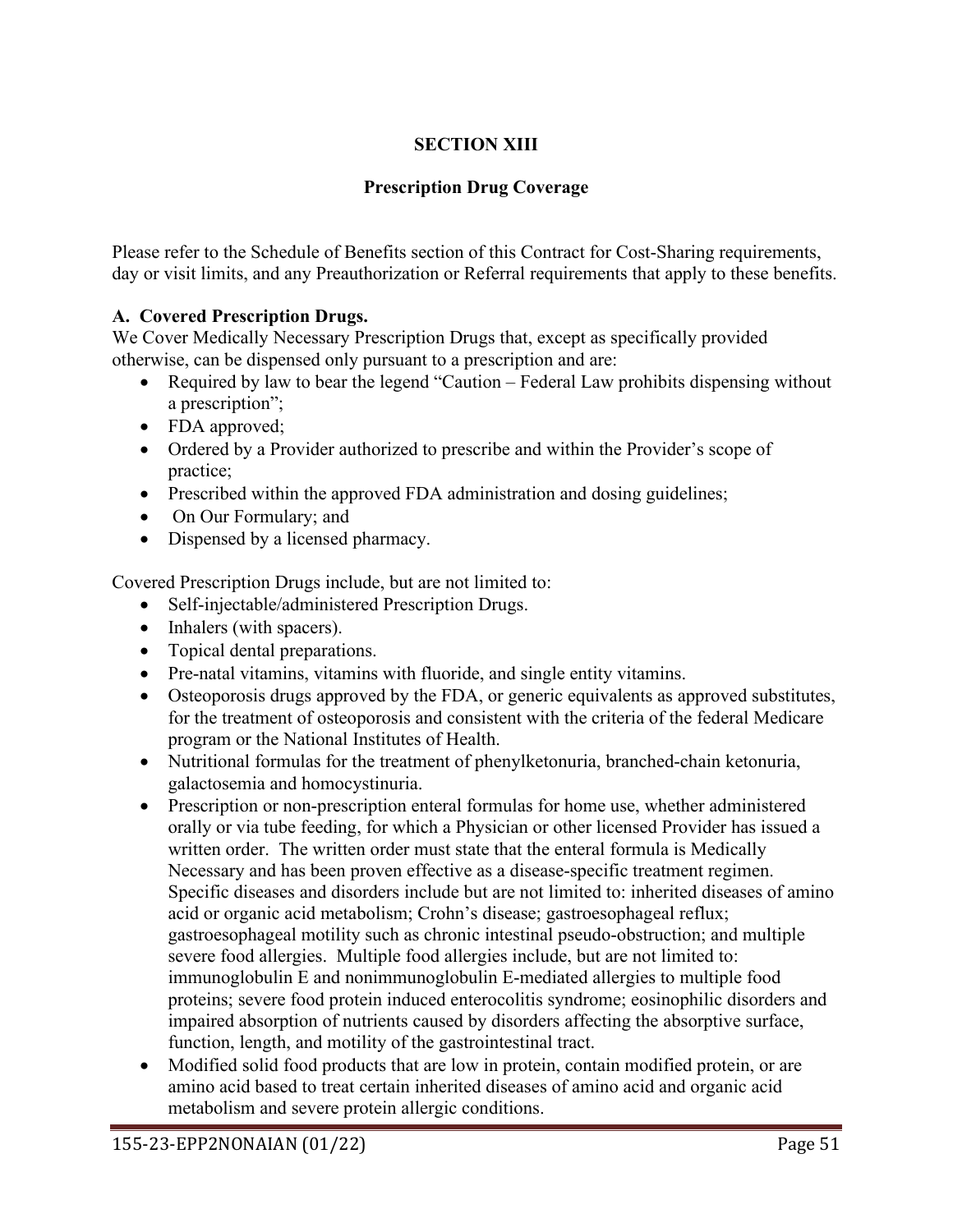- Prescription Drugs prescribed in conjunction with treatment or services Covered under the infertility treatment benefit in the Outpatient and Professional Services section of this Contract.
- Off-label cancer drugs, so long as the Prescription Drug is recognized for the treatment of the specific type of cancer for which it has been prescribed in one (1) of the following reference compendia: the American Hospital Formulary Service-Drug Information; National Comprehensive Cancer Networks Drugs and Biologics Compendium; Thomson Micromedex DrugDex; Elsevier Gold Standard's Clinical Pharmacology; or other authoritative compendia as identified by the Federal Secretary of Health and Human Services or the Centers for Medicare and Medicaid Services; or recommended by review article or editorial comment in a major peer reviewed professional journal.
- Orally administered anticancer medication used to kill or slow the growth of cancerous cells.
- Smoking cessation drugs, including over-the-counter drugs for which there is a written order and Prescription Drugs prescribed by a Provider.
- Preventive Prescription Drugs, including over-the-counter drugs for which there is a written order, provided in accordance with the comprehensive guidelines supported by the Health Resources and Services Administration ("HRSA") or that have an "A" or "B" rating from the United States Preventive Services Task Force ("USPSTF").
- Prescription Drugs for the treatment of mental health and substance use disorders, including drugs for detoxification, maintenance and overdose reversal.
- Contraceptive drugs, devices and other products, including over-the-counter contraceptive drugs, devices and other products, approved by the FDA and as prescribed or otherwise authorized under State or Federal law. "Over-the-counter contraceptive products" means those products provided for in comprehensive guidelines supported by HRSA. Coverage also includes emergency contraception when provided pursuant to a prescription or order or when lawfully provided over-the-counter. You may request coverage for an alternative version of a contraceptive drug, device and other product if the Covered contraceptive drug, device and other product is not available or is deemed medically inadvisable, as determined by Your attending Health Care Provider.

You may request a copy of Our Formulary. Our Formulary is also available on Our website at [www.emblemhealth.com.](http://www.emblemhealth.com/) You may inquire if a specific drug is Covered under this Contract by contacting Us at 1-855-283-2150.

# **B. Refills.**

We Cover Refills of Prescription Drugs only when dispensed at a retail or mail order or designated pharmacy as ordered by an authorized Provider. Benefits for Refills will not be provided beyond one (1) year from the original prescription date. For prescription eye drop medication, We allow for the limited refilling of the prescription prior to the last day of the approved dosage period without regard to any coverage restrictions on early Refill of renewals. To the extent practicable, the quantity of eye drops in the early Refill will be limited to the amount remaining on the dosage that was initially dispensed. Your Cost-Sharing for the limited Refill is the amount that applies to each prescription or Refill as set forth in the Schedule of Benefits section of this Contract.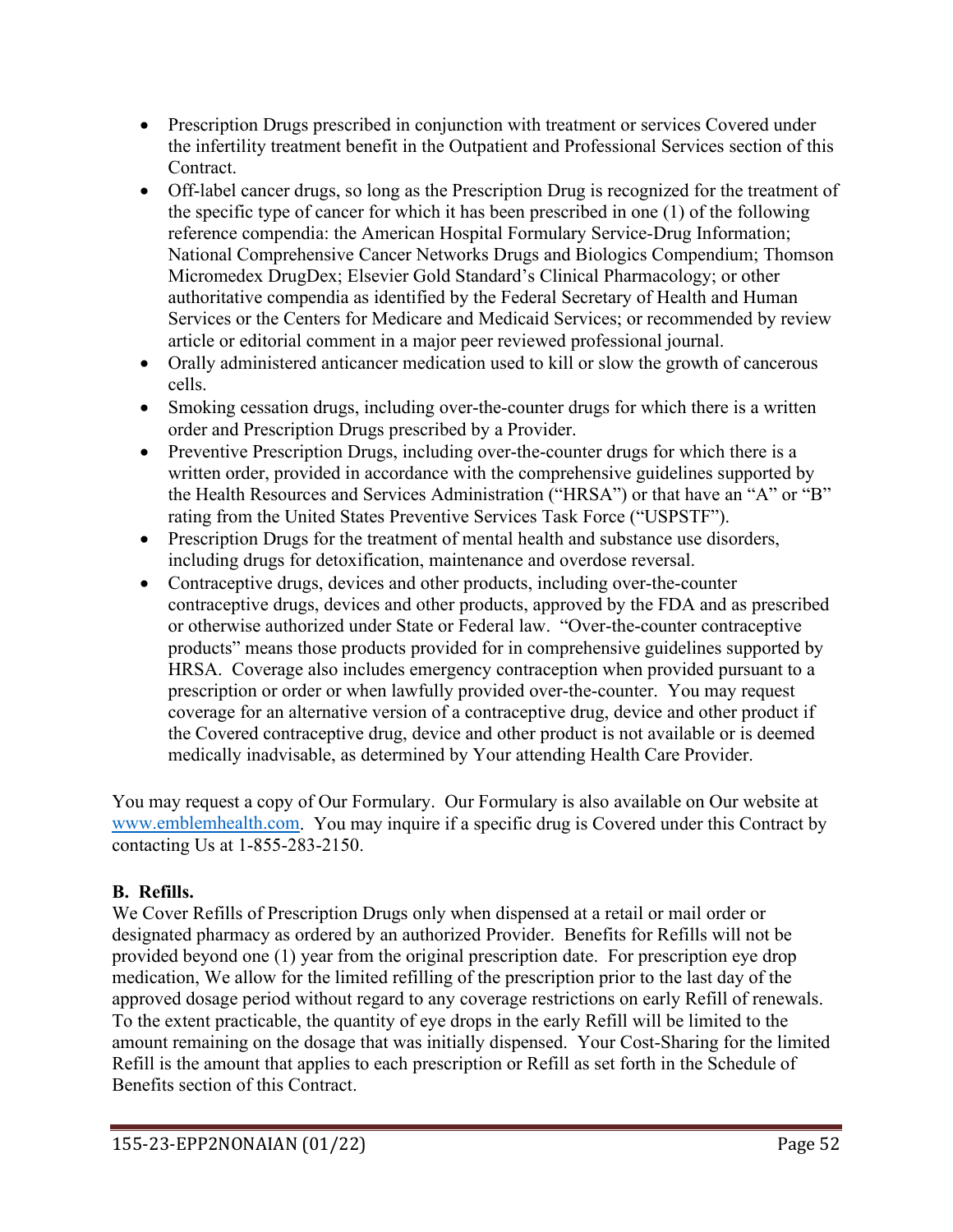#### **C. Benefit and Payment Information.**

**1. Cost-Sharing Expenses.** You are responsible for paying the costs outlined in the Schedule of Benefits section of this Contract when Covered Prescription Drugs are obtained from a retail or mail order or Designated pharmacy.

You have a three (3) tier plan design, which means that Your out-of-pocket expenses will generally be lowest for Prescription Drugs on tier one (1) and highest for Prescription Drugs on tier three (3). Your out-of-pocket expense for Prescription Drugs on tier two (2) will generally be more than for tier one (1) but less than tier three (3).

You are responsible for paying the full cost (the amount the pharmacy charges You) for any non-Covered Prescription Drug, and Our contracted rates (Our Prescription Drug Cost) will not be available to You.

- **2. Participating Pharmacies.** For Prescription Drugs purchased at a retail or mail order or designated Participating Pharmacy, You are responsible for paying the lower of:
	- The applicable Cost-Sharing; or
	- The Prescription Drug Cost for that Prescription Drug. (Your Cost-Sharing will never exceed the Usual and Customary Charge of the Prescription Drug.)

In the event that Our Participating Pharmacies are unable to provide the Covered Prescription Drug, and cannot order the Prescription Drug within a reasonable time, You may, with Our prior written approval, go to a Non-Participating Pharmacy that is able to provide the Prescription Drug. We will pay You the Prescription Drug Cost for such approved Prescription Drug less Your required Cost-Sharing upon receipt of a complete Prescription Drug claim form. Contact Us at 1-855-283-2150 or visit Our website at [www.emblemhealth.com](http://www.emblemhealth.com/) to request approval.

- **3. Non-Participating Pharmacies.** We will not pay for any Prescription Drugs that You purchase at a Non-Participating retail or mail order Pharmacy other than as described above.
- **4. Designated Pharmacies.** If You require certain Prescription Drugs including, but not limited to specialty Prescription Drugs, We may direct You to a Designated Pharmacy with whom We have an arrangement to provide those Prescription Drugs.

Generally, specialty Prescription Drugs are Prescription Drugs that are approved to treat limited patient populations or conditions; are normally injected, infused or require close monitoring by a Provider; or have limited availability, special dispensing and delivery requirements and/or require additional patient supports.

If You are directed to a Designated Pharmacy and You choose not to obtain Your Prescription Drug from a Designated Pharmacy, You will not have coverage for that Prescription Drug.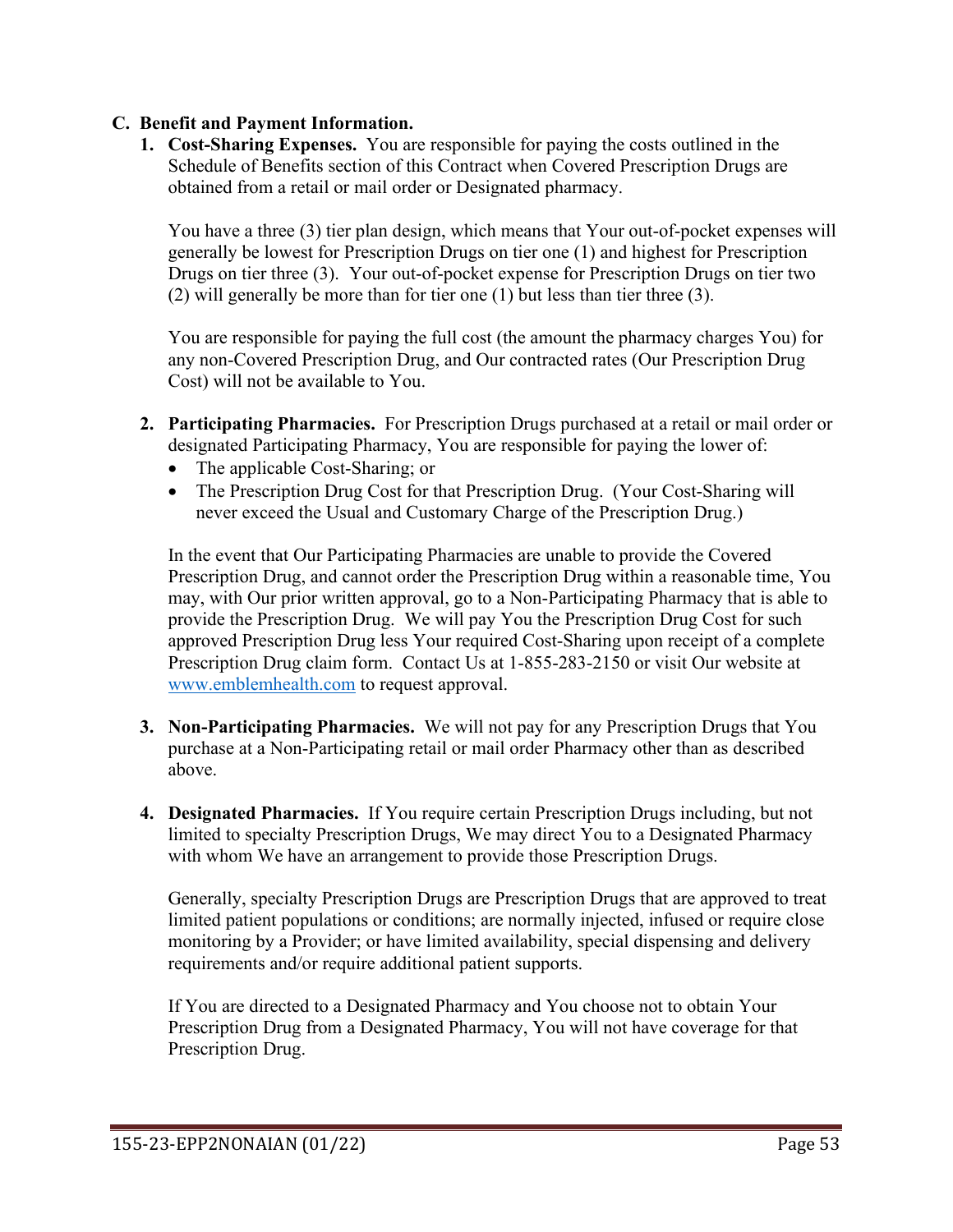Following are the therapeutic classes of Prescription Drugs or conditions that are included in this program:

- Anti-Emetics;
- Biologics;
- Biosimilars;
- Bisphosphonates;
- Cardiovascular;
- Contraceptives;
- CSF;
- Cystic fibrosis;
- ESA;
- Fertility;
- Gaucher's disease;
- Growth Hormone
- Hemophilia;
- Hepatitis Medications;
- Hereditary angioedema;
- HIV/AIDS;
- immunomodulators
- Intravitreal injections;
- Iron overload:
- Iron toxicity;
- IVIG;
- Multiple Sclerosis;
- Neuromuscular Blockers
- Oncology Medication;
- Orphan Drugs;
- Osteoarthritis:
- Pulmonary arterial hypertension;
- RSV prevention;
- Transplant;
- Vaccines.

•

- **5. Designated Retail Pharmacy for Maintenance Drugs.** You may also fill Your Prescription Order for Maintenance Drugs for up to a 90-day supply at a Designated retail Pharmacy with the exception of contraceptive drugs, devices, or products which are available for a 12-month supply. You are responsible for paying the lower of:
	- The applicable Cost-Sharing; or
	- The Prescription Drug Cost for that Prescription Drug.

(Your Cost-Sharing will never exceed the Usual and Customary Charge of the Prescription Drug.)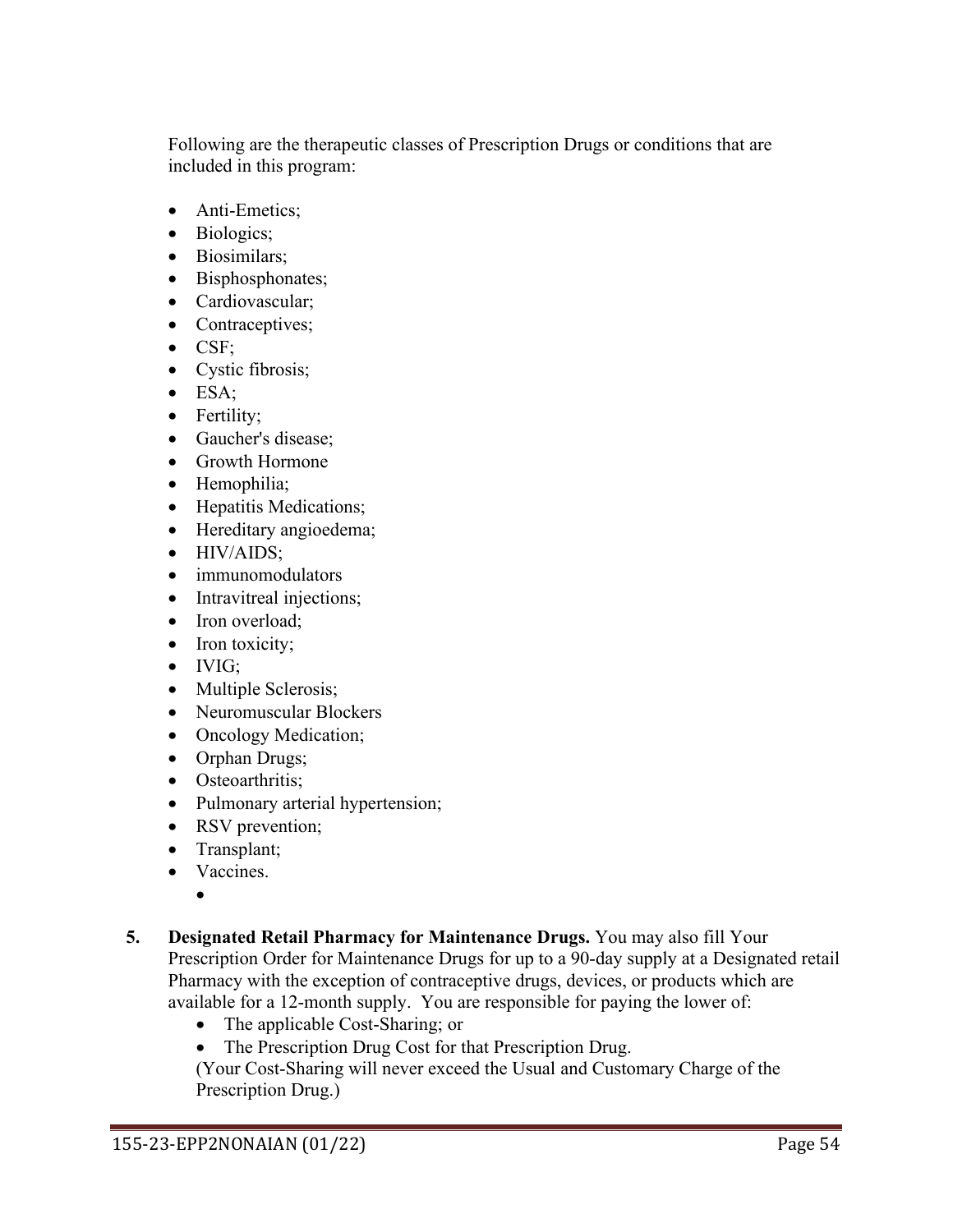To maximize Your benefit, ask Your Provider to write Your Prescription Order or Refill for a 90-day supply, with Refills when appropriate (not a 30-day supply with three (3) Refills).

Following are the therapeutic classes of Prescription Drugs or conditions that are included in this program:

- Asthma;
- Behavioral Health;
- Blood pressure;
- Contraceptives;
- Diabetes:
- High cholesterol;
- Other maintenance drugs

You or Your Provider may obtain a copy of the list of Prescription Drugs available through a Designated retail Pharmacy by visiting Our website at [www.emblemhealth.com](http://www.emblemhealth.com/) or by calling 1-855-283-2150. The Maintenance Drug list is updated periodically. Visit Our website at [www.emblemhealth.com](http://www.emblemhealth.com/) or call 1-855-283-2150 to find out if a particular Prescription Drug is on the maintenance list.

- **6. Mail Order.** Certain Prescription Drugs may be ordered through Our mail order pharmacy. You are responsible for paying the lower of:
	- The applicable Cost-Sharing; or
	- The Prescription Drug Cost for that Prescription Drug.

(Your Cost-Sharing will never exceed the Usual and Customary Charge of the Prescription Drug.)

To maximize Your benefit, ask Your Provider to write Your Prescription Order or Refill for a ninety (90)-day supply, with Refills when appropriate (not a thirty (30)-day supply with three Refills). You will be charged the mail order Cost-Sharing for any Prescription Orders or Refills sent to the mail order pharmacy regardless of the number of days supply written on the Prescription Order or Refill.

Prescription Drugs purchased through mail order will be delivered directly to Your home or office.

We will provide benefits that apply to drugs dispensed by a mail order pharmacy to drugs that are purchased from a retail pharmacy when that retail pharmacy has a participation agreement with Us in which it agrees to be bound by the same terms and conditions as a participating mail order pharmacy.

You or Your Provider may obtain a copy of the list of Prescription Drugs available through mail order by visiting Our website at [www.emblemhealth.com](http://www.emblemhealth.com/) or by calling 1- 855-283-2150.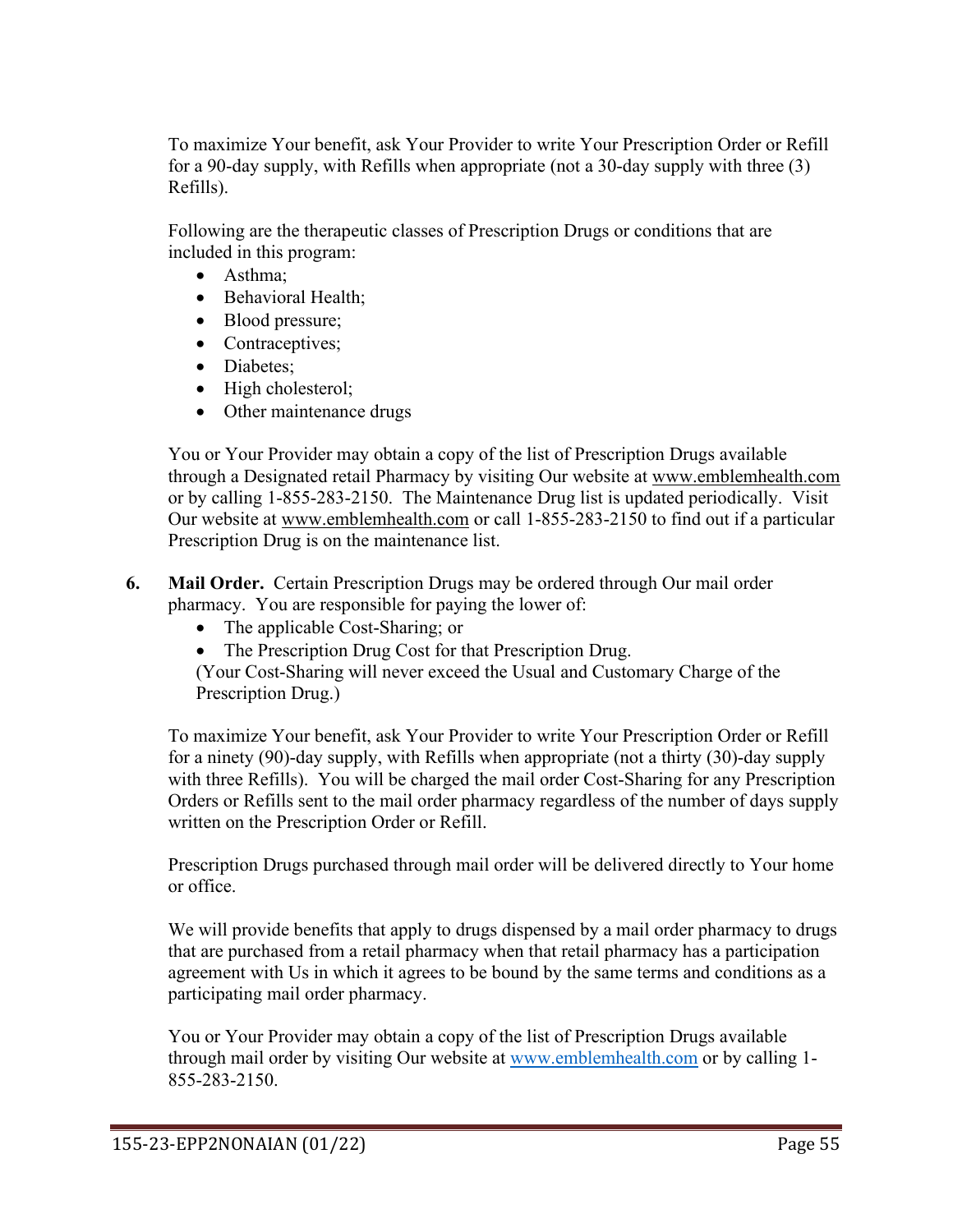- **7. Tier Status.** The tier status of a Prescription Drug may change periodically, but no more than four (4) times per Plan Year, or when a Brand-Name Drug becomes available as a Generic Drug as described below, based on Our tiering decisions. These changes may occur without prior notice to You. However, if You have a prescription for a drug that is being moved to a higher tier or is being removed from Our Formulary, We will notify You at least thirty (30) days before the change is effective. When such changes occur, Your Cost-Sharing may change. You may also request a Formulary exception for a Prescription Drug that is no longer on the Formulary as outlined below and in the External Appeal section of this Contract. You may access the most up to date tier status on Our website at [www.emblemhealth.com](http://www.emblemhealth.com/) or by calling 1-855-283-2150.
- **8. When a Brand-Name Drug Becomes Available as a Generic Drug.** When a Brand-Name Drug becomes available as a Generic Drug, the tier placement of the Brand-Name Prescription Drug may change. If this happens, You will pay the Cost-Sharing applicable to the tier to which the Prescription Drug is assigned or the Brand-Name Drug will be removed from the Formulary and You no longer have benefits for that particular Brand-Name Drug. Please note, if You are taking a Brand-Name Drug that is being excluded or placed on a higher tier due to a Generic Drug becoming available, You will receive thirty (30) days' advance written notice of the change before it is effective. You may request a Formulary exception for a Prescription Drug that is no longer on the Formulary as outlined below and in the External Appeal section of this Contract.
- **9. Formulary Exception Process.** If a Prescription Drug is not on Our Formulary, You, Your designee or Your prescribing Health Care Professional may request a Formulary exception for a clinically-appropriate Prescription Drug in writing, electronically or telephonically. If coverage is denied under Our standard or expedited Formulary exception process, You are entitled to an external appeal as outlined in the External Appeal section of this Contract. Visit Our website at [www.emblemhealth.com](http://www.emblemhealth.com/) or call 1- 855-283-2150 to find out more about this process.

**Standard Review of a Formulary Exception.** We will make a decision and notify You or Your designee and the prescribing Health Care Professional by telephone no later than seventy-two (72) hours after Our receipt of Your request. We will notify You in writing within three (3) business days of receipt of Your request. If We approve the request, We will Cover the Prescription Drug while You are taking the Prescription Drug, including any refills.

**Expedited Review of a Formulary Exception.** If You are suffering from a health condition that may seriously jeopardize Your health, life or ability to regain maximum function or if You are undergoing a current course of treatment using a non-Formulary Prescription Drug, You may request an expedited review of a Formulary exception. The request should include a statement from Your prescribing Health Care Professional that harm could reasonably come to You if the requested drug is not provided within the timeframes for Our standard Formulary exception process. We will make a decision and notify You or Your designee and the prescribing Health Care Professional by telephone no later than twenty-four (24) hours after Our receipt of Your request. We will notify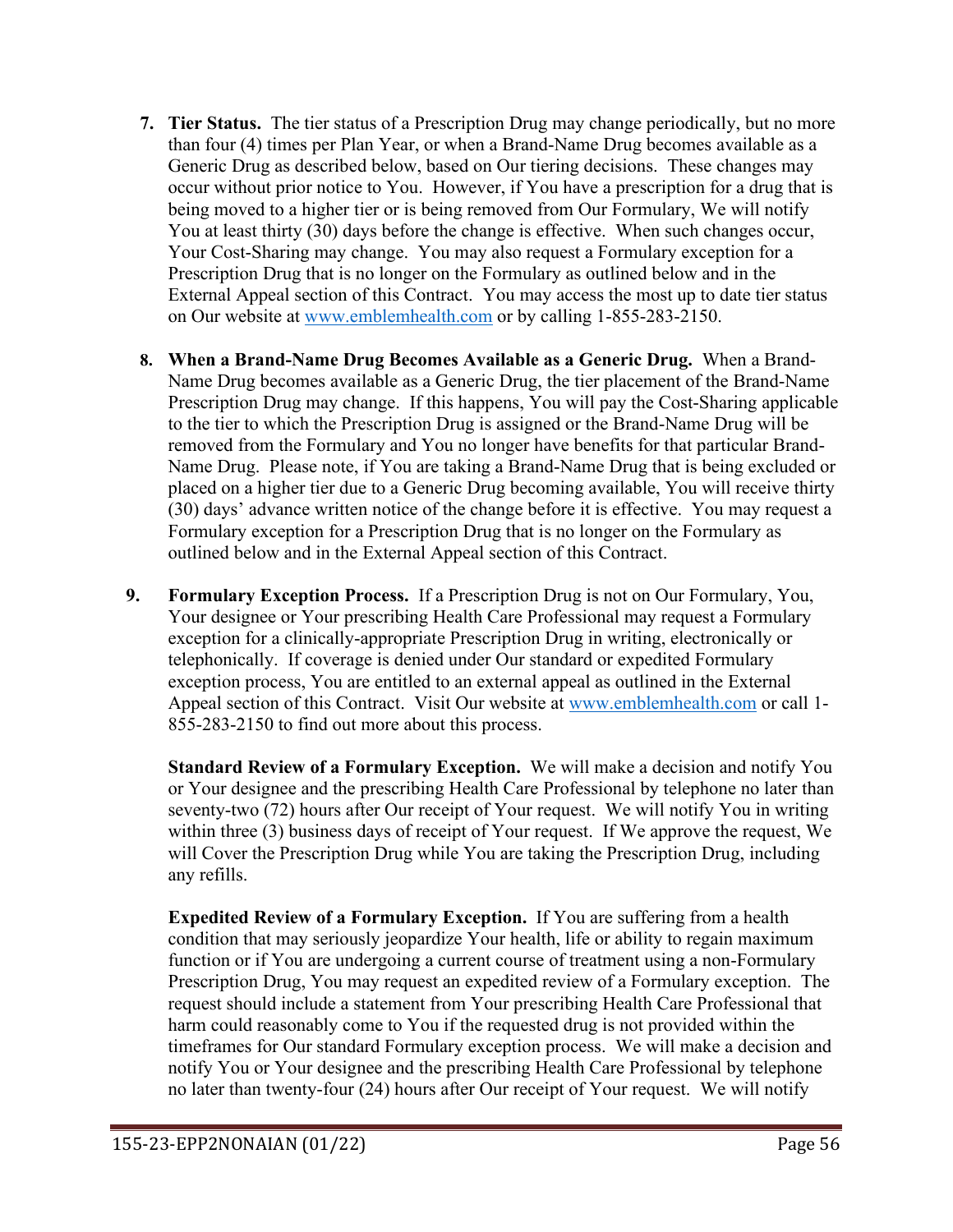You in writing within three (3) business days of receipt of Your request. If We approve the request, We will Cover the Prescription Drug while You suffer from the health condition that may seriously jeopardize Your health, life or ability to regain maximum function or for the duration of Your current course of treatment using the non-Formulary Prescription Drug.

**10. Supply Limits.** Except for contraceptive drugs or devices, We will pay for no more than a thirty (30)-day supply of a Prescription Drug purchased at a retail pharmacy or Designated Pharmacy. You are responsible for one (1) Cost-Sharing amount for up to a thirty (30)-day supply. However, for Maintenance Drugs We will pay for up to a ninety (90)-day supply of a drug purchased at a retail pharmacy. You are responsible for up to three (3) Cost-Sharing amounts for a ninety (90)-day supply at a retail pharmacy.

You may have the entire supply (of up to twelve (12) months) of a prescribed contraceptive drug, device, or product dispensed at the same time. Contraceptive drugs, devices, or products are not subject to Cost-Sharing when provided by a Participating Pharmacy.

Benefits will be provided for Prescription Drugs dispensed by a mail order pharmacy in a quantity of up to a ninety (90)-day supply. You are responsible for one (1) Cost-Sharing amount for a thirty (30)-day supply up to a maximum of two and a half (2.5) Cost-Sharing amounts for a ninety (90)-day supply.

Some Prescription Drugs may be subject to quantity limits based on criteria that We have developed, subject to Our periodic review and modification. The limit may restrict the amount dispensed per Prescription Order or Refill and/or the amount dispensed per month's supply. You can determine whether a Prescription Drug has been assigned a maximum quantity level for dispensing by accessing Our website at [www.emblemhealth.com](http://www.emblemhealth.com/) or by calling 1-855-283-2150. If We deny a request to Cover an amount that exceeds Our quantity level, You are entitled to an Appeal pursuant to the Utilization Review and External Appeal sections of this Contract.

- **11. Initial Limited Supply of Prescription Opioid Drugs.** If You receive an initial limited prescription for a seven (7) day supply or less of any schedule II, III, or IV opioid prescribed for Acute pain, and You have a Copayment, Your Copayment will be the same Copayment that would apply to a thirty (30)-day supply of the Prescription Drug. If You receive an additional supply of the Prescription Drug within the same thirty (30)-day period in which You received the seven (7) day supply, You will not be responsible for an additional Copayment for the remaining thirty (30)-day supply of that Prescription Drug.
- **12. Cost-Sharing for Orally-Administered Anti-Cancer Drugs.** Your Cost-Sharing for orally-administered anti-cancer drugs is at least as favorable to You as the Cost-Sharing amount, if any, that applies to intravenous or injected anticancer medications Covered under the Outpatient and Professional Services section of this Contract.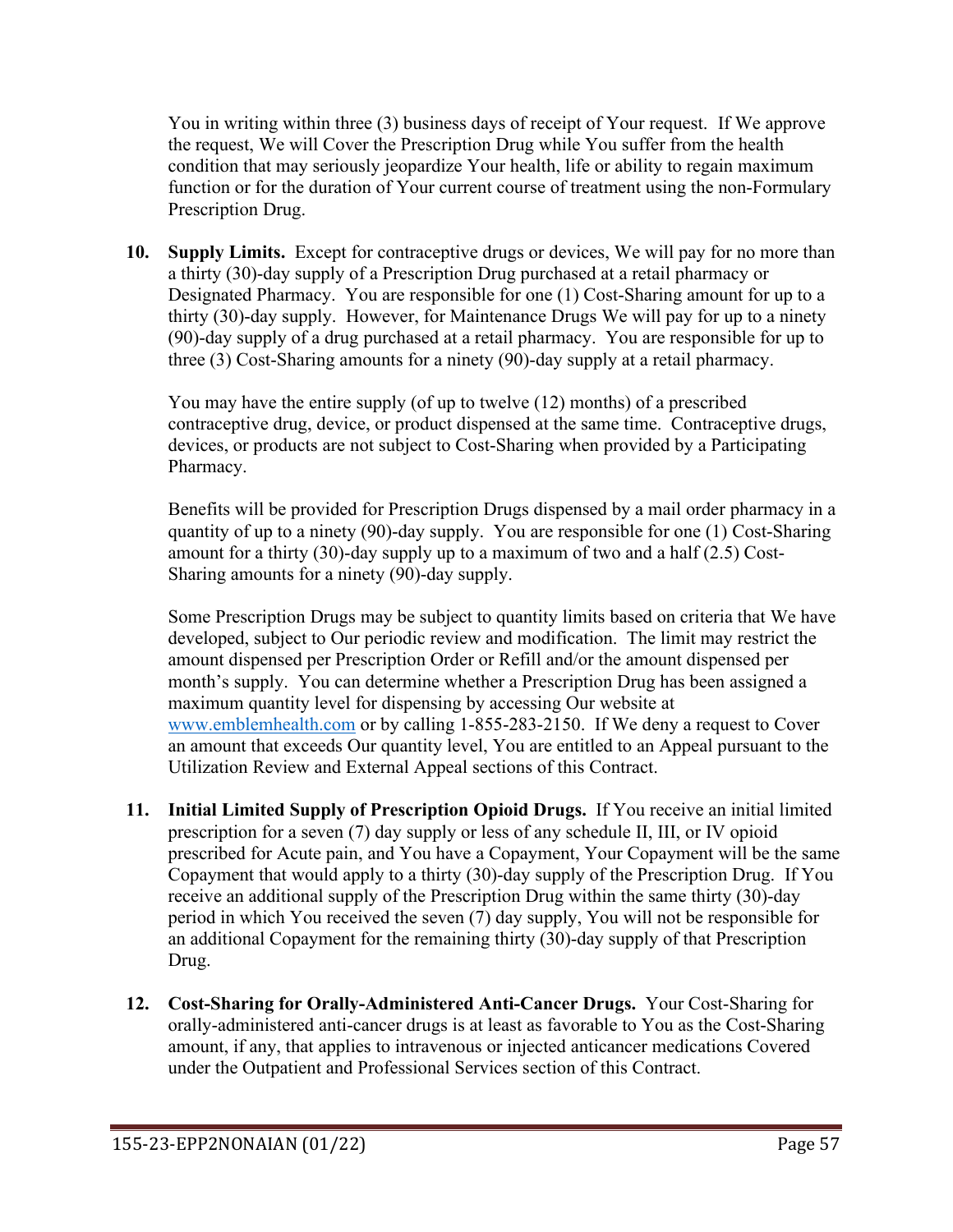**13. Split Fill Dispensing Program.** The split fill dispensing program is designed to prevent wasted Prescription Drugs if Your Prescription Drug or dose changes or if We contact You and You confirm that You have leftover Prescription Drugs from a previous fill. The Prescription Drugs that are included under this program have been identified as requiring more frequent follow up to monitor response to treatment and reactions. You will initially get a fifteen (15)-day supply of Your Prescription Order for certain drugs filled at a pharmacy instead of the full Prescription Order. You initially pay half the thirty (30)-day Cost-Sharing. The therapeutic classes of Prescription Drugs that are included in this program are: Antivirals/Anti-infectives, Multiple Sclerosis, and Oncology. This program applies for the first sixty (60) days when You start a new Prescription Drug. This program will not apply upon You or Your Provider's request. You or Your Provider can opt out by visiting Our website at [www.emblemhealth.com](http://www.emblemhealth.com/) or by calling 1-855-283-2150.

# **D. Medical Management.**

This Contract includes certain features to determine when Prescription Drugs should be Covered, which are described below. As part of these features, Your prescribing Provider may be asked to give more details before We can decide if the Prescription Drug is Medically Necessary.

**1. Preauthorization.** Preauthorization may be needed for certain Prescription Drugs to make sure proper use and guidelines for Prescription Drug coverage are followed. When appropriate, Your Provider will be responsible for obtaining Preauthorization for the Prescription Drug. Preauthorization is not required for Covered medications to treat substance use disorder, including opioid overdose reversal medications prescribed or dispensed to You.

For a list of Prescription Drugs that need Preauthorization, please visit Our website at [www.emblemhealth.com](http://www.emblemhealth.com/) or call 1-855-283-2150. The list will be reviewed and updated from time to time. We also reserve the right to require Preauthorization for any new Prescription Drug on the market or for any currently available Prescription Drug which undergoes a change in prescribing protocols and/or indications regardless of the therapeutic classification, Including if a Prescription Drug or related item on the list is not Covered under Your Contract. Your Provider may check with Us to find out which Prescription Drugs are Covered.

**2. Step Therapy.** Step therapy is a process in which You may need to use one or more types of Prescription Drug before We will Cover another as Medically Necessary. A "step therapy protocol" means Our policy, protocol or program that establishes the sequence in which We approve Prescription Drugs for Your medical condition. When establishing a step therapy protocol, We will use recognized evidence-based and peer reviewed clinical review criteria that also takes into account the needs of atypical patient populations and diagnoses. We check certain Prescription Drugs to make sure that proper prescribing guidelines are followed. These guidelines help You get high quality and costeffective Prescription Drugs. The Prescription Drugs that require Preauthorization under the step therapy program are also included on the Preauthorization drug list. If a step therapy protocol is applicable to Your request for coverage of a Prescription Drug, You,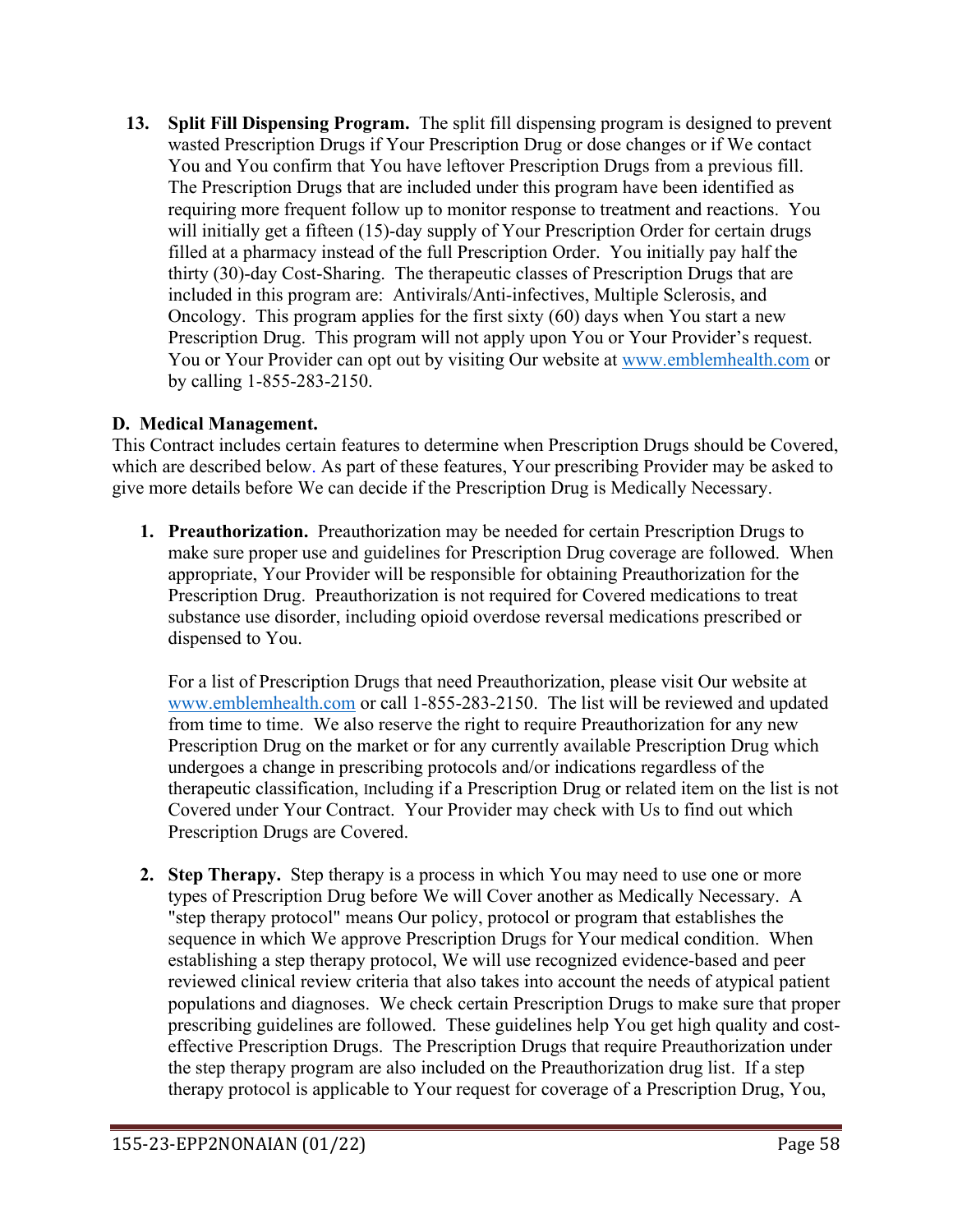Your designee, or Your Health Care Professional can request a step therapy override determination as outlined in the Utilization Review section of this Contract.

# **E. Limitations/Terms of Coverage.**

- 1. We reserve the right to limit quantities, day supply, early Refill access and/or duration of therapy for certain medications based on Medical Necessity including acceptable medical standards and/or FDA recommended guidelines.
- 2. If We determine that You may be using a Prescription Drug in a harmful or abusive manner, or with harmful frequency, Your selection of Participating Pharmacies and prescribing Providers may be limited. If this happens, We may require You to select a single Participating Pharmacy that will provide and coordinate all future pharmacy services. Benefits will be paid only if Your Prescription Orders or Refills are written by the selected Provider or a Provider authorized by Your selected Provider. If You do not make a selection within 31 days of the date We notify You, We will select a single Participating Pharmacy and/or prescribing Provider for You.
- 3. Compounded Prescription Drugs will be Covered only when the primary ingredient is a Covered legend Prescription Drug, they are not essentially the same as a Prescription Drug from a manufacturer and are obtained from a pharmacy that is approved for compounding. All compounded Prescription Drugs require Your Provider to obtain Preauthorization.
- 4. Various specific and/or generalized "use management" protocols will be used from time to time in order to ensure appropriate utilization of medications. Such protocols will be consistent with standard medical/drug treatment guidelines. The primary goal of the protocols is to provide Our members with a quality-focused Prescription Drug benefit. In the event a use management protocol is implemented, and You are taking the drug(s) affected by the protocol, You will be notified in advance.
- 5. Injectable drugs (other than self-administered injectable drugs) and diabetic insulin, oral hypoglycemics, and diabetic supplies and equipment are not Covered under this section but are Covered under other sections of this Contract.
- 6. We do not Cover charges for the administration or injection of any Prescription Drug. Prescription Drugs given or administered in a Physician's office are Covered under the Outpatient and Professional Services section of this Contract.
- 7. We do not Cover drugs that do not by law require a prescription, except for smoking cessation drugs, over-the-counter preventive drugs or devices provided in accordance with the comprehensive guidelines supported by HRSA or with an "A" or "B" rating from USPSTF, or as otherwise provided in this Contract. We do not Cover Prescription Drugs that have over-the-counter non-prescription equivalents, except if specifically designated as Covered in the drug Formulary, or as otherwise stated in this Contract. Non-prescription equivalents are drugs available without a prescription that have the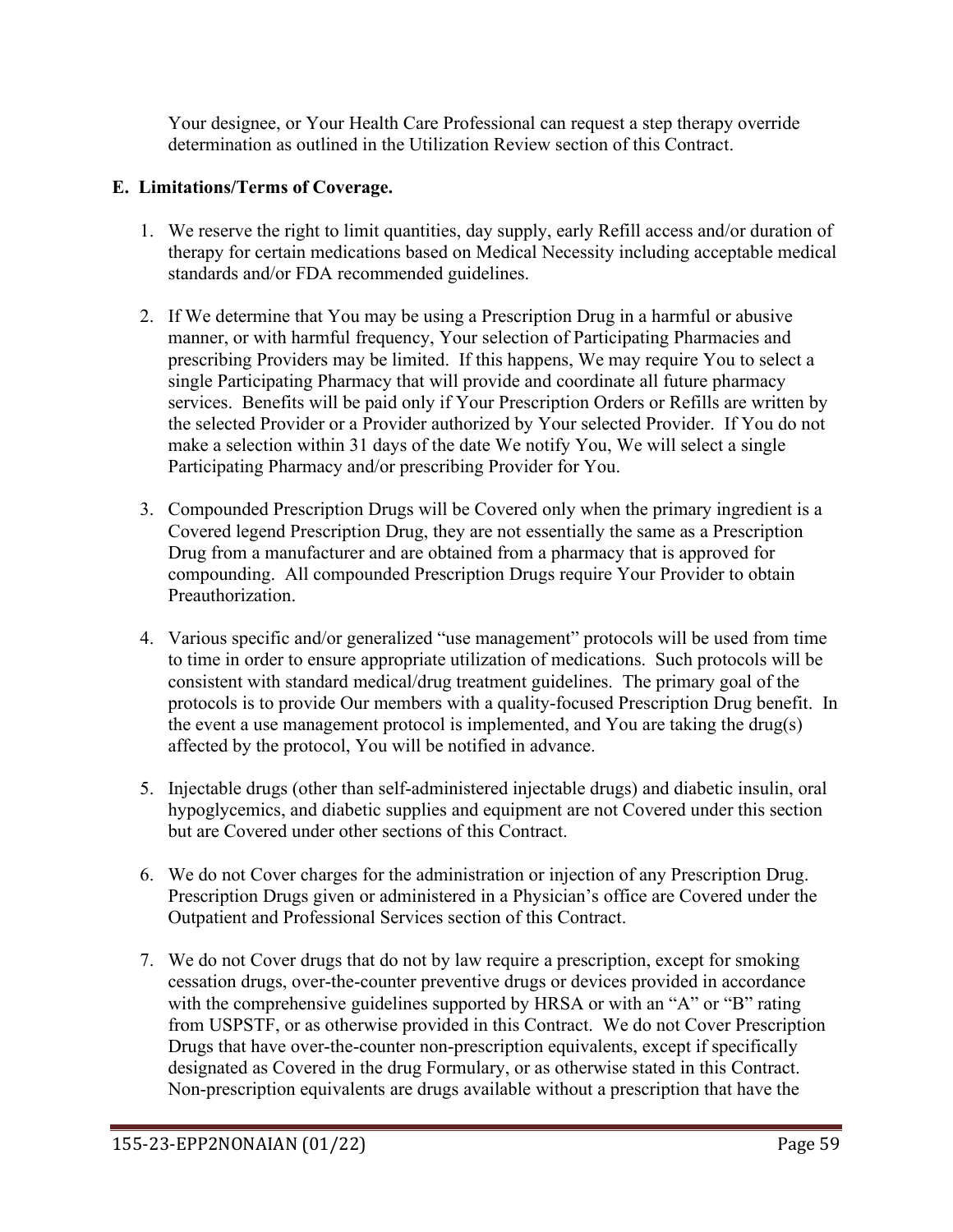same name/chemical entity as their prescription counterparts. We do not Cover repackaged products such as therapeutic kits or convenience packs that contain a Covered Prescription Drug unless the Prescription Drug is only available as part of a therapeutic kit or convenience pack. Therapeutic kits or convenience packs contain one or more Prescription Drug(s) and may be packaged with over-the-counter items, such as gloves, finger cots, hygienic wipes or topical emollients.

- 8. We do not Cover Prescription Drugs to replace those that may have been lost or stolen.
- 9. We do not Cover Prescription Drugs dispensed to You while in a Hospital, nursing home, other institution, Facility, or if You are a home care patient, except in those cases where the basis of payment by or on behalf of You to the Hospital, nursing home, Home Health Agency or home care services agency, or other institution, does not include services for drugs.
- 10. We reserve the right to deny benefits as not Medically Necessary or experimental or investigational for any drug prescribed or dispensed in a manner contrary to standard medical practice. If coverage is denied, You are entitled to an Appeal as described in the Utilization Review and External Appeal sections of this Contract.
- 11. A pharmacy need not dispense a Prescription Order that, in the pharmacist's professional judgment, should not be filled.

#### **F. General Conditions.**

- **1.** You must show Your ID card to a retail pharmacy at the time You obtain Your Prescription Drug or You must provide the pharmacy with identifying information that can be verified by Us during regular business hours. You must include Your identification number on the forms provided by the mail order pharmacy from which You make a purchase.
- **2. Drug Utilization, Cost Management and Rebates.** We conduct various utilization management activities designed to ensure appropriate Prescription Drug usage, to avoid inappropriate usage, and to encourage the use of cost-effective drugs. Through these efforts, You benefit by obtaining appropriate Prescription Drugs in a cost-effective manner. The cost savings resulting from these activities are reflected in the Premiums for Your coverage. We may also, from time to time, enter into agreements that result in Us receiving rebates or other funds ("rebates") directly or indirectly from Prescription Drug manufacturers, Prescription Drug distributors or others. Any rebates are based upon utilization of Prescription Drugs across all of Our business and not solely on any one member's utilization of Prescription Drugs. Any rebates received by Us may or may not be applied, in whole or part, to reduce premiums either through an adjustment to claims costs or as an adjustment to the administrative expenses component of Our Prescription Drug premiums. Any such rebates may be retained by Us, in whole or part, in order to fund such activities as new utilization management activities, community benefit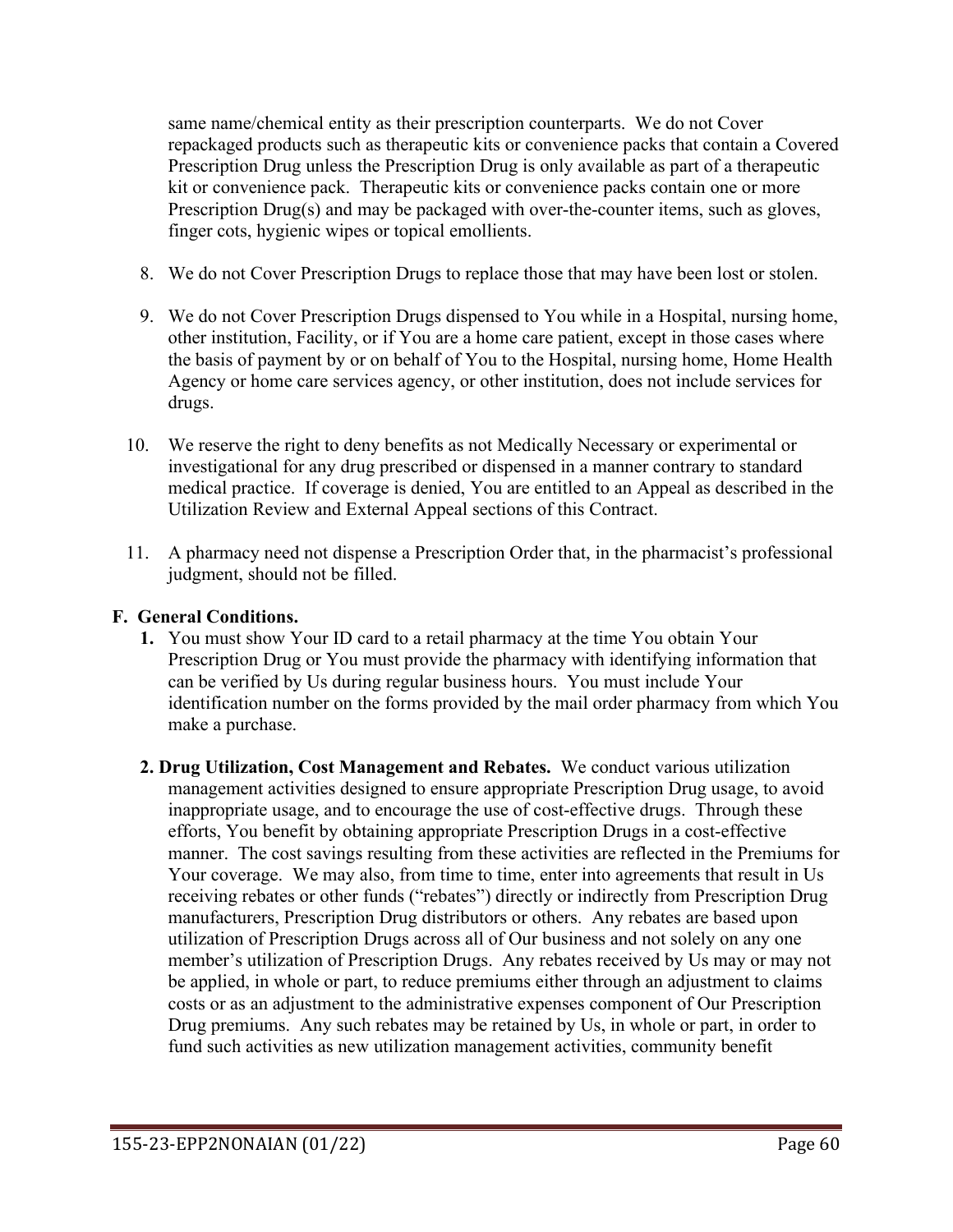activities and increasing reserves for the protection of members. Rebates will not change or reduce the amount of any Copayment or Coinsurance applicable under Our Prescription Drug coverage.

# **G. Definitions.**

Terms used in this section are defined as follows. (Other defined terms can be found in the Definitions section of this Contract).

- **1. Brand-Name Drug:** A Prescription Drug that: 1) is manufactured and marketed under a trademark or name by a specific drug manufacturer; or 2) We identify as a Brand-Name Prescription Drug, based on available data resources. All Prescription Drugs identified as "brand name" by the manufacturer, pharmacy, or Your Physician may not be classified as a Brand-Name Drug by Us.
- **2. Designated Pharmacy:** A pharmacy that has entered into an agreement with Us or with an organization contracting on Our behalf, to provide specific Prescription Drugs, including but not limited to, specialty Prescription Drugs. The fact that a pharmacy is a Participating Pharmacy does not mean that it is a Designated Pharmacy.
- **3. Formulary:** The list that identifies those Prescription Drugs for which coverage may be available under this Contract. This list is subject to Our periodic review and modification (no more than four (4) times per Plan Year or when a Brand-Name Drug becomes available as a Generic Drug). To determine which tier a particular Prescription Drug has been assigned visit Our website at [www.emblemhealth.com](http://www.emblemhealth.com/) or by calling 1-855-283- 2150.
- **4. Generic Drug:** A Prescription Drug that: 1) is chemically equivalent to a Brand-Name Drug; or 2) We identify as a Generic Prescription Drug based on available data resources. All Prescription Drugs identified as "generic" by the manufacturer, pharmacy or Your Physician may not be classified as a Generic Drug by Us.
- **5. Maintenance Drug:** A Prescription Drug used to treat a condition that is considered chronic or long-term and which usually requires daily use of Prescription Drugs.
- **6. Non-Participating Pharmacy:** A pharmacy that has not entered into an agreement with Us to provide Prescription Drugs to Subscribers. We will not make any payment for prescriptions or Refills filled at a Non-Participating Pharmacy other than as described above.
- **7. Participating Pharmacy:** A pharmacy that has:
	- Entered into an agreement with Us or Our designee to provide Prescription Drugs to members;
	- Agreed to accept specified reimbursement rates for dispensing Prescription Drugs; and
	- Been designated by Us as a Participating Pharmacy.
	- A Participating Pharmacy can be either a retail or mail-order pharmacy.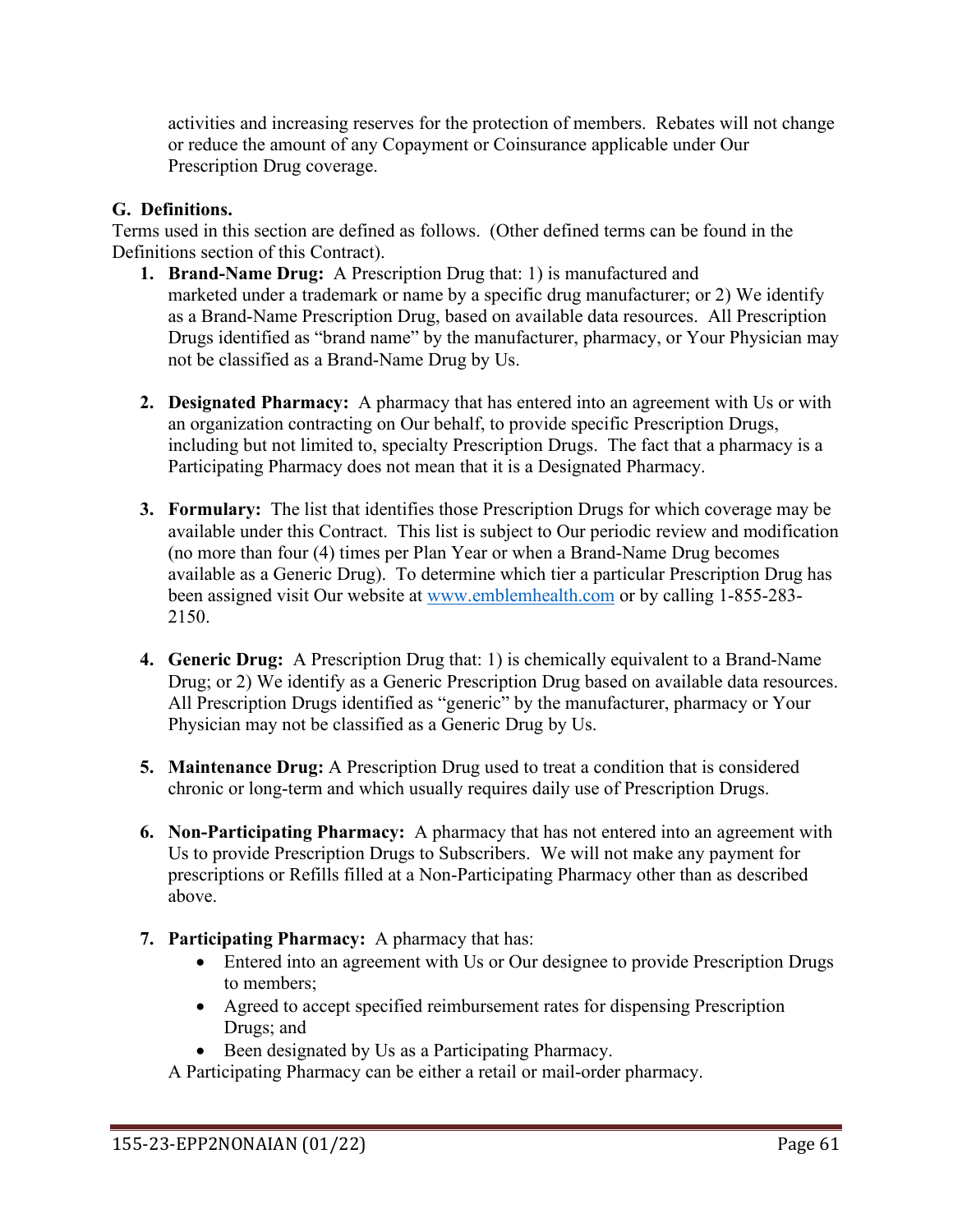- **8. Prescription Drug:** A medication, product or device that has been approved by the FDA and that can, under federal or state law, be dispensed only pursuant to a Prescription Order or Refill and is on Our Formulary. A Prescription Drug includes a medication that, due to its characteristics, is appropriate for self administration or administration by a nonskilled caregiver.
- **9. Prescription Drug Cost:** The amount, including a dispensing fee and any sales tax, We have agreed to pay Our Participating Pharmacies for a Covered Prescription Drug dispensed at a Participating Pharmacy. If Your Contract includes coverage at Non-Participating Pharmacies, the Prescription Drug Cost for a Prescription Drug dispensed at a Non-Participating Pharmacy is calculated using the Prescription Drug Cost that applies for that particular Prescription Drug at most Participating Pharmacies.
- **10. Prescription Order or Refill:** The directive to dispense a Prescription Drug issued by a duly licensed Health Care Professional who is acting within the scope of his or her practice.
- **11. Usual and Customary Charge:** The usual fee that a pharmacy charges individuals for a Prescription Drug without reference to reimbursement to the pharmacy by third parties as required by New York Education Law Section 6826-a.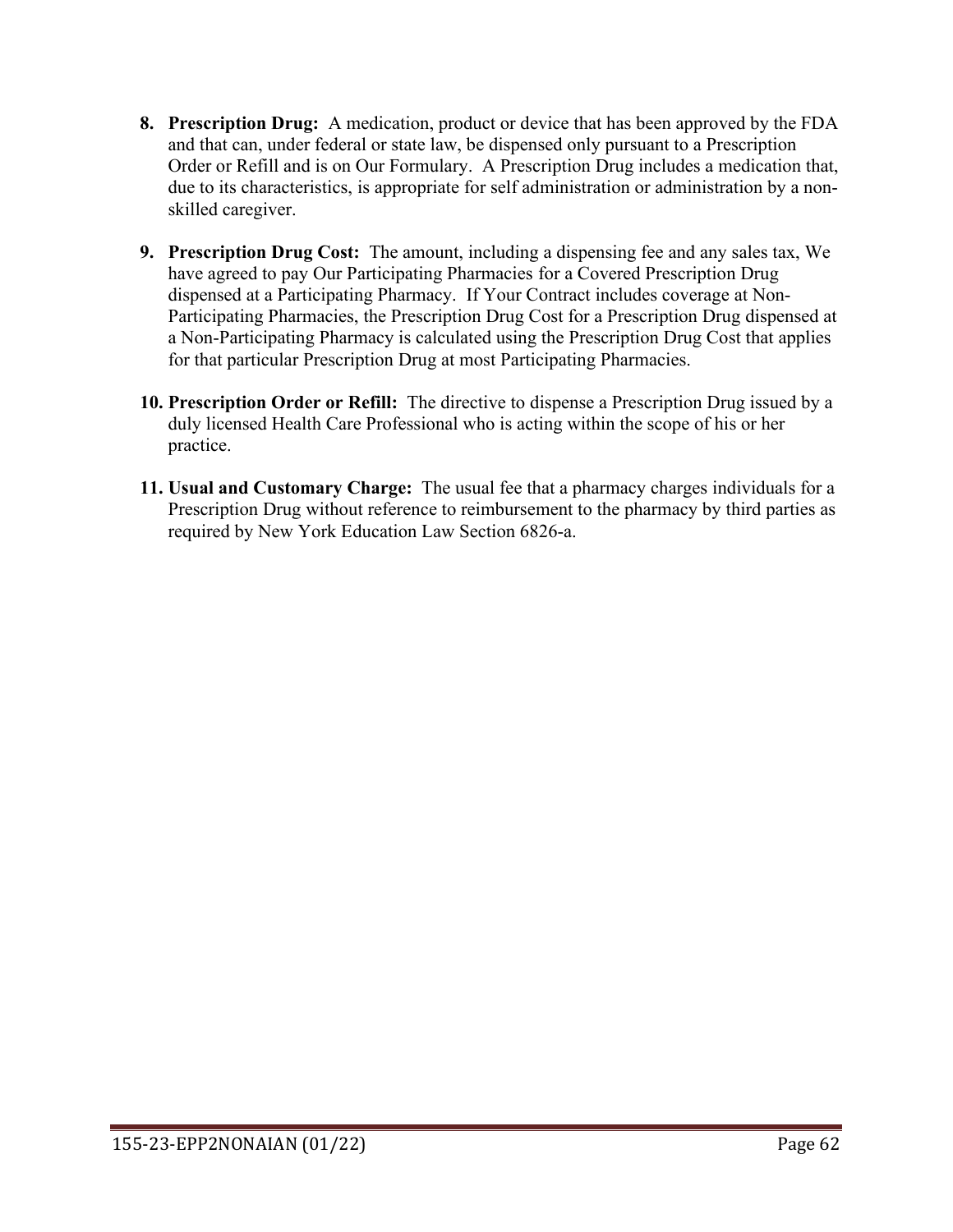# **SECTION XIV**

### **Wellness Benefits**

# **A. The Active&Fit ExerciseRewardsTM Program.**

The Active&Fit ExerciseRewards**TM** Program will reward the Subscriber and each covered Dependent for meeting the activity requirements at qualified fitness centers which maintain equipment and programs that promote cardiovascular wellness.

Reimbursement is limited to actual workout visits. We do not reimburse:

- Memberships in tennis clubs, country clubs, weight loss clinics, spas or any other similar facilities;
- Lifetime memberships;
- Equipment, clothing, vitamins or other services that may be offered by the facility (e.g., massages, etc.);
- Services that are amenities, such as a gym, that are included in Your rent or homeowners association fees.

In order to be eligible for Your reward, You must:

- Be an active member of the fitness center, and
- Work out at least fifty  $(50)$  times each six  $(6)$  month calendar year period.

You can track Your exercise in the following four (4) ways:

- The ASHConnect<sup>TM</sup> app an app to check in and out at thousands of fitness centers nationwide.
- The Active&Fit ExerciseRewards<sup>™</sup> Program an optional program that provides discounts at thousands of participating fitness centers to eligible Members and will submit visits on Your behalf.
- Auto-Reporting work out at participating fitness center that submit Your visits on Your behalf.
- Paper Log track Your fitness center visits manually to earn rewards.

Subscribers are eligible to receive a \$200 reward and covered Dependents are eligible to receive \$100 each six (6) month calendar year period. Only one (1) visit per day will count toward Your reward requirement.

Once the Active&Fit ExerciseRewards™ Program receives confirmation of activity that meets the requirement of fifty (50) visits, You will receive an email to redeem Your reward. Rewards will be issued within thirty (30) days after You have redeemed Your reward on their website at [https://www.activeandfit.com](https://www.exerciserewards.com/) or Your reward will be mailed thirty (30) days from the end of Your reward period if You do not redeem Your reward electronically online. To redeem Your reward without using their website, please call the Active&Fit ExerciseRewards™ Programs' customer service at 1-877-771-2746 (TTY/TDD 711) for an agent to redeem on Your behalf. The agent would verify Your mailing address for the check to be sent. We encourage You to use the reward for a product or service that promotes good health, such as healthy cookbooks, over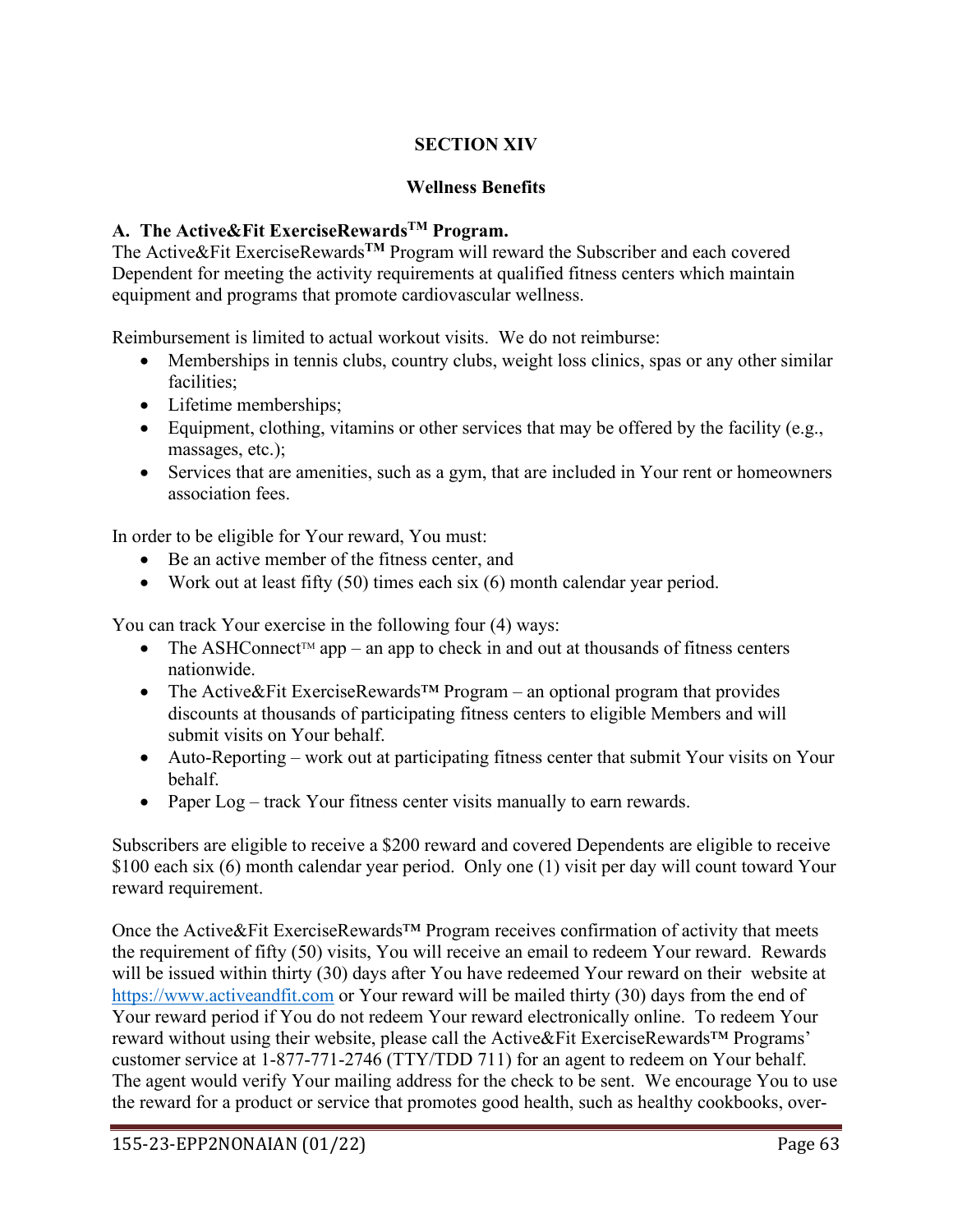the-counter vitamins or exercise equipment.

The Active&Fit ExerciseRewards**TM** and Active&Fit Direct programs are provided by American Specialty Health Fitness, Inc., a subsidiary of American Specialty Health Incorporated (ASH). Active&Fit ExerciseRewards**TM**, ASHConnect and Active&Fit Direct are trademarks of ASH and used with permission herein. ASH Fitness is a separate company that administers the Active&Fit ExerciseRewards**TM** program on behalf of the health plan. Other names or logos may be trademarks of their respective owners.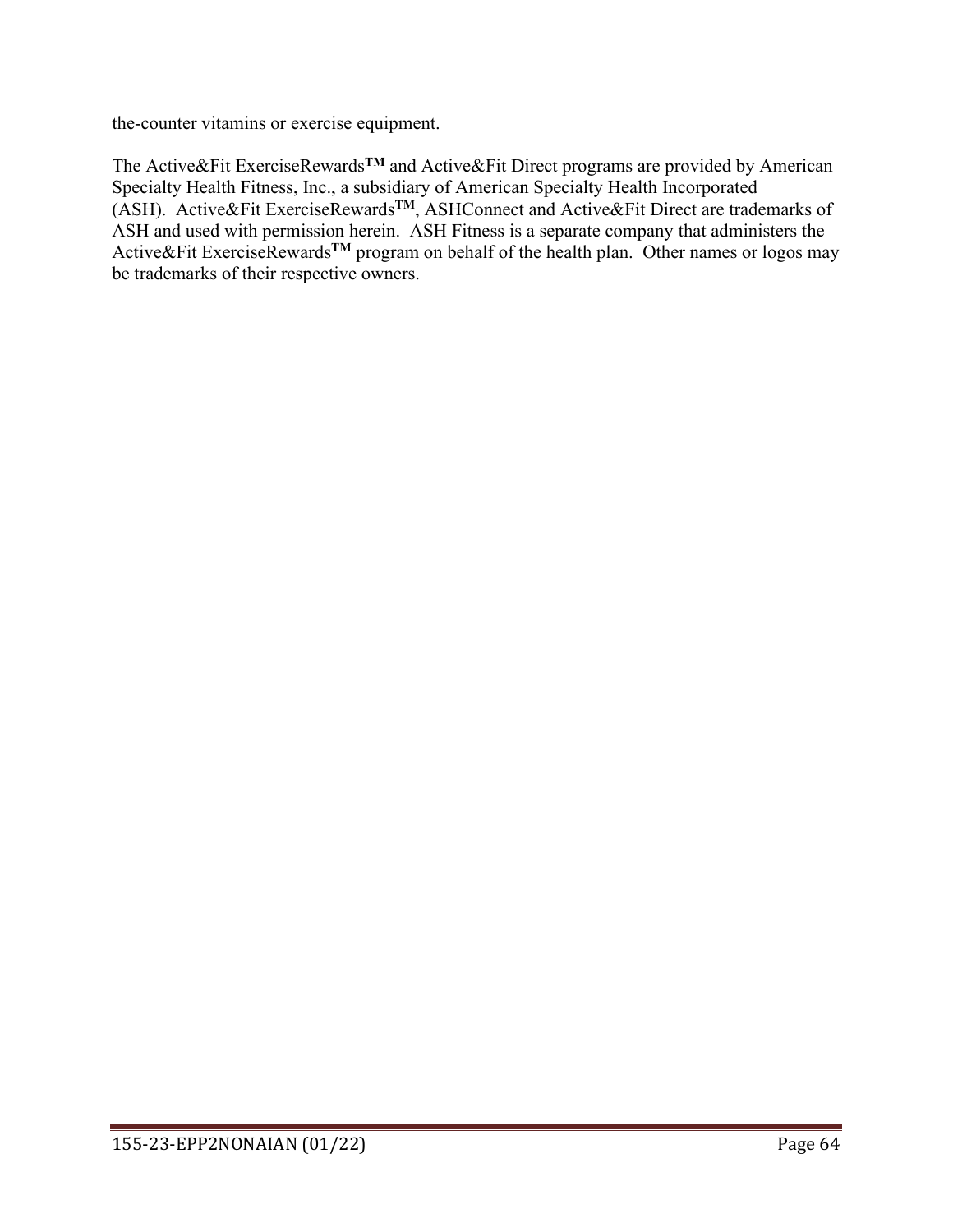### **SECTION XV**

#### **Vision Care**

Please refer to the Schedule of Benefits section of this Contract for Cost-Sharing requirements, day or visit limits and any Preauthorization or Referral requirements that apply to these benefits.

#### **A. Vision Care.**

We Cover emergency, preventive and routine vision care.

#### **B. Vision Examinations.**

We Cover vision examinations for the purpose of determining the need for corrective lenses, and if needed, to provide a prescription for corrective lenses. We Cover a vision examination one (1) time in any twelve (12)-month period, unless more frequent examinations are Medically Necessary as evidenced by appropriate documentation. The vision examination may include, but is not limited to:

- Case history;
- External examination of the eye or internal examination of the eye;
- Ophthalmoscopic exam;
- Determination of refractive status:
- Binocular distance;
- Tonometry tests for glaucoma;
- Gross visual fields and color vision testing; and
- Summary findings and recommendation for corrective lenses.

#### **C. Prescribed Lenses and Frames.**

We Cover standard prescription lenses or contact lenses one (1) time in any twelve (12)-month period, unless it is Medically Necessary for You to have new lenses or contact lenses more frequently, as evidenced by appropriate documentation. Prescription lenses may be constructed of either glass or plastic. We also Cover standard frames adequate to hold lenses one (1) time in any twelve (12)-month period, unless it is Medically Necessary for You to have new frames more frequently, as evidenced by appropriate documentation. If You choose a non-standard frame, We will pay the amount that We would have paid for a standard frame and You will be responsible for the difference in cost between the standard frame and the non-standard frame. The difference in cost does not apply toward Your Out-of-Pocket Limit.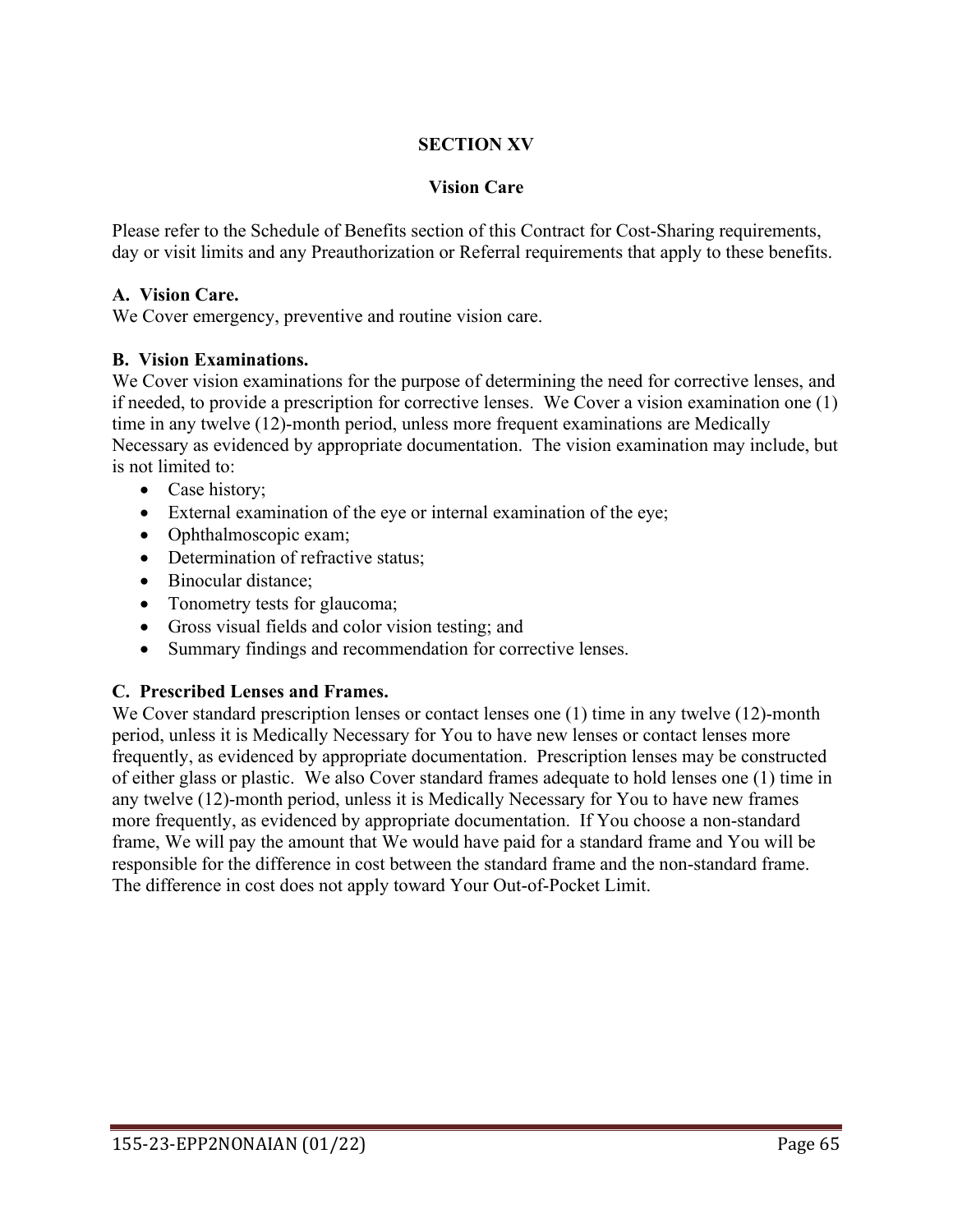# **SECTION XVI**

#### **Dental Care**

Please refer to the Schedule of Benefits section of this Contract for Cost-Sharing requirements, day or visit limits, and any Preauthorization or Referral requirements that apply to these benefits.

We Cover the following dental care services:

- **A. Emergency Dental Care.** We Cover emergency dental care, which includes emergency treatment required to alleviate pain and suffering caused by dental disease or trauma. Emergency dental care is not subject to Our Preauthorization.
- **B. Preventive Dental Care.** We Cover preventive dental care that includes procedures which help to prevent oral disease from occurring, including:
	- prophylaxis (scaling and polishing the teeth) at six (6) month intervals.
- **C. Routine Dental Care.** We Cover routine dental care provided in the office of a dentist, including:
	- Dental examinations, visits and consultations once within a six (6) month consecutive period (when primary teeth erupt);
	- X-rays, full mouth x-rays or panoramic x-rays at thirty-six (36)-month intervals, bitewing x-rays at six (6) to twelve (12)-month intervals, and other x-rays if Medically Necessary (once primary teeth erupt);
	- Procedures for simple extractions and other routine dental surgery not requiring Hospitalization, including preoperative care and postoperative care;
	- In-office conscious sedation;
	- Amalgam, composite restorations and stainless steel crowns; and
	- Other restorative materials appropriate for children.
- **D. Endodontics.** We Cover endodontic services, including procedures for treatment of diseased pulp chambers and pulp canals, where Hospitalization is not required.
- **E. Periodontics.** We Cover limited periodontic services. We Cover non-surgical periodontic services. We Cover periodontic surgical services necessary for treatment related to hormonal disturbances, drug therapy, or congenital defects. We also Cover periodontic services in anticipation of, or leading to orthodontics that are otherwise Covered under this Contract.
- **F. Prosthodontics.** We Cover prosthodontic services as follows:
	- Removable complete or partial dentures, including six (6) months follow-up care; and
	- Additional services including insertion of identification slips, repairs, relines and rebases and treatment of cleft palate.

We do not Cover implants or implant related services.

Fixed bridges are not Covered unless they are required: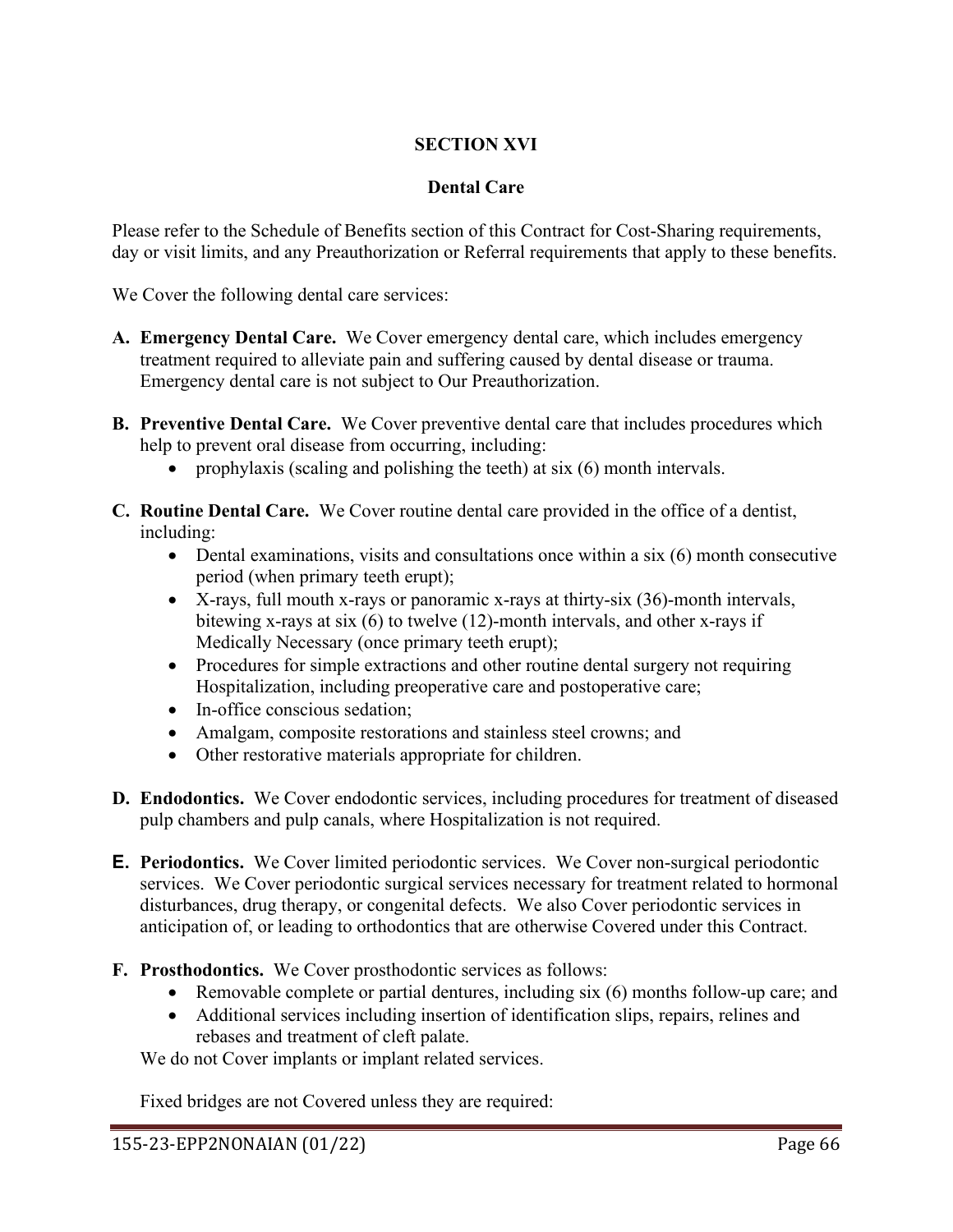- For replacement of a single upper anterior (central/lateral incisor or cuspid) in a patient with an otherwise full compliment of natural, functional and/or restored teeth;
- For cleft palate stabilization; or
- Due to the presence of any neurologic or physiologic condition that would preclude the placement of a removable prosthesis, as demonstrated by medical documentation.
- **G. Oral Surgery.** We Cover non-routine oral surgery, such as partial and complete bony extractions, tooth re-implantation, tooth transplantation, surgical access of an unerupted tooth, mobilization of erupted or malpositioned tooth to aid eruption, and placement of device to facilitate eruption of an impacted tooth. We also Cover oral surgery in anticipation of, or leading to orthodontics that are otherwise Covered under this Contract.
- **H. Orthodontics.** We Cover orthodontics used to help restore oral structures to health and function and to treat serious medical conditions such as: cleft palate and cleft lip; maxillary/mandibular micrognathia (underdeveloped upper or lower jaw); extreme mandibular prognathism; severe asymmetry (craniofacial anomalies); ankylosis of the temporomandibular joint; and other significant skeletal dysplasias.

Procedures include but are not limited to:

- Rapid Palatal Expansion (RPE);
- Placement of component parts (e.g. brackets, bands);
- Interceptive orthodontic treatment;
- Comprehensive orthodontic treatment (during which orthodontic appliances are placed for active treatment and periodically adjusted);
- Removable appliance therapy; and
- Orthodontic retention (removal of appliances, construction and placement of retainers).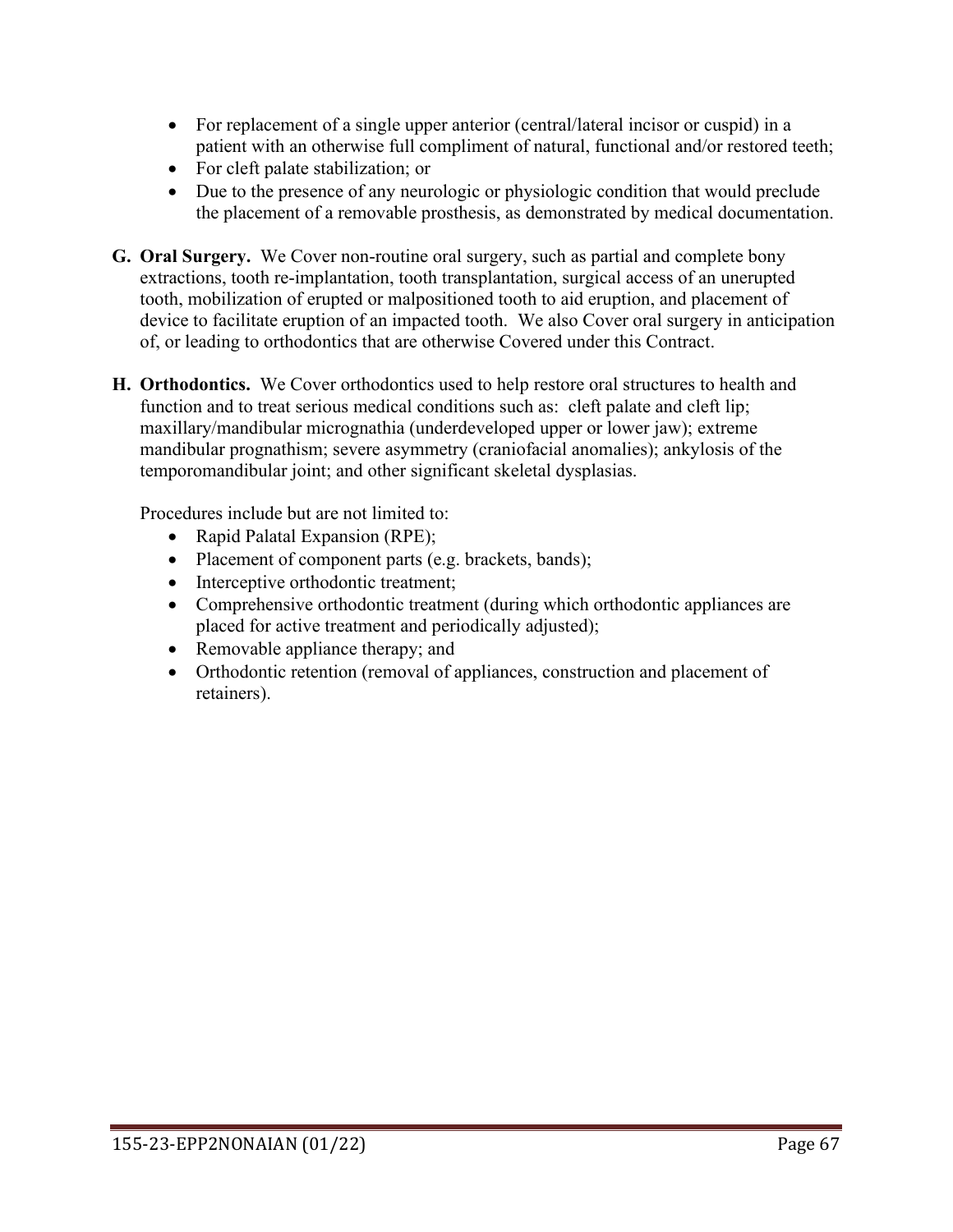# **SECTION XVII**

# **Exclusions and Limitations**

No coverage is available under this Contract for the following:

#### **A. Aviation.**

We do not Cover services arising out of aviation, other than as a fare-paying passenger on a scheduled or charter flight operated by a scheduled airline.

### **B. Convalescent and Custodial Care.**

We do not Cover services related to rest cures, custodial care or transportation. "Custodial care" means help in transferring, eating, dressing, bathing, toileting and other such related activities. Custodial care does not include Covered Services determined to be Medically Necessary.

### **C. Conversion Therapy.**

We do not Cover conversion therapy. Conversion therapy is any practice by a mental health professional that seeks to change the sexual orientation or gender identity of a Member under eighteen (18) years of age, including efforts to change behaviors, gender expressions, or to eliminate or reduce sexual or romantic attractions or feelings toward individuals of the same sex. Conversion therapy does not include counseling or therapy for an individual who is seeking to undergo a gender transition or who is in the process of undergoing a gender transition, that provides acceptance, support, and understanding of an individual or the facilitation of an individual's coping, social support, and identity exploration and development, including sexual orientation-neutral interventions to prevent or address unlawful conduct or unsafe sexual practices, provided that the counseling or therapy does not seek to change sexual orientation or gender identity.

#### **D. Cosmetic Services.**

We do not Cover cosmetic services, Prescription Drugs, or surgery, unless otherwise specified, except that cosmetic surgery shall not include reconstructive surgery when such service is incidental to or follows surgery resulting from trauma, infection or diseases of the involved part, and reconstructive surgery because of congenital disease or anomaly of a covered Child which has resulted in a functional defect. We also Cover services in connection with reconstructive surgery following a mastectomy, as provided elsewhere in this Contract. Cosmetic surgery does not include surgery determined to be Medically Necessary. If a claim for a procedure listed in 11 NYCRR 56 (e.g., certain plastic surgery and dermatology procedures) is submitted retrospectively and without medical information, any denial will not be subject to the Utilization Review process in the Utilization Review and External Appeal sections of this Contract unless medical information is submitted.

# **E. Coverage Outside of the United States, Canada or Mexico.**

We do not Cover care or treatment provided outside of the United States, its possessions, Canada or Mexico except for Emergency Services, Pre-Hospital Emergency Medical Services and ambulance services to treat Your Emergency Condition.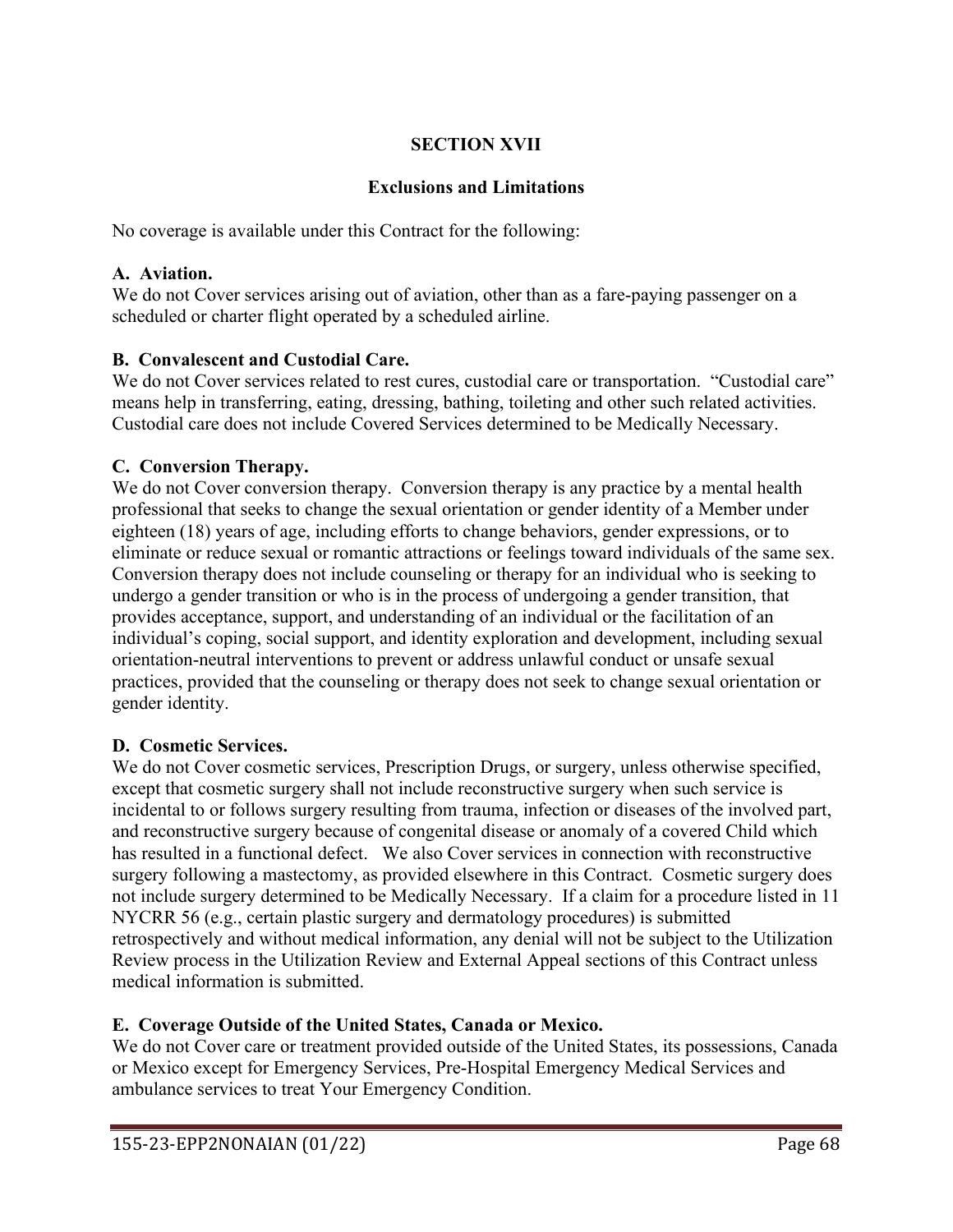### **F. Dental Services.**

We do not Cover orthodontia services except as specifically stated in the Dental Care section of this Contract.

### **G. Experimental or Investigational Treatment.**

We do not Cover any health care service, procedure, treatment, device or Prescription Drug that is experimental or investigational. However, We will Cover experimental or investigational treatments, including treatment for Your rare disease or patient costs for Your participation in a clinical trial as described in the Outpatient and Professional Services section of this Contract, when Our denial of services is overturned by an External Appeal Agent certified by the State. However, for clinical trials, We will not Cover the costs of any investigational drugs or devices, non-health services required for You to receive the treatment, the costs of managing the research, or costs that would not be Covered under this Contract for non-investigational treatments. See the Utilization Review and External Appeal sections of this Contract for a further explanation of Your Appeal rights.

### **H. Felony Participation.**

We do not Cover any illness, treatment or medical condition due to Your participation in a felony, riot or insurrection. This exclusion does not apply to coverage for services involving injuries suffered by a victim of an act of domestic violence or for services as a result of Your medical condition (including both physical and mental health conditions).

### **I. Foot Care.**

We do not Cover routine foot care in connection with corns, calluses, flat feet, fallen arches, weak feet, chronic foot strain or symptomatic complaints of the feet. However, we will Cover foot care when You have a specific medical condition or disease resulting in circulatory deficits or areas of decreased sensation in Your legs or feet.

### **J. Government Facility.**

We do not Cover care or treatment provided in a Hospital that is owned or operated by any federal, state or other governmental entity, except as otherwise required by law unless You are taken to the Hospital because it is close to the place where You were injured or became ill and Emergency Services are provided to treat Your Emergency Condition.

### **K. Medically Necessary.**

In general, We will not Cover any health care service, procedure, treatment, test, device or Prescription Drug that We determine is not Medically Necessary. If an External Appeal Agent certified by the State overturns Our denial, however, We will Cover the service, procedure, treatment, test, device or Prescription Drug for which coverage has been denied, to the extent that such service, procedure, treatment, test, device or Prescription Drug is otherwise Covered under the terms of this Contract.

### **L. Medicare or Other Governmental Program.**

We do not Cover services if benefits are provided for such services under the federal Medicare program or other governmental program (except Medicaid).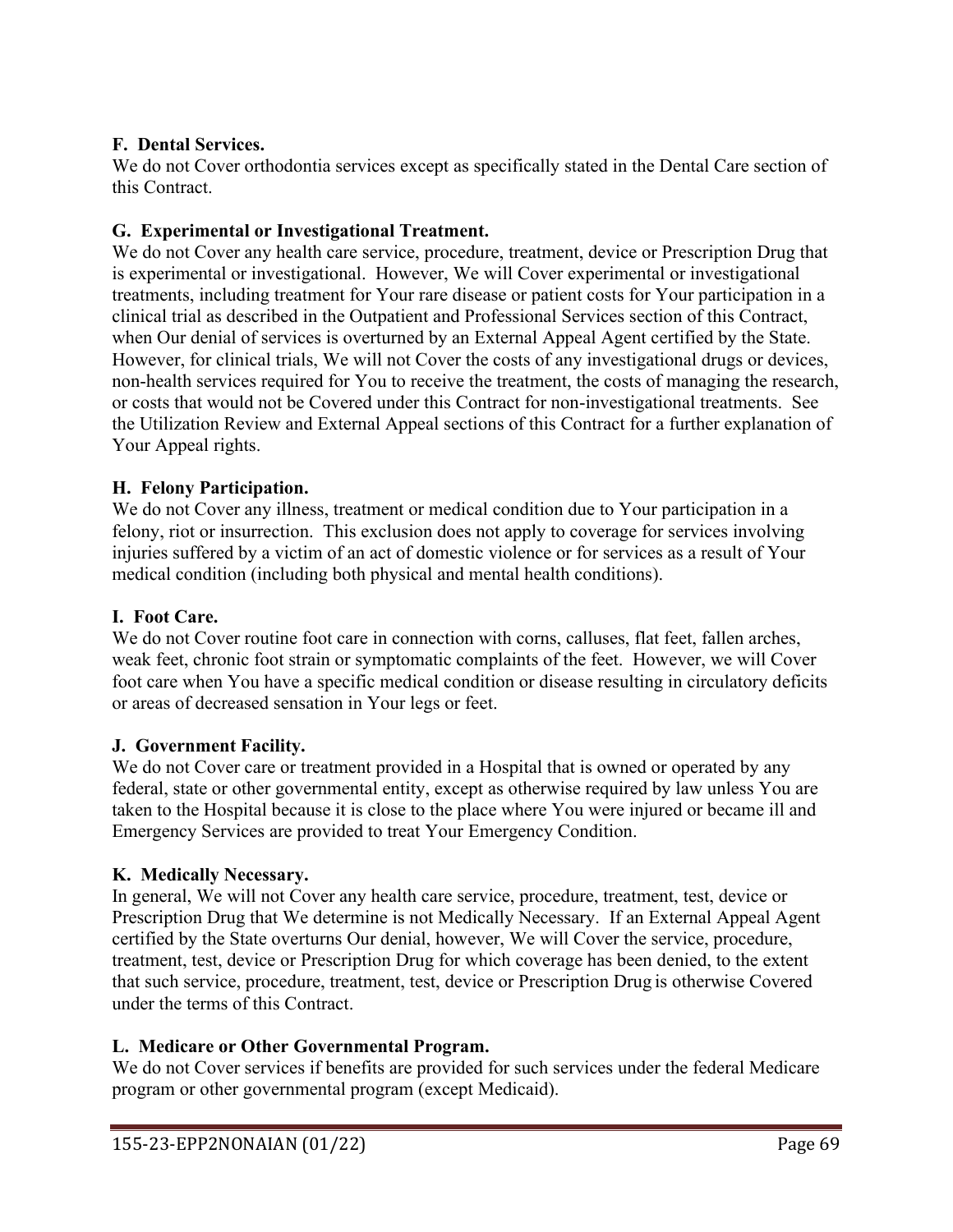### **M. Military Service.**

We do not Cover an illness, treatment or medical condition due to service in the Armed Forces or auxiliary units.

### **N. No-Fault Automobile Insurance.**

We do not Cover any benefits to the extent provided for any loss or portion thereof for which mandatory automobile no-fault benefits are recovered or recoverable. This exclusion applies even if You do not make a proper or timely claim for the benefits available to You under a mandatory no-fault policy.

### **O. Services Not Listed.**

We do not Cover services that are not listed in this Contract as being Covered.

## **P. Services Provided by a Family Member.**

We do not Cover services performed by a covered person's immediate family member. "Immediate family member" means a child, stepchild, spouse, parent, stepparent, sibling, stepsibling, parent-in-law, child-in-law, sibling-in-law, grandparent, grandparent's spouse, grandchild, or grandchild's spouse.

### **Q. Services Separately Billed by Hospital Employees.**

We do not Cover services rendered and separately billed by employees of Hospitals, laboratories or other institutions.

### **R. Services with No Charge.**

We do not Cover services for which no charge is normally made.

### **S. Vision Services.**

We do not Cover the examination or fitting of eyeglasses or contact lenses, except as specifically stated in the Routine Vision Care section of this Contract.

### **T. War.**

We do not Cover an illness, treatment or medical condition due to war, declared or undeclared.

### **U. Workers' Compensation.**

We do not Cover services if benefits for such services are provided under any state or federal Workers' Compensation, employers' liability or occupational disease law.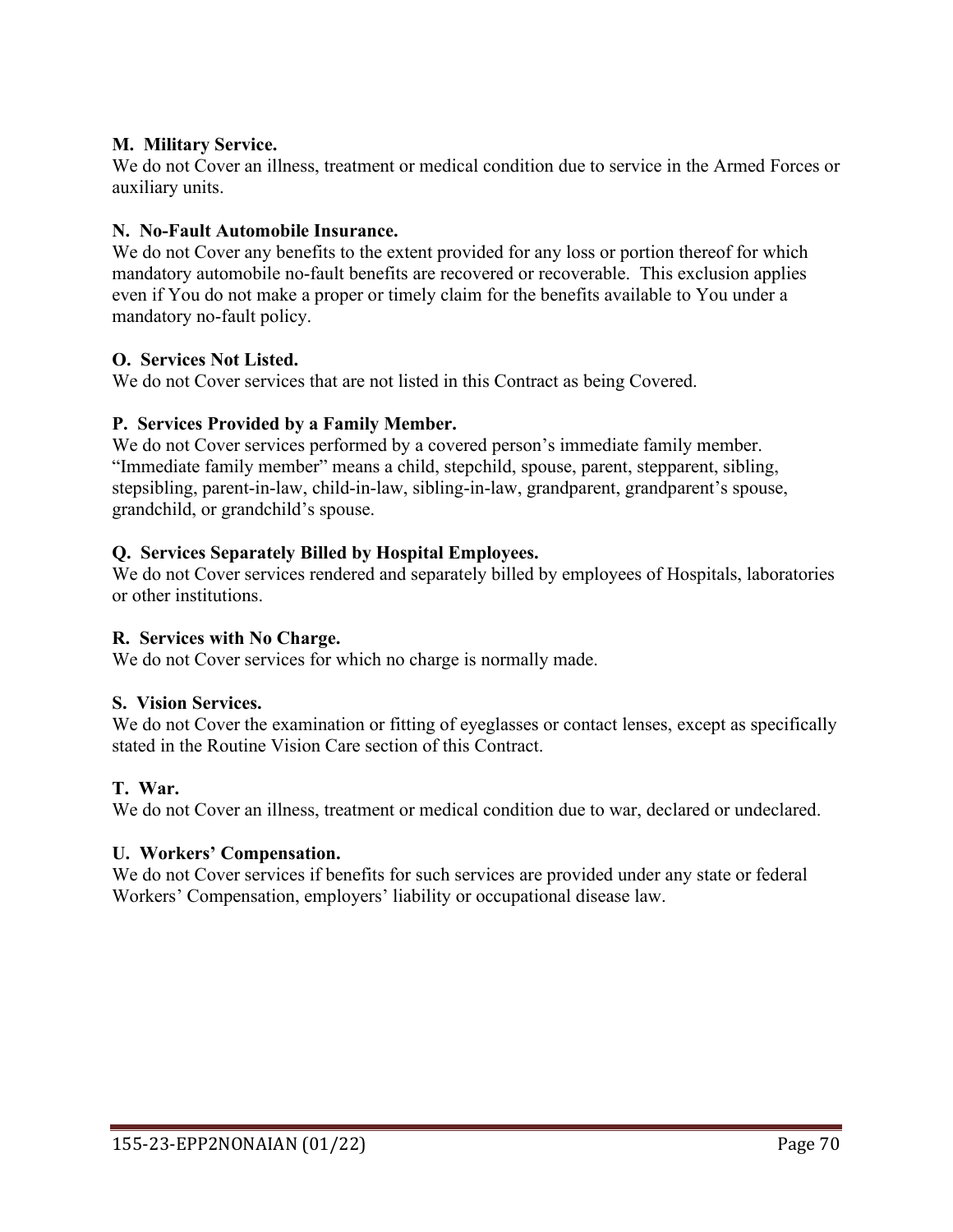## **SECTION XVIII**

#### **Claim Determinations**

### **A. Claims.**

A claim is a request that benefits or services be provided or paid according to the terms of this Contract. Either You or the Provider must file a claim form with Us. If the Provider is not willing to file the claim form, You will need to file it with Us.

### **B. Notice of Claim.**

Claims for services must include all information designated by Us as necessary to process the claim, including, but not limited to: Member identification number; name; date of birth; date of service; type of service; the charge for each service; procedure code for the service as applicable; diagnosis code; name and address of the Provider making the charge; and supporting medical records, when necessary. A claim that fails to contain all necessary information will not be accepted and must be resubmitted with all necessary information. Claim forms are available from Us by calling the number on Your ID card. Completed claim forms should be sent to the address in the How Your Coverage Works section of this Contract. You may also submit a claim to Us electronically by sending it to the e-mail address in the How Your Coverage Works section of this Contract.

### **C. Timeframe for Filing Claims.**

Claims for services must be submitted to Us for payment within one hundred eighty (180) days after You receive the services for which payment is being requested. If it is not reasonably possible to submit a claim within the one hundred eighty (180)-day period, You must submit it as soon as reasonably possible.

## **D. Claims for Prohibited Referrals.**

We are not required to pay any claim, bill or other demand or request by a Provider for clinical laboratory services, pharmacy services, radiation therapy services, physical therapy services or xray or imaging services furnished pursuant to a referral prohibited by New York Public Health Law Section 238-a(1).

### **E. Claim Determinations.**

Our claim determination procedure applies to all claims that do not relate to a medical necessity or experimental or investigational determination. For example, Our claim determination procedure applies to contractual benefit denials and Referrals. If You disagree with Our claim determination, You may submit a Grievance pursuant to the Grievance Procedures section of this Contract.

For a description of the Utilization Review procedures and Appeal process for medical necessity or experimental or investigational determinations, see the Utilization Review and External Appeal sections of this Contract.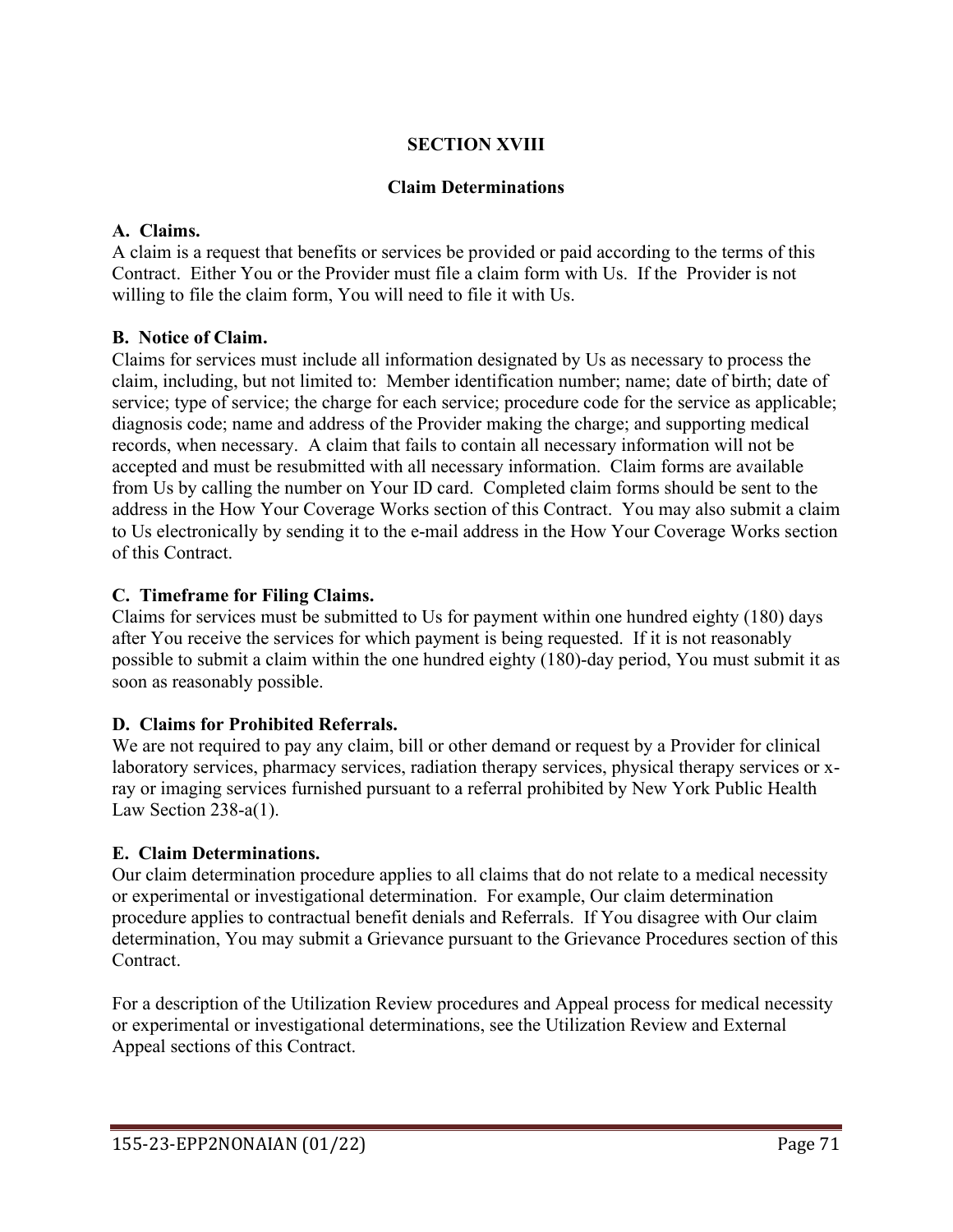### **F. Pre-Service Claim Determinations.**

**1.** A pre-service claim is a request that a service or treatment be approved before it has been received. If We have all the information necessary to make a determination regarding a pre-service claim (e.g., a covered benefit determination or Referral), We will make a determination and provide notice to You (or Your designee) within 15 days from receipt of the claim.

If We need additional information, We will request it within fifteen (15) days from receipt of the claim. You will have forty-five (45) calendar days to submit the information. If We receive the information within forty-five (45) days, We will make a determination and provide notice to You (or Your designee) in writing, within fifteen (15) days of Our receipt of the information. If all necessary information is not received within forty-five (45) days, We will make a determination within fifteen (15) calendar days of the end of the forty-five (45)-day period.

**2. Urgent Pre-Service Reviews.** With respect to urgent pre-service requests, if We have all information necessary to make a determination, We will make a determination and provide notice to You (or Your designee) by telephone, within seventy-two (72) hours of receipt of the request. Written notice will follow within three calendar days of the decision. If We need additional information, We will request it within twenty-four (24) hours. You will then have forty-eight (48) hours to submit the information. We will make a determination and provide notice to You (or Your designee) by telephone within forty-eight (48) hours of the earlier of Our receipt of the information or the end of the forty-eight (48)-hour period. Written notice will follow within three (3) calendar days of the decision.

## **G. Post-Service Claim Determinations.**

A post-service claim is a request for a service or treatment that You have already received. If We have all information necessary to make a determination regarding a post-service claim, We will make a determination and notify You (or Your designee) within thirty (30) calendar days of the receipt of the claim if We deny the claim in whole or in part. If We need additional information, We will request it within thirty (30) calendar days. You will then have forty-five (45) calendar days to provide the information. We will make a determination and provide notice to You (or Your designee) in writing within fifteen (15) calendar days of the earlier of Our receipt of the information or the end of the forty-five (45)-day period if We deny the claim in whole or in part.

## **H. Payment of Claims.**

Where Our obligation to pay a claim is reasonably clear, We will pay the claim within thirty (30) days of receipt of the claim (when submitted through the internet or e-mail) and forty-five (45) days of receipt of the claim (when submitted through other means, including paper or fax). If We request additional information, We will pay the claim within fifteen (15) days of Our determination that payment is due but no later than thirty (30) days (for claims submitted through the internet or e-mail) or forty-five (45) days (for claims submitted through other means, including paper or fax) of receipt of the information.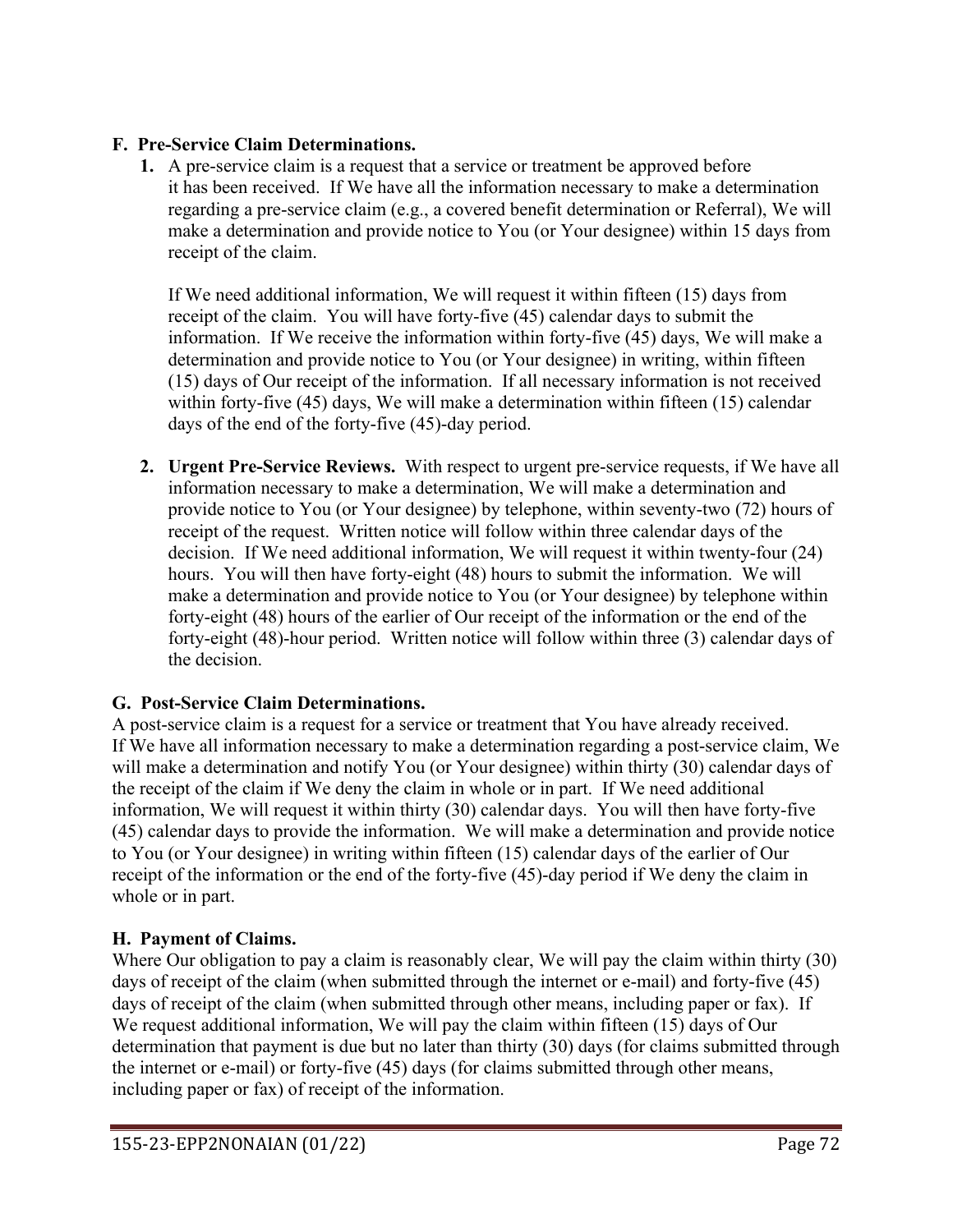### **SECTION XIX**

#### **Grievance Procedures**

### **A. Grievances.**

Our Grievance procedure applies to any issue not relating to a medical necessity or experimental or investigational determination by Us. For example, it applies to contractual benefit denials or issues or concerns You have regarding Our administrative policies or access to Providers.

#### **B. Filing a Grievance.**

You can contact Us by phone at the number on Your ID card, in person, or in writing to file a Grievance. You may submit an oral Grievance in connection with a denial of a Referral or a covered benefit determination. We may require that You sign a written acknowledgement of Your oral Grievance, prepared by Us. You or Your designee has up to one hundred eighty (180) calendar days from when You received the decision You are asking Us to review to file the Grievance.

When We receive Your Grievance, We will mail an acknowledgment letter within fifteen (15) business days. The acknowledgment letter will include the name, address and telephone number of the person handling Your Grievance, and indicate what additional information, if any, must be provided.

We keep all requests and discussions confidential and We will take no discriminatory action because of Your issue. We have a process for both standard and expedited Grievances, depending on the nature of Your inquiry.

You may ask that We send You electronic notification of a Grievance or Grievance Appeal determination instead of notice in writing or by telephone. You must tell Us in advance if You want to receive electronic notifications. To opt into electronic notifications, call the number on Your ID card or visit Our website at [www.emblemhealth.com.](http://www.emblemhealth.com/) You can opt out of electronic notifications at any time.

#### **C. Grievance Determination.**

Qualified personnel will review Your Grievance, or if it is a clinical matter, a licensed, certified or registered Health Care Professional will look into it. We will decide the Grievance and notify You within the following timeframes:

| <b>Expedited/Urgent Grievances:</b>        | By phone, within the earlier of forty-eight (48)<br>hours of receipt of all necessary information or<br>seventy-two (72) hours of receipt of Your<br>Grievance. Written notice will be provided<br>within seventy-two $(72)$ hours of receipt of<br>Your Grievance. |
|--------------------------------------------|---------------------------------------------------------------------------------------------------------------------------------------------------------------------------------------------------------------------------------------------------------------------|
| Pre-Service Grievances: (A request for a   | In writing, within fifteen (15) calendar days of                                                                                                                                                                                                                    |
| service or treatment that has not yet been | receipt of Your Grievance.                                                                                                                                                                                                                                          |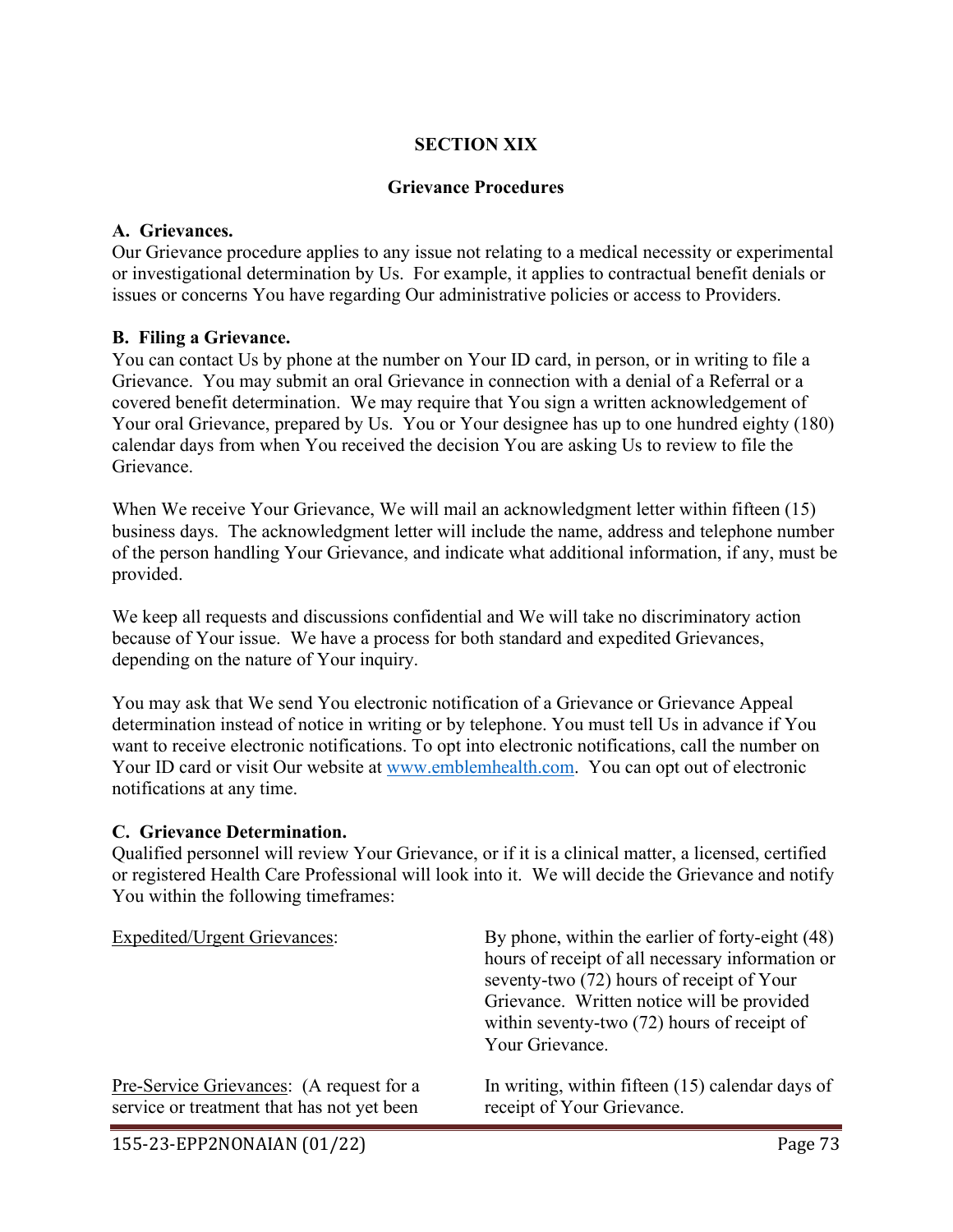provided.)

Post-Service Grievances: (A Claim for a service or treatment that has already been provided.)

All Other Grievances: (That are not in relation to a claim or request for a service or treatment.)

In writing, within thirty (30) calendar days of receipt of Your Grievance.

In writing, within forty-five (45) calendar days of receipt of all necessary information.

#### **D. Assistance.**

If You remain dissatisfied with Our Grievance determination, or at any other time You are dissatisfied, You may:

#### **Call the New York State Department of Health at 1-800-206-8125 or write them at:**

New York State Department of Health Office of Health Insurance Programs Bureau of Consumer Services – Complaint Unit Corning Tower – OCP Room 1609 Albany, NY 12237 E-mail: [managedcarecomplaint@health.ny.gov](mailto:managedcarecomplaint@health.ny.gov) Website: [www.health.ny.gov](http://www.health.ny.gov/) 

If You need assistance filing a Grievance, You may also contact the state independent Consumer Assistance Program at: Community Health Advocates 633 Third Avenue, 10<sup>th</sup> Floor New York, NY 10017 Or call toll free:  $1-888-614-5400$ , or e-mail  $\frac{\text{cha}(\omega)\text{cssny.org}}{\text{b}(\omega)}$ Website: [www.communityhealthadvocates.org](http://www.communityhealthadvocates.org/)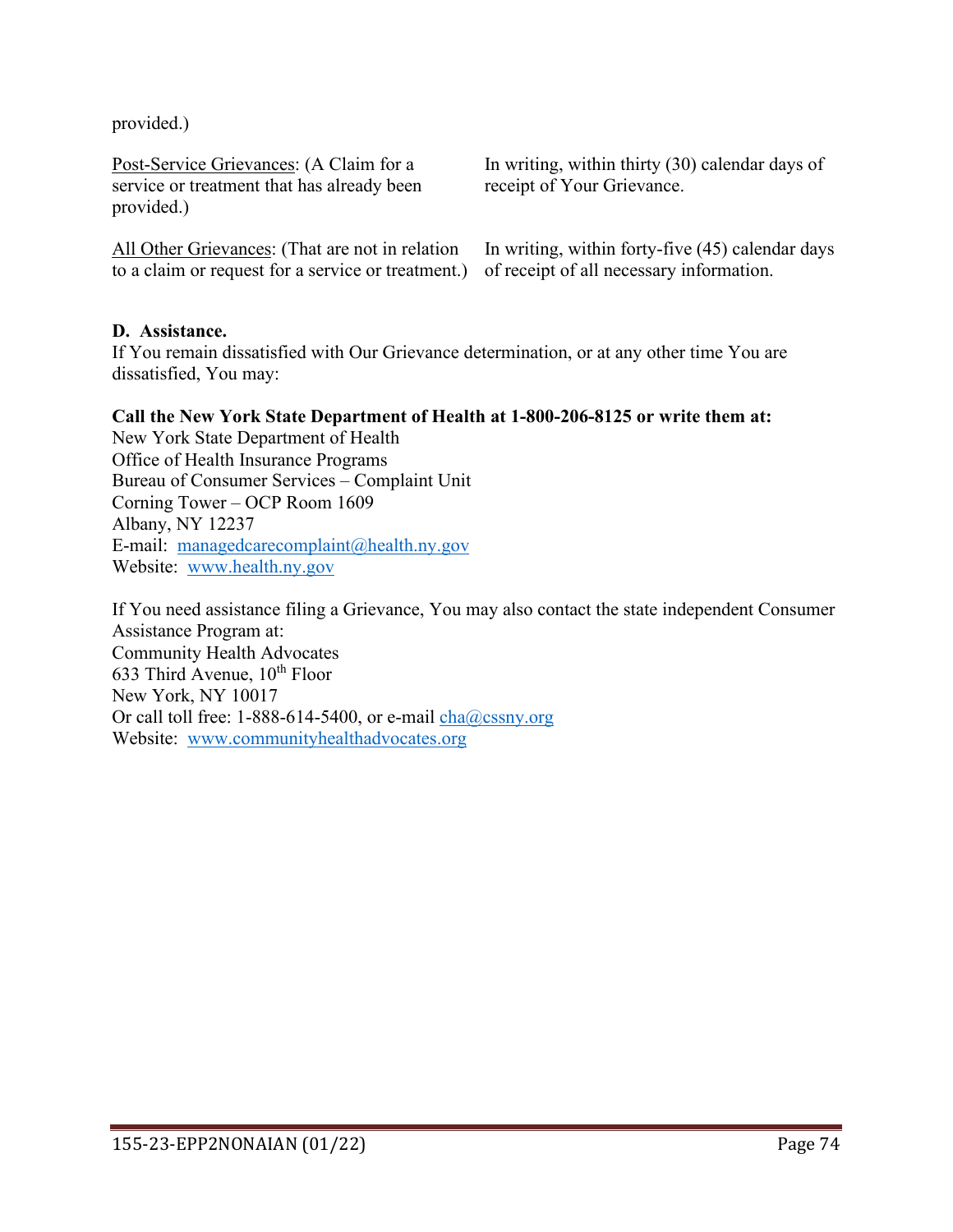### **SECTION XX**

### **Utilization Review**

### **A. Utilization Review.**

We review health services to determine whether the services are or were Medically Necessary or experimental or investigational ("Medically Necessary"). This process is called Utilization Review. Utilization Review includes all review activities, whether they take place prior to the service being performed (Preauthorization); when the service is being performed (concurrent); or after the service is performed (retrospective). If You have any questions about the Utilization Review process, please call the number on Your ID card or; for mental health and substance use disorder services, please call the number on Your ID card. The toll-free telephone number is available at least forty (40) hours a week with an after-hours answering machine.

All determinations that services are not Medically Necessary will be made by: 1) licensed Physicians; or 2) licensed, certified, registered or credentialed Health Care Professionals who are in the same profession and same or similar specialty as the Provider who typically manages Your medical condition or disease or provides the health care service under review; or 3) with respect to mental health or substance use disorder treatment, licensed Physicians or licensed, certified, registered or credentialed Health Care Professionals who specialize in behavioral health and have experience in the delivery of mental health or substance use disorder courses of treatment. We do not compensate or provide financial incentives to Our employees or reviewers for determining that services are not Medically Necessary.

We have developed guidelines and protocols to assist Us in this process. We will use evidencebased and peer reviewed clinical review criteria tools that are appropriate to the age of the patient and designated by OASAS for substance use disorder treatment or approved for use by OMH for mental health treatment. Specific guidelines and protocols are available for Your review upon request. For more information, call the number on Your ID card or visit Our website at [www.emblemhealth.com.](http://www.emblemhealth.com/)

You may ask that We send You electronic notification of a Utilization Review determination instead of notice in writing or by telephone. You must tell Us in advance if You want to receive electronic notifications. To opt into electronic notifications, call the number on Your ID card or visit Our website at [www.emblemhealth.com.](http://www.emblemhealth.com/) You can opt out of electronic notifications at any time.

### **B. Preauthorization Reviews.**

1. **Non-Urgent Preauthorization Reviews.** If We have all the information necessary to make a determination regarding a Preauthorization review, We will make a determination and provide notice to You (or Your designee) and Your Provider, by telephone and in writing, within three (3) business days of receipt of the request.

If We need additional information, We will request it within three (3) business days. You or Your Provider will then have forty-five (45) calendar days to submit the information.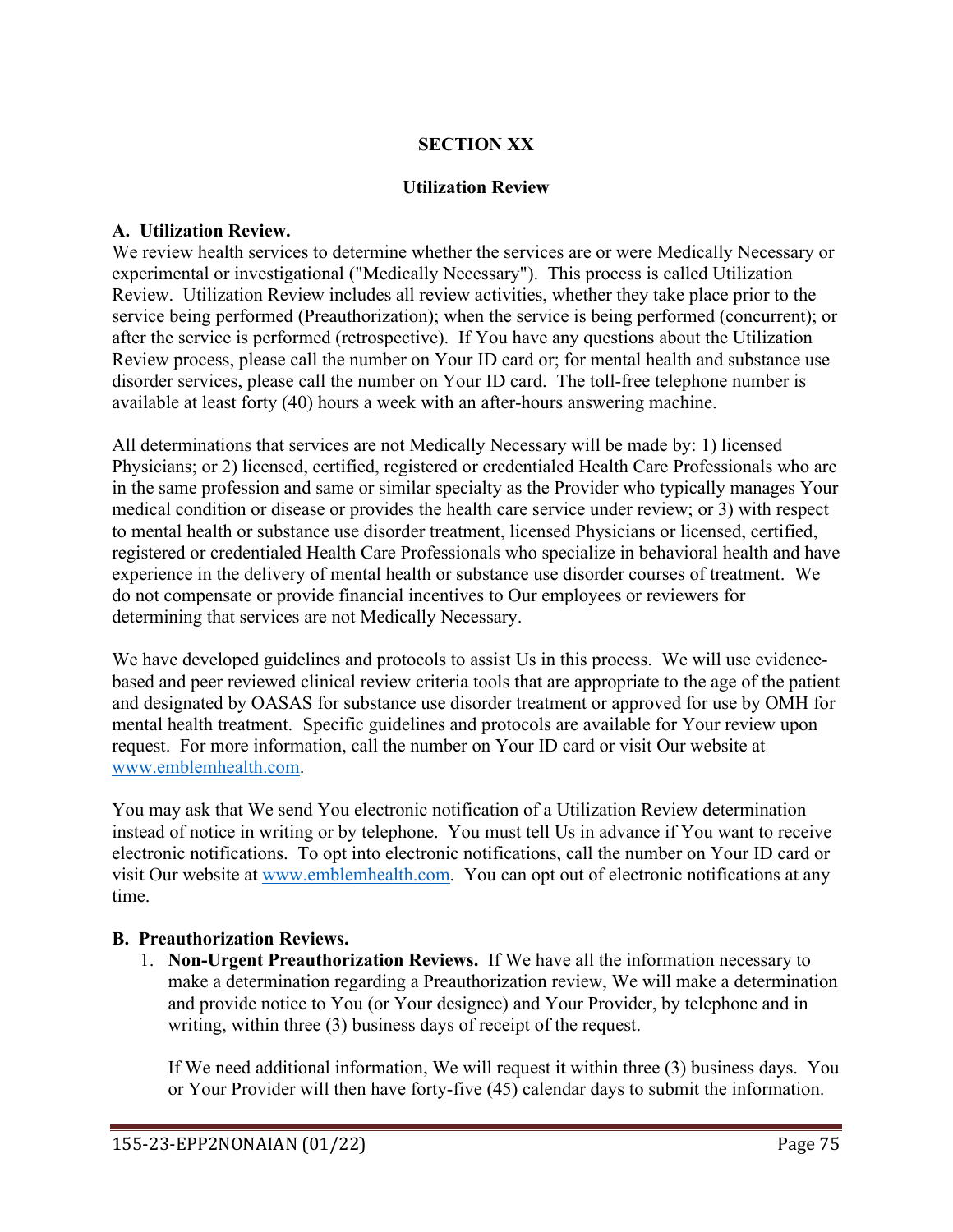If We receive the requested information within forty-five (45) days, We will make a determination and provide notice to You (or Your designee) and Your Provider, by telephone and in writing, within three (3) business days of Our receipt of the information. If all necessary information is not received within forty-five (45) days, We will make a determination within fifteen (15) calendar days of the earlier of the receipt of part of the requested information or the end of the forty-five (45)-day period.

- 2. **Urgent Preauthorization Reviews.** With respect to urgent Preauthorization requests, if We have all information necessary to make a determination, We will make a determination and provide notice to You (or Your designee) and Your Provider, by telephone, within seventy-two (72) hours of receipt of the request. Written notice will be provided within three (3) business days of receipt of the request. If We need additional information, We will request it within twenty-four (24) hours. You or Your Provider will then have forty-eight (48) hours to submit the information. We will make a determination and provide notice to You (or Your designee) and Your Provider by telephone within forty-eight (48) hours of the earlier of Our receipt of the information or the end of the forty-eight (48) hour period. Written notification will be provided within the earlier of three (3) business days of Our receipt of the information or three (3) calendar days after the verbal notification.
- 3. **Court Ordered Treatment.** With respect to requests for mental health and/or substance use disorder services that have not yet been provided, if You (or Your designee) certify, in a format prescribed by the Superintendent of Financial Services, that You will be appearing, or have appeared, before a court of competent jurisdiction and may be subject to a court order requiring such services, We will make a determination and provide notice to You (or Your designee) and Your Provider by telephone within seventy-two (72) hours of receipt of the request. Written notification will be provided within three (3) business days of Our receipt of the request. Where feasible, the telephonic and written notification will also be provided to the court.
- 4. **Inpatient Rehabilitation Services Reviews.** After receiving a Preauthorization request for coverage of inpatient rehabilitation services following an inpatient Hospital admission provided by a Hospital or skilled nursing facility, We will make a determination and provide notice to You (or Your designee) and Your Provider, by telephone and in writing, within one (1) business day of receipt of the necessary information.
- 5**. Crisis Stabilization Centers.** Coverage for services provided at participating crisis stabilization centers licensed under New York Mental Hygiene Law section 36.01 is not subject to Preauthorization. We may review the treatment provided at crisis stabilization centers retrospectively to determine whether it is Medically Necessary and We will use clinical review tools designated by OASAS or approved by OMH. If any treatment at a participating crisis stabilization center is denied as not Medically Necessary, You are only responsible for any Cost-Sharing otherwise required under this Contract.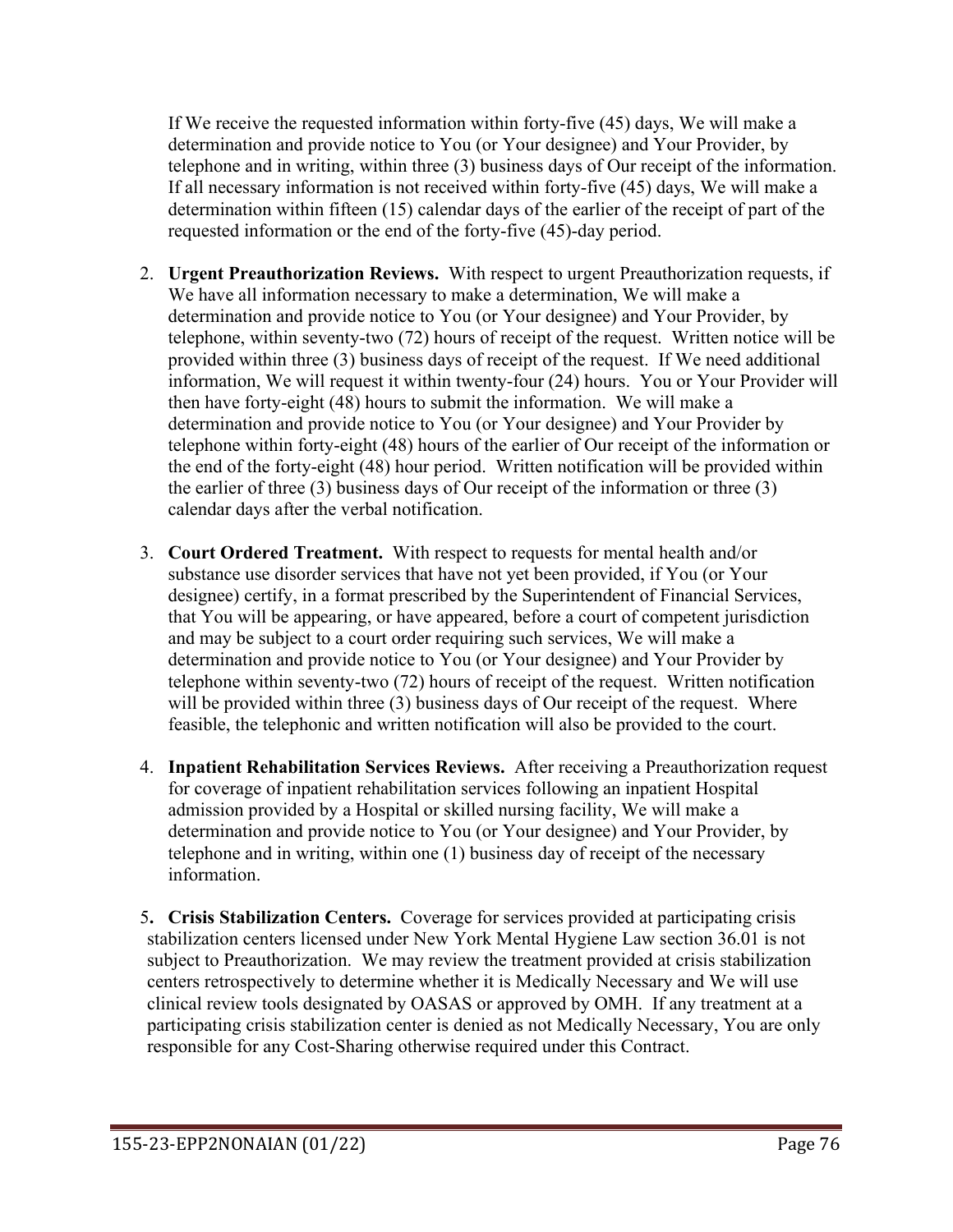## **C. Concurrent Reviews.**

- 1. **Non-Urgent Concurrent Reviews.** Utilization Review decisions for services during the course of care (concurrent reviews) will be made, and notice provided to You (or Your designee) and Your Provider, by telephone and in writing, within one (1) business day of receipt of all necessary information. If We need additional information, We will request it within one (1) business day. You or Your Provider will then have forty-five (45) calendar days to submit the information. We will make a determination and provide notice to You (or Your designee) and Your Provider, by telephone and in writing, within one (1) business day of Our receipt of the information or, if We do not receive the information, within the earlier of fifteen (15) calendar days of the receipt of part of the requested information or fifteen (15) calendar days of the end of the forty-five (45)-day period.
- 2. **Urgent Concurrent Reviews.** For concurrent reviews that involve an extension of urgent care, if the request for coverage is made at least twenty-four (24) hours prior to the expiration of a previously approved treatment, We will make a determination and provide notice to You (or Your designee) and Your Provider by telephone within twenty-four (24) hours of receipt of the request. Written notice will be provided within one (1) business day of receipt of the request.

If the request for coverage is not made at least twenty-four (24) hours prior to the expiration of a previously approved treatment and We have all the information necessary to make a determination, We will make a determination and provide written notice to You (or Your designee) and Your Provider within the earlier of seventy-two (72) hours or one (1) business day of receipt of the request. If We need additional information, We will request it within twenty-four (24) hours. You or Your Provider will then have fortyeight (48) hours to submit the information. We will make a determination and provide written notice to You (or Your designee) and Your Provider within the earlier of one (1) business day or forty-eight (48) hours of Our receipt of the information or, if we do not receive the information, within 48 hours of the end of the forty-eight (48)-hour period.

- 3. **Home Health Care Reviews.** After receiving a request for coverage of home care services following an inpatient Hospital admission, We will make a determination and provide notice to You (or Your designee) and Your Provider, by telephone and in writing, within one (1) business day of receipt of the necessary information. If the day following the request falls on a weekend or holiday, We will make a determination and provide notice to You (or Your designee) and Your Provider within seventy-two (72) hours of receipt of the necessary information. When We receive a request for home care services and all necessary information prior to Your discharge from an inpatient hospital admission, We will not deny coverage for home care services while Our decision on the request is pending.
- 4. **Inpatient Substance Use Disorder Treatment Reviews.** If a request for inpatient substance use disorder treatment is submitted to Us at least twenty-four (24) hours prior to discharge from an inpatient substance use disorder treatment admission, We will make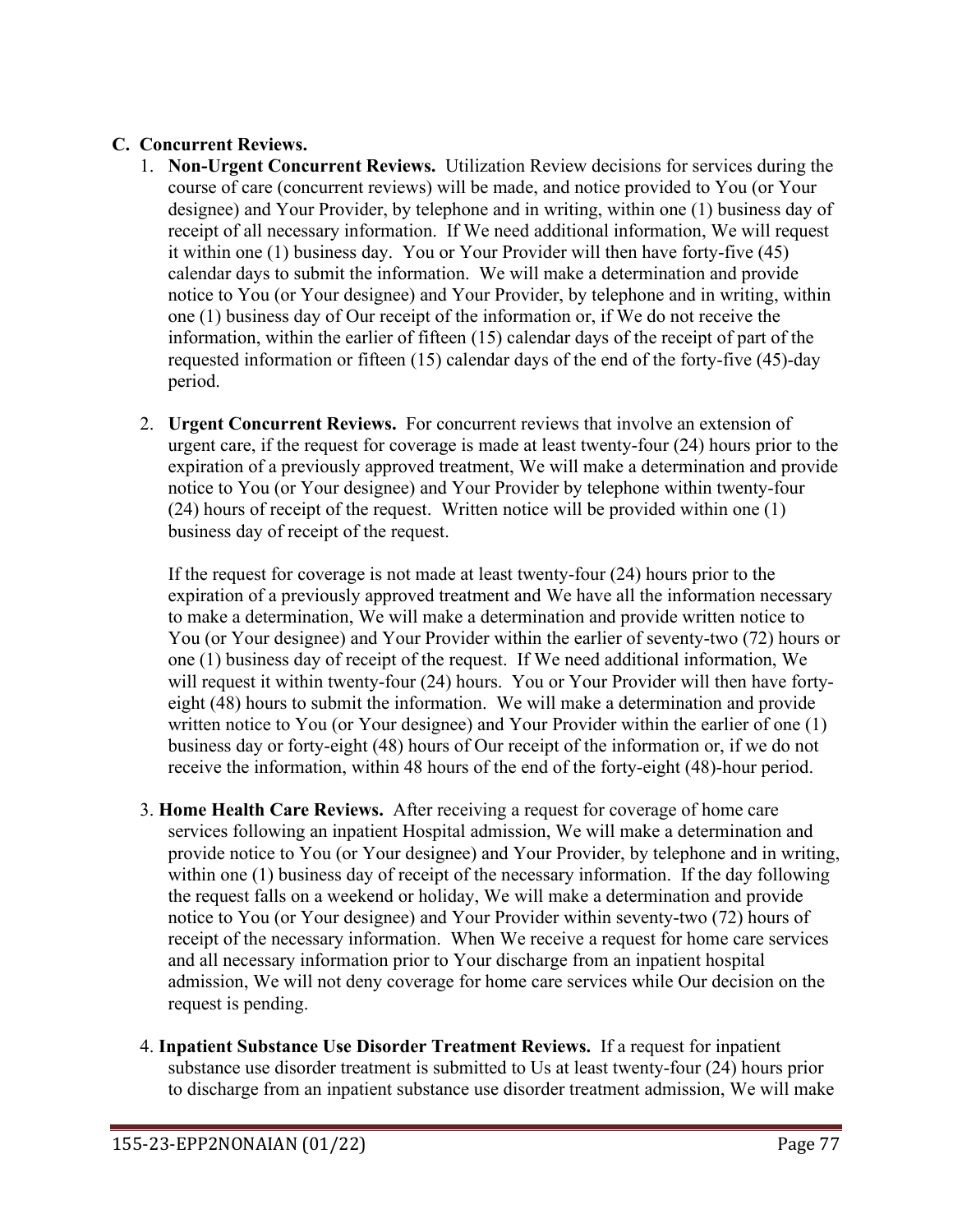a determination within twenty-four (24) hours of receipt of the request and We will provide coverage for the inpatient substance use disorder treatment while Our determination is pending.

- 5. **Inpatient Substance Use Disorder Treatment at Participating OASAS-Certified Facilities.** Coverage for inpatient substance use disorder treatment at a participating OASAS-certified Facility is not subject to Preauthorization. Coverage will not be subject to concurrent review for the first twenty-eight (28) days of the inpatient admission if the OASAS-certified Facility notifies Us of both the admission and the initial treatment plan within two (2) business days of the admission. After the first twenty-eight (28) days of the inpatient admission, We may review the entire stay to determine whether it is Medically Necessary and We will use clinical review tools designated by OASAS. If any portion of the stay is denied as not Medically Necessary, You are only responsible for the in-network Cost-Sharing that would otherwise apply to Your inpatient admission.
- 6. **Outpatient Substance Use Disorder Treatment at Participating OASAS-Certified Facilities.** Coverage for outpatient, intensive outpatient, outpatient rehabilitation and opioid treatment at a participating OASAS-certified Facility is not subject to Preauthorization. Coverage will not be subject to concurrent review for the first four (4) weeks of continuous treatment, not to exceed twenty-eight (28) visits, if the OASAScertified Facility notifies Us of both the start of treatment and the initial treatment plan within two (2) business days. After the first four (4) weeks of continuous treatment, not to exceed twenty-eight (28) visits, We may review the entire outpatient treatment to determine whether it is Medically Necessary and We will use clinical review tools designated by OASAS. If any portion of the outpatient treatment is denied as not Medically Necessary, You are only responsible for the in-network Cost-Sharing that would otherwise apply to Your outpatient treatment.

# **D. Retrospective Reviews.**

If We have all information necessary to make a determination regarding a retrospective claim, We will make a determination and notify You and Your Provider within thirty (30) calendar days of the receipt of the request. If We need additional information, We will request it within thirty (30) calendar days. You or Your Provider will then have forty-five (45) calendar days to provide the information. We will make a determination and provide notice to You and Your Provider in writing within fifteen (15) calendar days of the earlier of Our receipt all or part of the requested information or the end of the forty-five (45)-day period.

Once We have all the information to make a decision, Our failure to make a Utilization Review determination within the applicable time frames set forth above will be deemed an adverse determination subject to an internal Appeal.

# **E. Retrospective Review of Preauthorized Services.**

We may only reverse a preauthorized treatment, service or procedure on retrospective review when:

• The relevant medical information presented to Us upon retrospective review is materially different from the information presented during the Preauthorization review;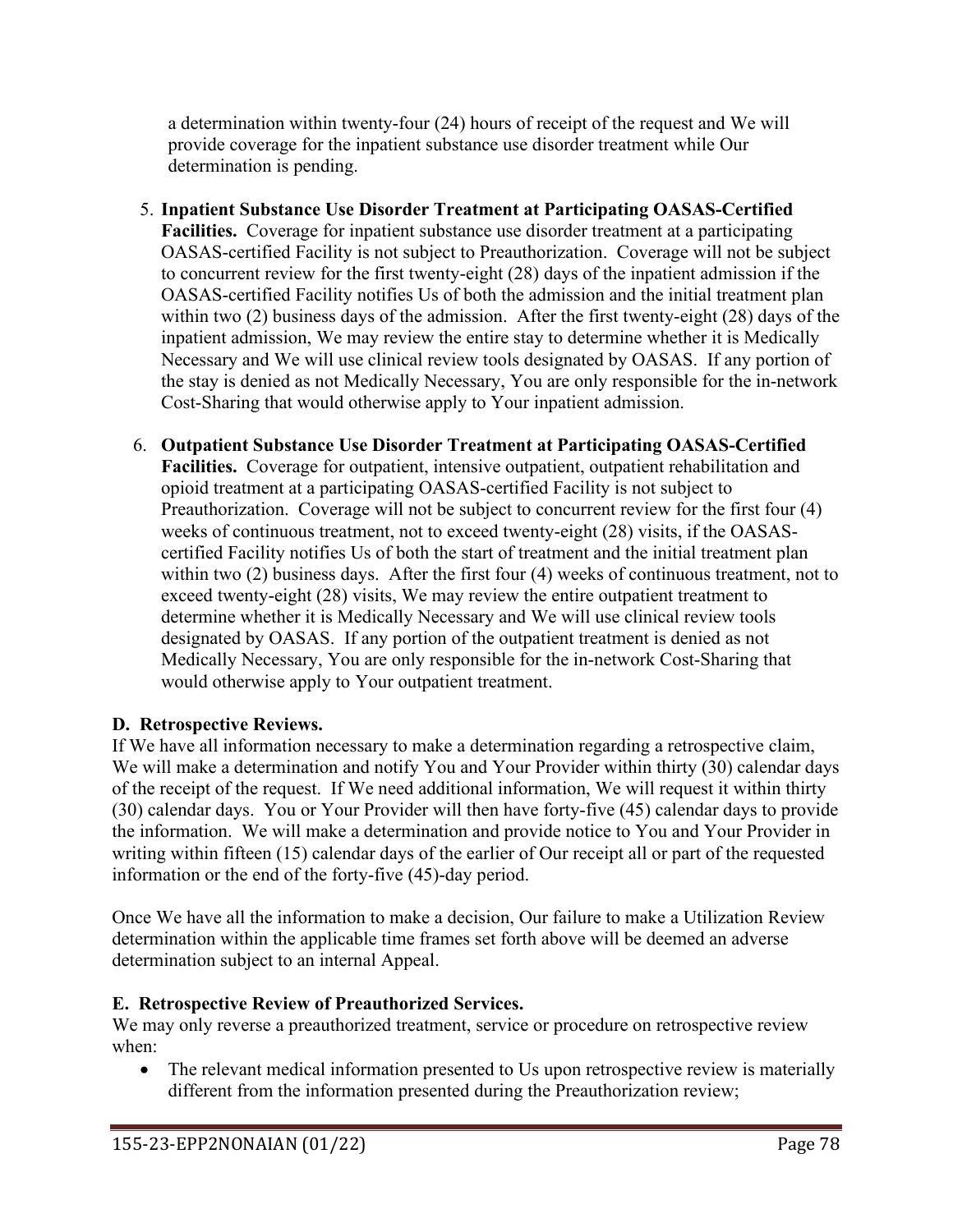- The relevant medical information presented to Us upon retrospective review existed at the time of the Preauthorization but was withheld or not made available to Us;
- We were not aware of the existence of such information at the time of the Preauthorization review; and
- Had We been aware of such information, the treatment, service or procedure being requested would not have been authorized. The determination is made using the same specific standards, criteria or procedures as used during the Preauthorization review.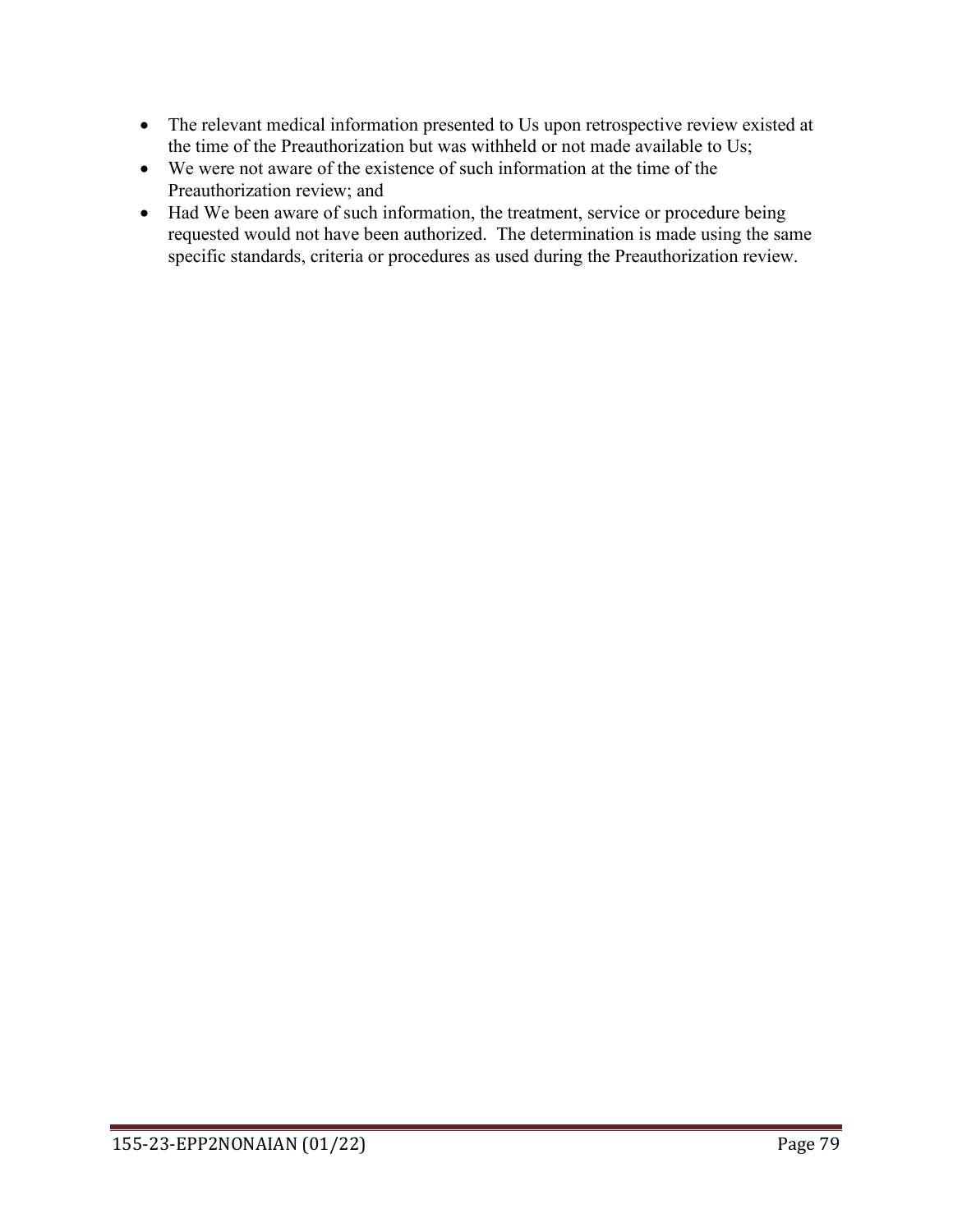## **F. Step Therapy Override Determinations.**

You, Your designee, or Your Health Care Professional may request a step therapy protocol override determination for Coverage of a Prescription Drug selected by Your Health Care Professional. When conducting Utilization Review for a step therapy protocol override determination, We will use recognized evidence-based and peer reviewed clinical review criteria that is appropriate for You and Your medical condition.

- **1. Supporting Rationale and Documentation.** A step therapy protocol override determination request must include supporting rationale and documentation from a Health Care Professional, demonstrating that:
	- The required Prescription Drug(s) is contraindicated or will likely cause an adverse reaction or physical or mental harm to You;
	- The required Prescription Drug(s) is expected to be ineffective based on Your known clinical history, condition, and Prescription Drug regimen;
	- You have tried the required Prescription Drug(s) while covered by Us or under Your previous health insurance coverage, or another Prescription Drug in the same pharmacologic class or with the same mechanism of action, and that Prescription Drug(s) was discontinued due to lack of efficacy or effectiveness, diminished effect, or an adverse event;
	- You are stable on a Prescription Drug(s) selected by Your Health Care Professional for Your medical condition, provided this does not prevent Us from requiring You to try an AB-rated generic equivalent; or
	- The required Prescription Drug(s) is not in Your best interest because it will likely cause a significant barrier to Your adherence to or compliance with Your plan of care, will likely worsen a comorbid condition, or will likely decrease Your ability to achieve or maintain reasonable functional ability in performing daily activities.
- **2. Standard Review.** We will make a step therapy protocol override determination and provide notification to You (or Your designee) and where appropriate, Your Health Care Professional, within seventy-two (72) hours of receipt of the supporting rationale and documentation.
- **3. Expedited Review.** If You have a medical condition that places Your health in serious jeopardy without the Prescription Drug prescribed by Your Health Care Professional, We will make a step therapy protocol override determination and provide notification to You (or Your designee) and Your Health Care Professional within twenty-four (24) hours of receipt of the supporting rationale and documentation.

If the required supporting rationale and documentation are not submitted with a step therapy protocol override determination request, We will request the information within seventy-two (72) hours for Preauthorization and retrospective reviews, the lesser of seventy-two (72) hours or one (1) business day for concurrent reviews, and twenty-four (24) hours for expedited reviews. You or Your Health Care Professional will have forty-five (45) calendar days to submit the information for Preauthorization, concurrent and retrospective reviews, and forty-eight (48) hours for expedited reviews. For Preauthorization reviews, We will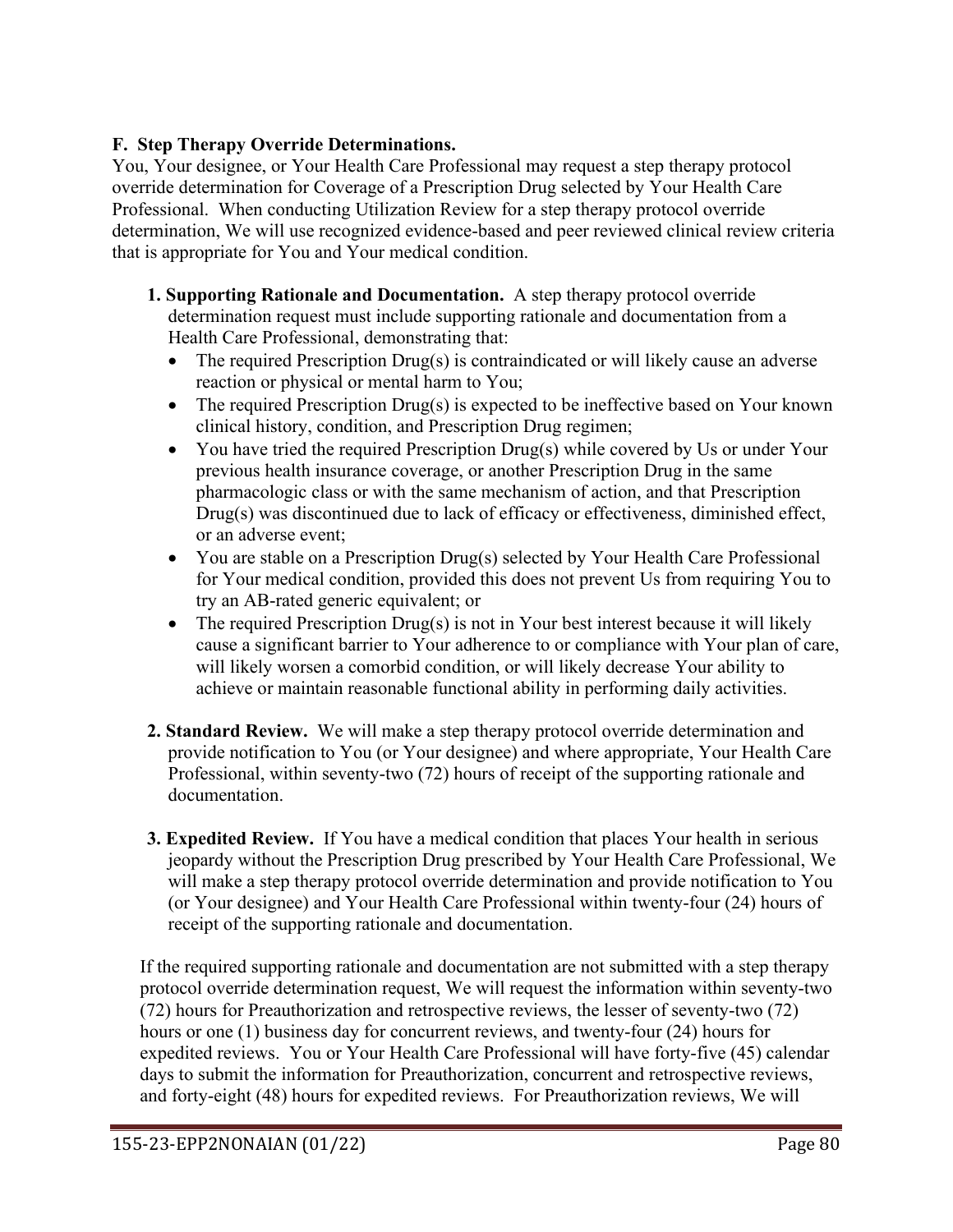make a determination and provide notification to You (or Your designee) and Your Health Care Professional within the earlier of seventy-two (72) hours of Our receipt of the information or fifteen (15) calendar days of the end of the forty-five (45)-day period if the information is not received. For concurrent reviews, We will make a determination and provide notification to You (or Your designee) and Your Health Care Professional within the earlier of seventy-two (72) hours or one (1) business day of Our receipt of the information or fifteen (15) calendar days of the end of the forty-five (45)-day period if the information is not received. For retrospective reviews, We will make a determination and provide notification to You (or Your designee) and Your Health Care Professional within the earlier of seventytwo (72) hours of Our receipt of the information or fifteen (15) calendar days of the end of the forty-five (45)-day period if the information is not received. For expedited reviews, We will make a determination and provide notification to You (or Your designee) and Your Health Care Professional within the earlier of twenty-four (24) hours of Our receipt of the information or forty-eight (48) hours of the end of the forty-eight (48)-hour period if the information is not received.

If We do not make a determination within seventy-two (72) hours (or twenty-four (24) hours for expedited reviews) of receipt of the supporting rationale and documentation, the step therapy protocol override request will be approved.

If We determine that the step therapy protocol should be overridden, We will authorize immediate coverage for the Prescription Drug prescribed by Your treating Health Care Professional. An adverse step therapy override determination is eligible for an Appeal.

# **G. Reconsideration.**

If We did not attempt to consult with Your Provider who recommended the Covered Service before making an adverse determination, the Provider may request reconsideration by the same clinical peer reviewer who made the adverse determination or a designated clinical peer reviewer if the original clinical peer reviewer is unavailable. For Preauthorization and concurrent reviews, the reconsideration will take place within one (1) business day of the request for reconsideration. If the adverse determination is upheld, a notice of adverse determination will be given to You and Your Provider, by telephone and in writing.

# **H. Utilization Review Internal Appeals.**

You, Your designee, and, in retrospective review cases, Your Provider, may request an internal Appeal of an adverse determination, either by phone, in person, or in writing.

You have up to one hundred-eighty (180) calendar days after You receive notice of the adverse determination to file an Appeal. We will acknowledge Your request for an internal Appeal within fifteen (15) calendar days of receipt. This acknowledgment will include the name, address, and phone number of the person handling Your Appeal and, if necessary, inform You of any additional information needed before a decision can be made. The Appeal will be decided by a clinical peer reviewer who is not subordinate to the clinical peer reviewer who made the initial adverse determination and who is 1) a Physician or 2) a Health Care Professional in the same or similar specialty as the Provider who typically manages the disease or condition at issue.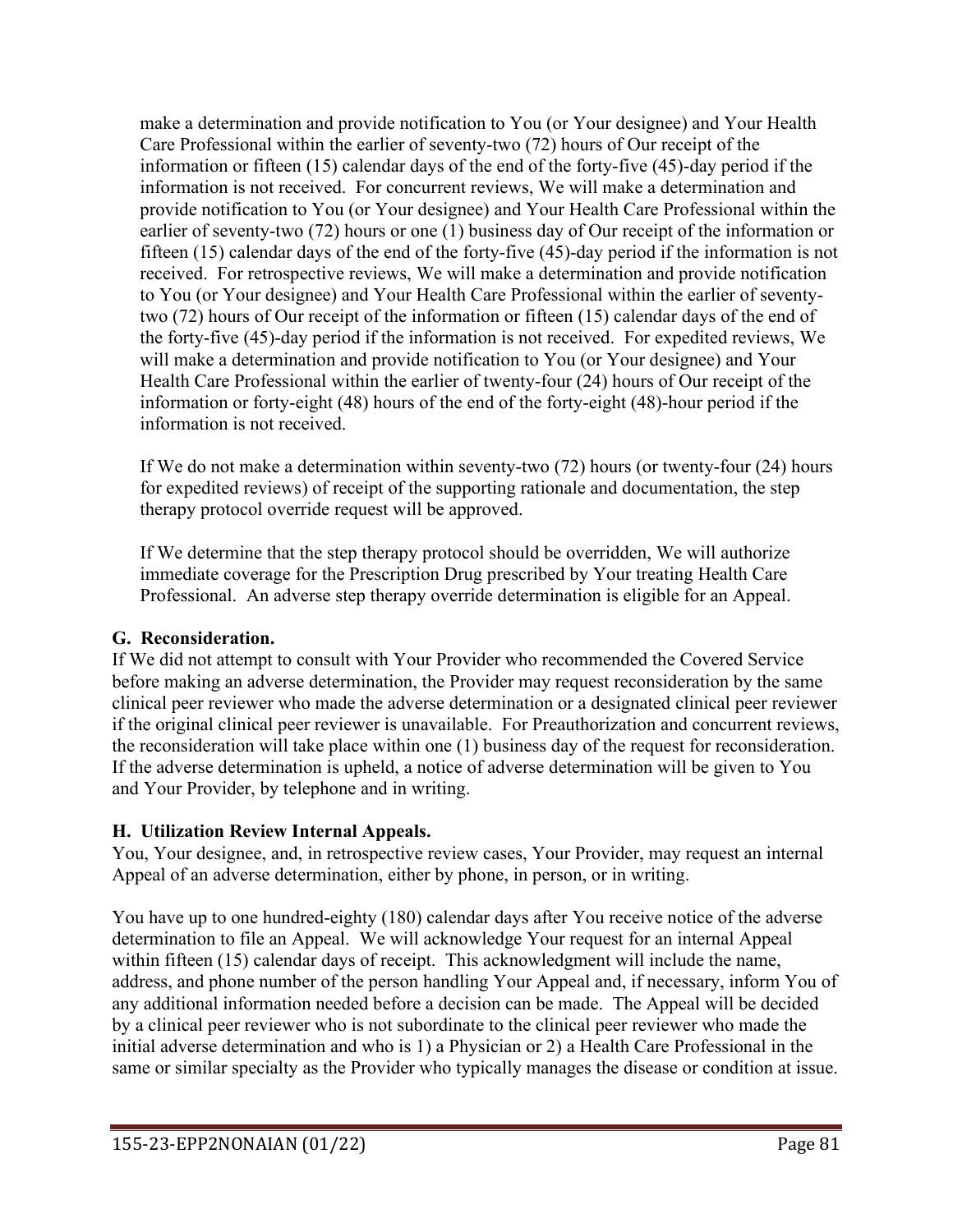- 1. **Out-of-Network Service Denial.** You also have the right to Appeal the denial of a Preauthorization request for an out-of-network health service when We determine that the out-of-network health service is not materially different from an available in-network health service. A denial of an out-of-network health service is a service provided by a Non-Participating Provider, but only when the service is not available from a Participating Provider. For a Utilization Review Appeal of denial of an out-of-network health service, You or Your designee must submit:
	- A written statement from Your attending Physician, who must be a licensed, board-certified or board-eligible Physician qualified to practice in the specialty area of practice appropriate to treat Your condition, that the requested out-ofnetwork health service is materially different from the alternate health service available from a Participating Provider that We approved to treat Your condition; and
	- Two (2) documents from the available medical and scientific evidence that the out-of-network service: 1) is likely to be more clinically beneficial to You than the alternate in-network service; and 2) that the adverse risk of the out-of-network service would likely not be substantially increased over the in-network health service.
- 2. **Out-of-Network Referral Denial.** You also have the right to Appeal the denial of a request for a Referral to a Non-Participating Provider when We determine that We have a Participating Provider with the appropriate training and experience to meet Your particular health care needs who is able to provide the requested health care service. For a Utilization Review Appeal of an out-of-network Referral denial, You or Your designee must submit a written statement from Your attending Physician, who must be a licensed, board-certified or board-eligible Physician qualified to practice in the specialty area of practice appropriate to treat Your condition:
	- That the Participating Provider recommended by Us does not have the appropriate training and experience to meet Your particular health care needs for the health care service; and
	- Recommending a Non-Participating Provider with the appropriate training and experience to meet Your particular health care needs who is able to provide the requested health care service.

## **I. Standard Appeal.**

1. **Preauthorization Appeal.** If Your Appeal relates to a Preauthorization request, We will decide the Appeal within thirty (30) calendar days of receipt of the Appeal request. Written notice of the determination will be provided to You (or Your designee), and where appropriate, Your Provider, within two (2) business days after the determination is made, but no later than thirty (30) calendar days after receipt of the Appeal request.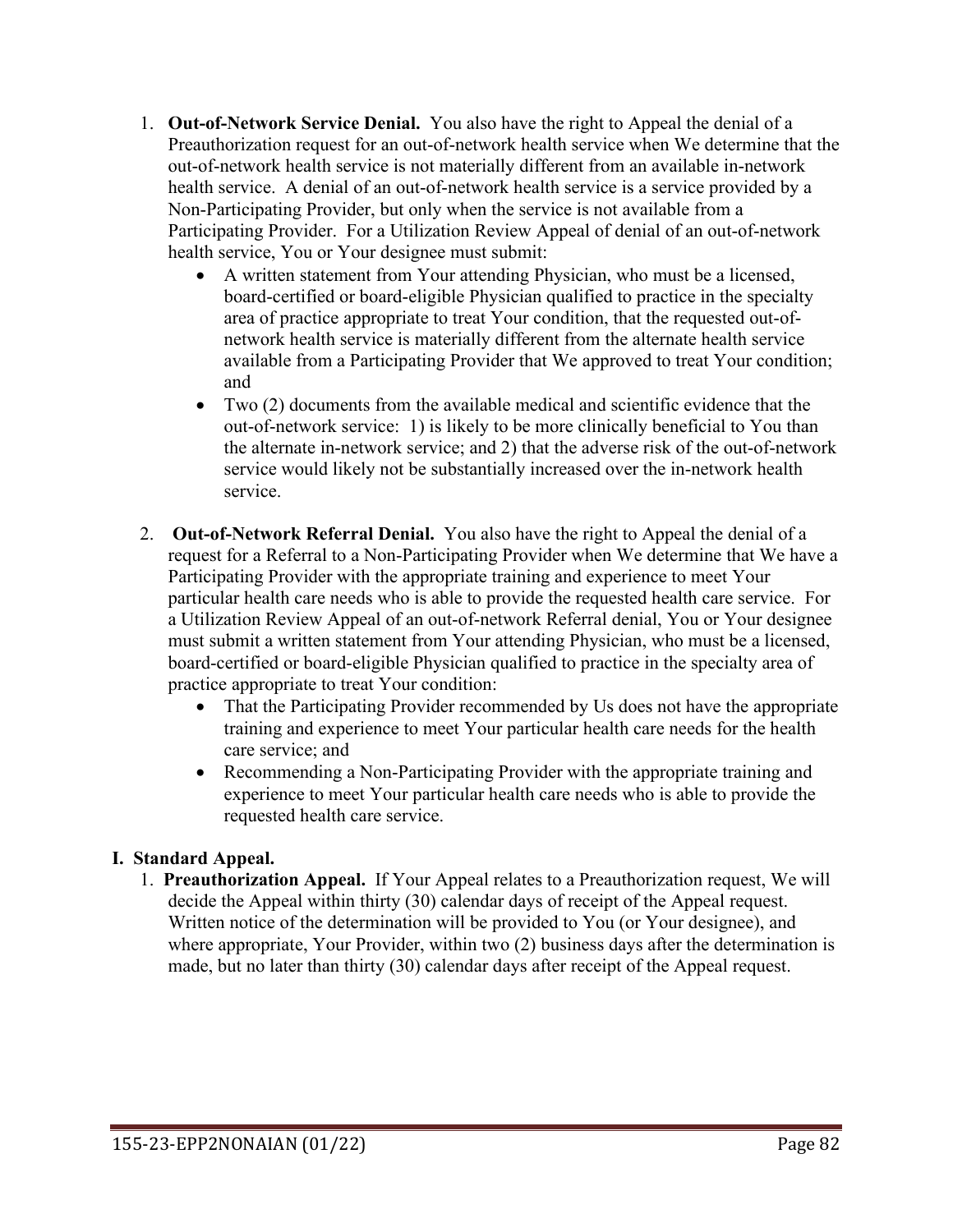- 2. **Retrospective Appeal.** If Your Appeal relates to a retrospective claim, We will decide the Appeal within the earlier of thirty (30) calendar days of receipt of the information necessary to conduct the Appeal or sixty (60) days of receipt of the Appeal. Written notice of the determination will be provided to You (or Your designee), and where appropriate, Your Provider, within two (2) business days after the determination is made, but no later than sixty (60) calendar days after receipt of the Appeal request.
- 3. **Expedited Appeal.** An Appeal of a review of continued or extended health care services, additional services rendered in the course of continued treatment, home health care services following discharge from an inpatient Hospital admission, services in which a Provider requests an immediate review, mental health and/or substance use disorder services that may be subject to a court order or any other urgent matter will be handled on an expedited basis. An expedited Appeal is not available for retrospective reviews. For an expedited Appeal, Your Provider will have reasonable access to the clinical peer reviewer assigned to the Appeal within one (1) business day of receipt of the request for an Appeal. Your Provider and a clinical peer reviewer may exchange information by telephone or fax. An expedited Appeal will be determined within the earlier of seventytwo (72) hours of receipt of the Appeal or two (2) business days of receipt of the information necessary to conduct the Appeal. Written notice of the determination will be provided to You (or Your designee) within twenty-four (24) hours after the determination is made, but no later than seventy-two (72) hours after receipt of the Appeal request.

Our failure to render a determination of Your Appeal within sixty (60) calendar days of receipt of the necessary information for a standard Appeal or within two (2) business days of receipt of the necessary information for an expedited Appeal will be deemed a reversal of the initial adverse determination.

4. **Substance Use Appeal.** If We deny a request for inpatient substance use disorder treatment that was submitted at least twenty-four (24) hours prior to discharge from an inpatient admission, and You or your Provider file an expedited internal Appeal of Our adverse determination, We will decide the Appeal within twenty-four (24) hours of receipt of the Appeal request. If You or Your Provider file the expedited internal Appeal and an expedited external appeal within twenty-four (24) hours of receipt of Our adverse determination, We will also provide coverage for the inpatient substance use disorder treatment while a determination on the internal Appeal and external appeal is pending.

### **J. Full and Fair Review of an Appeal.**

We will provide You, free of charge, with any new or additional evidence considered, relied upon, or generated by Us or any new or additional rationale in connection with Your Appeal. The evidence or rationale will be provided as soon as possible and sufficiently in advance of the date on which the notice of final adverse determination is required to be provided to give You a reasonable opportunity to respond prior to that date.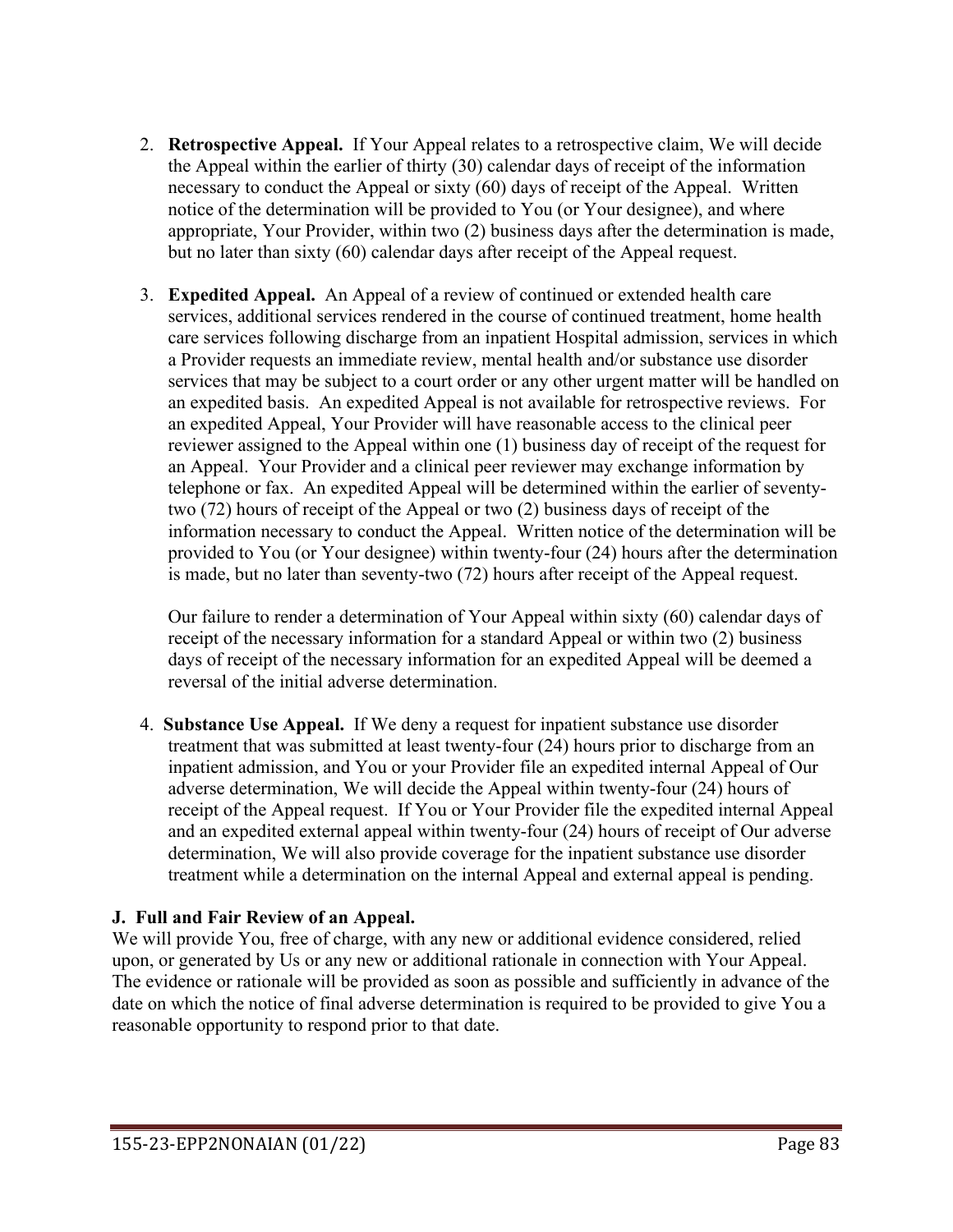#### **K. Appeal Assistance.**

If You need Assistance filing an Appeal, You may contact the state independent Consumer Assistance Program at: Community Health Advocates 633 Third Avenue,  $10^{th}$  Floor New York, NY 10017 Or call toll free: 1-888-614-5400, or e-mail [cha@cssny.org](mailto:cha@cssny.org) Website: [www.communityhealthadvocates.org](http://www.communityhealthadvocates.org/)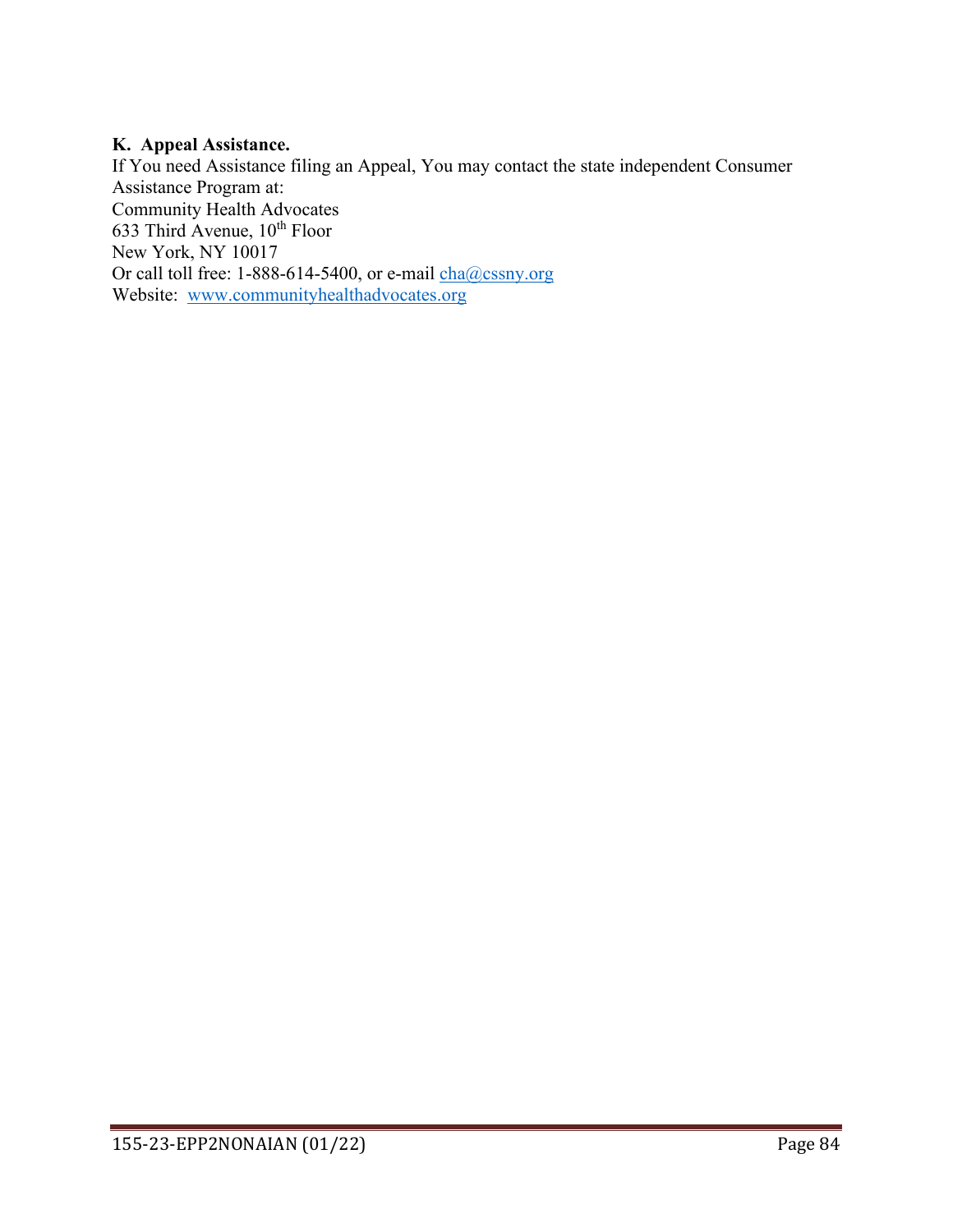## **SECTION XXI**

### **External Appeal**

### **A. Your Right to an External Appeal.**

In some cases, You have a right to an external appeal of a denial of coverage. If We have denied coverage on the basis that a service is not Medically Necessary (including appropriateness, health care setting, level of care or effectiveness of a Covered benefit); or is an experimental or investigational treatment (including clinical trials and treatments for rare diseases); or is an outof-network treatment, You or Your representative may appeal that decision to an External Appeal Agent, an independent third party certified by the State to conduct these appeals.

In order for You to be eligible for an external appeal You must meet the following two (2) requirements:

- The service, procedure, or treatment must otherwise be a Covered Service under this Contract; and
- In general, You must have received a final adverse determination through Our internal Appeal process. But, You can file an external appeal even though You have not received a final adverse determination through Our internal Appeal process if:
	- o We agree in writing to waive the internal Appeal. We are not required to agree to Your request to waive the internal Appeal; or
	- o You file an external appeal at the same time as You apply for an expedited internal Appeal; or
	- o We fail to adhere to Utilization Review claim processing requirements (other than a minor violation that is not likely to cause prejudice or harm to You, and We demonstrate that the violation was for good cause or due to matters beyond Our control and the violation occurred during an ongoing, good faith exchange of information between You and Us).

**B. Your Right to Appeal a Determination that a Service is Not Medically Necessary.** If We have denied coverage on the basis that the service is not Medically Necessary, You may appeal to an External Appeal Agent if You meet the requirements for an external appeal in paragraph "A" above.

### **C. Your Right to Appeal a Determination that a Service is Experimental or Investigational.**

If We have denied coverage on the basis that the service is an experimental or investigational treatment (including clinical trials and treatments for rare diseases), You must satisfy the two (2) requirements for an external appeal in paragraph "A" above and Your attending Physician must certify that Your condition or disease is one for which:

- 1. Standard health services are ineffective or medically inappropriate; or
- 2. There does not exist a more beneficial standard service or procedure Covered by Us; or
- 3. There exists a clinical trial or rare disease treatment (as defined by law).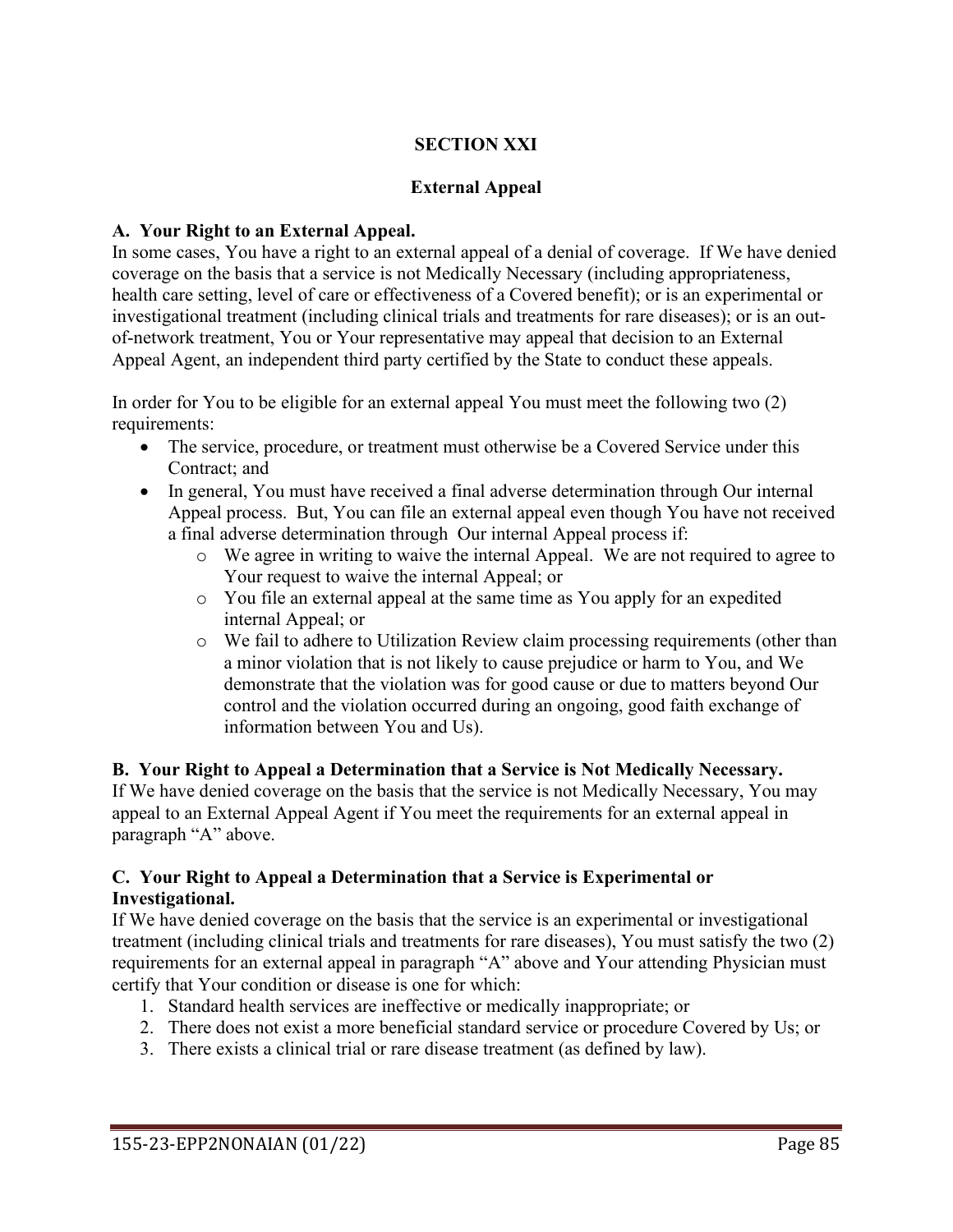In addition, Your attending Physician must have recommended one (1) of the following:

- 1. A service, procedure or treatment that two (2) documents from available medical and scientific evidence indicate is likely to be more beneficial to You than any standard Covered Service (only certain documents will be considered in support of this recommendation – Your attending Physician should contact the State for current information as to what documents will be considered or acceptable); or
- 2. A clinical trial for which You are eligible (only certain clinical trials can be considered); or
- 3. A rare disease treatment for which Your attending Physician certifies that there is no standard treatment that is likely to be more clinically beneficial to You than the requested service, the requested service is likely to benefit You in the treatment of Your rare disease, and such benefit outweighs the risk of the service. In addition, Your attending Physician must certify that Your condition is a rare disease that is currently or was previously subject to a research study by the National Institutes of Health Rare Disease Clinical Research Network or that it affects fewer than 200,000 U.S. residents per year.

For purposes of this section, Your attending Physician must be a licensed, board-certified or board eligible Physician qualified to practice in the area appropriate to treat Your condition or disease. In addition, for a rare disease treatment, the attending Physician may not be Your treating Physician.

## **D. Your Right to Appeal a Determination that a Service is Out-of-Network.**

If We have denied coverage of an out-of-network treatment because it is not materially different than the health service available in-network, You may appeal to an External Appeal Agent if You meet the two (2) requirements for an external appeal in paragraph "A" above, and You have requested Preauthorization for the out-of-network treatment.

In addition, Your attending Physician must certify that the out-of-network service is materially different from the alternate recommended in-network health service, and based on two (2) documents from available medical and scientific evidence, is likely to be more clinically beneficial than the alternate in-network treatment and that the adverse risk of the requested health service would likely not be substantially increased over the alternate in-network health service.

For purposes of this section, Your attending Physician must be a licensed, board certified or board eligible Physician qualified to practice in the specialty area appropriate to treat You for the health service.

### **E. Your Right to Appeal an Out-of-Network Referral Denial to a Non-Participating Provider.**

If We have denied coverage of a request for a Referral to a Non-Participating Provider because We determine We have a Participating Provider with the appropriate training and experience to meet Your particular health care needs who is able to provide the requested health care service, You may appeal to an External Appeal Agent if You meet the two (2) requirements for an external appeal in paragraph "A" above.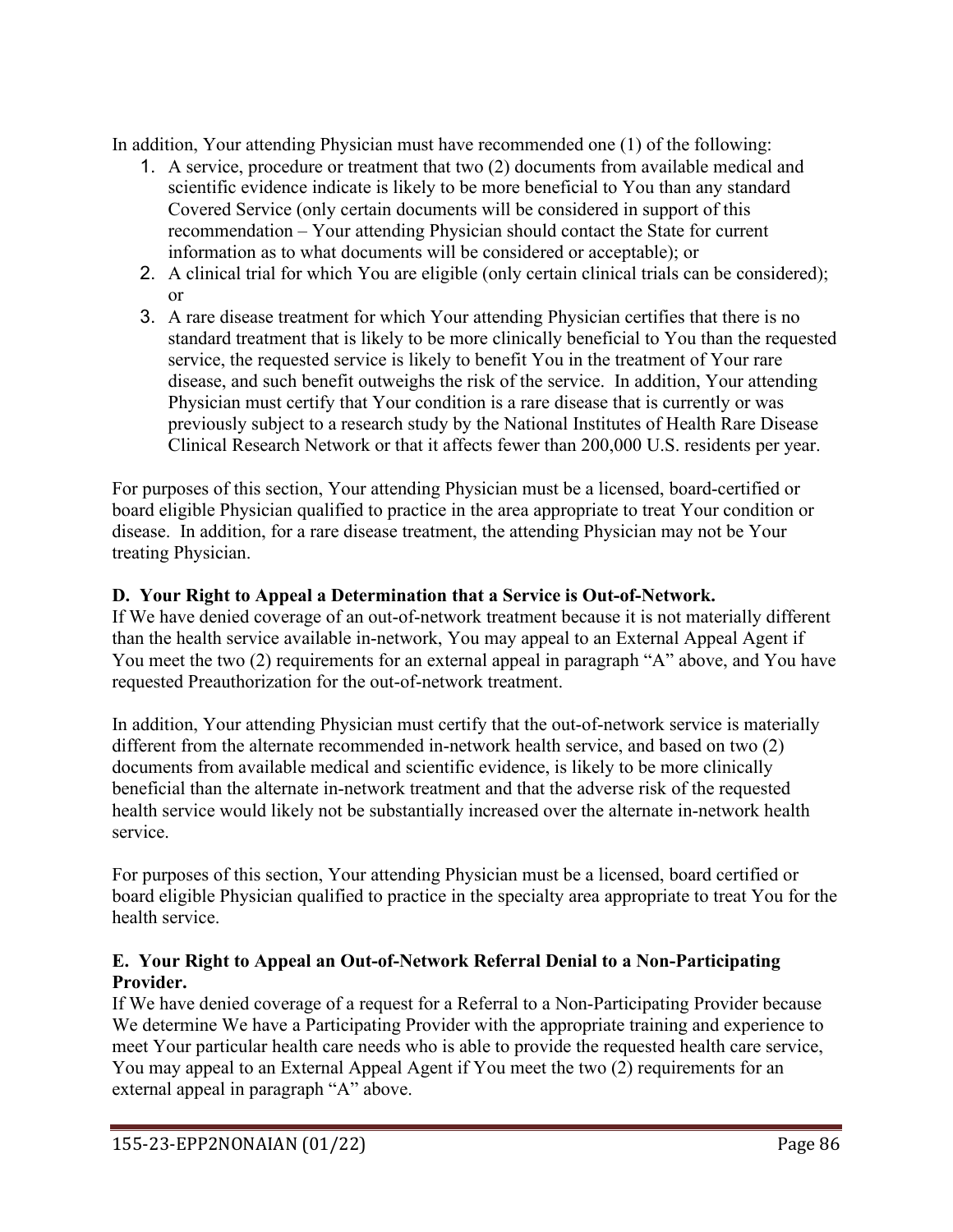In addition, Your attending Physician must: 1) certify that the Participating Provider recommended by Us does not have the appropriate training and experience to meet Your particular health care needs; and 2) recommend a Non-Participating Provider with the appropriate training and experience to meet Your particular health care needs who is able to provide the requested health care service.

For purposes of this section, Your attending Physician must be a licensed, board certified or board eligible Physician qualified to practice in the specialty area appropriate to treat You for the health service.

## **F. Your Right to Appeal a Formulary Exception Denial.**

If We have denied Your request for coverage of a non-formulary Prescription Drug through Our formulary exception process, You, Your designee or the prescribing Health Care Professional may appeal the formulary exception denial to an External Appeal Agent. See the Prescription Drug Coverage section of this Contract for more information on the formulary exception process.

## **G. The External Appeal Process.**

You have four (4) months from receipt of a final adverse determination or from receipt of a waiver of the internal Appeal process to file a written request for an external appeal. If You are filing an external appeal based on Our failure to adhere to claim processing requirements, You have four (4) months from such failure to file a written request for an external appeal.

We will provide an external appeal application with the final adverse determination issued through Our internal Appeal process or Our written waiver of an internal Appeal. You may also request an external appeal application from the New York State Department of Financial Services at 1-800-400-8882. Submit the completed application to the Department of Financial Services at the address indicated on the application. If You meet the criteria for an external appeal, the State will forward the request to a certified External Appeal Agent.

You can submit additional documentation with Your external appeal request. If the External Appeal Agent determines that the information You submit represents a material change from the information on which We based Our denial, the External Appeal Agent will share this information with Us in order for Us to exercise Our right to reconsider Our decision. If We choose to exercise this right, We will have three (3) business days to amend or confirm Our decision. Please note that in the case of an expedited external appeal (described below), We do not have a right to reconsider Our decision.

In general, the External Appeal Agent must make a decision within thirty (30) days of receipt of Your completed application. The External Appeal Agent may request additional information from You, Your Physician, or Us. If the External Appeal Agent requests additional information, it will have five (5) additional business days to make its decision. The External Appeal Agent must notify You in writing of its decision within two (2) business days.

If Your attending Physician certifies that a delay in providing the service that has been denied poses an imminent or serious threat to Your health; or if Your attending Physician certifies that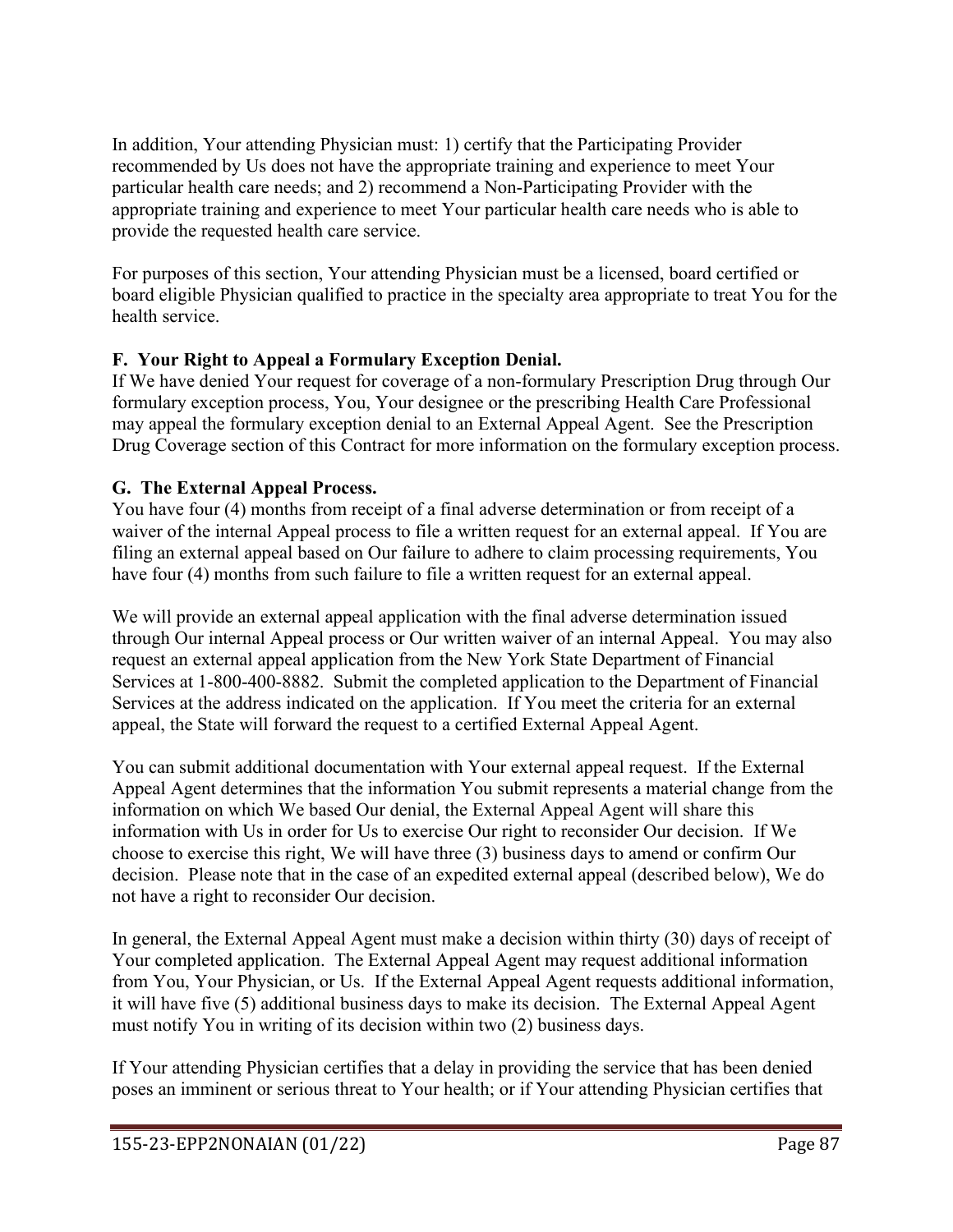the standard external appeal time frame would seriously jeopardize Your life, health or ability to regain maximum function; or if You received Emergency Services and have not been discharged from a Facility and the denial concerns an admission, availability of care, or continued stay, You may request an expedited external appeal. In that case, the External Appeal Agent must make a decision within seventy-two (72) hours of receipt of Your completed application. Immediately after reaching a decision, the External Appeal Agent must notify You and Us by telephone or facsimile of that decision. The External Appeal Agent must also notify You in writing of its decision.

If Your internal formulary exception request received a standard review through Our formulary exception process, the External Appeal Agent must make a decision on Your external appeal and notify You or Your designee and the prescribing Health Care Professional within seventy-two (72) hours of receipt of Your completed application. The External Appeal Agent will notify You or Your designee and the prescribing Health Care Professional in writing within two (2) business days of making a determination. If the External Appeal Agent overturns Our denial, We will Cover the Prescription Drug while You are taking the Prescription Drug, including any refills.

If Your internal formulary exception request received an expedited review through Our formulary exception process, the External Appeal Agent must make a decision on Your external appeal and notify You or Your designee and the prescribing Health Care Professional by telephone within twenty-four (24) hours of receipt of Your completed application. The External Appeal Agent will notify You or Your designee and the prescribing Health Care Professional in writing within two (2) business days of making a determination. If the External Appeal Agent overturns Our denial, We will Cover the Prescription Drug while You suffer from the health condition that may seriously jeopardize Your health, life or ability to regain maximum function or for the duration of Your current course of treatment using the non-formulary Prescription Drug.

If the External Appeal Agent overturns Our decision that a service is not Medically Necessary or approves coverage of an experimental or investigational treatment or an out-of-network treatment, We will provide coverage subject to the other terms and conditions of this Contract. Please note that if the External Appeal Agent approves coverage of an experimental or investigational treatment that is part of a clinical trial, We will only Cover the cost of services required to provide treatment to You according to the design of the trial. We will not be responsible for the costs of investigational drugs or devices, the costs of non-health care services, the costs of managing the research, or costs that would not be Covered under this Contract for non-investigational treatments provided in the clinical trial.

The External Appeal Agent's decision is binding on both You and Us. The External Appeal Agent's decision is admissible in any court proceeding.

We will charge You a fee of twenty-five (\$25) dollars for each external appeal, not to exceed seventy-five (\$75) in a single Plan Year. The external appeal application will explain how to submit the fee. We will waive the fee if We determine that paying the fee would be a hardship to You. If the External Appeal Agent overturns the denial of coverage, the fee will be refunded to You.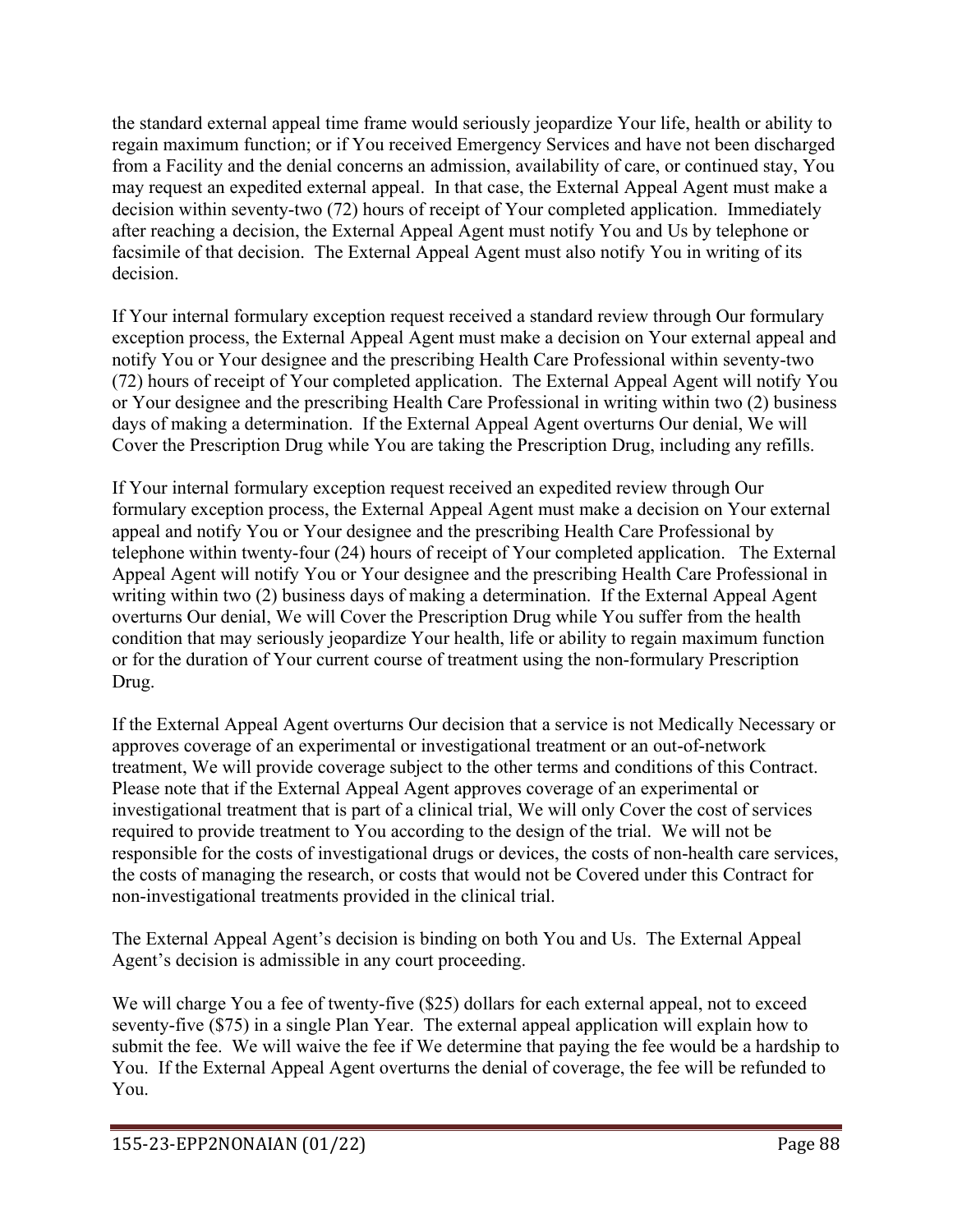### **H. Your Responsibilities.**

**It is Your responsibility to start the external appeal process.** You may start the external appeal process by filing a completed application with the New York State Department of Financial Services. You may appoint a representative to assist You with Your application; however, the Department of Financial Services may contact You and request that You confirm in writing that You have appointed the representative.

**Under New York State law, Your completed request for external appeal must be filed within four (4) months of either the date upon which You receive a final adverse determination, or the date upon which You receive a written waiver of any internal Appeal, or Our failure to adhere to claim processing requirements. We have no authority to extend this deadline.**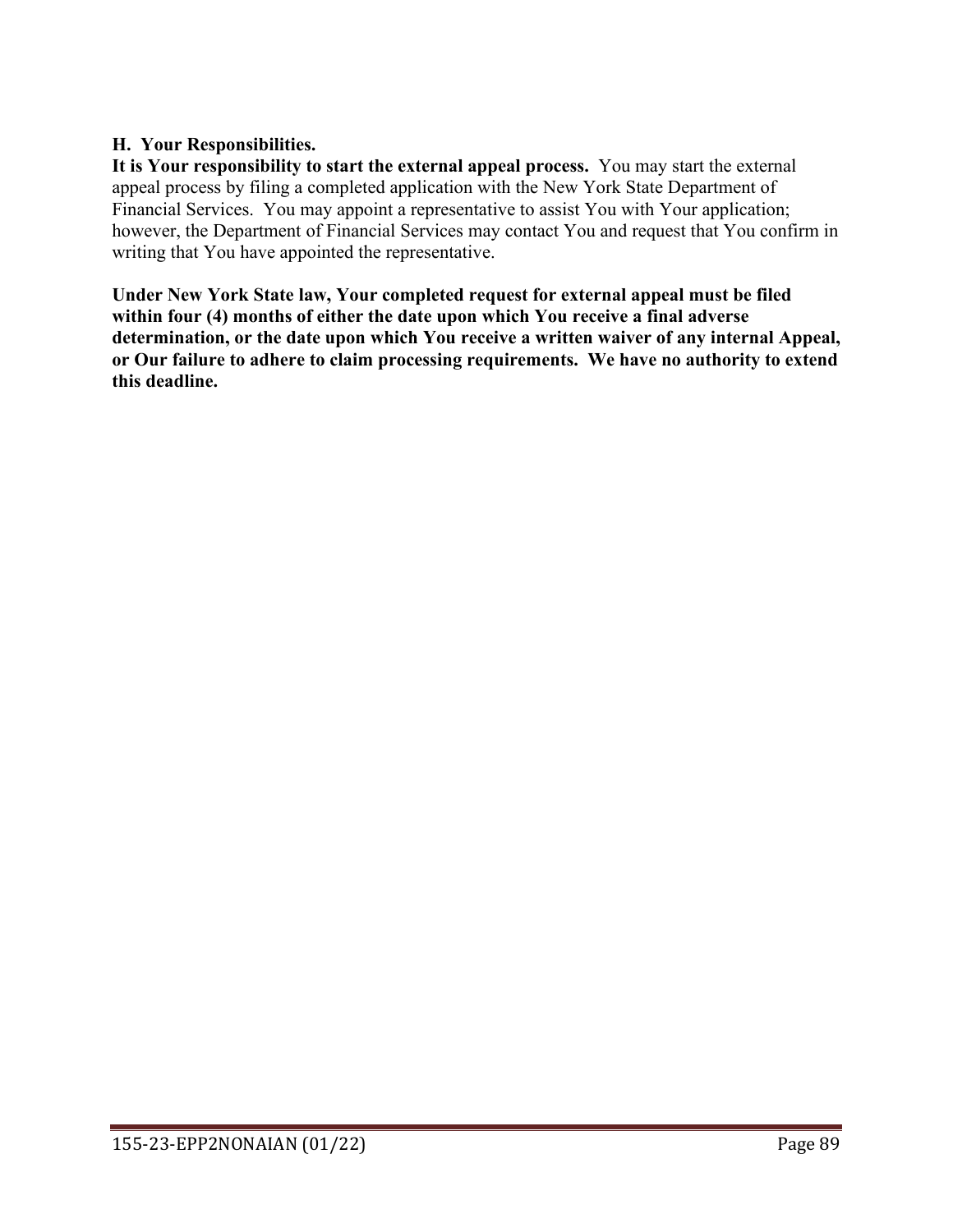### **SECTION XXII**

#### **Termination of Coverage**

This Contract may be terminated as follows:

#### **A. Automatic Termination of this Contract.**

This Contract shall automatically terminate

1. Upon Your death.

2. When You turn sixty-five (65), Your coverage will end at the end of the month in which you turn sixty-five (65) or become Medicare eligible whichever is earlier.

3. When You become Medicaid eligible or enroll in the Medicaid Program, Your coverage will end at the end of the month in which you are determined to be Medicaid eligible.

4. When Your income exceeds 200% of the Federal Poverty Level, Your coverage will end at the end of the month in which your income has changed.

5. When You have had a change in immigration status that makes you eligible for other coverage, including Medicaid, and Your coverage will end at the end of the month before you are determined to be Medicaid eligible.

6. When You have enrolled in a different program through the NY State of Health Marketplace.

7. When you have enrolled in affordable Employer Sponsored Health Insurance.

#### **B. Termination by You.**

You may terminate this Contract at any time by giving the NYSOH at least fourteen (14) days' prior written notice.

#### **C. Termination by Us.**

We may terminate this Contract with thirty (30) days' written notice as follows:

1. Non-Payment of Premiums.

Premiums are to be paid by You to Us by each Premium due date. While each Premium is due by the due date, there is a grace period for each Premium payment. If the Premium payment is not received by the end of the grace period, coverage will terminate as follows:

• If You fail to pay the required Premium within a thirty (30)-day grace period, this Contract will terminate on the last day of the thirty (30)-day grace period. You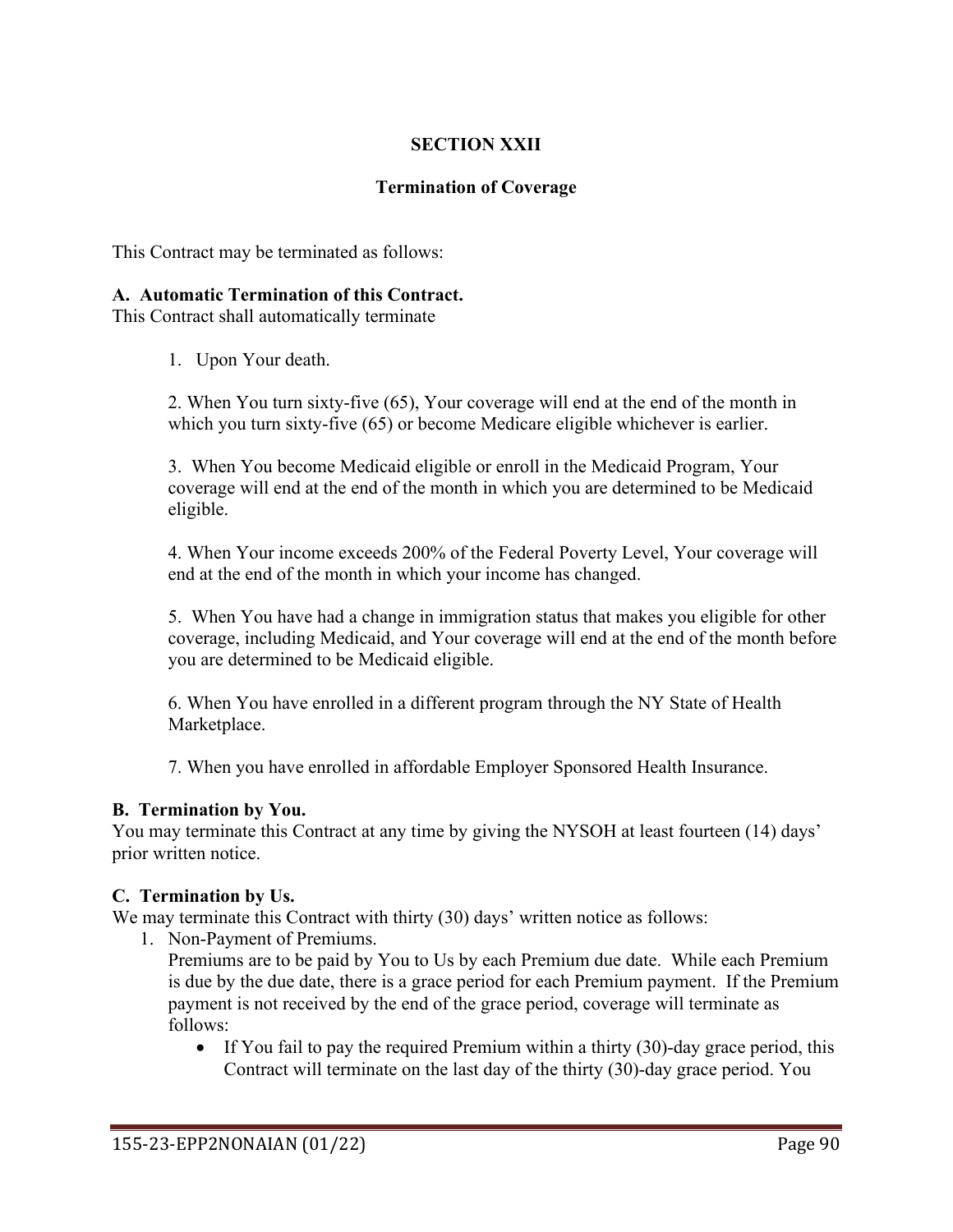will not be responsible for paying any claims submitted during the grace period if this Contract terminates.

2. Fraud or Intentional Misrepresentation of Material Fact.

If You have performed an act that constitutes fraud or made an intentional misrepresentation of material fact in writing on Your enrollment application, or in order to obtain coverage for a service, this Contract will terminate immediately upon written notice to You from the NYSOH. However, if You make an intentional misrepresentation of material fact in writing on Your enrollment application, We will rescind this Contract if the facts misrepresented would have led Us to refuse to issue this Contract and the application is attached to this Contract. Rescission means that the termination of Your coverage will have a retroactive effect of up to the issuance of this Contract.

- 3. If You no longer live or reside in Our Service Area.
- 4. The date the Contract is terminated because We stop offering the class of contracts to which this Contract belongs, without regard to claims experience or health related status of this Contract. We will provide You with at least five (5) months' prior written notice.
- 5. The date the Contract is terminated because We terminate or cease offering all hospital, surgical and medical expense coverage in the individual market, in this State. We will provide You with at least one hundred eighty (180) days' prior written notice.

No termination shall prejudice the right to a claim for benefits which arose prior to such termination.

See the Conversion Right to a New Contract after Termination section of this Contract for Your right to conversion to another individual Contract.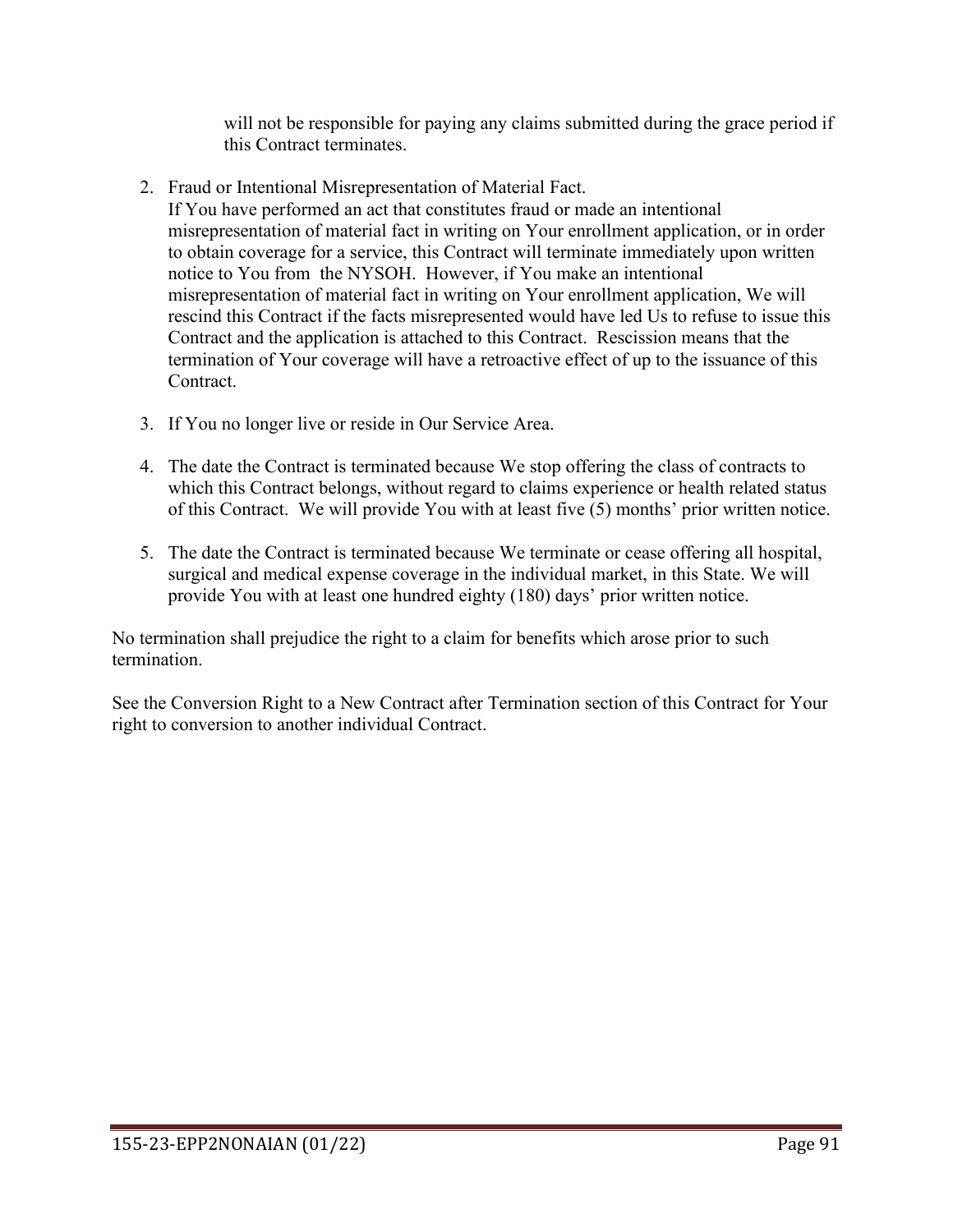## **SECTION XXIII**

### **Temporary Suspension Rights for Armed Forces' Members**

If You, the Subscriber, are a member of a reserve component of the armed forces of the United States, including the National Guard, You have the right to temporary suspension of coverage during active duty and reinstatement of coverage at the end of active duty if:

- 1. Your active duty is extended during a period when the president is authorized to order units of the reserve to active duty, provided that such additional active duty is at the request and for the convenience of the federal government; and
- 2. You serve no more than five (5) years of active duty.

You must make written request to Us to have Your coverage suspended during a period of active duty.

Upon completion of active duty, Your coverage may be resumed as long as You make written application to Us.

For coverage that was suspended while on active duty, coverage will be retroactive to the date on which active duty terminated.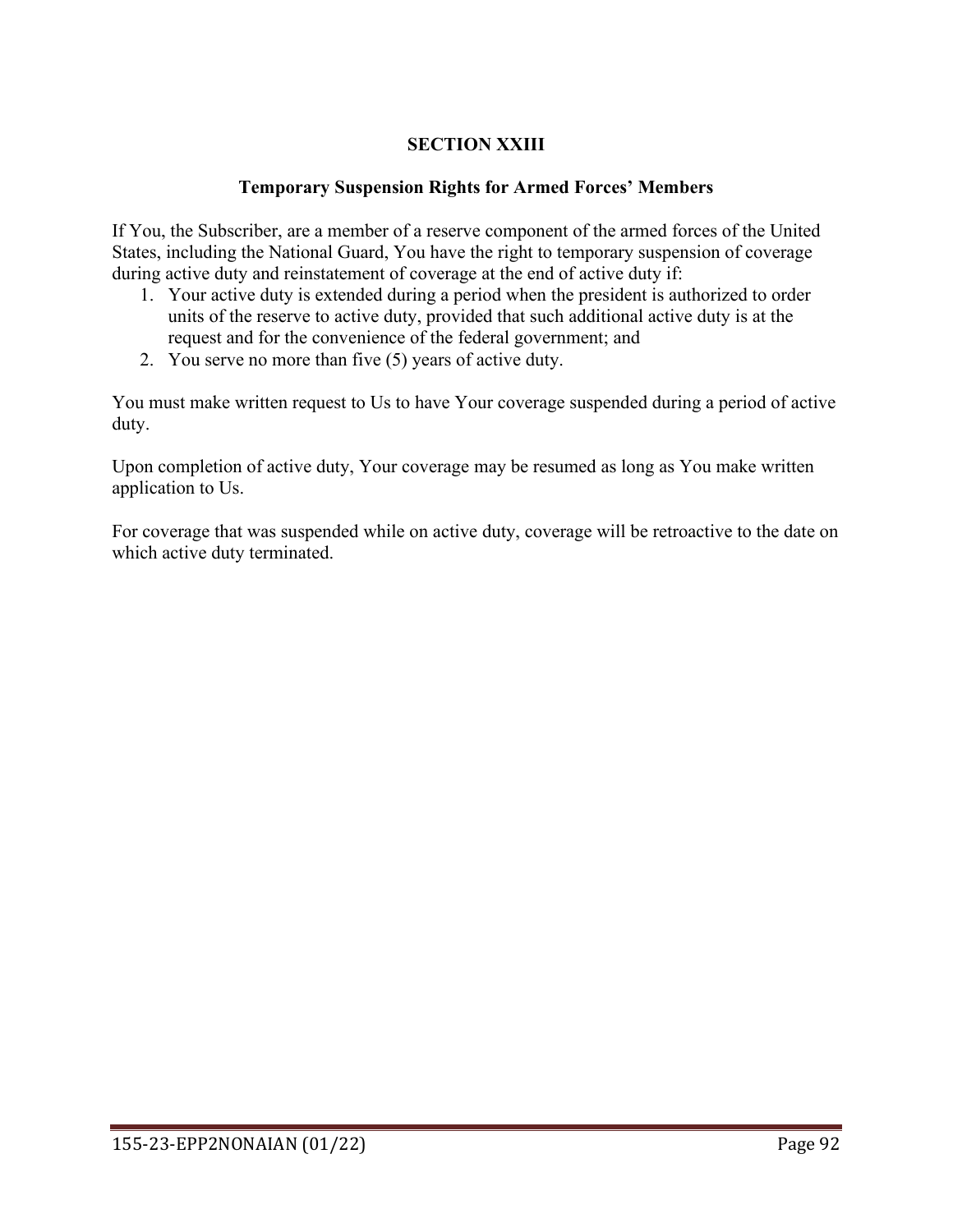### **SECTION XXIV**

#### **General Provisions**

#### **1. Agreements Between Us and Participating Providers.**

Any agreement between Us and Participating Providers may only be terminated by Us or the Providers. This Contract does not require any Provider to accept a Subscriber as a patient. We do not guarantee a Subscriber's admission to any Participating Provider or any health benefits program.

#### **2. Assignment.**

You cannot assign any benefits under this Contract or legal claims based on a denial of benefits to any person, corporation or other organization. You cannot assign any monies due under this Contract to any person, corporation or other organization unless it is an assignment to Your Provider for a surprise bill. See the How Your Coverage Works section of this Contract for more information about surprise bills. Any assignment of benefits or legal claims based on a denial of benefits by You other than for monies due for a surprise bill will be void and unenforceable.

You may request Us to make payment for services directly to Your Provider instead of You, including a payment for a surprise bill or to a Hospital for Emergency Services and inpatient services following Emergency Department Care. See the How Your Coverage Works section of this Contract for more information about surprise bills.

Assignment means the transfer to another person, corporation or other organization of Your right to the services provided under this Contract or Your right to collect money from Us for those services. Nothing in this paragraph shall affect Your right to appoint a designee or representative as otherwise permitted by applicable law.

#### **3. Changes in this Contract.**

We may unilaterally change this Contract upon renewal, if We give You forty-five (45) days' prior written notice.

### **4. Choice of Law.**

This Contract shall be governed by the laws of the State of New York.

#### **5. Clerical Error.**

Clerical error, whether by You or Us, with respect to this Contract, or any other documentation issued by Us in connection with this Contract, or in keeping any record pertaining to the coverage hereunder, will not modify or invalidate coverage otherwise validly in force or continue coverage otherwise validly terminated.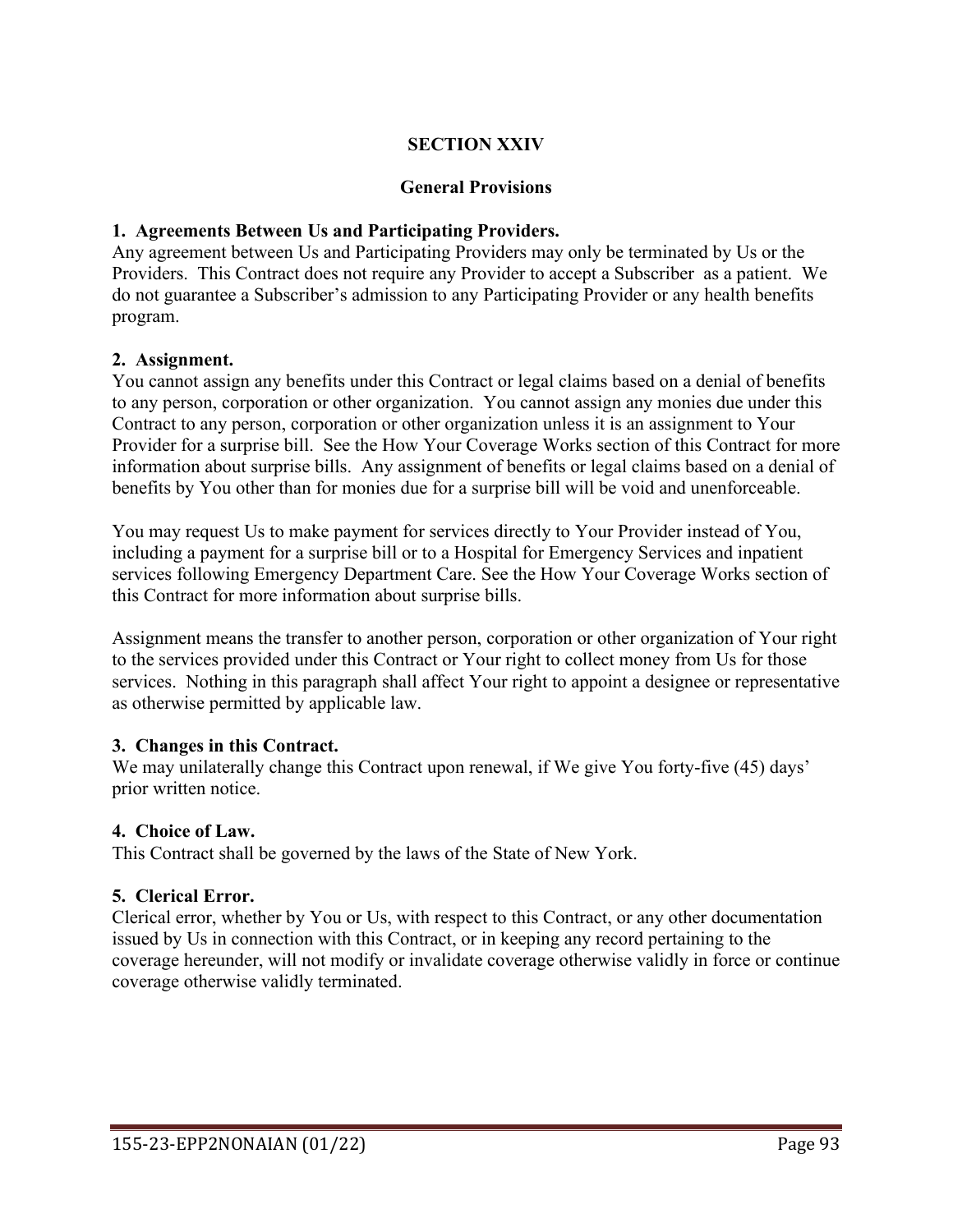### **6. Conformity with Law.**

Any term of this Contract which is in conflict with New York State law or with any applicable federal law that imposes additional requirements from what is required under New York State law will be amended to conform with the minimum requirements of such law.

### **7. Continuation of Benefit Limitations.**

Some of the benefits in this Contract may be limited to a specific number of visits. You will not be entitled to any additional benefits if Your coverage status should change during the year. For example, Your coverage terminates and you enroll in the product later in the year.

### **8. Entire Agreement.**

This Contract, including any endorsements, riders and the attached applications, if any, constitutes the entire Contract.

### **9. Fraud and Abusive Billing.**

We have processes to review claims before and after payment to detect fraud and abusive billing. Members seeking services from Non-Participating Providers could be balance billed by the Non-Participating Provider for those services that are determined to be not payable as a result of a reasonable belief of fraud or other intentional misconduct or abusive billing.

### **10. Furnishing Information and Audit.**

You will promptly furnish Us with all information and records that We may require from time to time to perform Our obligations under this Contract. You must provide Us with information over the telephone for reasons such as the following: to allow Us to determine the level of care You need; so that We may certify care authorized by Your Physician; or to make decisions regarding the Medical Necessity of Your care.

### **11. Identification Cards.**

Identification ("ID") cards are issued by Us for identification purposes only. Possession of any ID card confers no right to services or benefits under this Contract. To be entitled to such services or benefits, Your Premiums must be paid in full at the time the services are sought to be received.

### **12. Incontestability.**

No statement made by You in an application for coverage under this Contract shall avoid the Contract or be used in any legal proceeding unless the application or an exact copy is attached to this Contract.

## **13. Input in Developing Our Policies.**

You may participate in the development of Our policies by writing to Our Customer Service address, **EmblemHealth, Customer Service Department, 55 Water Street, New York, NY 10041-8190**; e-mail Us by visiting [www.emblemhealth.com,](http://www.emblemhealth.com/) or calling Us at the number on Your ID card.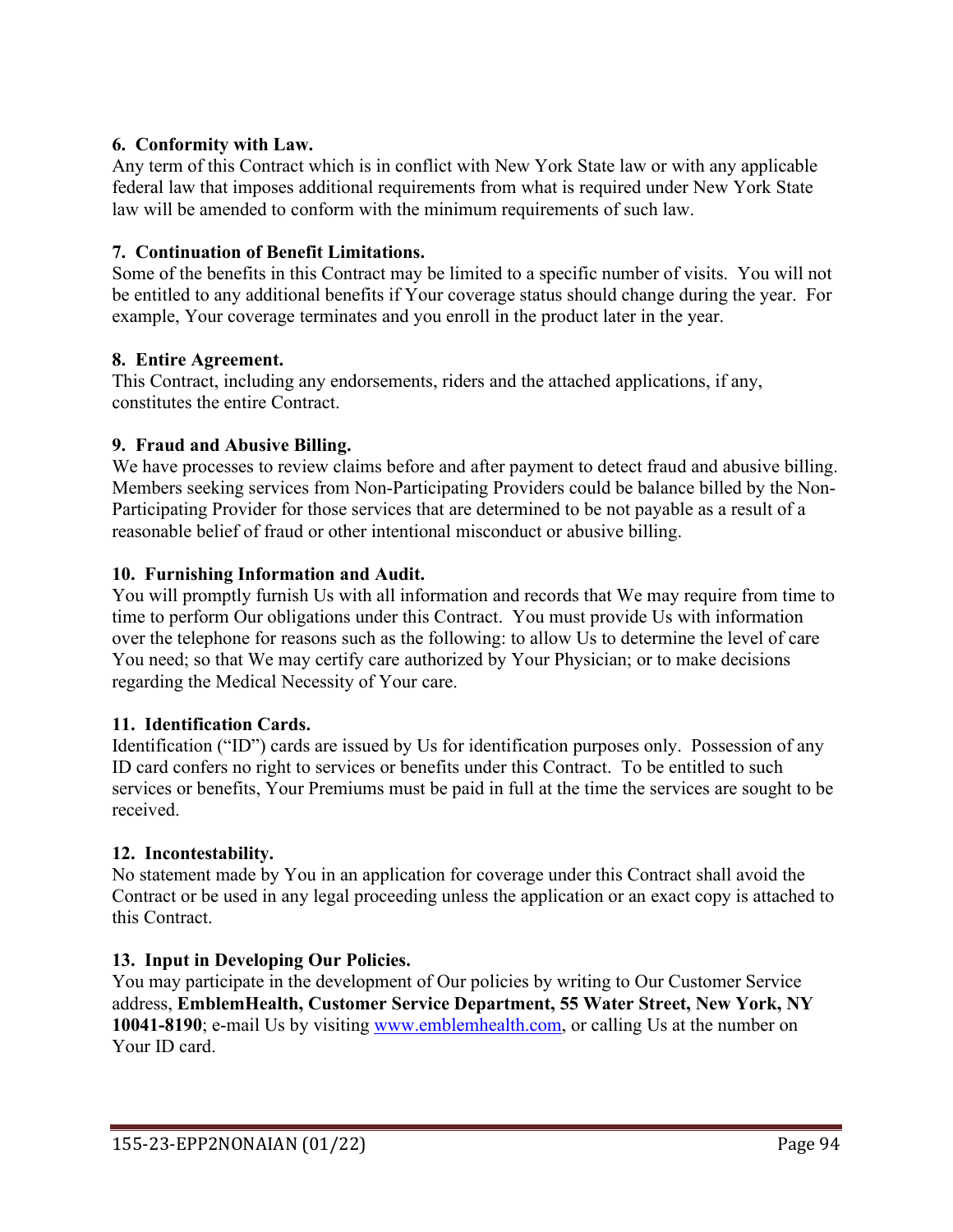### **14. Material Accessibility.**

We will give You ID cards Contracts, riders and other necessary materials.

### **15. More Information about Your Health Plan.**

You can request additional information about Your coverage under this Contract. Upon Your request, We will provide the following information:

- A list of the names, business addresses and official positions of Our board of directors, officers and members; and Our most recent annual certified financial statement which includes a balance sheet and a summary of the receipts and disbursements.
- The information that We provide the State regarding Our consumer complaints.
- A copy of Our procedures for maintaining confidentiality of Subscriber information.
- A copy of Our drug formulary. You may also inquire if a specific drug is Covered under this Contract.
- A written description of Our quality assurance program.
- A copy of Our medical policy regarding an experimental or investigational drug, medical device or treatment in clinical trials.
- Provider affiliations with participating Hospitals.
- A copy of Our clinical review criteria (e.g., Medical Necessity criteria), and where appropriate, other clinical information We may consider regarding a specific disease, course of treatment or Utilization Review guidelines including clinical review criteria relating to a step therapy protocol override determination.
- Written application procedures and minimum qualification requirements for Providers.
- Documents that contain the processes, strategies, evidentiary standards, and other factors used to apply a treatment limitation with respect to medical/surgical benefits and mental health or substance use disorder benefits under the Contract.

### **16. Notice.**

Any notice that We give You under this Contract will be mailed to Your address as it appears in Our records or delivered electronically if You consent to electronic delivery. If notice is delivered to You electronically, You may also request a copy of the notice from Us. You agree to provide Us with notice of any change of Your address. If You have to give Us any notice, it should be sent by U.S. mail, first class, postage prepaid to: EmblemHealth, 55 Water St – New York, NY 10041.

### **17. Premium Payment.**

The first month's Premium is due and payable when You apply for coverage. Coverage will begin on the effective date of the Contract as defined herein. Subsequent Premiums are due and payable on the first of each month thereafter.

### **18. Premium Refund.**

We will give any refund of Premiums, if due, to You.

### **19. Recovery of Overpayments.**

On occasion, a payment may be made to You when You are not covered, for a service that is not Covered, or which is more than is proper. When this happens, We will explain the problem to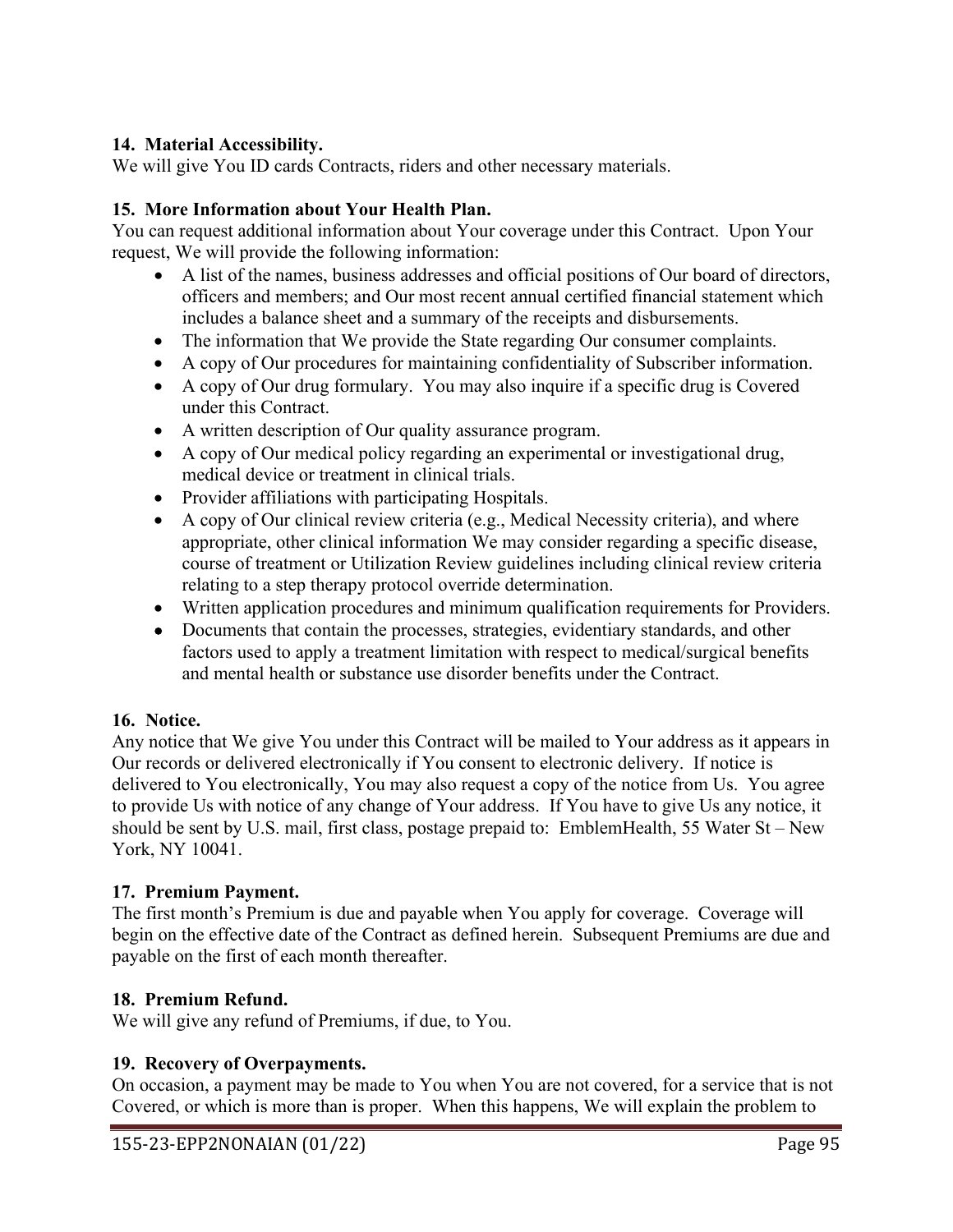You and You must return the amount of the overpayment to Us within sixty (60) days after receiving notification from Us. However, We shall not initiate overpayment recovery efforts more than twenty-four (24) months after the original payment was made unless We have a reasonable belief of fraud or other intentional misconduct.

## **20. Renewal Date.**

The renewal date for this Contract is twelve (12) months after the effective date of this Contract.

## **21. Reinstatement after Default.**

If You default in making any payment under this Contract, the subsequent acceptance of payment by Us or by one of Our authorized agents or brokers shall reinstate the Contract.

## **22. Right to Develop Guidelines and Administrative Rules.**

We may develop or adopt standards that describe in more detail when We will or will not make payments under this Contract. Examples of the use of the standards are to determine whether: Hospital inpatient care was Medically Necessary; surgery was Medically Necessary to treat Your illness or injury; or certain services are skilled care. Those standards will not be contrary to the descriptions in this Contract. If You have a question about the standards that apply to a particular benefit, You may contact Us and We will explain the standards or send You a copy of the standards. We may also develop administrative rules pertaining to enrollment and other administrative matters. We shall have all the powers necessary or appropriate to enable Us to carry out Our duties in connection with the administration of this Contract.

## **23. Right to Offset.**

If We make a claim payment to You or on Your behalf in error or You owe Us any money, You must repay the amount You owe Us. Except as otherwise required by law, if We owe You a payment for other claims received, We have the right to subtract any amount You owe Us from any payment We owe You.

## **24. Severability.**

The unenforceability or invalidity of any provision of this Contract shall not affect the validity and enforceability of the remainder of this Contract.

# **25. Significant Change in Circumstances.**

If We are unable to arrange for Covered Services as provided under this Contract as the result of events outside of Our control, We will make a good faith effort to make alternative arrangements. These events would include a major disaster, epidemic, the complete or partial destruction of facilities, riot, civil insurrection, disability of a significant part of Participating Providers' personnel, or similar causes. We will make reasonable attempts to arrange for Covered Services. We and Our Participating Providers will not be liable for delay, or failure to provide or arrange for Covered Services if such failure or delay is caused by such an event.

## **26. Subrogation and Reimbursement.**

These paragraphs apply when another party (including any insurer) is, or may be found to be, responsible for Your injury, illness or other condition and We have provided benefits related to that injury, illness or condition. As permitted by applicable state law, unless preempted by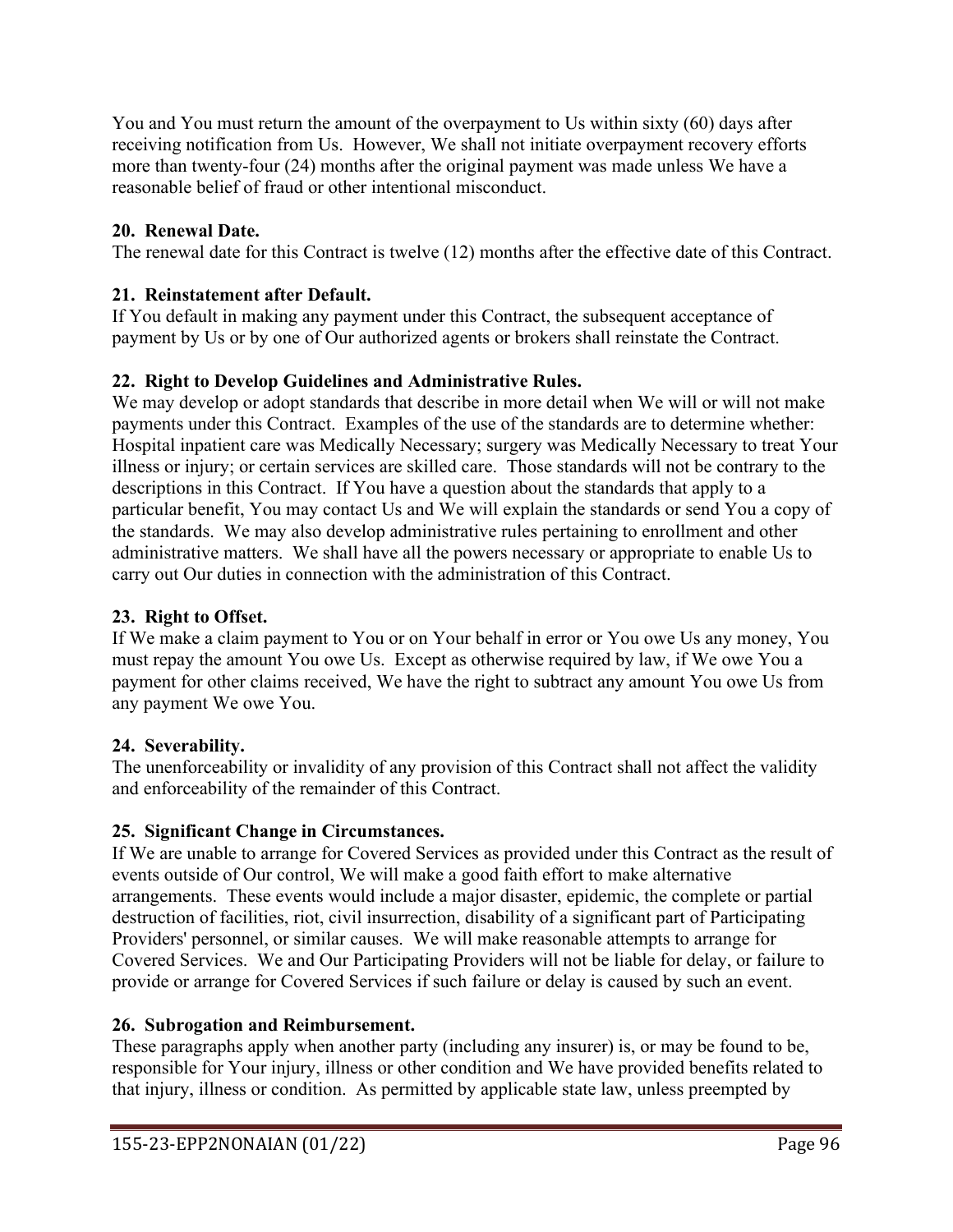federal law, We may be subrogated to all rights of recovery against any such party (including Your own insurance carrier) for the benefits We have provided to You under this Contract. Subrogation means that We have the right, independently of You, to proceed directly against the other party to recover the benefits that We have provided.

Subject to applicable state law, unless preempted by federal law, We may have a right of reimbursement if You or anyone on Your behalf receives payment from any responsible party (including Your own insurance carrier) from any settlement, verdict or insurance proceeds, in connection with an injury, illness, or condition for which We provided benefits. Under New York General Obligations Law Section 5-335, Our right of recovery does not apply when a settlement is reached between a plaintiff and defendant, unless a statutory right of reimbursement exists. The law also provides that, when entering into a settlement, it is presumed that You did not take any action against Our rights or violate any contract between You and Us. The law presumes that the settlement between You and the responsible party does not include compensation for the cost of health care services for which We provided benefits.

We request that You notify Us within thirty (30) days of the date when any notice is given to any party, including an insurance company or attorney, of Your intention to pursue or investigate a claim to recover damages or obtain compensation due to injury, illness or condition sustained by You for which We have provided benefits. You must provide all information requested by Us or Our representatives including, but not limited to, completing and submitting any applications or other forms or statements as We may reasonably request.

## **27. Third Party Beneficiaries.**

No third party beneficiaries are intended to be created by this Contract and nothing in this Contract shall confer upon any person or entity other than You or Us any right, benefit, or remedy of any nature whatsoever under or by reason of this Contract. No other party can enforce this Contract's provisions or seek any remedy arising out of either Our or Your performance or failure to perform any portion of this Contract, or to bring an action or pursuit for the breach of any terms of this Contract.

### **28. Time to Sue.**

No action at law or in equity may be maintained against Us prior to the expiration of sixty (60) days after written submission of a claim has been furnished to Us as required in this Contract. You must start any lawsuit against Us under this Contract within two (2) years from the date the claim was required to be filed.

### **29. Translation Services.**

Translation services are available free of charge under this Contract for non-English speaking Subscribers. Please contact Us at the number on Your ID card to access these services.

### **30. Venue for Legal Action.**

If a dispute arises under this Contract, it must be resolved in a court located in the State of New York. You agree not to start a lawsuit against Us in a court anywhere else. You also consent to New York State courts having personal jurisdiction over You. That means that, when the proper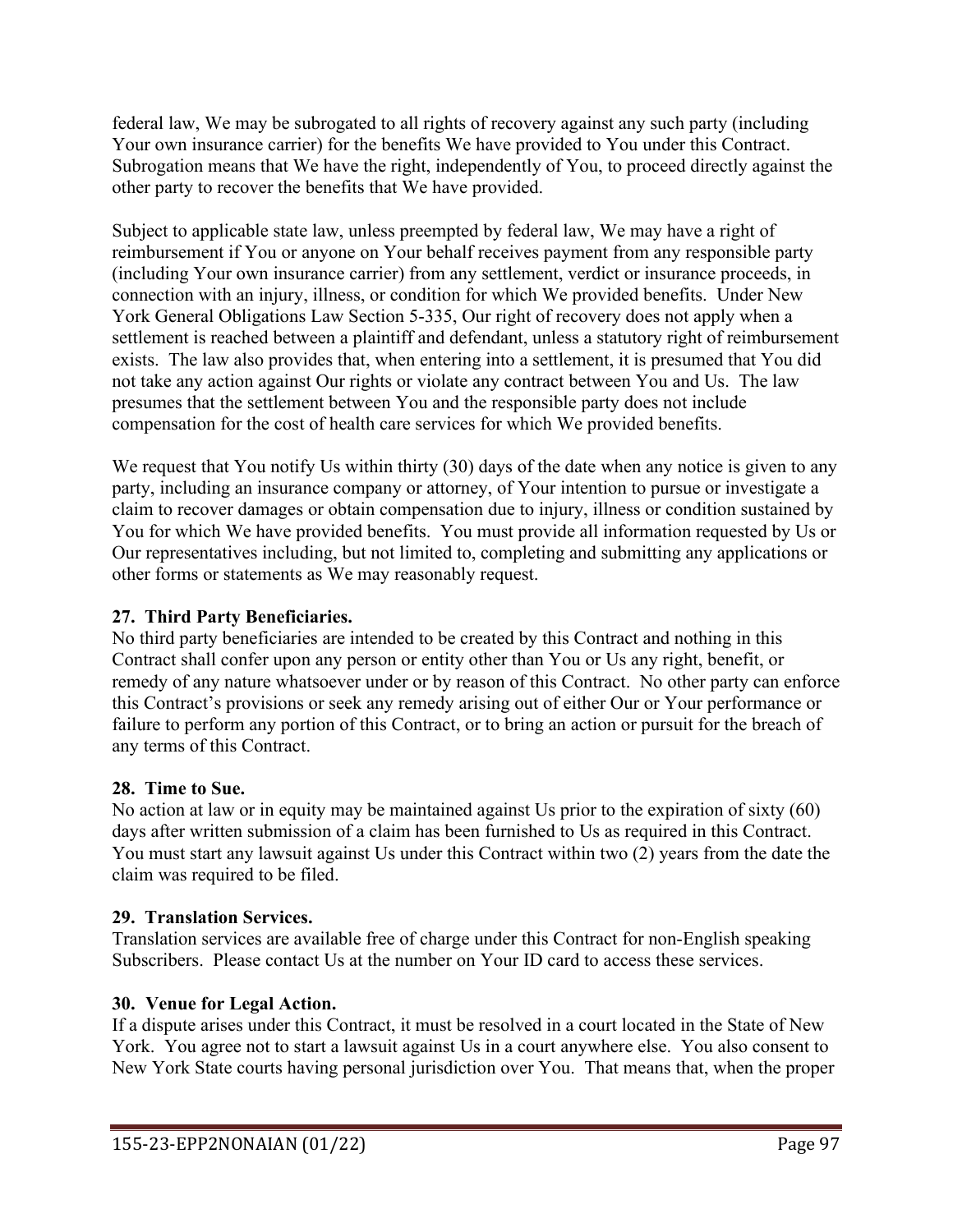procedures for starting a lawsuit in these courts have been followed, the courts can order You to defend any action We bring against You.

### **31. Waiver.**

The waiver by any party of any breach of any provision of this Contract will not be construed as a waiver of any subsequent breach of the same or any other provision. The failure to exercise any right hereunder will not operate as a waiver of such right.

### **32. Who May Change this Contract.**

This Contract may not be modified, amended, or changed, except in writing and signed by Our Chief Executive Officer ("CEO") or a person designated by the CEO. No employee, agent, or other person is authorized to interpret, amend, modify, or otherwise change this Contract in a manner that expands or limits the scope of coverage, or the conditions of eligibility, enrollment, or participation, unless in writing and signed by the CEO President or person designated by the CEO.

### **33. Who Receives Payment under this Contract.**

Payments under this Contract for services provided by a Participating Provider will be made directly by Us to the Provider. If You receive services from a Non-Participating Provider, We reserve the right to pay either You or the Provider. If You assign benefits for a surprise bill to Your Non-Participating Provider, We will pay the Non-Participating Provider directly. See the How Your Coverage Works section of this Contract for more information about surprise bills.

### **34. Workers' Compensation Not Affected.**

The coverage provided under this Contract is not in lieu of and does not affect any requirements for coverage by workers' compensation insurance or law.

### **35. Your Medical Records and Reports.**

In order to provide Your coverage under this Contract, it may be necessary for Us to obtain Your medical records and information from Providers who treated You. Our actions to provide that coverage include processing Your claims, reviewing Grievances, Appeals, or complaints involving Your care, and quality assurance reviews of Your care, whether based on a specific complaint or a routine audit of randomly selected cases. By accepting coverage under this Contract, except as prohibited by state or federal law, You automatically give Us or Our designee permission to obtain and use Your medical records for those purposes and You authorize each and every Provider who renders services to You to:

- Disclose all facts pertaining to Your care, treatment, and physical condition to Us or to a medical, dental, or mental health professional that We may engage to assist Us in reviewing a treatment or claim, or in connection with a complaint or quality of care review;
- Render reports pertaining to Your care, treatment, and physical condition to Us, or to a medical, dental, or mental health professional that We may engage to assist Us in reviewing a treatment or claim; and
- Permit copying of Your medical records by Us.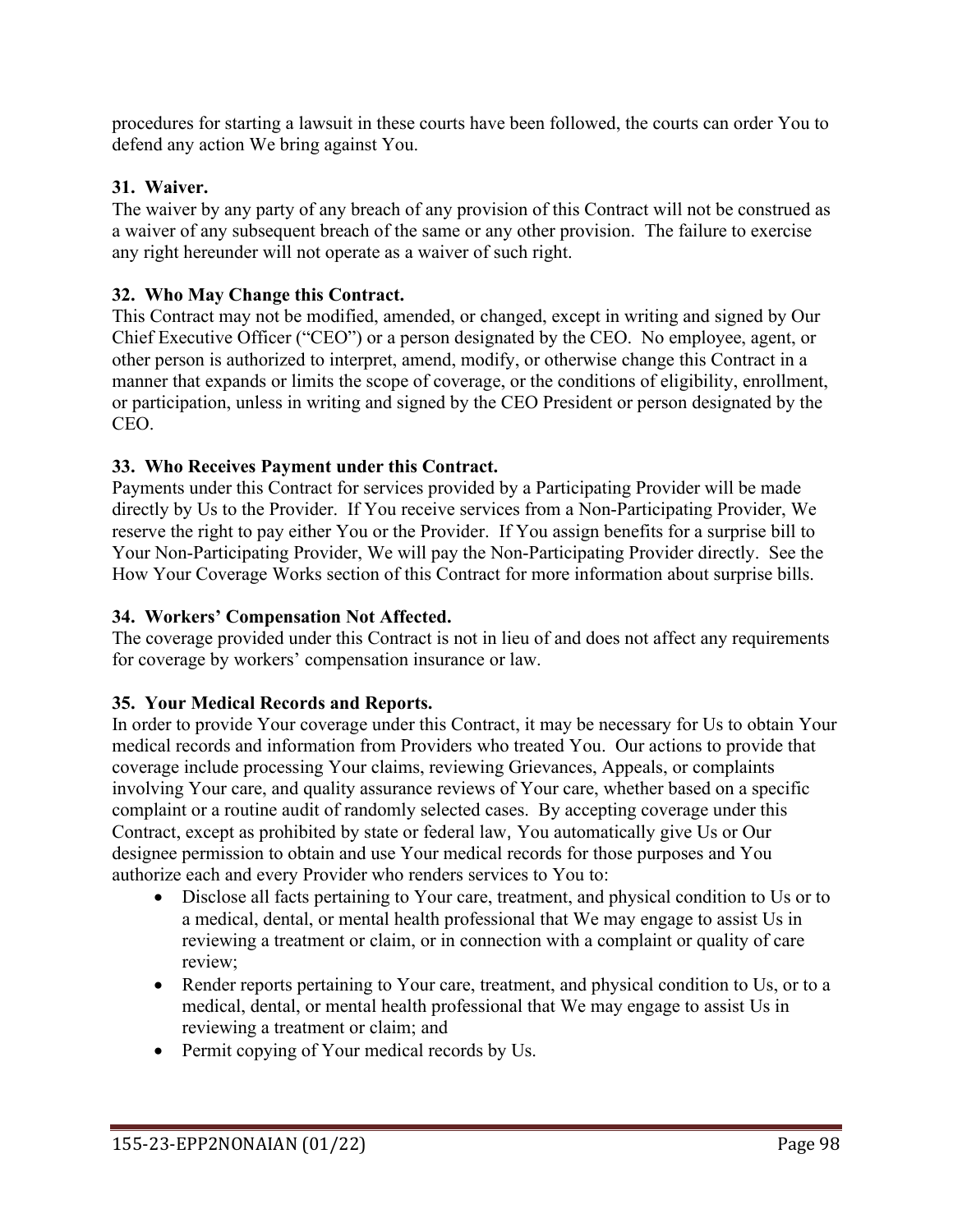We agree to maintain Your medical information in accordance with state and federal confidentiality requirements. However, to the extent permitted under state or federal law, You automatically give Us permission to share Your information with the New York State Department of Health, and other authorized federal, state and local agencies with authority over the Essential Plan, quality oversight organizations, and third parties with which We contract to assist Us in administering this Contract, so long as they also agree to maintain the information in accordance with state and federal confidentiality requirements. If You want to take away any permissions you gave to release this information, you may call us at the number on your ID card.

### **36. Your Rights and Responsibilities.**

As a Member, You have rights and responsibilities when receiving health care. As Your health care partner, We want to make sure Your rights are respected while providing Your health benefits. You have the right to obtain complete and current information concerning a diagnosis, treatment and prognosis from a Physician or other Provider in terms You can reasonably understand. When it is not advisable to give such information to You, the information shall be made available to an appropriate person acting on Your behalf.

You have the right to receive information from Your Physician or other Provider that You need in order to give Your informed consent prior to the start of any procedure or treatment.

You have the right to refuse treatment to the extent permitted by law and to be informed of the medical consequences of that action.

You have the right to formulate advance directives regarding Your care.

You have the right to access Our Participating Providers.

As a Member, You should also take an active role in Your care. We encourage You to:

- Understand Your health problems as well as You can and work with Your Providers to make a treatment plan that You all agree on;
- Follow the treatment plan that You have agreed on with Your doctors or Providers;
- Give Us, Your doctors and other Providers the information needed to help You get the care You need and all the benefits You are eligible for under Your Contract. This may include information about other health insurance benefits You have along with Your coverage with Us; and
- Inform Us if You have any changes to Your name, address or Dependents covered under Your Contract.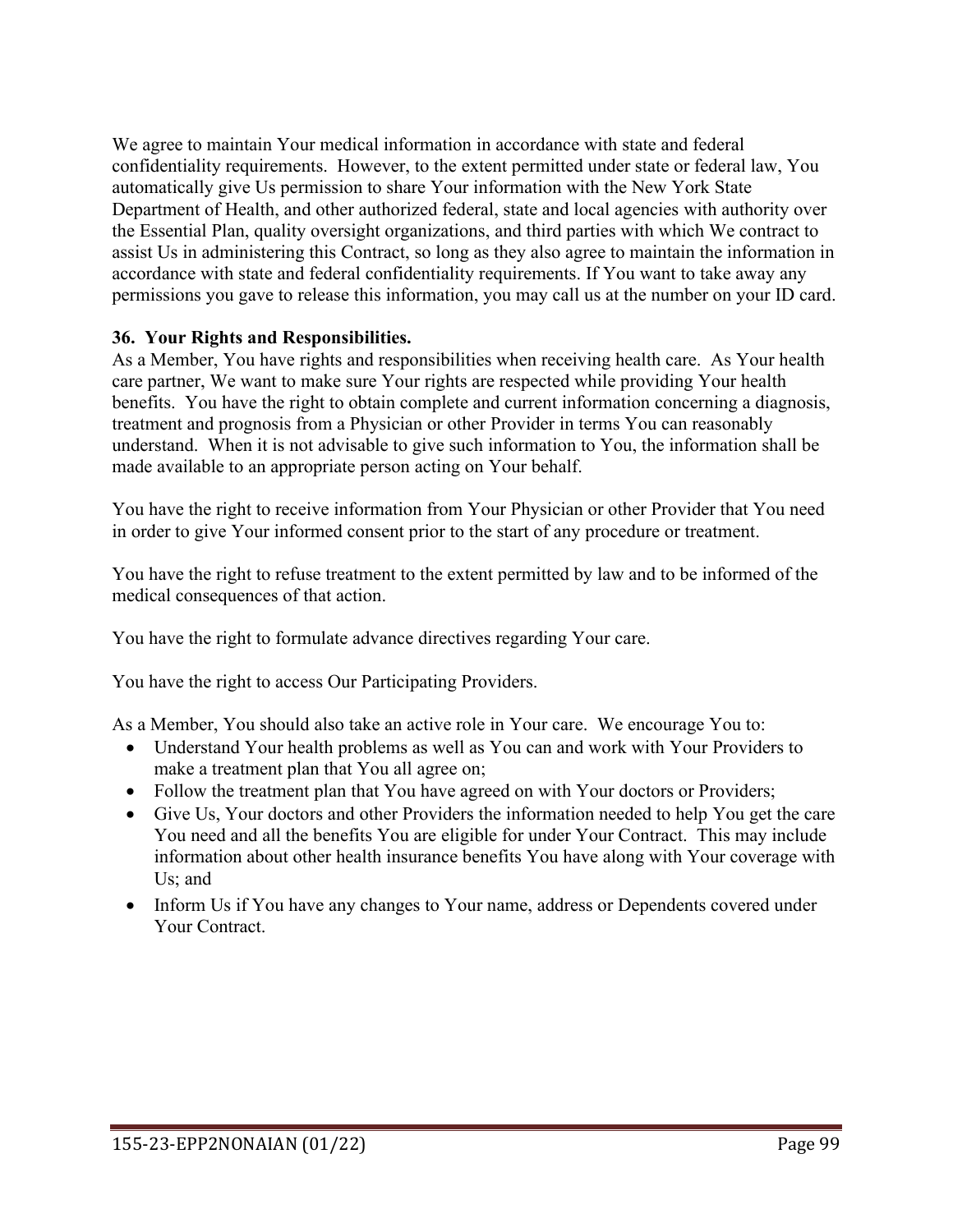# **Section XXV**

## **Essential Plan Program 2 Schedule of Benefits** *\*See Benefit Description in Contract for More Details*

| <b>COST-SHARING</b>                                                                                                                                                    | Participating<br><b>Provider Member</b><br><b>Responsibility for</b><br><b>Cost-Sharing</b> | <b>Non-Participating</b><br><b>Provider Member</b><br><b>Responsibility for Cost-</b><br><b>Sharing</b> |                                   |
|------------------------------------------------------------------------------------------------------------------------------------------------------------------------|---------------------------------------------------------------------------------------------|---------------------------------------------------------------------------------------------------------|-----------------------------------|
| <b>Deductible</b><br>Individual                                                                                                                                        | \$0                                                                                         | None                                                                                                    |                                   |
| <b>Out-of-Pocket Limit</b><br>Individual<br>Deductibles, Coinsurance<br>and Copayments that make<br>up Your Out-of-Pocket<br>Limit accumulate on a Plan<br>Year basis. | \$200                                                                                       | Non-Participating Provider<br>services are not Covered<br>except as required for<br>emergency care      |                                   |
| <b>OFFICE VISITS</b>                                                                                                                                                   | Participating                                                                               | <b>Non-Participating</b>                                                                                | Limits                            |
|                                                                                                                                                                        | <b>Provider Member</b><br><b>Responsibility for</b><br><b>Cost-Sharing</b>                  | <b>Provider Member</b><br><b>Responsibility for Cost-</b><br><b>Sharing</b>                             |                                   |
| Primary Care Office Visits<br>(or Home Visits)                                                                                                                         | \$0 Copayment                                                                               | Non-Participating Provider<br>services are not Covered<br>and You pay the full cost                     | See benefit<br>for<br>description |
| <b>Specialist Office Visits</b><br>(or Home Visits)                                                                                                                    | \$0 Copayment                                                                               | Non-Participating Provider<br>services are not Covered<br>and You pay the full cost                     | See benefit<br>for<br>description |
| <b>Referral Required</b>                                                                                                                                               |                                                                                             |                                                                                                         |                                   |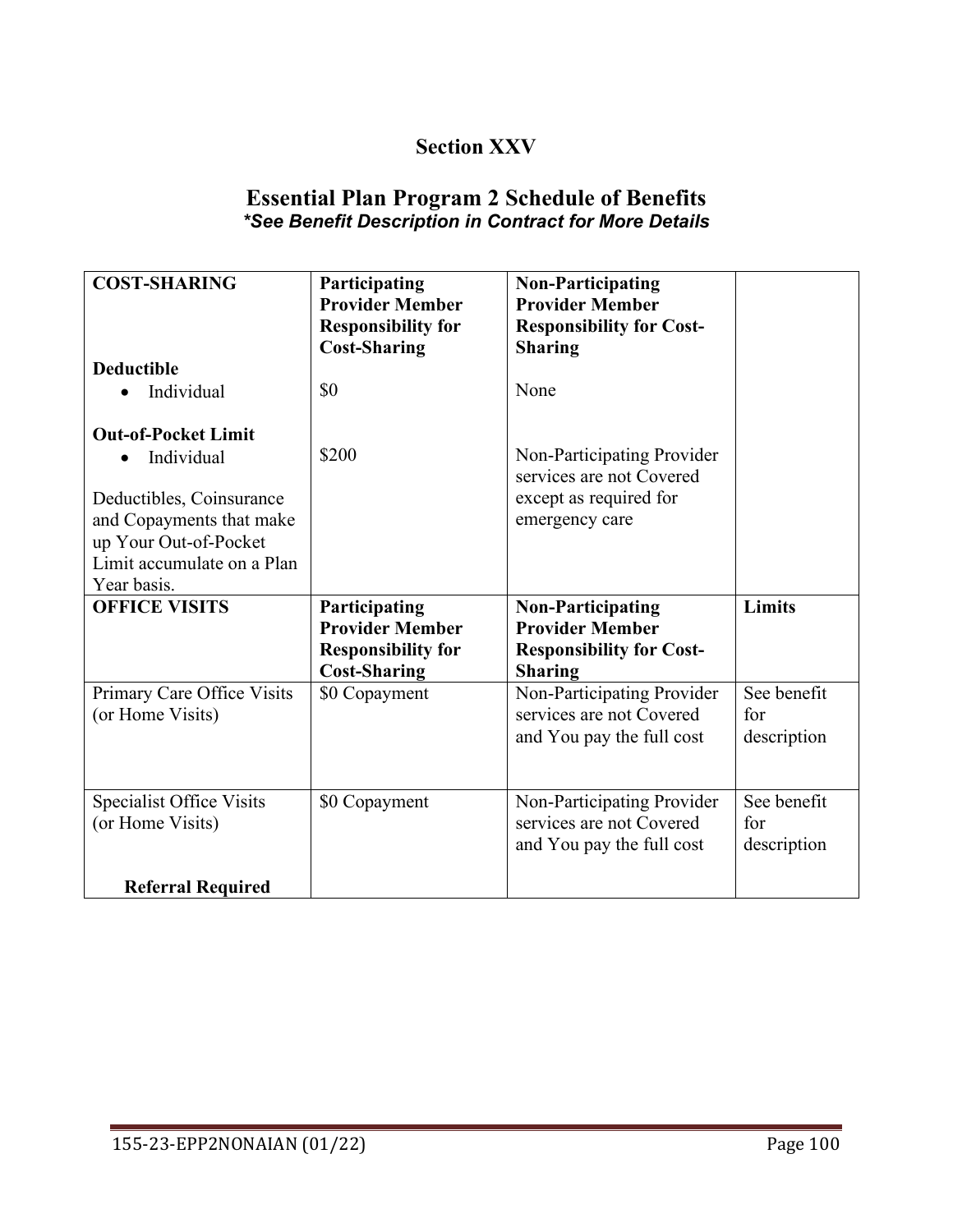| <b>PREVENTIVE CARE</b>                                                                              | Participating<br><b>Provider Member</b><br><b>Responsibility for</b><br><b>Cost-Sharing</b> | <b>Non-Participating</b><br><b>Provider Member</b><br><b>Responsibility for Cost-</b><br><b>Sharing</b> | Limits                            |
|-----------------------------------------------------------------------------------------------------|---------------------------------------------------------------------------------------------|---------------------------------------------------------------------------------------------------------|-----------------------------------|
| <b>Adult Annual</b><br>Physical<br>Examinations*                                                    | Covered in full                                                                             | Non-Participating Provider<br>services are not Covered<br>and You pay the full cost                     | See benefit<br>for<br>description |
| Adult<br>Immunizations*                                                                             | Covered in full                                                                             | Non-Participating Provider<br>services are not Covered<br>and You pay the full cost                     |                                   |
| Routine<br>Gynecological<br>Services/Well<br>Woman Exams*                                           | Covered in full                                                                             | Non-Participating Provider<br>services are not Covered<br>and You pay the full cost                     |                                   |
| Mammograms,<br>Screenings and<br>Diagnostic Imaging<br>for the Detection of<br><b>Breast Cancer</b> | Covered in full                                                                             | Non-Participating Provider<br>services are not Covered<br>and You pay the full cost                     |                                   |
| Sterilization<br>Procedures for<br>Women*                                                           | Covered in full                                                                             | Non-Participating Provider<br>services are not Covered<br>and You pay the full cost                     |                                   |
| Vasectomy                                                                                           | See Surgical Services<br>Cost-Sharing                                                       | Non-Participating Provider<br>services are not Covered<br>and You pay the full cost                     |                                   |
| <b>Bone Density</b><br>Testing*                                                                     | Covered in full                                                                             | Non-Participating Provider<br>services are not Covered<br>and You pay the full cost                     |                                   |
| Screening for<br><b>Prostate Cancer</b>                                                             | Covered in full                                                                             | Non-Participating Provider<br>services are not Covered<br>and You pay the full cost                     |                                   |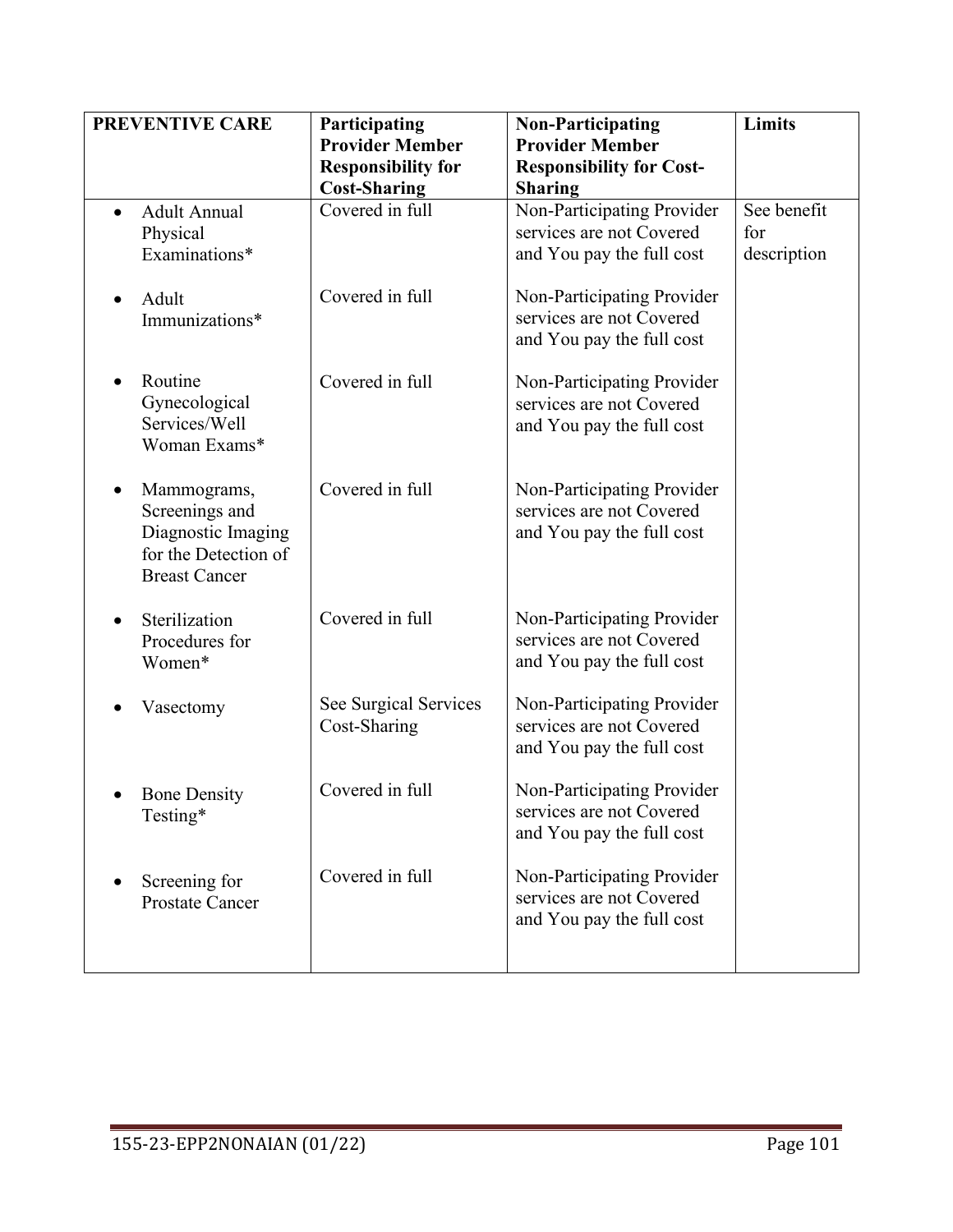| <b>PREVENTIVE CARE -</b><br>(Continued)                                                                                                             | Participating<br><b>Provider Member</b><br><b>Responsibility for</b>                                                                                                                                      | <b>Non-Participating</b><br><b>Provider Member</b><br><b>Responsibility for Cost-</b> | Limits                            |
|-----------------------------------------------------------------------------------------------------------------------------------------------------|-----------------------------------------------------------------------------------------------------------------------------------------------------------------------------------------------------------|---------------------------------------------------------------------------------------|-----------------------------------|
|                                                                                                                                                     | <b>Cost-Sharing</b>                                                                                                                                                                                       | <b>Sharing</b>                                                                        |                                   |
| All other preventive<br>$\bullet$<br>services required by<br><b>USPSTF</b> and HRSA                                                                 | Covered in full                                                                                                                                                                                           | Non-Participating Provider<br>services are not Covered<br>and You pay the full cost   | See benefit<br>for<br>description |
| *When preventive<br>services are not<br>provided in<br>accordance with the<br>comprehensive<br>guidelines supported<br>by USPSTF and<br><b>HRSA</b> | Use Cost-Sharing for<br>appropriate service<br>(Primary Care Office<br>Visit; Specialist Office<br>Visit; Diagnostic<br>Radiology Services;<br><b>Laboratory Procedures</b><br>and Diagnostic<br>Testing) | Non-Participating Provider<br>services are not Covered<br>and You pay the full cost   |                                   |
| <b>EMERGENCY CARE</b>                                                                                                                               | Participating                                                                                                                                                                                             | <b>Non-Participating</b>                                                              | Limits                            |
|                                                                                                                                                     | <b>Provider Member</b>                                                                                                                                                                                    | <b>Provider Member</b>                                                                |                                   |
|                                                                                                                                                     | <b>Responsibility for</b><br><b>Cost-Sharing</b>                                                                                                                                                          | <b>Responsibility for Cost-</b><br><b>Sharing</b>                                     |                                   |
| Pre-Hospital Emergency                                                                                                                              | \$0 Copayment                                                                                                                                                                                             | \$0 Copayment                                                                         | See benefit                       |
| <b>Medical Services</b>                                                                                                                             |                                                                                                                                                                                                           |                                                                                       | for                               |
| (Ambulance Services)                                                                                                                                |                                                                                                                                                                                                           |                                                                                       | description                       |
| Non-Emergency                                                                                                                                       | \$0 Copayment                                                                                                                                                                                             | Non-Participating Provider                                                            | See benefit                       |
| <b>Ambulance Services</b>                                                                                                                           |                                                                                                                                                                                                           | services are not Covered                                                              | for                               |
|                                                                                                                                                     |                                                                                                                                                                                                           | and You pay the full cost                                                             | description                       |
| <b>Preauthorization required</b>                                                                                                                    |                                                                                                                                                                                                           |                                                                                       |                                   |
| <b>Emergency Department</b>                                                                                                                         | \$0 Copayment                                                                                                                                                                                             | \$0 Copayment                                                                         | See benefit                       |
|                                                                                                                                                     |                                                                                                                                                                                                           |                                                                                       | for                               |
| Copayment waived if                                                                                                                                 |                                                                                                                                                                                                           |                                                                                       | description                       |
| admitted to Hospital                                                                                                                                |                                                                                                                                                                                                           |                                                                                       |                                   |
| <b>Urgent Care Center</b>                                                                                                                           | \$0 Copayment                                                                                                                                                                                             | Non-Participating Provider                                                            | See benefit                       |
|                                                                                                                                                     |                                                                                                                                                                                                           | services are not Covered                                                              | for                               |
|                                                                                                                                                     |                                                                                                                                                                                                           | and You pay the full cost                                                             | description                       |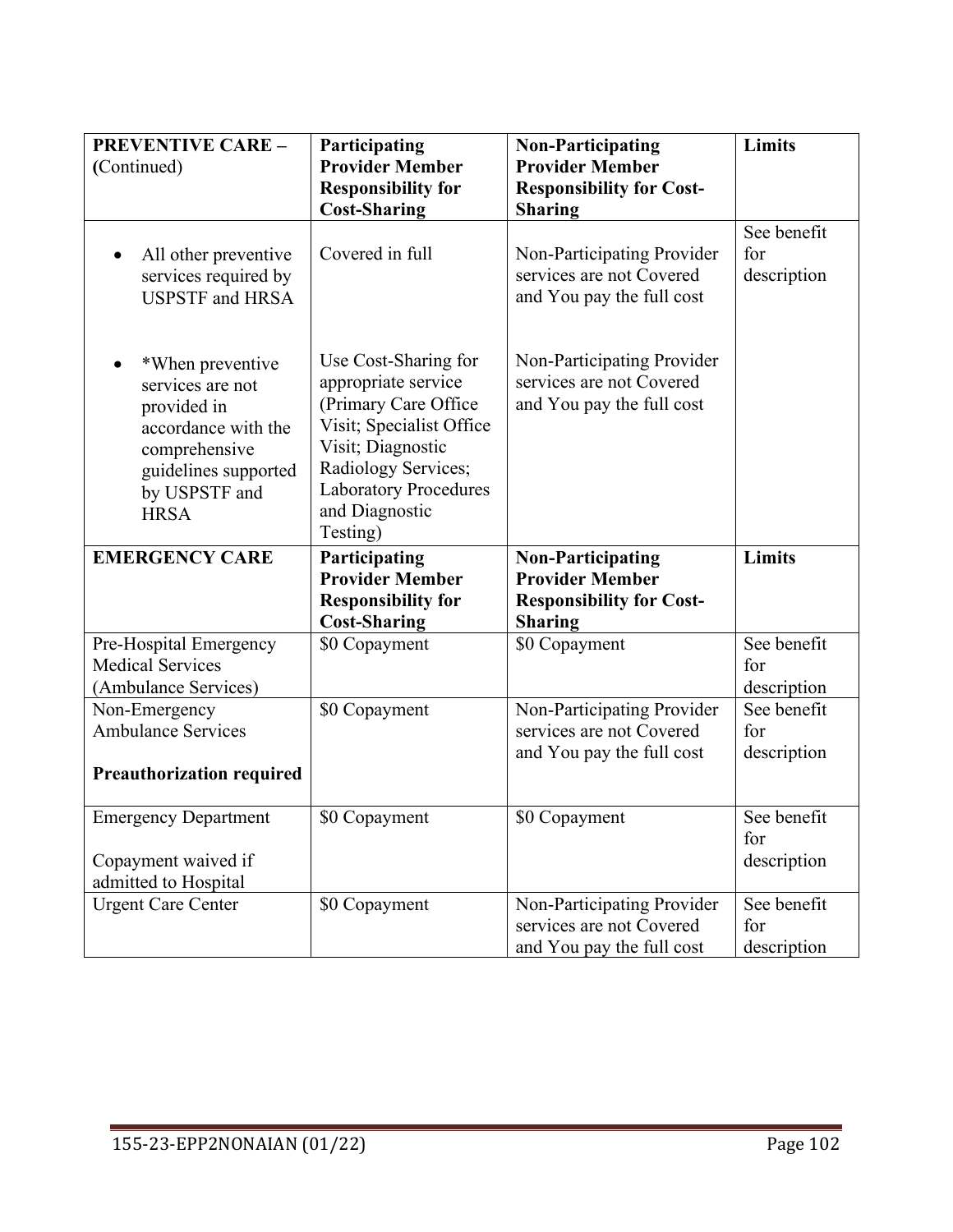| <b>PROFESSIONAL</b>                                                        | Participating             | <b>Non-Participating</b>                                                            | Limits                            |
|----------------------------------------------------------------------------|---------------------------|-------------------------------------------------------------------------------------|-----------------------------------|
| <b>SERVICES</b> and                                                        | <b>Provider Member</b>    | <b>Provider Member</b>                                                              |                                   |
| <b>OUTPATIENT CARE</b>                                                     | <b>Responsibility for</b> | <b>Responsibility for Cost-</b>                                                     |                                   |
|                                                                            | <b>Cost-Sharing</b>       | <b>Sharing</b>                                                                      |                                   |
| <b>Advanced Imaging</b>                                                    |                           |                                                                                     | See benefit                       |
| Services                                                                   |                           |                                                                                     | for                               |
| Performed in a<br>Freestanding<br>Radiology Facility<br>or Office setting  | \$0 Copayment             | Non-Participating Provider<br>services are not Covered<br>and You pay the full cost | description                       |
| Performed in a<br>Specialist Office                                        | \$0 Copayment             | Non-Participating Provider<br>services are not Covered<br>and You pay the full cost |                                   |
| Performed as<br>$\bullet$<br><b>Outpatient Hospital</b><br><b>Services</b> | \$0 Copayment             | Non-Participating Provider<br>services are not Covered<br>and You pay the full cost |                                   |
| <b>Preauthorization required</b>                                           |                           |                                                                                     |                                   |
| Allergy Testing and<br>Treatment                                           |                           |                                                                                     | See benefit<br>for<br>description |
| Performed in a PCP<br>Office                                               | \$0 Copayment             | Non-Participating Provider<br>services are not Covered<br>and You pay the full cost |                                   |
| Performed in a<br>Specialist Office                                        | \$0 Copayment             | Non-Participating Provider<br>services are not Covered<br>and You pay the full cost |                                   |
| <b>Preauthorization required</b>                                           |                           |                                                                                     |                                   |
| <b>Ambulatory Surgical</b><br><b>Center Facility Fee</b>                   | \$0 Copayment             | Non-Participating Provider<br>services are not Covered<br>and You pay the full cost | See benefit<br>for<br>description |
| Preauthorization<br>Required                                               |                           |                                                                                     |                                   |
| Anesthesia Services<br>(all settings)                                      | Covered in full           | Non-Participating Provider<br>services are not Covered<br>and You pay the full cost | See benefit<br>for<br>description |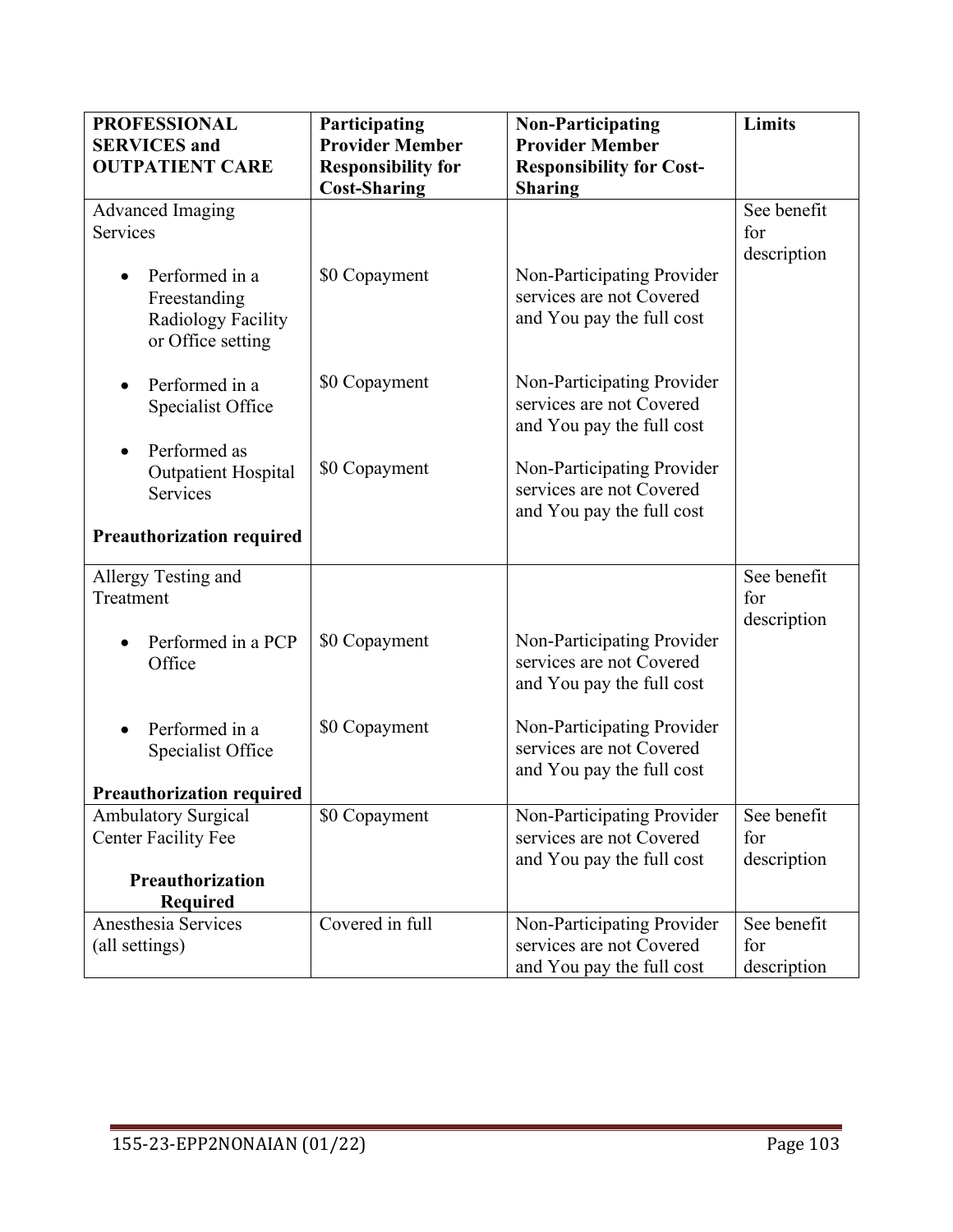| <b>PROFESSIONAL</b>                   | Participating                             | <b>Non-Participating</b>                               | Limits      |
|---------------------------------------|-------------------------------------------|--------------------------------------------------------|-------------|
| <b>SERVICES</b> and                   | <b>Provider Member</b>                    | <b>Provider Member</b>                                 |             |
| <b>OUTPATIENT CARE -</b>              | <b>Responsibility for</b>                 | <b>Responsibility for Cost-</b>                        |             |
| <b>Continued</b>                      | <b>Cost-Sharing</b>                       | <b>Sharing</b>                                         |             |
| Cardiac and Pulmonary                 |                                           |                                                        | See benefit |
| Rehabilitation                        |                                           |                                                        | for         |
|                                       |                                           |                                                        | description |
| Performed in a                        | \$0 Copayment                             | Non-Participating Provider                             |             |
| Specialist Office                     |                                           | services are not Covered                               |             |
|                                       |                                           | and You pay the full cost                              |             |
|                                       |                                           |                                                        |             |
| Performed as                          | \$0 Copayment                             | Non-Participating Provider                             |             |
| <b>Outpatient Hospital</b>            |                                           | services are not Covered                               |             |
| Services                              |                                           | and You pay the full cost                              |             |
|                                       |                                           | Included as part of                                    |             |
| Performed as<br>$\bullet$             | Included as part of<br>inpatient Hospital | inpatient Hospital service                             |             |
| <b>Inpatient Hospital</b><br>Services | service Cost-Sharing                      | Cost-Sharing                                           |             |
|                                       |                                           |                                                        |             |
|                                       |                                           |                                                        |             |
| <b>Preauthorization required</b>      |                                           |                                                        |             |
| Chemotherapy and                      |                                           |                                                        | See benefit |
| Immunotherapy                         |                                           |                                                        | for         |
|                                       |                                           |                                                        | description |
| Performed in a PCP                    | \$0 Copayment                             | Non-Participating Provider                             |             |
| Office                                |                                           | services are not Covered                               |             |
|                                       |                                           | and You pay the full cost                              |             |
|                                       |                                           |                                                        |             |
| Performed in a                        | \$0 Copayment                             | Non-Participating Provider<br>services are not Covered |             |
| Specialist Office                     |                                           | and You pay the full cost                              |             |
|                                       |                                           |                                                        |             |
| Performed as                          | \$0 Copayment                             | Non-Participating Provider                             |             |
| <b>Outpatient Hospital</b>            |                                           | services are not Covered                               |             |
| Services                              |                                           | and You pay the full cost                              |             |
|                                       |                                           |                                                        |             |
| <b>Preauthorization required</b>      |                                           |                                                        |             |
| Chiropractic Services                 | \$0 Copayment                             | Non-Participating Provider                             | See benefit |
|                                       |                                           | services are not Covered                               | for         |
|                                       |                                           | and You pay the full cost                              | description |
| <b>Clinical Trials</b>                | Use Cost-Sharing for                      | Use Cost-Sharing for                                   | See benefit |
|                                       | appropriate service                       | appropriate service                                    | for         |
| <b>Preauthorization required</b>      |                                           |                                                        | description |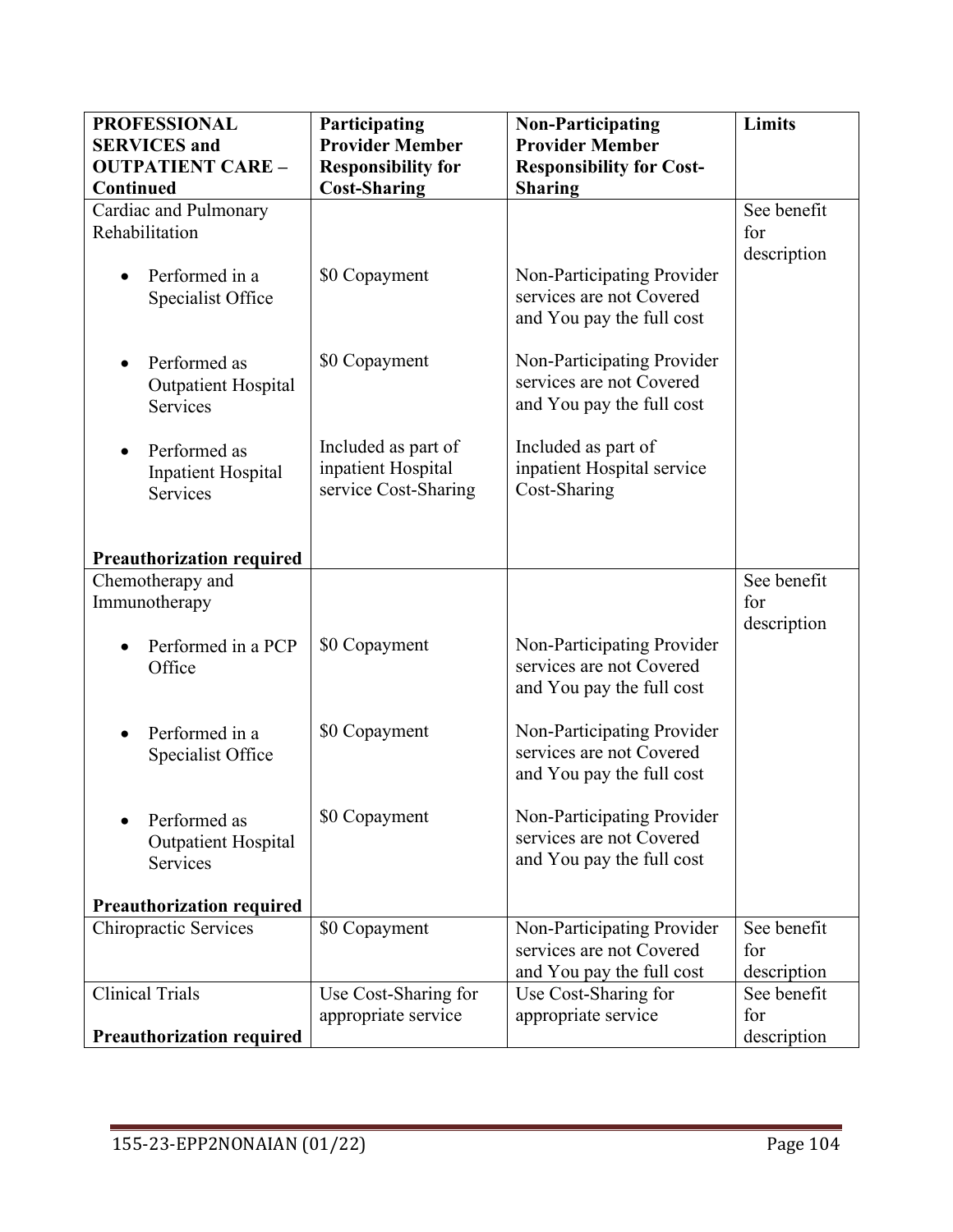| <b>PROFESSIONAL</b><br><b>SERVICES</b> and<br><b>OUTPATIENT CARE -</b><br>Continued                                                  | Participating<br><b>Provider Member</b><br><b>Responsibility for</b><br><b>Cost-Sharing</b> | <b>Non-Participating</b><br><b>Provider Member</b><br><b>Responsibility for Cost-</b><br><b>Sharing</b> | Limits                                                                                                   |
|--------------------------------------------------------------------------------------------------------------------------------------|---------------------------------------------------------------------------------------------|---------------------------------------------------------------------------------------------------------|----------------------------------------------------------------------------------------------------------|
| Diagnostic Testing<br>Performed in a PCP<br>Office                                                                                   | \$0 Copayment                                                                               | Non-Participating Provider<br>services are not Covered<br>and You pay the full cost                     | See benefit for<br>description                                                                           |
| Performed in a<br>Specialist Office<br><b>Referral required</b>                                                                      | \$0 Copayment                                                                               | Non-Participating Provider<br>services are not Covered<br>and You pay the full cost                     |                                                                                                          |
| Performed as<br><b>Outpatient Hospital</b><br><b>Services</b><br><b>Preauthorization</b><br>required                                 | \$0 Copayment                                                                               | Non-Participating Provider<br>services are not Covered<br>and You pay the full cost                     |                                                                                                          |
| Dialysis                                                                                                                             |                                                                                             |                                                                                                         | See benefit for                                                                                          |
| Performed in a PCP<br>Office                                                                                                         | \$0 Copayment                                                                               | Non-Participating Provider<br>services are not Covered<br>and You pay the full cost                     | description<br>Dialysis<br>performed by<br>Non-                                                          |
| Performed in a<br><b>Freestanding Center</b><br>or Specialist Office<br><b>Referral required</b>                                     | \$0 Copayment                                                                               | Non-Participating Provider<br>services are not Covered<br>and You pay the full cost                     | Participating<br>Providers is<br>limited to ten<br>$(10)$ visits per<br>calendar year<br>Preauthorizatio |
| Performed as<br><b>Outpatient Hospital</b><br>Services<br>Referral required                                                          | \$0 Copayment                                                                               | Non-Participating Provider<br>services are not Covered<br>and You pay the full cost                     | n Required                                                                                               |
| <b>Habilitation Services</b><br>(Physical Therapy,<br>Occupational Therapy or<br>Speech Therapy)<br><b>Preauthorization required</b> | \$0 Copayment                                                                               | Non-Participating Provider<br>services are not Covered<br>and You pay the full cost                     | Sixty $(60)$ visits<br>per condition,<br>per Plan Year.<br>Combined<br>therapies.                        |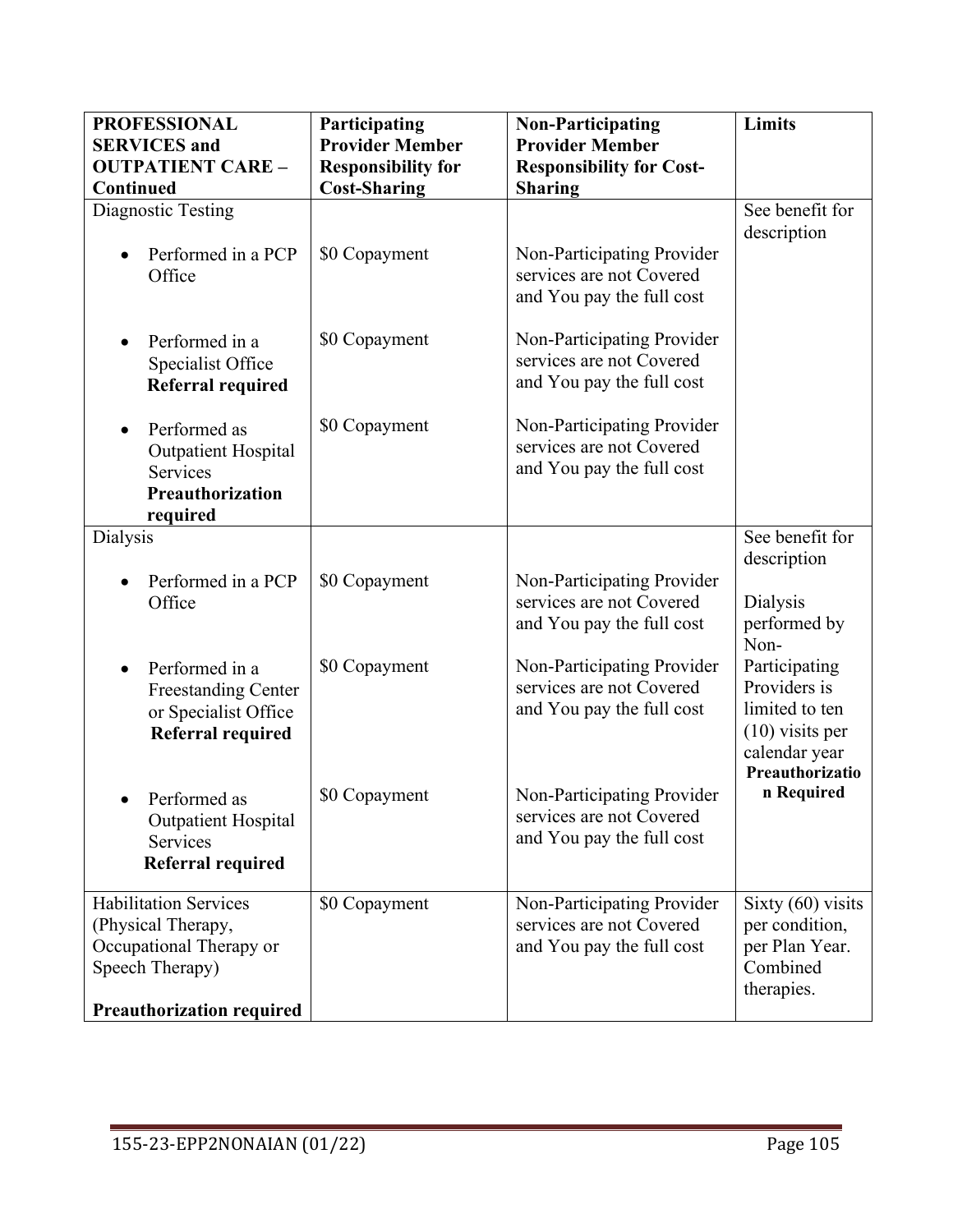| <b>PROFESSIONAL</b>                             | Participating                                    | <b>Non-Participating</b>                          | <b>Limits</b>     |
|-------------------------------------------------|--------------------------------------------------|---------------------------------------------------|-------------------|
| <b>SERVICES</b> and<br><b>OUTPATIENT CARE -</b> | <b>Provider Member</b>                           | <b>Provider Member</b>                            |                   |
| Continued                                       | <b>Responsibility for</b><br><b>Cost-Sharing</b> | <b>Responsibility for Cost-</b><br><b>Sharing</b> |                   |
| Home Health Care                                | \$0 Copayment                                    | Non-Participating Provider                        | Forty (40) visits |
|                                                 |                                                  | services are not Covered                          | per Plan Year     |
| <b>Preauthorization required</b>                |                                                  | and You pay the full cost                         |                   |
| <b>Infertility Services</b>                     | Use Cost-Sharing for                             | Non-Participating Provider                        | See benefit for   |
|                                                 | appropriate service                              | services are not Covered                          | description       |
|                                                 | (Office Visit;                                   | and You pay the full cost                         |                   |
|                                                 | Diagnostic Radiology                             |                                                   |                   |
|                                                 | Services; Surgery;<br>Laboratory and             |                                                   |                   |
|                                                 | Diagnostic Procedures)                           |                                                   |                   |
| <b>Preauthorization required</b>                |                                                  |                                                   |                   |
| <b>Infusion Therapy</b>                         |                                                  |                                                   | See benefit for   |
|                                                 |                                                  |                                                   | description       |
| Performed in a PCP                              | \$0 Copayment                                    | Non-Participating Provider                        |                   |
| Office                                          |                                                  | services are not Covered                          |                   |
|                                                 |                                                  | and You pay the full cost                         |                   |
| Performed in a                                  | \$0 Copayment                                    | Non-Participating Provider                        |                   |
| Specialist Office                               |                                                  | services are not Covered                          |                   |
| <b>Referral required</b>                        |                                                  | and You pay the full cost                         |                   |
|                                                 |                                                  |                                                   |                   |
| Performed as                                    | \$0 Copayment                                    | Non-Participating Provider                        |                   |
| <b>Outpatient Hospital</b>                      |                                                  | services are not Covered                          |                   |
| Services                                        |                                                  | and You pay the full cost                         |                   |
| Preauthorization                                |                                                  |                                                   |                   |
| required                                        | \$0 Copayment                                    | Non-Participating Provider                        | Home infusion     |
|                                                 |                                                  | services are not Covered                          | counts toward     |
| Home Infusion                                   |                                                  | and You pay the full cost                         | home health       |
| Therapy<br>Preauthorization                     |                                                  |                                                   | care visit limits |
| required                                        |                                                  |                                                   |                   |
| <b>Inpatient Medical Visits</b>                 | \$0 per admission                                | Non-Participating Provider                        | See benefit for   |
|                                                 |                                                  | services are not Covered                          | description       |
|                                                 |                                                  | and You pay the full cost                         |                   |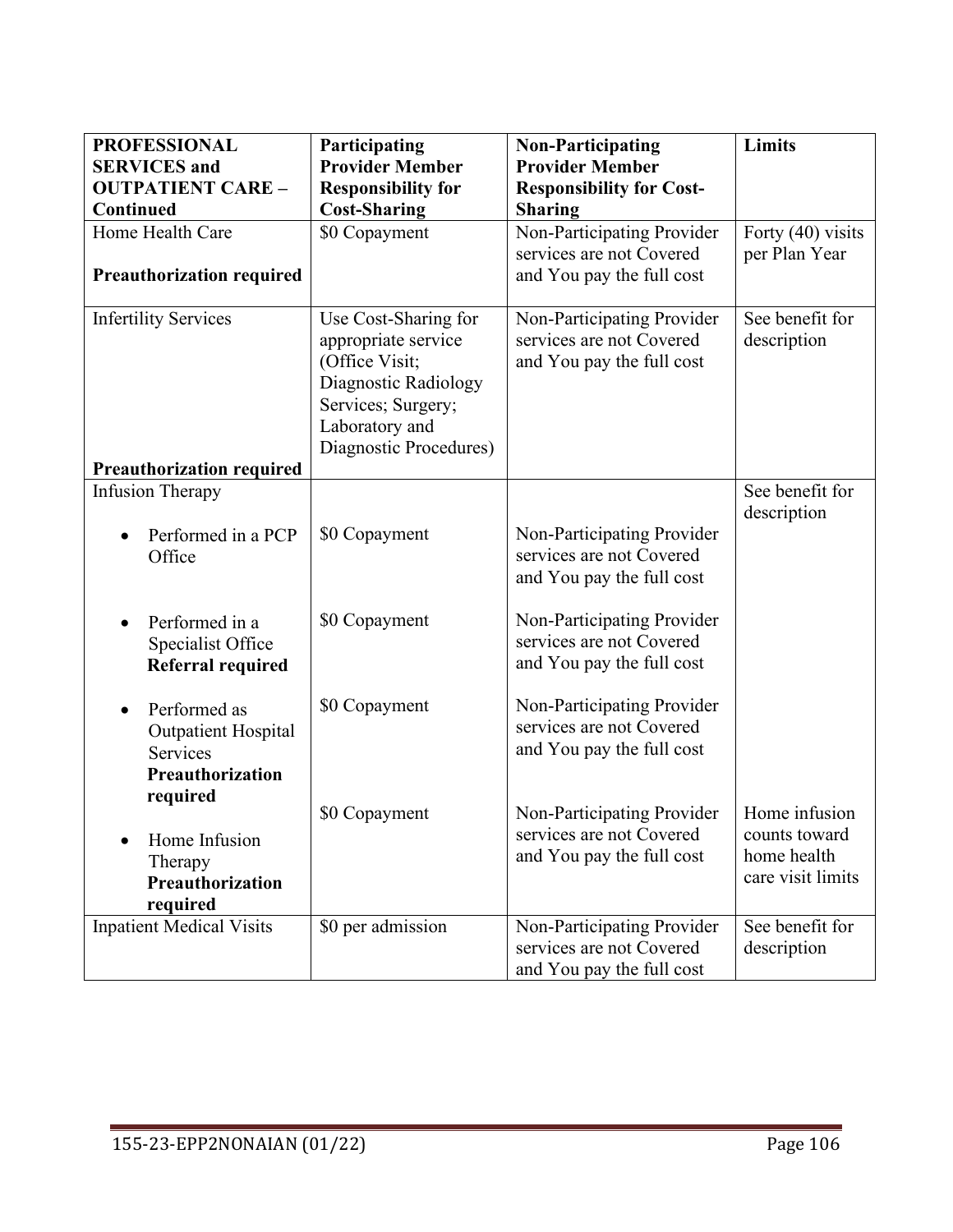| <b>PROFESSIONAL</b>                         | Participating             | <b>Non-Participating</b>                               | Limits                  |
|---------------------------------------------|---------------------------|--------------------------------------------------------|-------------------------|
| <b>SERVICES</b> and                         | <b>Provider Member</b>    | <b>Provider Member</b>                                 |                         |
| <b>OUTPATIENT CARE -</b>                    | <b>Responsibility for</b> | <b>Responsibility for Cost-</b>                        |                         |
| Continued                                   | <b>Cost-Sharing</b>       | <b>Sharing</b>                                         |                         |
| Interruption of Pregnancy                   |                           |                                                        |                         |
| Medically<br>Necessary                      | Covered in Full           | Non-Participating Provider<br>services are not Covered | Unlimited               |
|                                             |                           |                                                        |                         |
| Abortions                                   |                           | and You pay the full cost                              |                         |
| <b>Elective Abortions</b>                   | \$0 Copayment             | Non-Participating Provider<br>services are not Covered | One(1)<br>procedure per |
| <b>Preauthorization required</b>            |                           | and You pay the full cost                              | Plan Year               |
| <b>Laboratory Procedures</b>                |                           |                                                        | See benefit             |
|                                             |                           |                                                        | for                     |
| Performed in a PCP<br>Office                | \$0 Copayment             | Non-Participating Provider<br>services are not Covered | description             |
|                                             |                           | and You pay the full cost                              |                         |
| Performed in a                              | \$0 Copayment             | Non-Participating Provider                             |                         |
| Freestanding                                |                           | services are not Covered                               |                         |
| Laboratory Facility<br>or Specialist Office |                           | and You pay the full cost                              |                         |
|                                             |                           |                                                        |                         |
| Performed as<br><b>Outpatient Hospital</b>  | \$0 Copayment             | Non-Participating Provider<br>services are not Covered |                         |
| Services                                    |                           | and You pay the full cost                              |                         |
| Preauthorization<br>required                |                           |                                                        |                         |
|                                             |                           |                                                        |                         |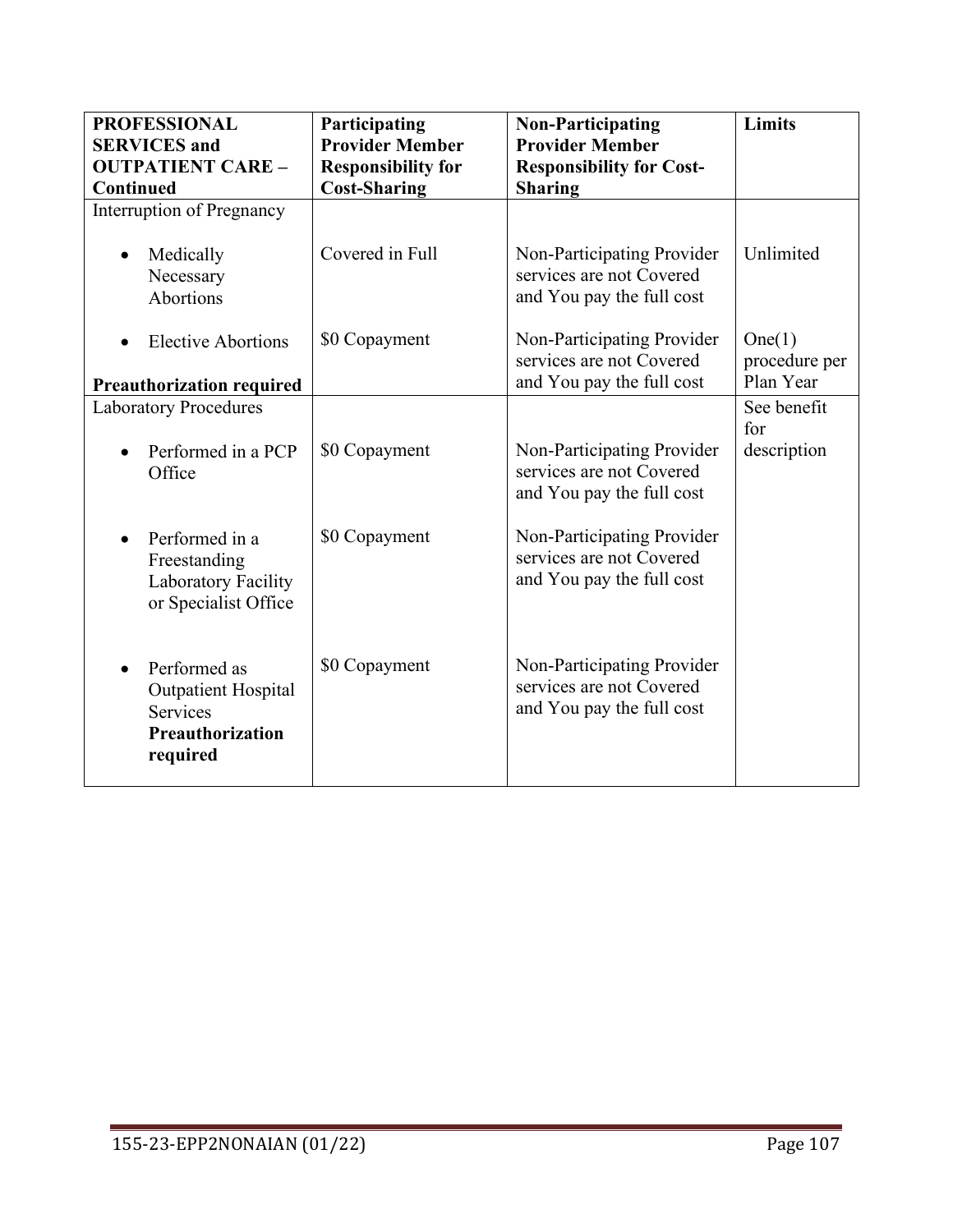| <b>PROFESSIONAL</b>                                                 | Participating                  | <b>Non-Participating</b>                                                            | Limits                                                                                                                           |
|---------------------------------------------------------------------|--------------------------------|-------------------------------------------------------------------------------------|----------------------------------------------------------------------------------------------------------------------------------|
| <b>SERVICES</b> and                                                 | <b>Provider Member</b>         | <b>Provider Member</b>                                                              |                                                                                                                                  |
| <b>OUTPATIENT CARE -</b>                                            | <b>Responsibility for</b>      | <b>Responsibility for Cost-</b>                                                     |                                                                                                                                  |
| <b>Continued</b>                                                    | <b>Cost-Sharing</b>            | <b>Sharing</b>                                                                      |                                                                                                                                  |
| Maternity and Newborn                                               | \$0 Copayment                  | Non-Participating Provider                                                          | See benefit                                                                                                                      |
| Care                                                                |                                | services are not Covered                                                            | for                                                                                                                              |
| Prenatal Care                                                       |                                | and You pay the full cost                                                           | description                                                                                                                      |
| <b>Inpatient Hospital</b><br>Services and<br><b>Birthing Center</b> | \$0 Copayment per<br>admission | Non-Participating Provider<br>services are not Covered<br>and You pay the full cost | One $(1)$ ]<br>home care<br>visit[s] is<br>Covered at no<br>Cost-Sharing<br>if mother is<br>discharged<br>from Hospital<br>early |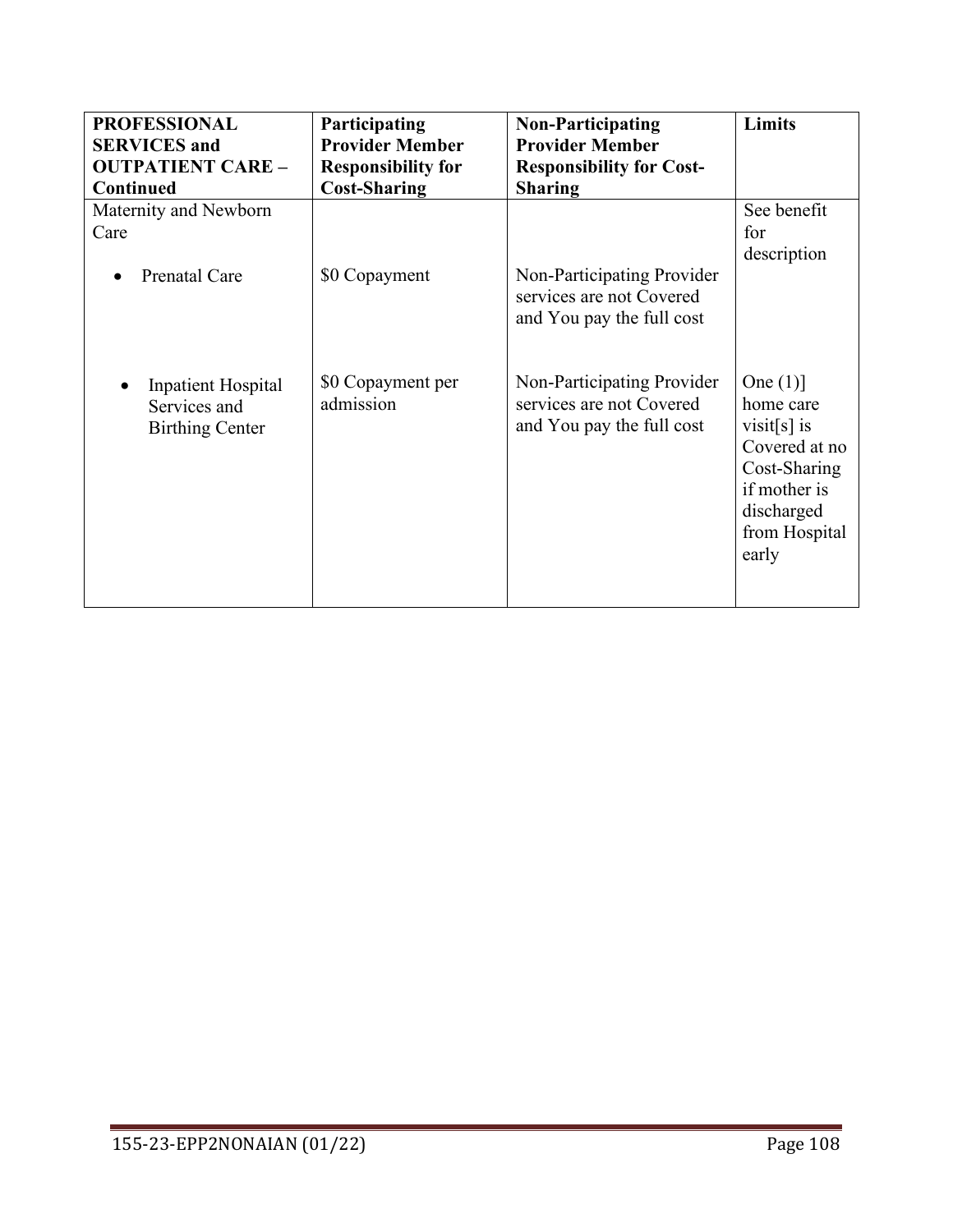| <b>PROFESSIONAL</b>                                                                       | Participating<br><b>Provider Member</b>                                    | <b>Non-Participating</b><br><b>Provider Member</b>                                  | Limits                            |
|-------------------------------------------------------------------------------------------|----------------------------------------------------------------------------|-------------------------------------------------------------------------------------|-----------------------------------|
| <b>SERVICES</b> and<br><b>OUTPATIENT CARE -</b>                                           | <b>Responsibility for</b>                                                  | <b>Responsibility for Cost-</b>                                                     |                                   |
| <b>Continued</b>                                                                          | <b>Cost-Sharing</b>                                                        | <b>Sharing</b>                                                                      |                                   |
| Maternity and Newborn                                                                     |                                                                            |                                                                                     |                                   |
| Care (continued)                                                                          |                                                                            |                                                                                     |                                   |
| Physician and<br><b>Midwife Services</b><br>for Delivery                                  | \$0 Copayment                                                              | Non-Participating Provider<br>services are not Covered<br>and You pay the full cost |                                   |
| Breastfeeding<br>Support, Counseling<br>and Supplies,<br><b>Including Breast</b><br>Pumps | \$0 Copayment                                                              | Non-Participating Provider<br>services are not Covered<br>and You pay the full cost |                                   |
| Covered for duration<br>of breast feeding                                                 |                                                                            |                                                                                     |                                   |
| <b>Postnatal Care</b>                                                                     | Included in Physician and<br>Midwife Services for<br>Delivery Cost-Sharing | Non-Participating Provider<br>services are not Covered<br>and You pay the full cost |                                   |
| <b>Preauthorization required</b>                                                          |                                                                            |                                                                                     |                                   |
| for inpatient services                                                                    |                                                                            |                                                                                     |                                   |
| <b>Outpatient Hospital Surgery</b><br><b>Facility Charge</b>                              | \$0 Copayment                                                              | Non-Participating Provider<br>services are not Covered<br>and You pay the full cost | See benefit<br>for<br>description |
| <b>Preauthorization required</b>                                                          |                                                                            |                                                                                     |                                   |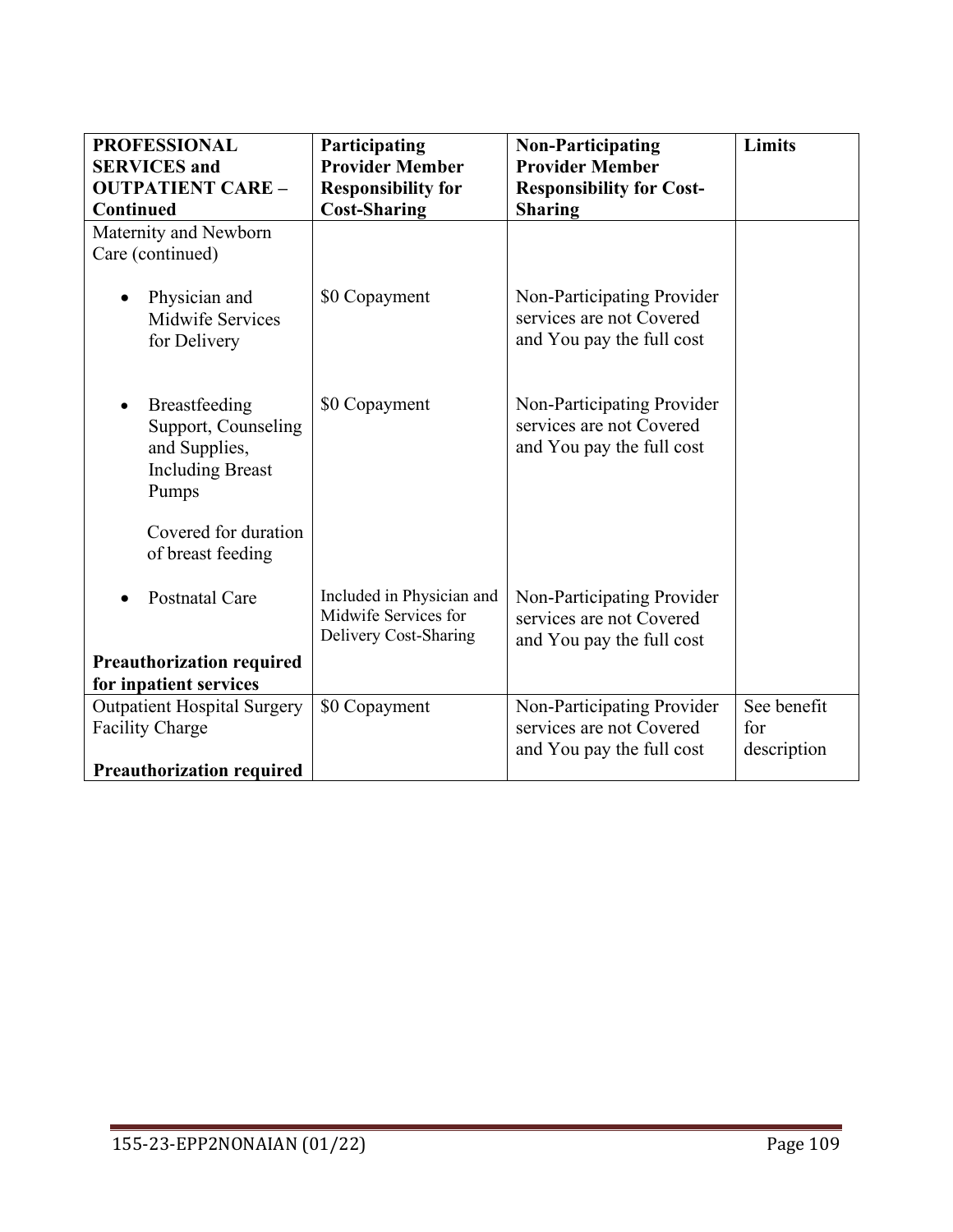| <b>PROFESSIONAL</b>               | Participating             | <b>Non-Participating</b>                                                            | Limits      |
|-----------------------------------|---------------------------|-------------------------------------------------------------------------------------|-------------|
| <b>SERVICES</b> and               | <b>Provider Member</b>    | <b>Provider Member</b>                                                              |             |
| <b>OUTPATIENT CARE -</b>          | <b>Responsibility for</b> | <b>Responsibility for Cost-</b>                                                     |             |
| Continued                         | <b>Cost-Sharing</b>       | <b>Sharing</b>                                                                      |             |
| <b>Preadmission Testing</b>       | \$0 Copayment             | Non-Participating Provider                                                          | See benefit |
| Preauthorization                  |                           | services are not Covered                                                            | for         |
| <b>Required</b>                   |                           | and You pay the full cost                                                           | description |
| <b>Prescription Drugs</b>         |                           |                                                                                     | See benefit |
| Administered in Office            |                           |                                                                                     | for         |
|                                   |                           |                                                                                     | description |
| Performed in a PCP<br>Office      | \$0 Copayment             | Non-Participating Provider<br>services are not Covered<br>and You pay the full cost |             |
| Performed in Specialist<br>Office | \$0 Copayment             | Non-Participating Provider<br>services are not Covered<br>and You pay the full cost |             |
| Diagnostic Radiology              |                           |                                                                                     | See benefit |
| Services                          |                           |                                                                                     | for         |
| Performed in a PCP<br>Office      | \$0 Copayment             | Non-Participating Provider<br>services are not Covered<br>and You pay the full cost | description |
| Performed in a                    | \$0 Copayment             | Non-Participating Provider                                                          |             |
| Specialist Office                 |                           | services are not Covered                                                            |             |
| Preauthorization<br>required      |                           | and You pay the full cost                                                           |             |
| Performed in a                    | \$0 Copayment             | Non-Participating Provider                                                          |             |
| Freestanding                      |                           | services are not Covered                                                            |             |
| Radiology Facility                |                           | and You pay the full cost                                                           |             |
| Preauthorization                  |                           |                                                                                     |             |
| required                          |                           |                                                                                     |             |
|                                   |                           |                                                                                     |             |
| Performed as                      | \$0 Copayment             | Non-Participating Provider                                                          |             |
| Outpatient Hospital               |                           | services are not Covered                                                            |             |
| Services                          |                           | and You pay the full cost                                                           |             |
| Preauthorization                  |                           |                                                                                     |             |
| required                          |                           |                                                                                     |             |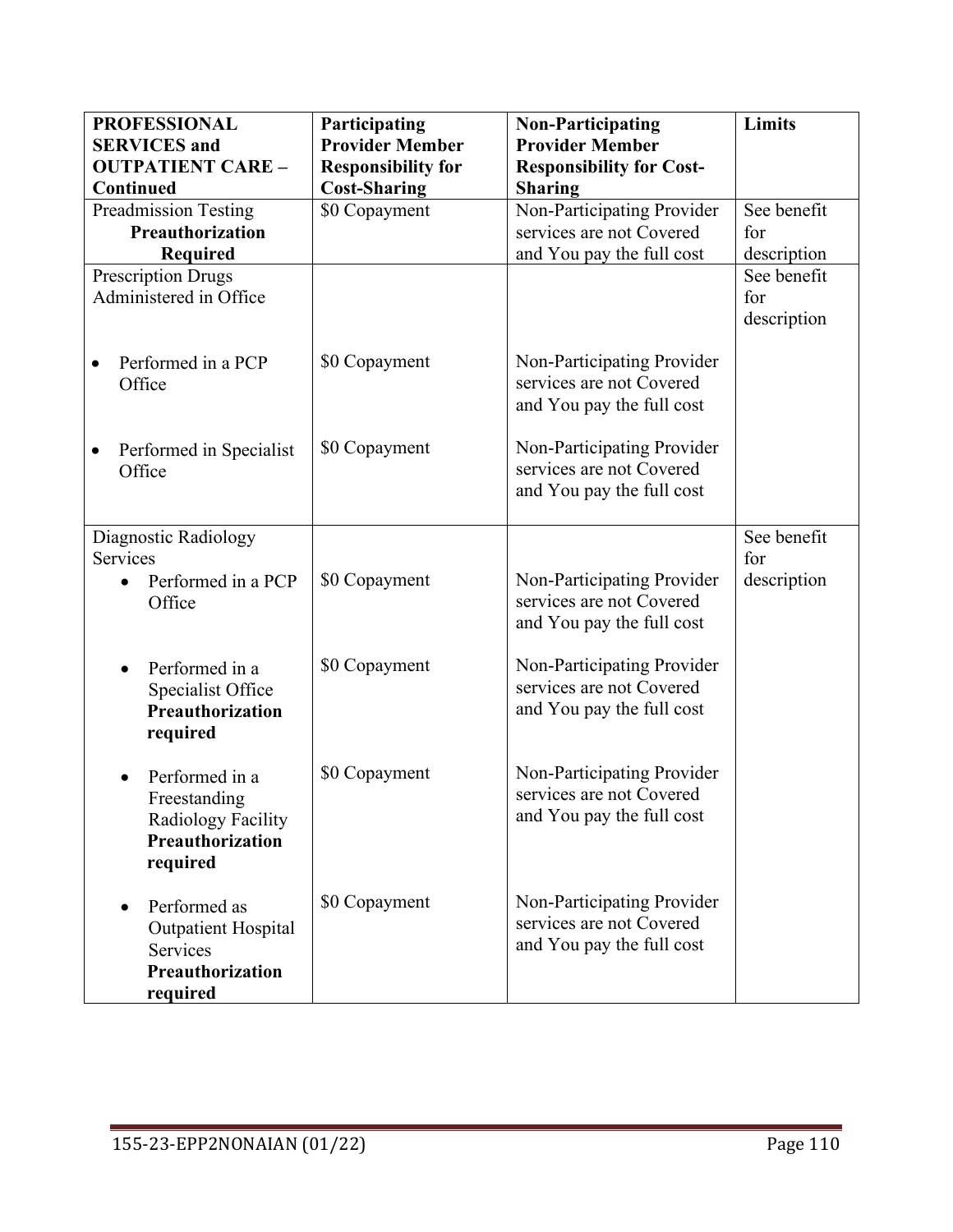| Therapeutic Radiology            |               |                              | See benefit    |
|----------------------------------|---------------|------------------------------|----------------|
| Services                         |               |                              | for            |
|                                  |               |                              | description    |
| Performed in a                   | \$0 Copayment | Non-Participating Provider   |                |
| Specialist Office                |               | services are not Covered     |                |
|                                  |               | and You pay the full cost    |                |
|                                  |               |                              |                |
| Performed in a                   | \$0 Copayment | Non-Participating Provider   |                |
| Freestanding                     |               | services are not Covered     |                |
| Radiology Facility               |               | and You pay the full cost    |                |
|                                  |               |                              |                |
| Performed as                     | \$0 Copayment | Non-Participating Provider   |                |
| <b>Outpatient Hospital</b>       |               | services are not Covered     |                |
| Services                         |               | and You pay the full cost    |                |
|                                  |               |                              |                |
| <b>Preauthorization required</b> |               |                              |                |
|                                  |               |                              |                |
| <b>Rehabilitation Services</b>   |               |                              | Sixty $(60)$   |
| (Physical Therapy,               | \$0 Copayment | Non-Participating Provider   | visits per     |
| Occupational Therapy or          |               | services are not Covered     | condition, per |
| Speech Therapy)                  |               | and You pay the full cost    | Plan Year.     |
|                                  |               |                              | Combined       |
|                                  |               |                              |                |
| <b>Preauthorization required</b> |               |                              | therapies.     |
| Second Opinions on the           | \$0 Copayment | Non-Participating Provider   | See benefit    |
| Diagnosis of Cancer,             |               | services are not covered     | for            |
| Surgery and Other                |               | and You pay the full cost    | description    |
|                                  |               |                              |                |
|                                  |               | Second opinions on           |                |
|                                  |               | diagnosis of cancer are      |                |
|                                  |               | Covered at participating     |                |
|                                  |               | Cost-Sharing for non-        |                |
|                                  |               | participating Specialist     |                |
|                                  |               |                              |                |
| <b>Referral required</b>         |               | when a Referral is obtained. |                |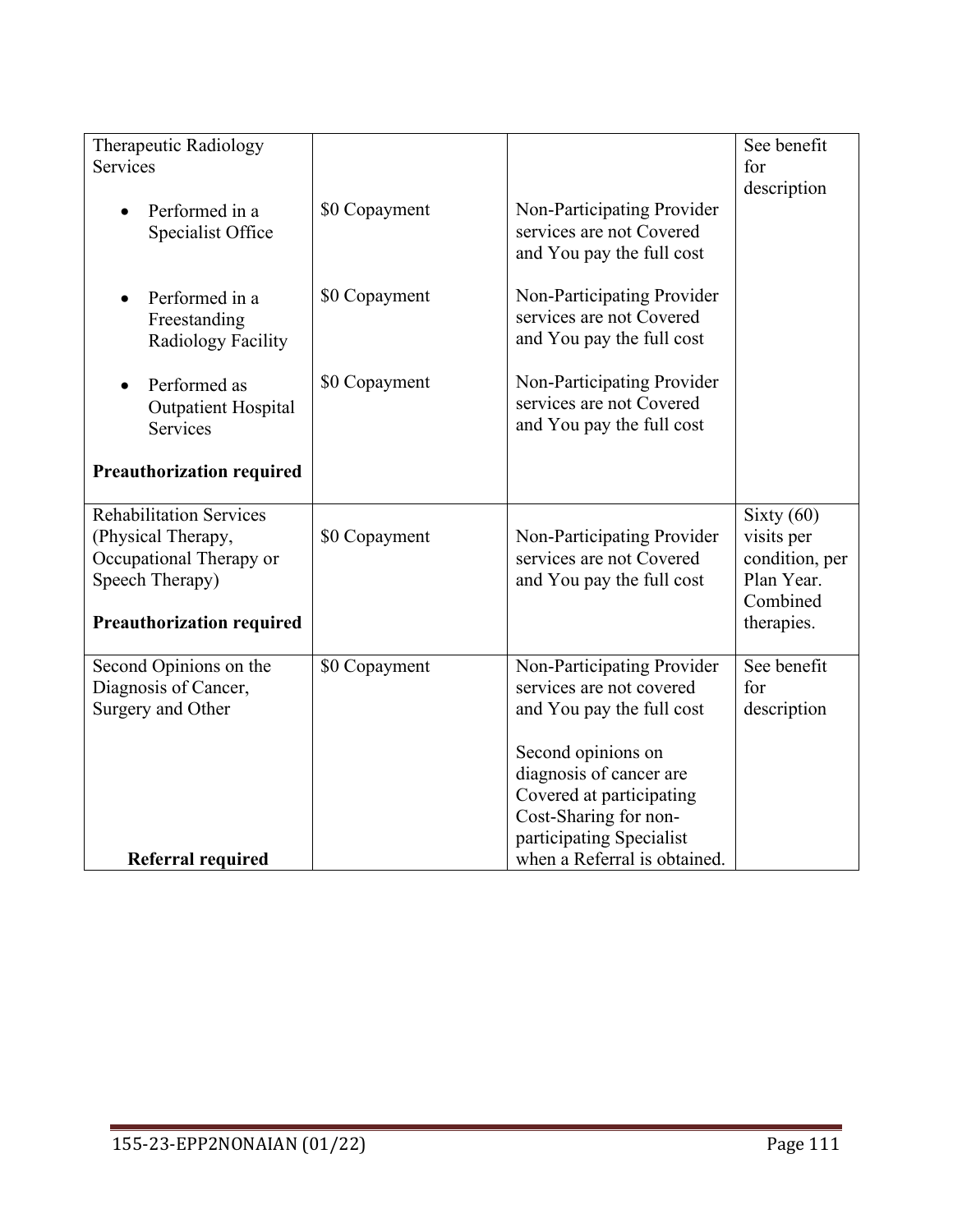| <b>PROFESSIONAL</b><br><b>SERVICES</b> and                                                                                                                              | Participating<br><b>Provider Member</b>          | <b>Non-Participating</b><br><b>Provider Member</b>                                  | <b>Limits</b>                                 |
|-------------------------------------------------------------------------------------------------------------------------------------------------------------------------|--------------------------------------------------|-------------------------------------------------------------------------------------|-----------------------------------------------|
| <b>OUTPATIENT CARE -</b><br><b>Continued</b>                                                                                                                            | <b>Responsibility for</b><br><b>Cost-Sharing</b> | <b>Responsibility for Cost-</b><br><b>Sharing</b>                                   |                                               |
| <b>Surgical Services</b><br>(including Oral Surgery;<br><b>Reconstructive Breast</b><br>Surgery; Other<br>Reconstructive and<br>Corrective Surgery; and<br>Transplants) |                                                  |                                                                                     | See benefit<br>for<br>description             |
| All transplants must be<br>performed at designated<br><b>Centers of Excellence</b><br><b>Facilities</b>                                                                 |                                                  |                                                                                     | All<br>transplants<br>must be<br>performed at |
| <b>Inpatient Hospital</b><br>Surgery                                                                                                                                    | \$0 Copayment                                    | Non-Participating Provider<br>services are not Covered<br>and You pay the full cost | designated<br><b>Facilities</b>               |
| <b>Outpatient Hospital</b><br>Surgery                                                                                                                                   | \$0 Copayment                                    | Non-Participating Provider<br>services are not Covered<br>and You pay the full cost |                                               |
| <b>Surgery Performed</b><br>at an Ambulatory<br><b>Surgical Center</b>                                                                                                  | \$0 Copayment                                    | Non-Participating Provider<br>services are not Covered<br>and You pay the full cost |                                               |
| Office Surgery                                                                                                                                                          | \$0 Copayment                                    | Non-Participating Provider<br>services are not Covered<br>and You pay the full cost |                                               |
| <b>Preauthorization required</b>                                                                                                                                        |                                                  |                                                                                     |                                               |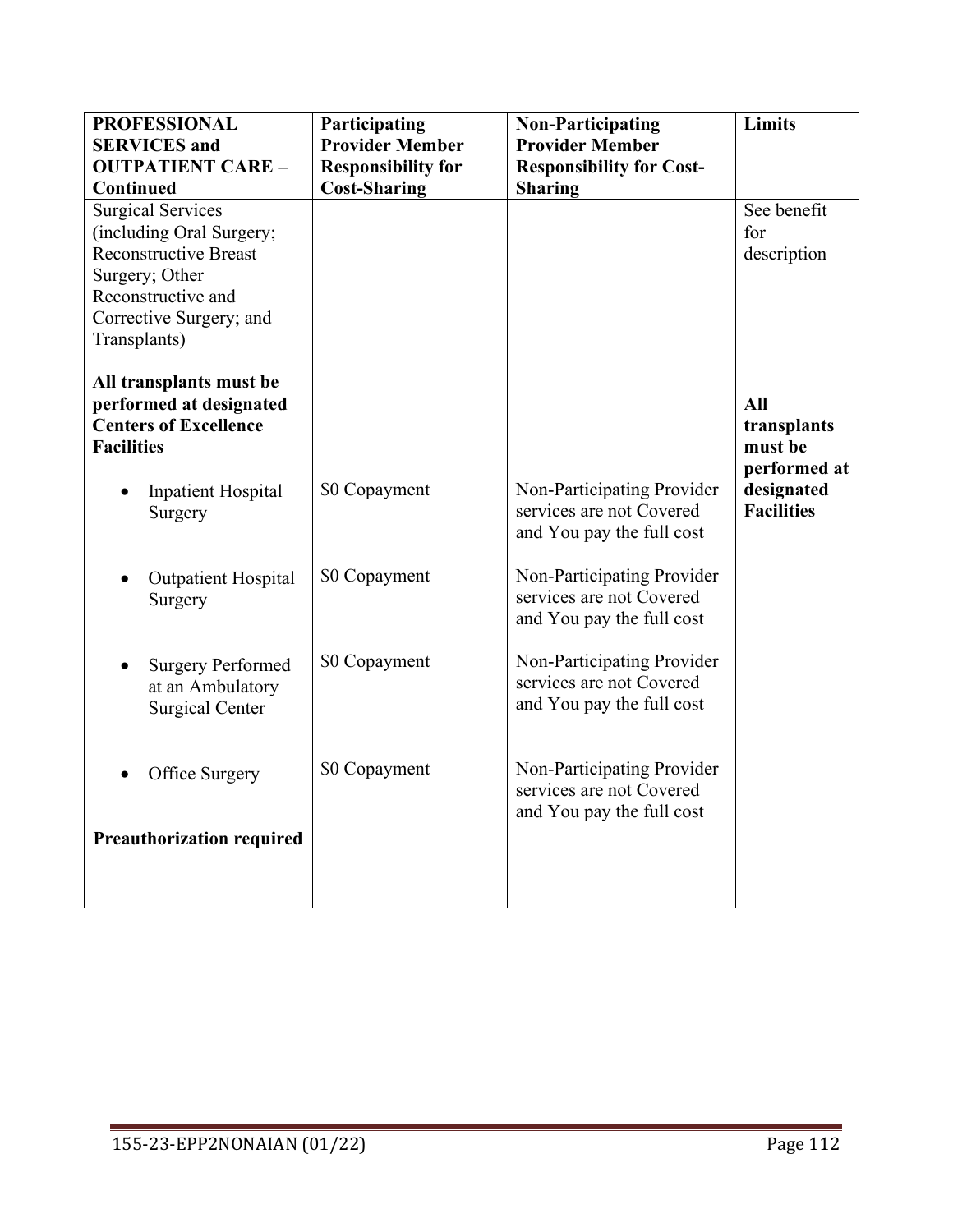| <b>PROFESSIONAL</b><br><b>SERVICES</b> and                                                                                                 | Participating<br><b>Provider Member</b>                                                     | <b>Non-Participating</b><br><b>Provider Member</b>                                                      | Limits                            |
|--------------------------------------------------------------------------------------------------------------------------------------------|---------------------------------------------------------------------------------------------|---------------------------------------------------------------------------------------------------------|-----------------------------------|
| <b>OUTPATIENT CARE -</b>                                                                                                                   | <b>Responsibility for</b>                                                                   | <b>Responsibility for Cost-</b>                                                                         |                                   |
| <b>Continued</b>                                                                                                                           | <b>Cost-Sharing</b>                                                                         | <b>Sharing</b>                                                                                          |                                   |
| Telemedicine Program<br>Provided by a<br>$\bullet$<br>Telemedicine<br>Physician                                                            | \$0 Copayment                                                                               | Non-Participating Provider<br>services are not Covered<br>and You pay the full cost                     | See benefit<br>for<br>description |
| <b>ADDITIONAL</b><br><b>SERVICES,</b><br><b>EQUIPMENT</b> and<br><b>DEVICES</b>                                                            | Participating<br><b>Provider Member</b><br><b>Responsibility for</b><br><b>Cost-Sharing</b> | <b>Non-Participating</b><br><b>Provider Member</b><br><b>Responsibility for Cost-</b><br><b>Sharing</b> | Limits                            |
| <b>ABA Treatment for Autism</b><br>Spectrum Disorder                                                                                       | \$0 Copayment                                                                               | Non-Participating Provider<br>services are not Covered<br>and You pay the full cost                     | See benefit<br>for<br>description |
| <b>Preauthorization required</b>                                                                                                           |                                                                                             |                                                                                                         |                                   |
| <b>Assistive Communication</b><br>Devices for Autism                                                                                       | \$0 Copayment                                                                               | Non-Participating Provider<br>services are not Covered                                                  | See benefit                       |
| Spectrum Disorder                                                                                                                          |                                                                                             | and You pay the full cost                                                                               | for<br>description                |
| <b>Preauthorization required</b>                                                                                                           |                                                                                             |                                                                                                         |                                   |
| Diabetic Equipment,<br>Supplies and Self-<br><b>Management Education</b><br>Diabetic Equipment,<br>Supplies and Insulin<br>(30-day supply) | \$0 Copayment                                                                               | Non-Participating Provider<br>services are not Covered<br>and You pay the full cost                     | See benefit<br>for<br>description |
| Diabetic Education<br><b>Preauthorization required</b>                                                                                     | \$0 Copayment                                                                               | Non-Participating Provider<br>services are not Covered<br>and You pay the full cost                     |                                   |
|                                                                                                                                            |                                                                                             |                                                                                                         |                                   |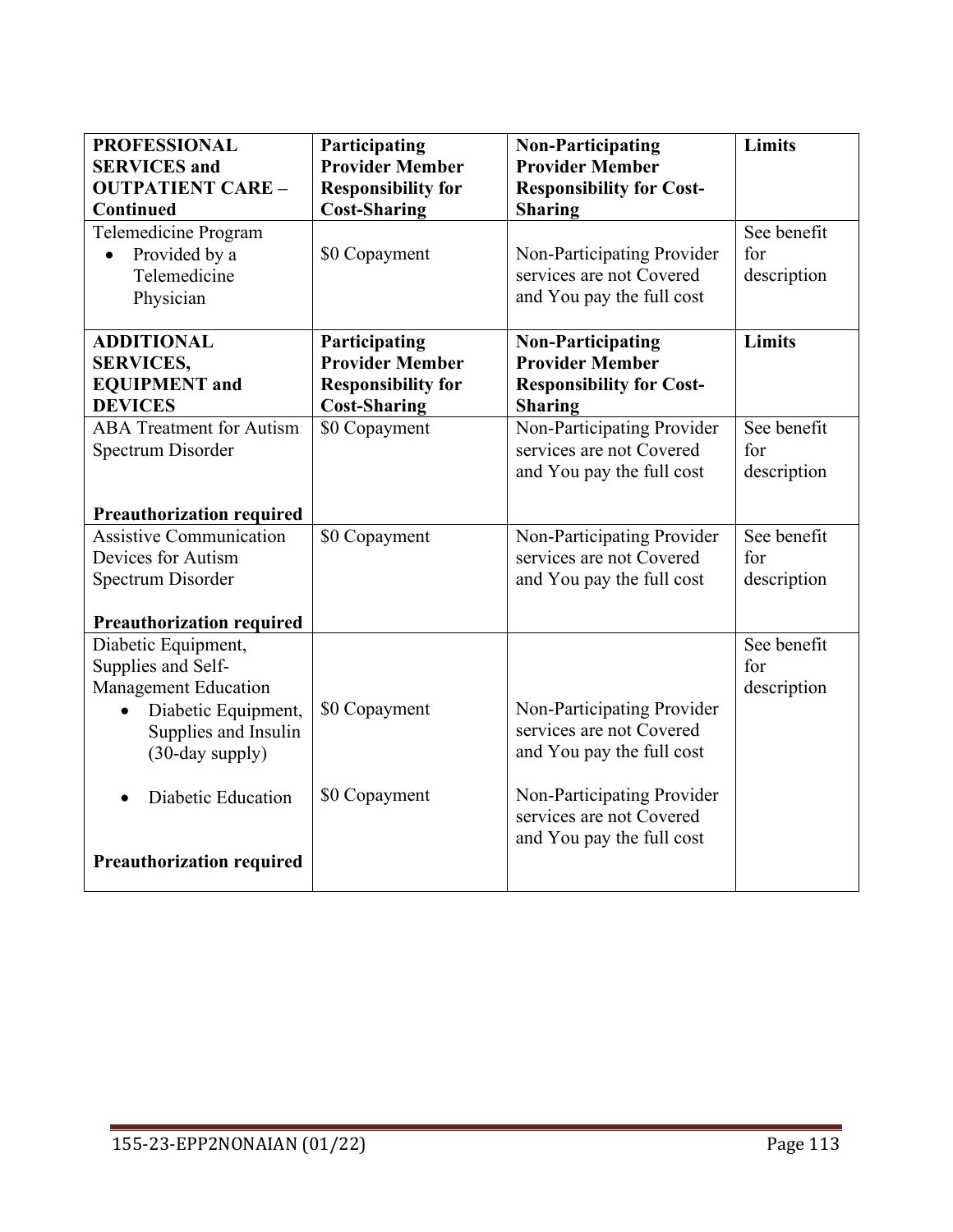| <b>ADDITIONAL</b>                | Participating             | <b>Non-Participating</b>                               | Limits                    |
|----------------------------------|---------------------------|--------------------------------------------------------|---------------------------|
| <b>SERVICES,</b>                 | <b>Provider Member</b>    | <b>Provider Member</b>                                 |                           |
| <b>EQUIPMENT</b> and             | <b>Responsibility for</b> | <b>Responsibility for Cost-</b>                        |                           |
| <b>DEVICES</b> (continued)       | <b>Cost-Sharing</b>       | <b>Sharing</b>                                         |                           |
| Durable Medical                  | \$0 Copayment             | Non-Participating Provider                             | See benefit               |
| <b>Equipment and Braces</b>      |                           | services are not Covered                               | for                       |
|                                  |                           | and You pay the full cost                              | description               |
| <b>Preauthorization required</b> |                           |                                                        |                           |
| <b>External Hearing Aids</b>     | \$0 Copayment             | Non-Participating Provider                             | Single                    |
|                                  |                           | services are not Covered                               | purchase once             |
|                                  |                           | and You pay the full cost                              | every three               |
|                                  |                           |                                                        | $(3)$ years               |
| <b>Preauthorization required</b> |                           |                                                        |                           |
| Cochlear Implants                | \$0 Copayment             | Non-Participating Provider                             | One $(1)$ per             |
|                                  |                           | services are not Covered                               | ear per time<br>Covered   |
|                                  |                           | and You pay the full cost                              |                           |
| <b>Preauthorization required</b> |                           |                                                        |                           |
| Hospice Care                     |                           |                                                        | Two hundred               |
|                                  |                           |                                                        | ten $(210)$               |
| Inpatient                        | \$0 Copayment per         | Non-Participating Provider                             | days per Plan             |
|                                  | admission                 | services are not Covered                               | Year                      |
|                                  |                           | and You pay the full cost                              |                           |
|                                  |                           |                                                        | Five $(5)$ visits         |
| Outpatient                       | \$0 Copayment             | Non-Participating Provider<br>services are not Covered | for family<br>bereavement |
|                                  |                           | and You pay the full cost                              | counseling                |
|                                  |                           |                                                        |                           |
| <b>Preauthorization required</b> |                           |                                                        |                           |
| <b>Medical Supplies</b>          | \$0 Copayment             | Non-Participating Provider                             | See benefit               |
|                                  |                           | services are not Covered                               | for                       |
|                                  |                           | and You pay the full cost                              | description               |
| <b>Preauthorization required</b> |                           |                                                        |                           |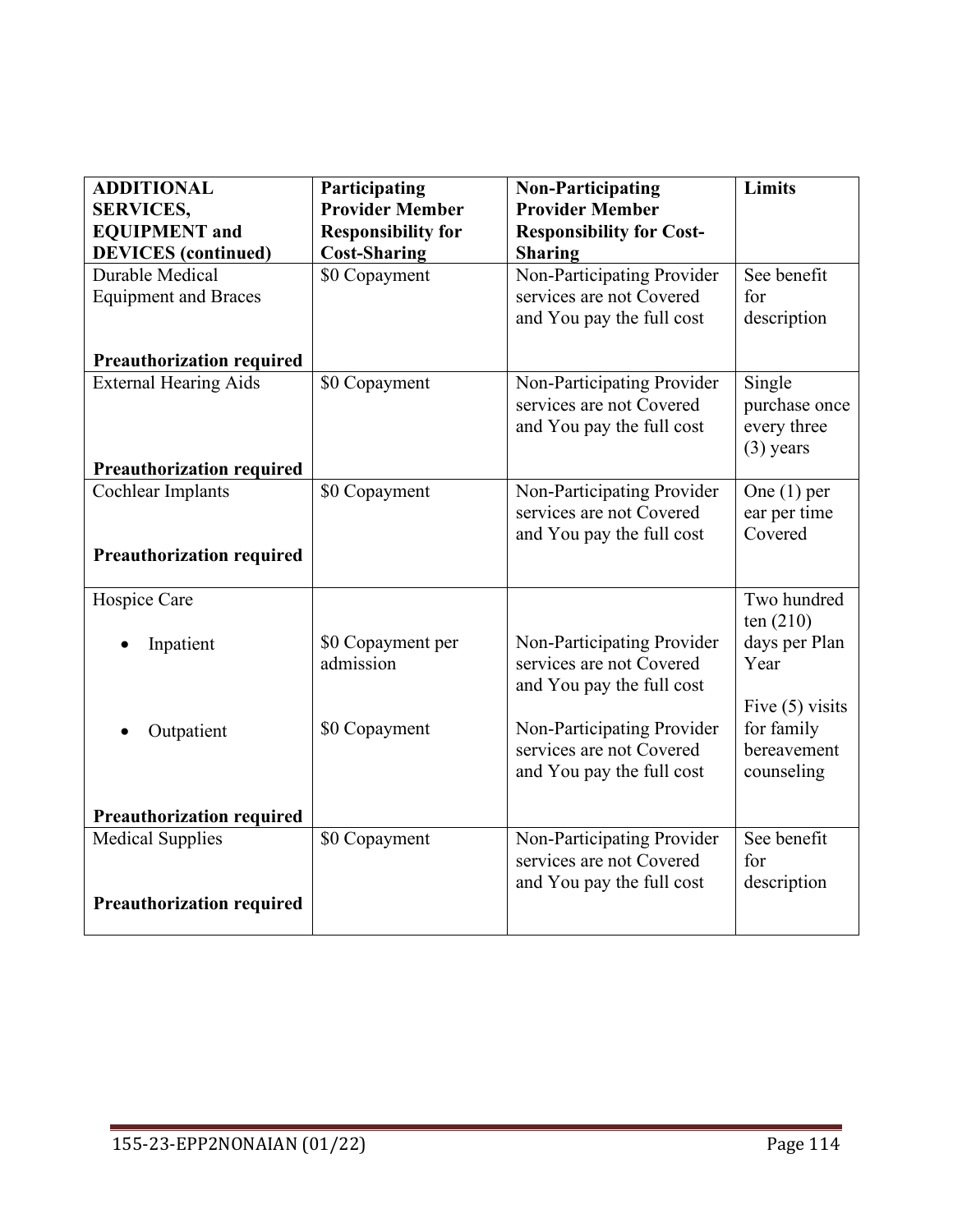| <b>ADDITIONAL</b><br><b>SERVICES,</b>                                                                                                                                           | Participating<br><b>Provider Member</b>                                                     | <b>Non-Participating</b><br><b>Provider Member</b>                                                      | Limits                                                                                                               |
|---------------------------------------------------------------------------------------------------------------------------------------------------------------------------------|---------------------------------------------------------------------------------------------|---------------------------------------------------------------------------------------------------------|----------------------------------------------------------------------------------------------------------------------|
| <b>EQUIPMENT</b> and<br><b>DEVICES - Continued</b>                                                                                                                              | <b>Responsibility for</b><br><b>Cost-Sharing</b>                                            | <b>Responsibility for Cost-</b><br><b>Sharing</b>                                                       |                                                                                                                      |
| <b>Prosthetic Devices</b><br>External                                                                                                                                           | \$0 Copayment                                                                               | Non-Participating Provider<br>services are not Covered<br>and You pay the full cost                     | One $(1)$<br>prosthetic<br>device, per<br>limb, per<br>lifetime, with<br>coverage for<br>repairs and<br>replacements |
| Internal<br><b>Preauthorization required</b>                                                                                                                                    | Included as part of<br>inpatient Hospital<br><b>Service Cost-Sharing</b>                    | Non-Participating Provider<br>services are not Covered<br>and You pay the full cost                     | See benefit for<br>description                                                                                       |
| <b>INPATIENT SERVICES</b><br>and FACILITIES                                                                                                                                     | Participating<br><b>Provider Member</b><br><b>Responsibility for</b><br><b>Cost-Sharing</b> | <b>Non-Participating</b><br><b>Provider Member</b><br><b>Responsibility for Cost-</b><br><b>Sharing</b> | Limits                                                                                                               |
| Inpatient Hospital for a<br>Continuous Confinement<br>(including an Inpatient Stay<br>for Mastectomy Care,<br>Cardiac and Pulmonary<br>Rehabilitation, and End of<br>Life Care) | \$0 Copayment per<br>admission                                                              | Non-Participating Provider<br>services are not Covered<br>and You pay the full cost                     | See benefit<br>for<br>description                                                                                    |
| Preauthorization required.<br>However, Preauthorization<br>is not required for<br>emergency admissions.                                                                         |                                                                                             |                                                                                                         |                                                                                                                      |
| <b>Autologous Blood Banking</b><br><b>Preauthorization required</b>                                                                                                             | \$0 Copayment                                                                               | Non-Participating Provider<br>services are not Covered<br>and You pay the full cost                     | See benefit<br>for<br>description                                                                                    |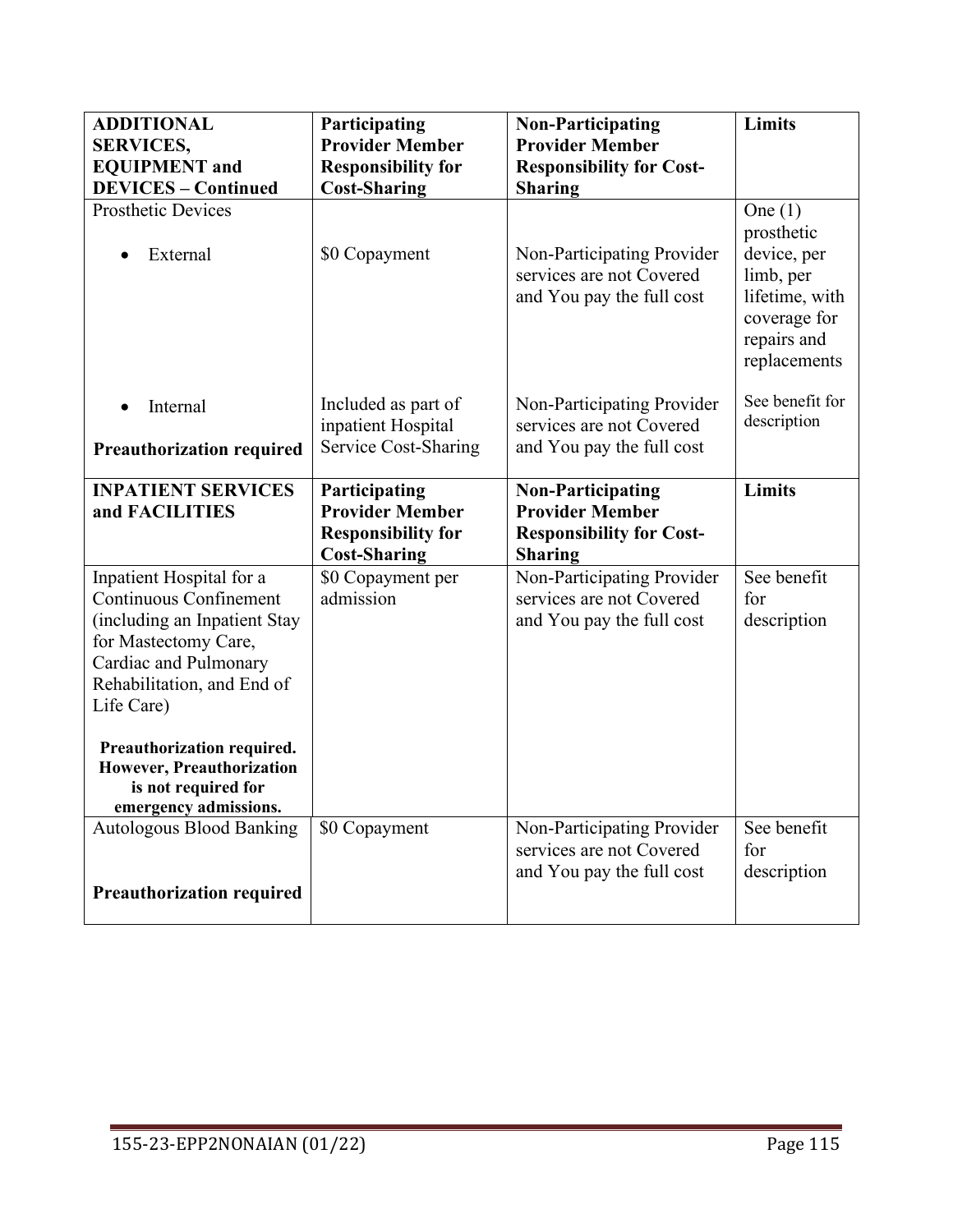| <b>INPATIENT SERVICES</b>        | Participating             | <b>Non-Participating</b>        | Limits                     |
|----------------------------------|---------------------------|---------------------------------|----------------------------|
| and FACILITIES -                 | <b>Provider Member</b>    | <b>Provider Member</b>          |                            |
| <b>Continued</b>                 | <b>Responsibility for</b> | <b>Responsibility for Cost-</b> |                            |
|                                  | <b>Cost-Sharing</b>       | <b>Sharing</b>                  |                            |
| <b>Observation Stay</b>          | \$0 Copayment             | Non-Participating Provider      | Copay                      |
|                                  |                           | services are not Covered        | waived if                  |
|                                  |                           | and You pay the full cost       | direct transfer            |
|                                  |                           |                                 | from                       |
|                                  |                           |                                 | outpatient                 |
|                                  |                           |                                 | surgery                    |
|                                  |                           |                                 | setting to                 |
|                                  |                           |                                 | observation                |
| <b>Skilled Nursing Facility</b>  | \$0 Copayment per         | Non-Participating Provider      | Two hundred                |
| (including Cardiac and           | admission                 | services are not Covered        | $(200)$ days               |
| Pulmonary Rehabilitation)        |                           | and You pay the full cost       | per Plan Year              |
|                                  |                           |                                 |                            |
| <b>Preauthorization required</b> |                           |                                 | Copay                      |
|                                  |                           |                                 | waived for                 |
|                                  |                           |                                 | each                       |
|                                  |                           |                                 | admission if               |
|                                  |                           |                                 | directly<br>transferred    |
|                                  |                           |                                 |                            |
|                                  |                           |                                 | from hospital<br>inpatient |
|                                  |                           |                                 | setting to                 |
|                                  |                           |                                 | skilled                    |
|                                  |                           |                                 | nursing                    |
|                                  |                           |                                 | facility                   |
| Inpatient Habilitation           | \$0 Copayment per         | Non-Participating Provider      | Sixty $(60)$               |
| Services                         | admission                 | services are not Covered        | days per Plan              |
| (Physical, Speech and            |                           | and You pay the full cost       | Year.                      |
| Occupational therapy)            |                           |                                 | Combined                   |
|                                  |                           |                                 | therapies.                 |
| <b>Preauthorization required</b> |                           |                                 |                            |
| <b>Inpatient Rehabilitation</b>  | \$0 Copayment per         | Non-Participating Provider      | Sixty $(60)$               |
| Services                         | admission                 | services are not Covered        | days per Plan              |
| (Physical, Speech and            |                           | and You pay the full cost       | Year.                      |
| Occupational therapy)            |                           |                                 | Combined                   |
| <b>Preauthorization required</b> |                           |                                 | therapies.                 |
|                                  |                           |                                 |                            |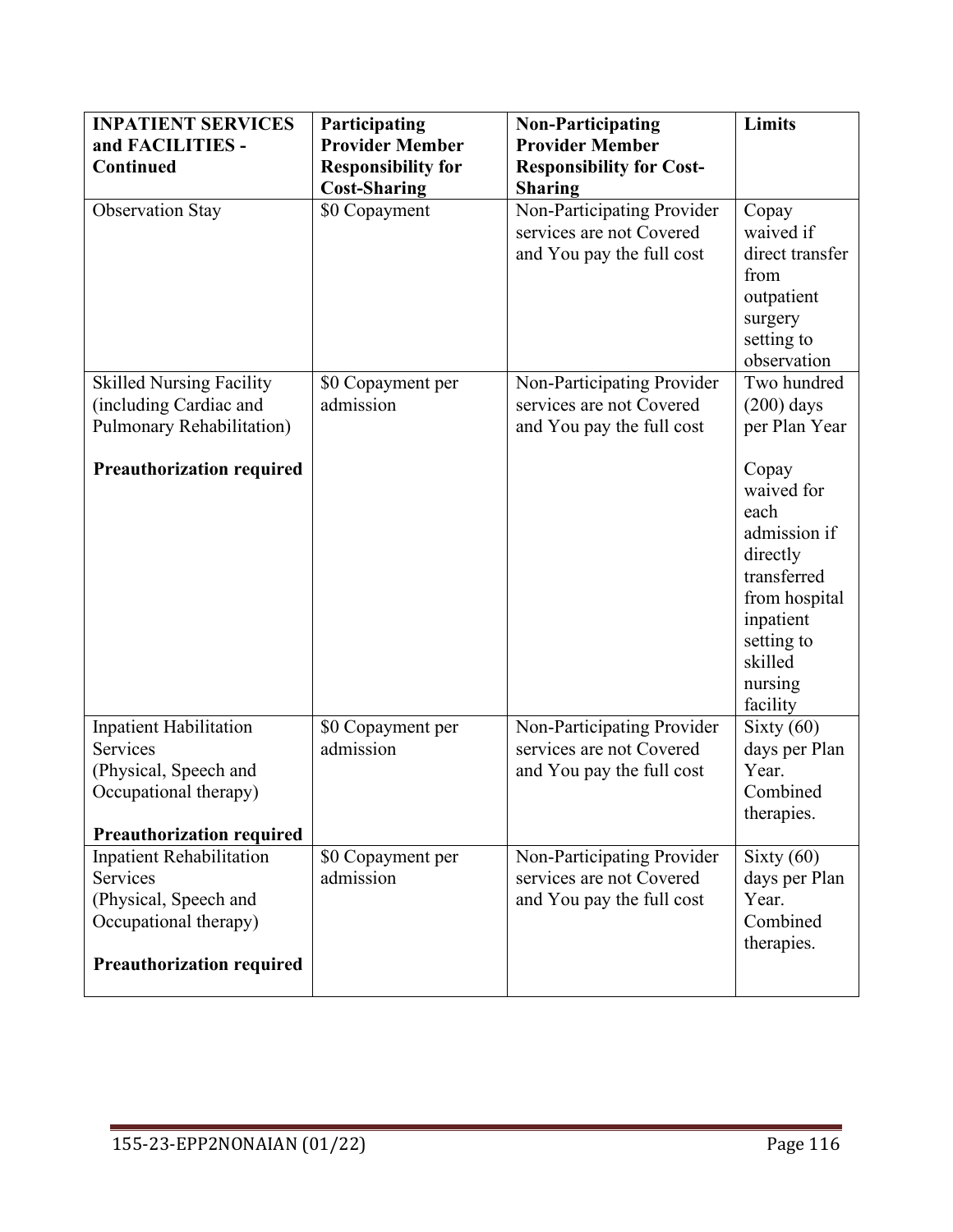| <b>MENTAL HEALTH and</b><br><b>SUBSTANCE USE</b><br><b>DISORDER SERVICES</b>                                                                                                                                                          | Participating<br><b>Provider Member</b><br><b>Responsibility for</b><br><b>Cost-Sharing</b> | <b>Non-Participating</b><br><b>Provider Member</b><br><b>Responsibility for Cost-</b><br><b>Sharing</b> | Limits                            |
|---------------------------------------------------------------------------------------------------------------------------------------------------------------------------------------------------------------------------------------|---------------------------------------------------------------------------------------------|---------------------------------------------------------------------------------------------------------|-----------------------------------|
| Inpatient Mental Health<br>Care including Residential<br>Treatment (for a continuous<br>confinement when in a<br>Hospital)<br>Preauthorization required.<br>However, Preauthorization<br>is not required for<br>emergency admissions. | \$0 Copayment per<br>admission                                                              | Non-Participating Provider<br>services are not Covered<br>and You pay the full cost                     | See benefit<br>for<br>description |
| <b>Outpatient Mental Health</b><br>Care (including Partial<br>Hospitalization and<br>Intensive Outpatient<br>Program Services)                                                                                                        | \$0 Copayment                                                                               | Non-Participating Provider<br>services are not Covered<br>and You pay the full cost                     | See benefit<br>for<br>description |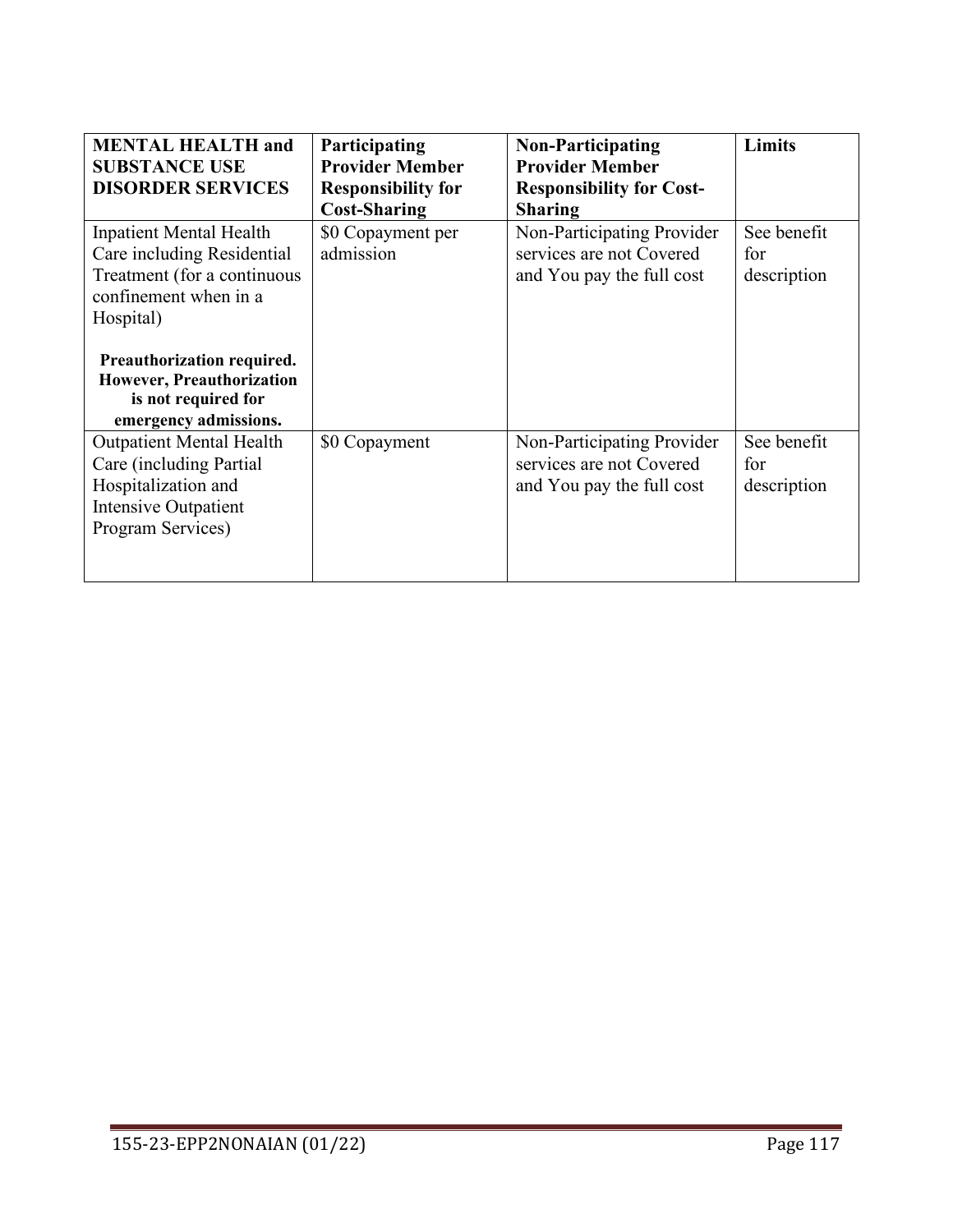| <b>MENTAL HEALTH and</b><br><b>SUBSTANCE USE</b><br><b>DISORDER SERVICES</b><br>(Continued)                                                                                                                       | Participating<br><b>Provider Member</b><br><b>Responsibility for</b><br><b>Cost-Sharing</b> | <b>Non-Participating</b><br><b>Provider Member</b><br><b>Responsibility for Cost-</b><br><b>Sharing</b> | Limits                            |
|-------------------------------------------------------------------------------------------------------------------------------------------------------------------------------------------------------------------|---------------------------------------------------------------------------------------------|---------------------------------------------------------------------------------------------------------|-----------------------------------|
| Inpatient Substance Use for<br>a continuous confinement<br>when in a Hospital<br>(including Residential<br>Treatment)<br>Preauthorization required.<br>However, Preauthorization is<br>not required for emergency | \$0 Copayment per<br>admission                                                              | Non-Participating Provider<br>services are not Covered<br>and You pay the full cost                     | See benefit<br>for<br>description |
| admissions or for<br><b>Participating OASAS-</b><br>certified Facilities                                                                                                                                          |                                                                                             |                                                                                                         |                                   |
| <b>Outpatient Substance Use</b><br>Services (including Partial<br>Hospitalization, Intensive<br><b>Outpatient Program</b><br>Services, and Medication<br><b>Assisted Treatment)</b>                               | \$0 Copayment                                                                               | Non-Participating Provider<br>services are not Covered<br>and You pay the full cost                     | Unlimited                         |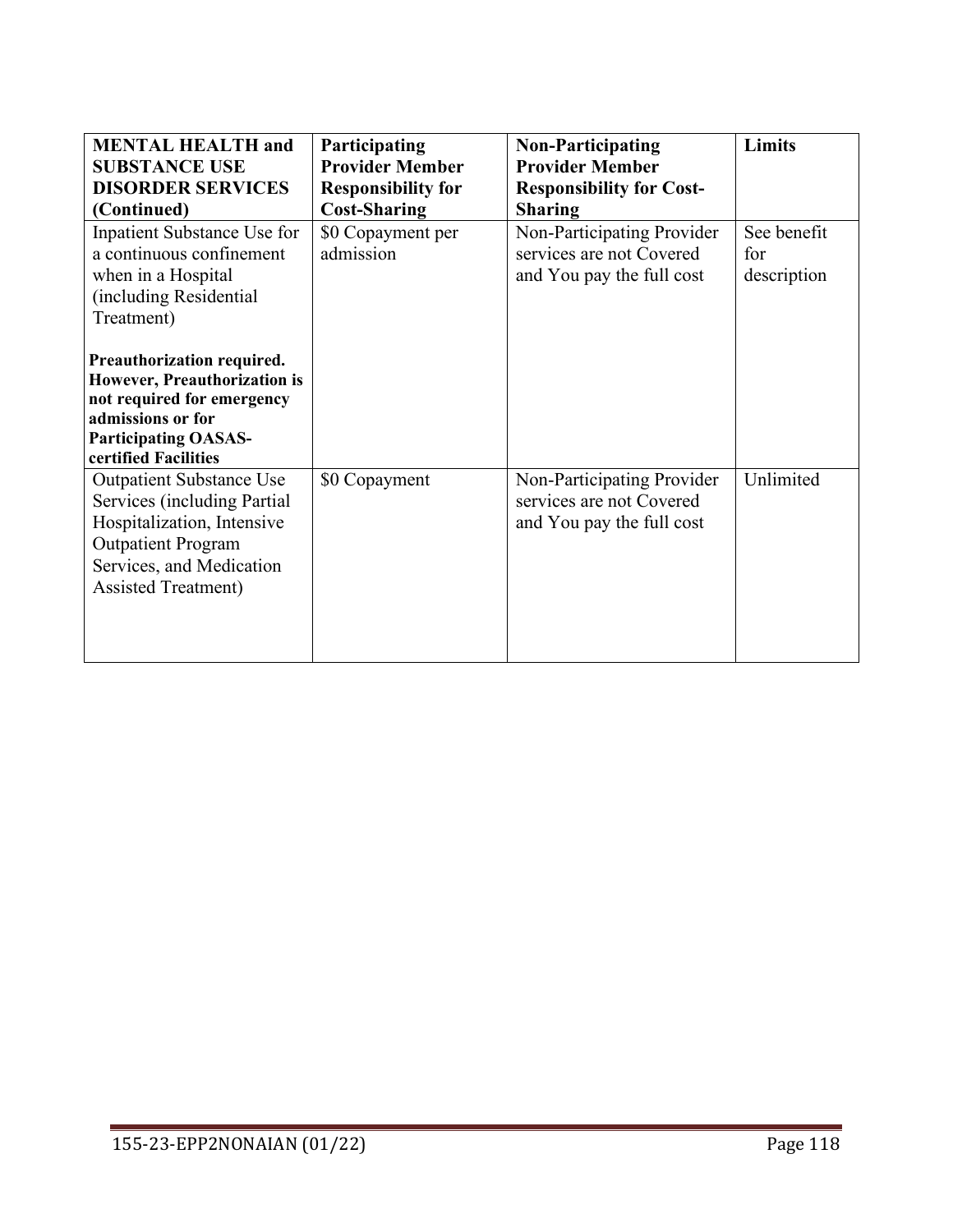| PRESCRIPTION DRUGS                                            | Participating             | <b>Non-Participating</b>        | Limits      |
|---------------------------------------------------------------|---------------------------|---------------------------------|-------------|
|                                                               | <b>Provider Member</b>    | <b>Provider Member</b>          |             |
| *Certain Prescription Drugs                                   | <b>Responsibility for</b> | <b>Responsibility for Cost-</b> |             |
| are not subject to Cost-                                      | <b>Cost-Sharing</b>       | <b>Sharing</b>                  |             |
| Sharing when provided in                                      |                           |                                 |             |
| accordance with the                                           |                           |                                 |             |
| comprehensive guidelines                                      |                           |                                 |             |
| supported by HRSA or if<br>the item or service has an         |                           |                                 |             |
|                                                               |                           |                                 |             |
| "A" or "B" rating from the<br><b>USPSTF</b> and obtained at a |                           |                                 |             |
|                                                               |                           |                                 |             |
| participating pharmacy.<br><b>Retail Pharmacy</b>             |                           |                                 |             |
| 30-day supply                                                 |                           | Non-Participating Provider      | See benefit |
| Tier 1                                                        | \$1 Copayment             | services are not Covered        | for         |
|                                                               |                           | and You pay the full cost       | description |
|                                                               |                           |                                 |             |
| Tier <sub>2</sub>                                             | \$3 Copayment             |                                 |             |
|                                                               |                           |                                 |             |
|                                                               |                           |                                 |             |
| Tier 3                                                        | \$3 Copayment             |                                 |             |
|                                                               |                           |                                 |             |
| Preauthorization is not                                       |                           |                                 |             |
| required for a Covered                                        |                           |                                 |             |
| Prescription Drug used to                                     |                           |                                 |             |
| treat a substance use                                         |                           |                                 |             |
| disorder, including a                                         |                           |                                 |             |
| Prescription Drug to                                          |                           |                                 |             |
| manage opioid withdrawal                                      |                           |                                 |             |
| and/or stabilization and for                                  |                           |                                 |             |
| opioid overdose reversal.                                     |                           |                                 |             |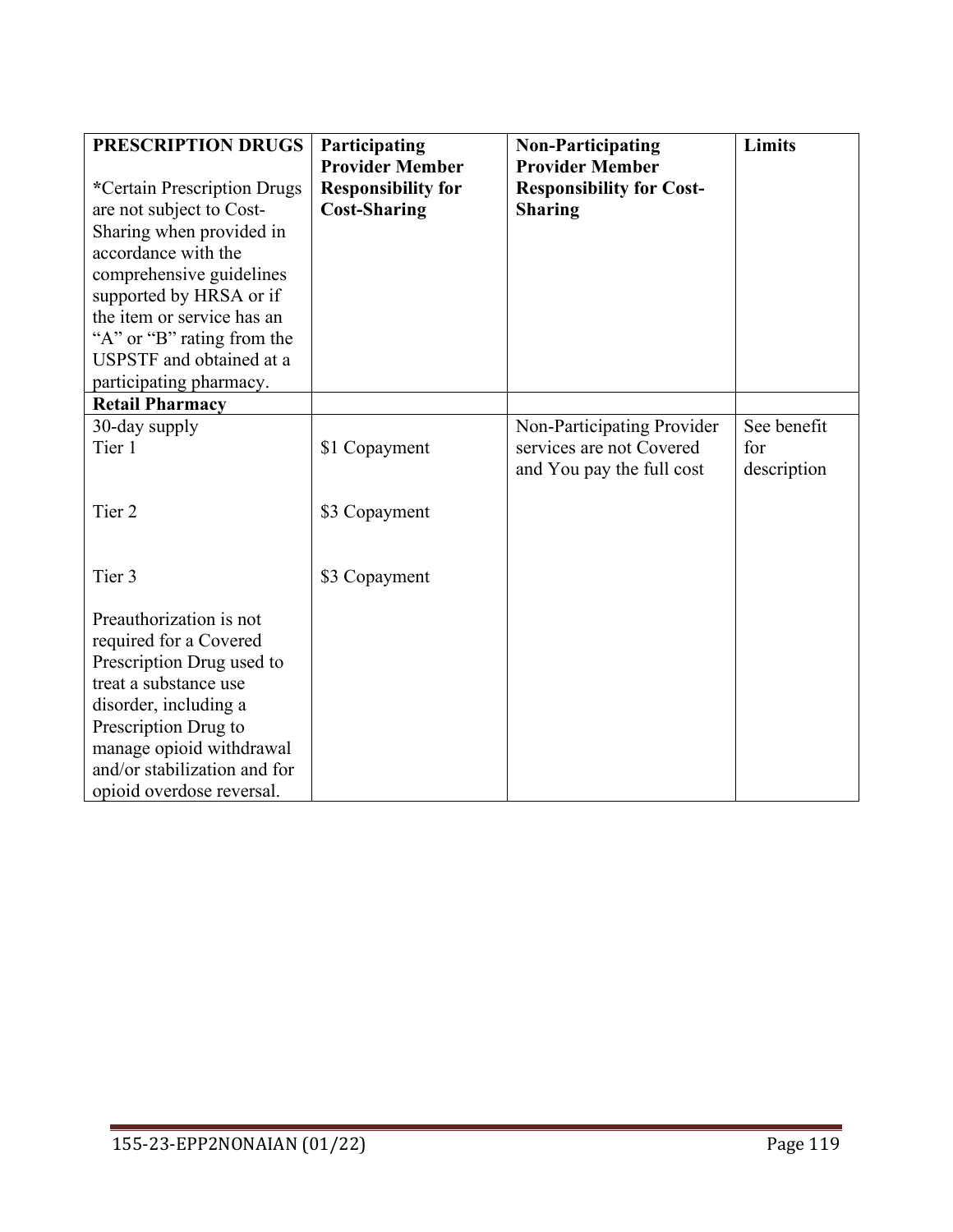| PRESCRIPTION DRUGS<br>(Continued) | Participating<br><b>Provider Member</b>          | <b>Non-Participating</b><br><b>Provider Member</b>     | Limits             |
|-----------------------------------|--------------------------------------------------|--------------------------------------------------------|--------------------|
|                                   | <b>Responsibility for</b><br><b>Cost-Sharing</b> | <b>Responsibility for Cost-</b><br><b>Sharing</b>      |                    |
| <b>Mail Order Pharmacy</b>        |                                                  |                                                        |                    |
| Up to a 90-day supply<br>Tier 1   | \$2.50 Copayment                                 | Non-Participating Provider<br>services are not Covered | See benefit<br>for |
|                                   |                                                  | and You pay the full cost                              | description        |
| Tier <sub>2</sub>                 | \$7.50 Copayment                                 |                                                        |                    |
| Tier 3                            | \$7.50 Copayment                                 |                                                        |                    |
| <b>Enteral Formulas</b>           |                                                  | Non-Participating Provider<br>services are not Covered | See benefit        |
| Tier 1                            | \$1 Copayment                                    | and You pay the full cost                              | for<br>description |
| Tier <sub>2</sub>                 | \$3 Copayment                                    |                                                        |                    |
| Tier 3                            | \$3 Copayment                                    |                                                        |                    |
| <b>WELLNESS BENEFITS</b>          | Participating                                    | <b>Non-Participating</b>                               | <b>Limits</b>      |
|                                   | <b>Provider Member</b>                           | <b>Provider Member</b>                                 |                    |
|                                   | <b>Responsibility for</b><br><b>Cost-Sharing</b> | <b>Responsibility for Cost-</b><br><b>Sharing</b>      |                    |
| Gym Reimbursement                 | Up to $$200$ per six (6)-                        | Up to $$200$ per six (6)-                              | Up to \$200        |
|                                   | month period                                     | month period                                           | per six $(6)$ -    |
|                                   |                                                  |                                                        | month period       |